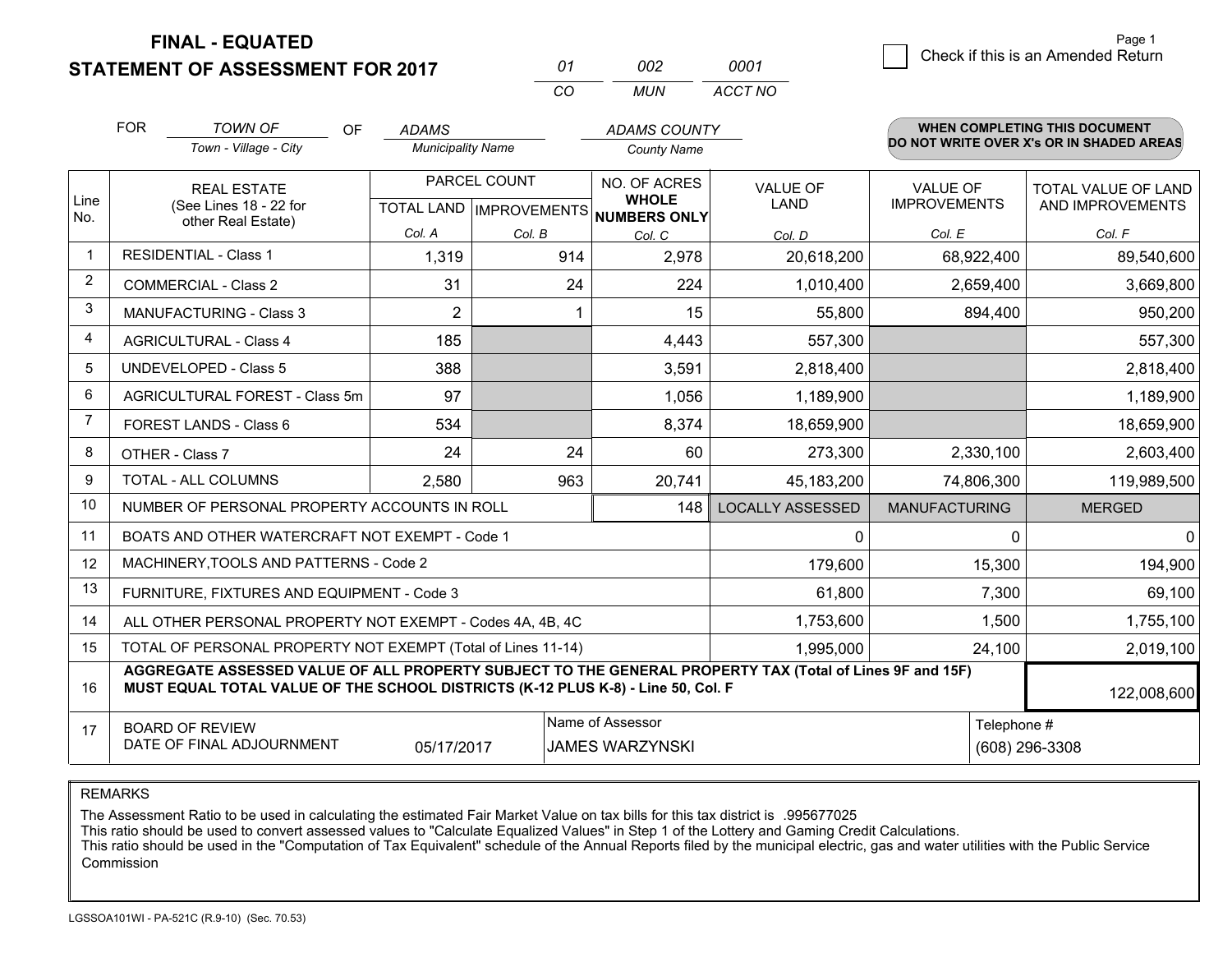*YEAR CO MUN ACCT NO* <sup>2017</sup> <sup>01</sup> <sup>002</sup> <sup>0001</sup>

Do not confuse FOREST LANDS (Line 7) with FOREST CROPS (in this section) - They are **NOT** the same

|    |                                                               |                 |  | Private Forest Crop - Reg Class @ 10¢ per acre                                 | Private Forest Crop - Reg Class @ \$2.52 per acre             |                                                                              |  |                    |  |
|----|---------------------------------------------------------------|-----------------|--|--------------------------------------------------------------------------------|---------------------------------------------------------------|------------------------------------------------------------------------------|--|--------------------|--|
| 18 | (a) PARCELS                                                   | (b) ACRES       |  | (c) ASSESSED VALUE                                                             | (d) PARCELS                                                   | (e) ACRES                                                                    |  | (f) ASSESSED VALUE |  |
|    |                                                               |                 |  |                                                                                |                                                               | Entered Before 2005 Managed Forest - Ferrous Mining CLOSED @ \$8.27 per acre |  |                    |  |
| 19 |                                                               | (b) ACRES       |  | Private Forest Crop - Special Class @ 20¢ per acre<br>(c) ASSESSED VALUE       | (d) PARCELS                                                   | (e) ACRES                                                                    |  | (f) ASSESSED VALUE |  |
|    | (a) PARCELS                                                   |                 |  |                                                                                |                                                               |                                                                              |  |                    |  |
|    |                                                               |                 |  |                                                                                |                                                               |                                                                              |  |                    |  |
|    |                                                               |                 |  | Entered Before 2005 Managed Forest - OPEN @ \$.79 per acre                     |                                                               | Entered Before 2005 Managed Forest - CLOSED @ \$1.87 per acre                |  |                    |  |
| 20 | (a) PARCELS                                                   | (b) ACRES       |  | (c) ASSESSED VALUE                                                             | (d) PARCELS                                                   | (e) ACRES                                                                    |  | (f) ASSESSED VALUE |  |
|    | 43                                                            | 1.699.16        |  | 4,332,900                                                                      | 123                                                           | 3.608.89                                                                     |  | 9,203,900          |  |
|    | Entered After 2004 Managed Forest - OPEN @<br>\$2.14 per acre |                 |  |                                                                                | Entered After 2004 Managed Forest - CLOSED @ \$10.68 per acre |                                                                              |  |                    |  |
| 21 | (a) PARCELS                                                   | (b) ACRES       |  | (c) ASSESSED VALUE                                                             | (d) PARCELS<br>(e) ACRES                                      |                                                                              |  | (f) ASSESSED VALUE |  |
|    |                                                               |                 |  |                                                                                |                                                               |                                                                              |  |                    |  |
|    |                                                               |                 |  |                                                                                | 93                                                            | 3.105.22                                                                     |  | 7,608,900          |  |
|    | (a) County Forest Cropland Acres                              |                 |  | (b) Federal Acres                                                              | (c) State Acres                                               | (d) County (NOT FOREST CROP) Acres                                           |  | (e) Other Acres    |  |
| 22 |                                                               |                 |  |                                                                                | 2,283.46                                                      | 485.09                                                                       |  | 306.33             |  |
|    |                                                               |                 |  |                                                                                |                                                               |                                                                              |  |                    |  |
|    |                                                               |                 |  | Assessed Value of Omitted Property From Prior Years (Sec. 70.44)               |                                                               | Assessed Value of Sec. 70.43 Corrections of Errors by Assessors              |  |                    |  |
| 23 |                                                               | (a) REAL ESTATE |  | (b) PERSONAL                                                                   | (c1) REAL ESTATE<br>(c2) PERSONAL                             |                                                                              |  |                    |  |
|    |                                                               |                 |  |                                                                                |                                                               |                                                                              |  |                    |  |
|    |                                                               |                 |  | Manufacturing Equated Value of Omitted Property From Prior Years (Sec. 70.995) |                                                               | Mfg. Equated Value of Sec.70.43 Corrections of Errors by Assessors           |  |                    |  |
|    |                                                               | (d) REAL ESTATE |  | (e) PERSONAL                                                                   |                                                               | (f1) REAL ESTATE                                                             |  | (f2) PERSONAL      |  |
|    |                                                               |                 |  |                                                                                |                                                               |                                                                              |  |                    |  |
|    |                                                               |                 |  |                                                                                |                                                               |                                                                              |  |                    |  |

## **SPECIAL DISTRICTS**

| Line<br>No. | <b>Enter 6-digit</b><br><b>Special District</b><br>Code (Col. A) | <b>Account</b><br><b>Number</b><br>(Col. B) | <b>Special District Name</b><br>(Col. C) | <b>Locally Assessed Value</b><br>of Real Estate and<br>Personal Property (Col. D) | Mfg Value of Real Estate<br>and Personal Property<br>(Col. E) | <b>Merged Value of</b><br><b>Real Estate and</b><br>Personal Property (Col. F) |
|-------------|------------------------------------------------------------------|---------------------------------------------|------------------------------------------|-----------------------------------------------------------------------------------|---------------------------------------------------------------|--------------------------------------------------------------------------------|
| 24          | 018060                                                           | 0005                                        | <b>FRIENDSHIP LAKE DISTRICT</b>          | 10,025,900                                                                        |                                                               | 10,025,900                                                                     |
| 25          |                                                                  |                                             |                                          |                                                                                   |                                                               |                                                                                |
| 26          |                                                                  |                                             |                                          |                                                                                   |                                                               |                                                                                |
| 27          |                                                                  |                                             |                                          |                                                                                   |                                                               |                                                                                |
| 28          |                                                                  |                                             |                                          |                                                                                   |                                                               |                                                                                |
| 29          |                                                                  |                                             |                                          |                                                                                   |                                                               |                                                                                |
| 30          |                                                                  |                                             |                                          |                                                                                   |                                                               |                                                                                |
| 31          |                                                                  |                                             |                                          |                                                                                   |                                                               |                                                                                |
| 32          |                                                                  |                                             |                                          |                                                                                   |                                                               |                                                                                |
| 33          |                                                                  |                                             |                                          |                                                                                   |                                                               |                                                                                |
| 34          |                                                                  |                                             |                                          |                                                                                   |                                                               |                                                                                |
| 35          |                                                                  |                                             |                                          |                                                                                   |                                                               |                                                                                |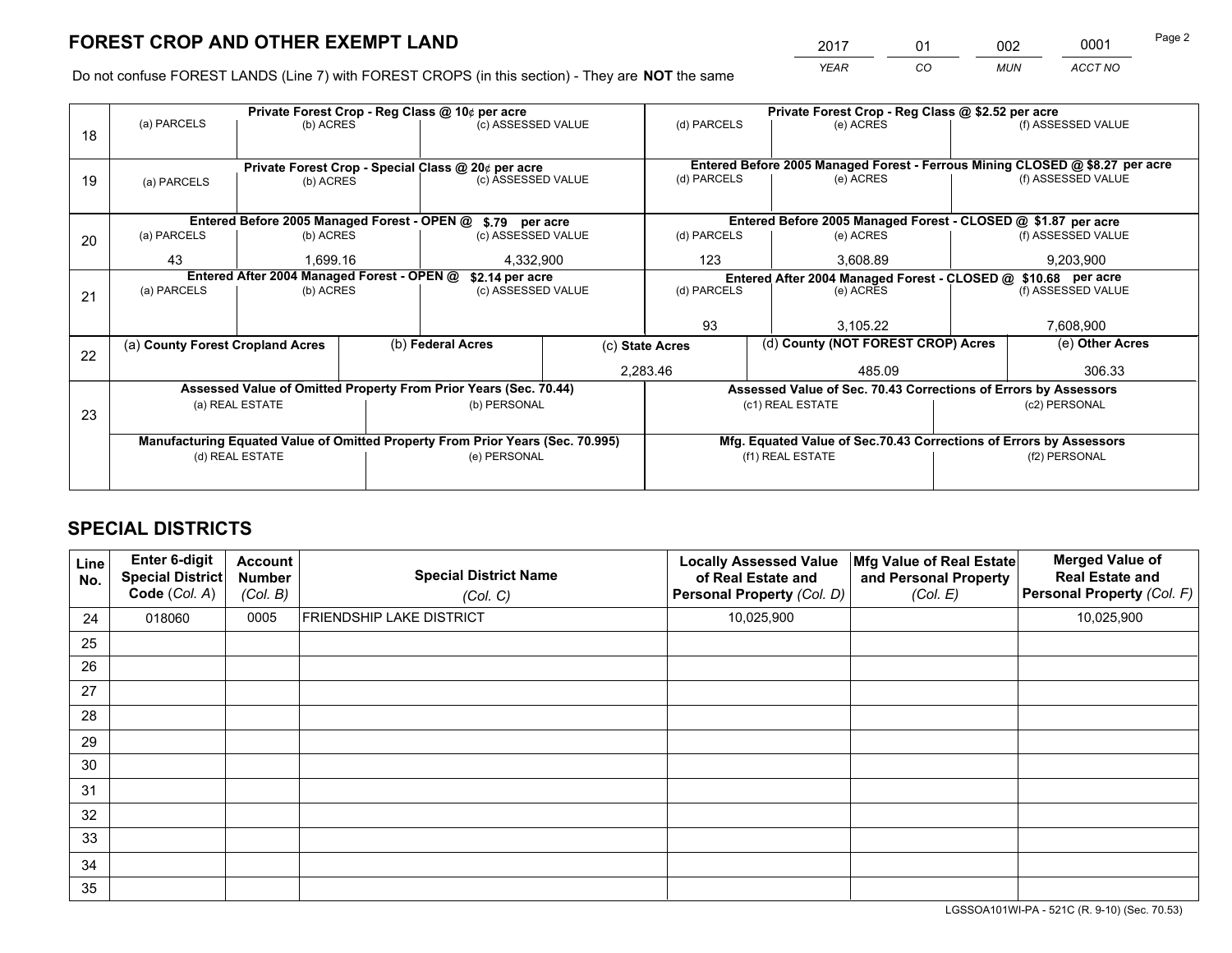|             |                                                                 |                                             |                                                         | <b>YEAR</b>                                                                       | CO<br><b>MUN</b>                                              | ACCT NO                                                                        |
|-------------|-----------------------------------------------------------------|---------------------------------------------|---------------------------------------------------------|-----------------------------------------------------------------------------------|---------------------------------------------------------------|--------------------------------------------------------------------------------|
| Line<br>No. | <b>Enter 6-digit</b><br><b>School District</b><br>Code (Col. A) | <b>Account</b><br><b>Number</b><br>(Col. B) | <b>School District Name</b><br>(Col. C)                 | <b>Locally Assessed Value</b><br>of Real Estate and<br>Personal Property (Col. D) | Mfg Value of Real Estate<br>and Personal Property<br>(Col. E) | <b>Merged Value of</b><br><b>Real Estate and</b><br>Personal Property (Col. F) |
|             | А.                                                              |                                             | <b>SCHOOL DISTRICTS (K-8 and K-12)</b>                  |                                                                                   |                                                               |                                                                                |
| 36          | 010014                                                          | 0017                                        | SCH D OF ADAMS FRIENDSHIP AREA                          | 121,034,300                                                                       | 974,300                                                       | 122,008,600                                                                    |
| 37          |                                                                 |                                             |                                                         |                                                                                   |                                                               |                                                                                |
| 38          |                                                                 |                                             |                                                         |                                                                                   |                                                               |                                                                                |
| 39          |                                                                 |                                             |                                                         |                                                                                   |                                                               |                                                                                |
| 40          |                                                                 |                                             |                                                         |                                                                                   |                                                               |                                                                                |
| 41<br>42    |                                                                 |                                             |                                                         |                                                                                   |                                                               |                                                                                |
| 43          |                                                                 |                                             |                                                         |                                                                                   |                                                               |                                                                                |
| 44          |                                                                 |                                             |                                                         |                                                                                   |                                                               |                                                                                |
| 45          |                                                                 |                                             |                                                         |                                                                                   |                                                               |                                                                                |
| 46          |                                                                 |                                             |                                                         |                                                                                   |                                                               |                                                                                |
| 47          |                                                                 |                                             |                                                         |                                                                                   |                                                               |                                                                                |
| 48          |                                                                 |                                             |                                                         |                                                                                   |                                                               |                                                                                |
| 49          |                                                                 |                                             |                                                         |                                                                                   |                                                               |                                                                                |
| 50          |                                                                 |                                             | TOTAL ASSESSED VALUE OF SCHOOL DISTRICTS (K-8 and K-12) | 121,034,300                                                                       | 974,300                                                       | 122,008,600                                                                    |
|             | <b>B.</b><br><b>UNION HIGH SCHOOL DISTRICTS</b>                 |                                             |                                                         |                                                                                   |                                                               |                                                                                |
| 51          |                                                                 |                                             |                                                         |                                                                                   |                                                               |                                                                                |
| 52          |                                                                 |                                             |                                                         |                                                                                   |                                                               |                                                                                |
| 53          |                                                                 |                                             |                                                         |                                                                                   |                                                               |                                                                                |
| 54          |                                                                 |                                             | TOTAL ASSESSED VALUE OF UNION HIGH SCHOOLS              |                                                                                   |                                                               |                                                                                |
| 55          | $C_{1}$<br><b>TECHNICAL COLLEGE DISTRICTS</b>                   |                                             |                                                         |                                                                                   |                                                               |                                                                                |
| 56          | 001400                                                          | 0013                                        | MID-STATE TECHNICAL COLLEGE<br><b>WRAP</b>              | 121,034,300                                                                       | 974,300                                                       | 122,008,600                                                                    |
| 57          |                                                                 |                                             |                                                         |                                                                                   |                                                               |                                                                                |
| 58          |                                                                 |                                             |                                                         |                                                                                   |                                                               |                                                                                |
| 59          |                                                                 |                                             | TOTAL ASSESSED VALUE OF TECHNICAL COLLEGES              | 121,034,300                                                                       | 974,300                                                       | 122,008,600                                                                    |

## *I hereby certify, to the best of my knowledge and belief, this form is complete and correct.*

**SCHOOL DISTRICTS**

| Print name of preparer | Title                    |                | Date (MM / DD / CCYY) |
|------------------------|--------------------------|----------------|-----------------------|
|                        |                          |                |                       |
| Signature of preparer  | Contact Telephone Number | E-mail address |                       |
|                        | $\sim$                   |                |                       |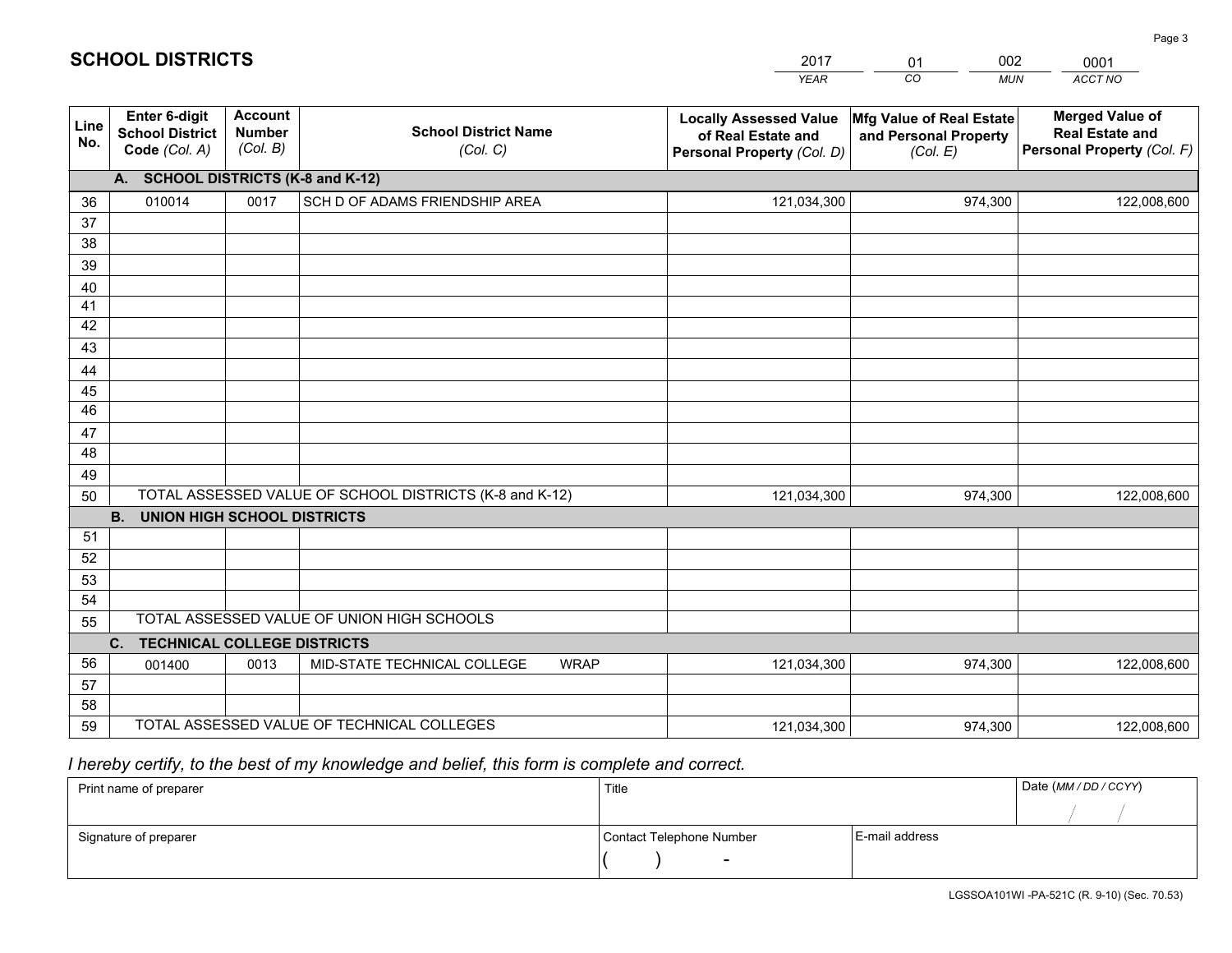#### **HIGHLIGHTS**

- 1. Complete the Statement of Assessment after the Board of Review. Reflect any changes made there.
- 2. Use black ink to complete.
- 3. Line 16 must equal Line 50, Col D.
- 4. Line 55 must equal the total of K-8 schools listed on lines 36-49. Do not include K-12 schools in this comparision.
- 5. Line 59, Col. D must equal Line 16.
- 6. Special District, School District and Technical College District values must include both real estate and personal property. Examples of Special districts are: town sanitary districts, public inland lake protection and rehabilitation districts, and metropolitan sewerage districts.
- 7. DO NOT INCLUDE Manufacturing property values.DOR will print these values on the final SOA.

HEATHER TOLTZMANN TOWN OF ADAMS 2291 16TH AVENUE FRIENDSHIP, WI 53934

HEATHER TOLTZMANN<br>TOWN OF ADAMS

FRIENDSHIP, WI 53934 2291 16TH AVENUE

 8. Accuracy of this form is very important. The values reported directly affect the equalized value DOR calculates for school and special districts.

#### **Page 1:**

 If not prefilled, enter the tax year,county and municipal code,municipal type, municipal name and county name on the top of form.

Check the Amended box, if filing an amended / corrected SOA.

 Report the parcel count, acres and assessed value of taxable general property, total parcel count, (real and personal), total acres, and values from final figures set by the Board of Review.

- A. Real Estate land and improvements (buildings, etc.) is reported on lines 1 8, total line 9.
- B. Personal Property is reported on lines 11 14, Column D, total line 15.
- C. To complete this report, use the computer produced summary of the assessment roll that shows these amounts.
- D. Use whole numbers only.
- E. Add each line across and each column down to verify entries.

#### **Page 2:**

- A. Report Special Items (not subject to general property tax).
- 1. Private Forest Croplands and Managed Forest Lands are reported on lines 18,19, 20 and 21. Be sure to report assessed values **NOT** taxes.
- 2. You should have copies of the orders of entry, orders of withdrawal, etc., to update your assessment roll.
	- 3. Show hundredths of acres (e.g. 39.75).
- 4. Tax exempt lands are reported on line 22.
- 5. Omitted property and sec. 70.43, Wis. Stats., corrections of errors by assessor are reported on line 23. Report real estate and personal property separately. These should be for **prior years**, not something found on the current assessment roll after the board of review.
- B. Special District (Lines 24-35) Include the value of both real and personal property.

 The Department of Revenue (DOR) preprints much of the information regarding names and codes for schools, special districts,etc. If a district is not listed, enter the name and value only, DOR will enter the proper code.

### **Page 3 School Districts:**

Include the value of both real and personal property.

Report School District (regular, elementary, union high school, and technical college).

- 1. Regular (K-12) and Elementary (K-8) school values are reported on lines 36-49, total on line 50.
- 2. Union High School (UHS) (use only if elementary schools are listed on lines 36-49) are reported on lines 51-54. UHS total value (line 55) must equal to the total **elementary school** values reported on lines 36-49. Do notinclude K-12 schools in this comparison.
- 3. Technical College values are reported on lines 56-58, total on line 59.
- 4. Use the computer summary that shows these amounts to complete this report.

#### **This form is due the second Monday in June. File this report only after your Board of Review is complete.**

 *If you have questions: Return forms to:*

 Email: lgs@wisconsin.gov Wisconsin Department of RevenueCall:  $(608)$  266-2569 or  $(608)$  264-6892 Fax number: (608) 264-6887 PO Box 8971

Local Government Services Section 6-97 Madison WI 53708-8971

LGSSOA101WI - PA-521C (R. 9-10) (Sec. 70.53) **IPAS**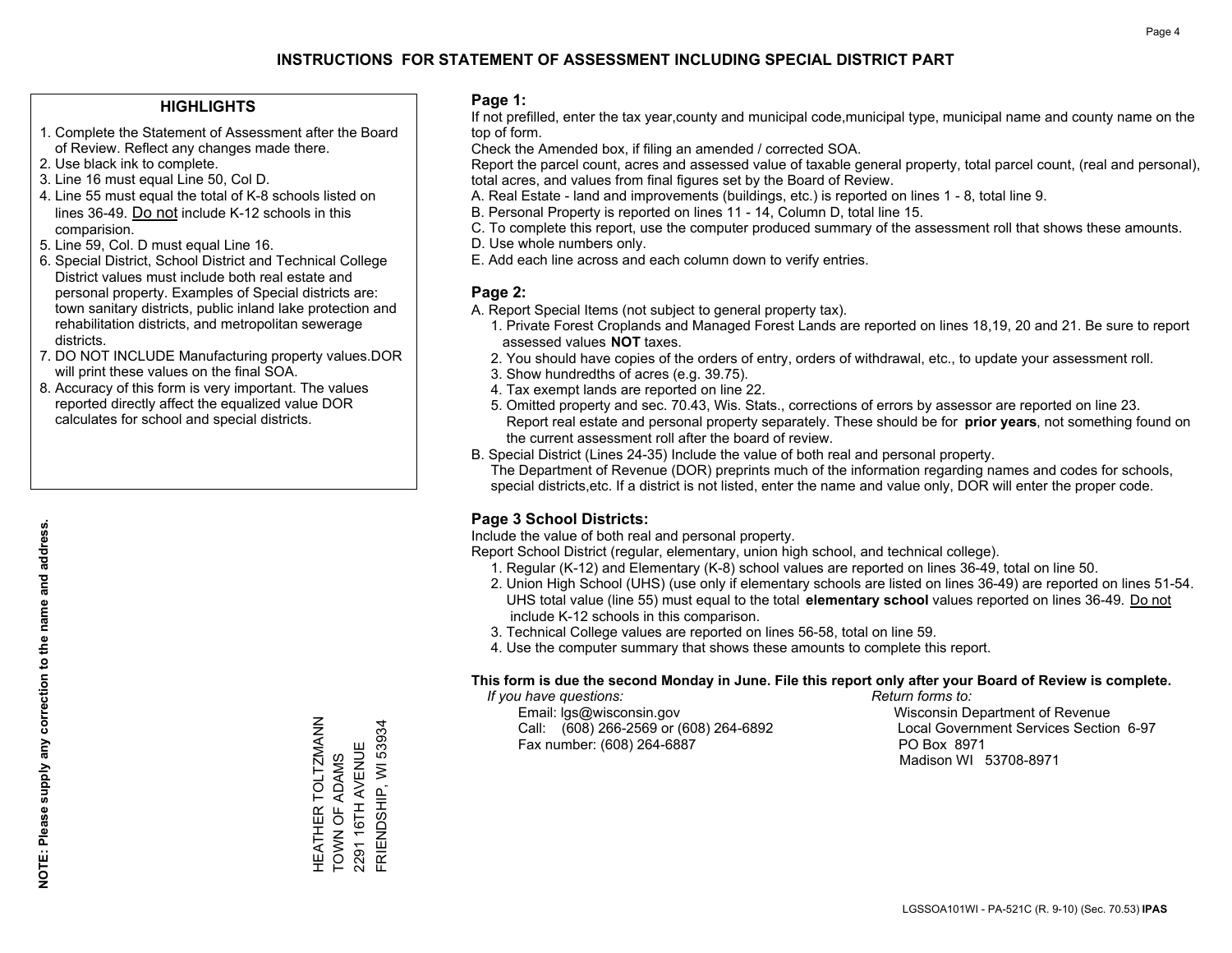## **STATEMENT OF ASSESSMENT FOR 2017**

| 01  | 004 | 0002    |
|-----|-----|---------|
| CO. | MUN | ACCT NO |

|                | <b>FOR</b>                                                                                                                                                                                   | <b>TOWN OF</b><br><b>OF</b>                    | <b>BIG FLATS</b>         |              | <b>ADAMS COUNTY</b>                                  |                         |                                          | <b>WHEN COMPLETING THIS DOCUMENT</b> |  |
|----------------|----------------------------------------------------------------------------------------------------------------------------------------------------------------------------------------------|------------------------------------------------|--------------------------|--------------|------------------------------------------------------|-------------------------|------------------------------------------|--------------------------------------|--|
|                | Town - Village - City                                                                                                                                                                        |                                                | <b>Municipality Name</b> |              | <b>County Name</b>                                   |                         | DO NOT WRITE OVER X's OR IN SHADED AREAS |                                      |  |
|                |                                                                                                                                                                                              | <b>REAL ESTATE</b>                             |                          | PARCEL COUNT | NO. OF ACRES                                         | <b>VALUE OF</b>         | <b>VALUE OF</b>                          | TOTAL VALUE OF LAND                  |  |
| Line<br>No.    |                                                                                                                                                                                              | (See Lines 18 - 22 for<br>other Real Estate)   |                          |              | <b>WHOLE</b><br>TOTAL LAND IMPROVEMENTS NUMBERS ONLY | LAND                    | <b>IMPROVEMENTS</b>                      | AND IMPROVEMENTS                     |  |
|                |                                                                                                                                                                                              |                                                | Col. A                   | Col. B       | Col. C                                               | Col. D                  | Col. E                                   | Col. F                               |  |
| $\mathbf{1}$   |                                                                                                                                                                                              | <b>RESIDENTIAL - Class 1</b>                   | 1,604                    | 1,179        | 4,939                                                | 29,541,900              | 45,826,400                               | 75,368,300                           |  |
| $\overline{2}$ |                                                                                                                                                                                              | <b>COMMERCIAL - Class 2</b>                    | 16                       | 12           | 61                                                   | 464,000                 | 1,791,800                                | 2,255,800                            |  |
| 3              |                                                                                                                                                                                              | <b>MANUFACTURING - Class 3</b>                 | $\Omega$                 | 0            | $\Omega$                                             | $\Omega$                | 0                                        | $\Omega$                             |  |
| 4              |                                                                                                                                                                                              | <b>AGRICULTURAL - Class 4</b>                  | 84                       |              | 2,403                                                | 341,200                 |                                          | 341,200                              |  |
| 5              |                                                                                                                                                                                              | <b>UNDEVELOPED - Class 5</b>                   | 118                      |              | 674                                                  | 619,400                 |                                          | 619,400                              |  |
| 6              | AGRICULTURAL FOREST - Class 5m                                                                                                                                                               |                                                | 30                       |              | 456                                                  | 592,100                 |                                          | 592,100                              |  |
| $\overline{7}$ | FOREST LANDS - Class 6                                                                                                                                                                       |                                                | 291                      |              | 5,599                                                | 14,305,900              |                                          | 14,305,900                           |  |
| 8              |                                                                                                                                                                                              | OTHER - Class 7                                | 17                       | 17           | 23                                                   | 104,800                 | 684,600                                  | 789,400                              |  |
| 9              |                                                                                                                                                                                              | TOTAL - ALL COLUMNS                            | 2,160                    | 1,208        | 14,155                                               | 45,969,300              | 48,302,800                               | 94,272,100                           |  |
| 10             |                                                                                                                                                                                              | NUMBER OF PERSONAL PROPERTY ACCOUNTS IN ROLL   |                          |              | 156                                                  | <b>LOCALLY ASSESSED</b> | <b>MANUFACTURING</b>                     | <b>MERGED</b>                        |  |
| 11             |                                                                                                                                                                                              | BOATS AND OTHER WATERCRAFT NOT EXEMPT - Code 1 |                          |              |                                                      | $\Omega$                | $\Omega$                                 | 0                                    |  |
| 12             |                                                                                                                                                                                              | MACHINERY, TOOLS AND PATTERNS - Code 2         |                          |              |                                                      | 123,400                 | 0                                        | 123,400                              |  |
| 13             |                                                                                                                                                                                              | FURNITURE, FIXTURES AND EQUIPMENT - Code 3     |                          |              |                                                      | 38,200                  | 0                                        | 38,200                               |  |
| 14             | 408,300<br>ALL OTHER PERSONAL PROPERTY NOT EXEMPT - Codes 4A, 4B, 4C                                                                                                                         |                                                |                          |              |                                                      | $\mathbf{0}$            | 408,300                                  |                                      |  |
| 15             | TOTAL OF PERSONAL PROPERTY NOT EXEMPT (Total of Lines 11-14)<br>569,900                                                                                                                      |                                                |                          |              |                                                      | $\mathbf{0}$            | 569,900                                  |                                      |  |
| 16             | AGGREGATE ASSESSED VALUE OF ALL PROPERTY SUBJECT TO THE GENERAL PROPERTY TAX (Total of Lines 9F and 15F)<br>MUST EQUAL TOTAL VALUE OF THE SCHOOL DISTRICTS (K-12 PLUS K-8) - Line 50, Col. F |                                                |                          |              |                                                      | 94,842,000              |                                          |                                      |  |
| 17             |                                                                                                                                                                                              | <b>BOARD OF REVIEW</b>                         |                          |              | Name of Assessor                                     |                         | Telephone #                              |                                      |  |
|                |                                                                                                                                                                                              | DATE OF FINAL ADJOURNMENT                      | 05/30/2017               |              | ASSOCIATED APPRAISAL                                 |                         |                                          | (920) 749-1995                       |  |

REMARKS

The Assessment Ratio to be used in calculating the estimated Fair Market Value on tax bills for this tax district is 1.051205858

This ratio should be used to convert assessed values to "Calculate Equalized Values" in Step 1 of the Lottery and Gaming Credit Calculations.

 This ratio should be used in the "Computation of Tax Equivalent" schedule of the Annual Reports filed by the municipal electric, gas and water utilities with the Public Service Commission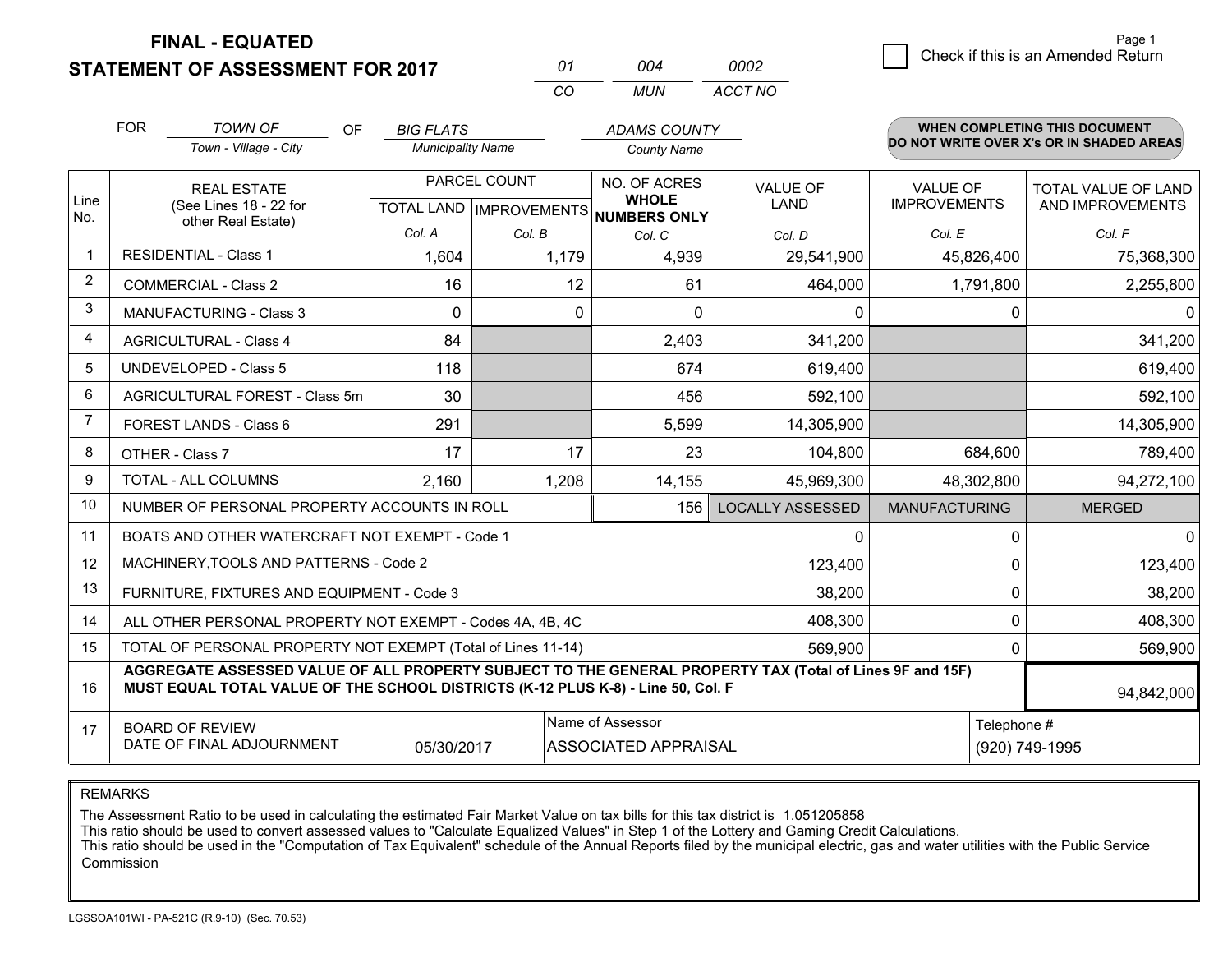*YEAR CO MUN ACCT NO* 2017 01 004 0002

Do not confuse FOREST LANDS (Line 7) with FOREST CROPS (in this section) - They are **NOT** the same

|    |                                                                                |                 |  | Private Forest Crop - Reg Class @ 10¢ per acre                   |                                                                              | Private Forest Crop - Reg Class @ \$2.52 per acre                                   |                  |                                                                    |                    |                    |
|----|--------------------------------------------------------------------------------|-----------------|--|------------------------------------------------------------------|------------------------------------------------------------------------------|-------------------------------------------------------------------------------------|------------------|--------------------------------------------------------------------|--------------------|--------------------|
| 18 | (a) PARCELS                                                                    | (b) ACRES       |  | (c) ASSESSED VALUE                                               |                                                                              | (d) PARCELS                                                                         |                  | (e) ACRES                                                          |                    | (f) ASSESSED VALUE |
|    |                                                                                |                 |  |                                                                  |                                                                              |                                                                                     |                  |                                                                    |                    |                    |
|    | Private Forest Crop - Special Class @ 20¢ per acre                             |                 |  |                                                                  | Entered Before 2005 Managed Forest - Ferrous Mining CLOSED @ \$8.27 per acre |                                                                                     |                  |                                                                    |                    |                    |
| 19 | (a) PARCELS                                                                    | (b) ACRES       |  | (c) ASSESSED VALUE                                               |                                                                              | (d) PARCELS                                                                         |                  | (e) ACRES                                                          |                    | (f) ASSESSED VALUE |
|    |                                                                                |                 |  |                                                                  |                                                                              |                                                                                     |                  |                                                                    |                    |                    |
|    |                                                                                |                 |  | Entered Before 2005 Managed Forest - OPEN @ \$.79 per acre       |                                                                              |                                                                                     |                  | Entered Before 2005 Managed Forest - CLOSED @ \$1.87 per acre      |                    |                    |
| 20 | (a) PARCELS                                                                    | (b) ACRES       |  | (c) ASSESSED VALUE                                               |                                                                              | (d) PARCELS                                                                         |                  | (e) ACRES                                                          |                    | (f) ASSESSED VALUE |
|    | 195<br>7,765.73                                                                |                 |  | 20,189,900                                                       |                                                                              | 136                                                                                 |                  | 4,634                                                              |                    | 11,950,400         |
|    | Entered After 2004 Managed Forest - OPEN @                                     |                 |  | \$2.14 per acre                                                  |                                                                              | Entered After 2004 Managed Forest - CLOSED @ \$10.68 per acre                       |                  |                                                                    |                    |                    |
| 21 | (a) PARCELS                                                                    | (b) ACRES       |  | (c) ASSESSED VALUE                                               |                                                                              | (d) PARCELS<br>(e) ACRES                                                            |                  |                                                                    | (f) ASSESSED VALUE |                    |
|    |                                                                                |                 |  |                                                                  |                                                                              |                                                                                     |                  |                                                                    |                    |                    |
|    | 12                                                                             | 474.05          |  | 1,232,500                                                        |                                                                              | 108                                                                                 |                  | 3.159.4                                                            |                    | 8,121,100          |
|    | (a) County Forest Cropland Acres                                               |                 |  | (b) Federal Acres                                                |                                                                              | (c) State Acres                                                                     |                  | (d) County (NOT FOREST CROP) Acres                                 |                    | (e) Other Acres    |
| 22 |                                                                                |                 |  |                                                                  |                                                                              | 370.93                                                                              |                  | 55.46                                                              |                    | 116.64             |
|    |                                                                                |                 |  | Assessed Value of Omitted Property From Prior Years (Sec. 70.44) |                                                                              |                                                                                     |                  |                                                                    |                    |                    |
|    |                                                                                |                 |  | (b) PERSONAL                                                     |                                                                              | Assessed Value of Sec. 70.43 Corrections of Errors by Assessors<br>(c1) REAL ESTATE |                  |                                                                    | (c2) PERSONAL      |                    |
| 23 | (a) REAL ESTATE                                                                |                 |  |                                                                  |                                                                              |                                                                                     |                  |                                                                    |                    |                    |
|    | Manufacturing Equated Value of Omitted Property From Prior Years (Sec. 70.995) |                 |  |                                                                  |                                                                              |                                                                                     |                  |                                                                    |                    |                    |
|    |                                                                                | (d) REAL ESTATE |  | (e) PERSONAL                                                     |                                                                              |                                                                                     | (f1) REAL ESTATE | Mfg. Equated Value of Sec.70.43 Corrections of Errors by Assessors |                    | (f2) PERSONAL      |
|    |                                                                                |                 |  |                                                                  |                                                                              |                                                                                     |                  |                                                                    |                    |                    |
|    |                                                                                |                 |  |                                                                  |                                                                              |                                                                                     |                  |                                                                    |                    |                    |

## **SPECIAL DISTRICTS**

| Line<br>No. | Enter 6-digit<br>Special District<br>Code (Col. A) | <b>Account</b><br><b>Number</b> | <b>Special District Name</b> | <b>Locally Assessed Value</b><br>of Real Estate and | Mfg Value of Real Estate<br>and Personal Property | <b>Merged Value of</b><br><b>Real Estate and</b><br>Personal Property (Col. F) |
|-------------|----------------------------------------------------|---------------------------------|------------------------------|-----------------------------------------------------|---------------------------------------------------|--------------------------------------------------------------------------------|
|             |                                                    | (Col. B)                        | (Col. C)                     | Personal Property (Col. D)                          | (Col. E)                                          |                                                                                |
| 24          |                                                    |                                 |                              |                                                     |                                                   |                                                                                |
| 25          |                                                    |                                 |                              |                                                     |                                                   |                                                                                |
| 26          |                                                    |                                 |                              |                                                     |                                                   |                                                                                |
| 27          |                                                    |                                 |                              |                                                     |                                                   |                                                                                |
| 28          |                                                    |                                 |                              |                                                     |                                                   |                                                                                |
| 29          |                                                    |                                 |                              |                                                     |                                                   |                                                                                |
| 30          |                                                    |                                 |                              |                                                     |                                                   |                                                                                |
| 31          |                                                    |                                 |                              |                                                     |                                                   |                                                                                |
| 32          |                                                    |                                 |                              |                                                     |                                                   |                                                                                |
| 33          |                                                    |                                 |                              |                                                     |                                                   |                                                                                |
| 34          |                                                    |                                 |                              |                                                     |                                                   |                                                                                |
| 35          |                                                    |                                 |                              |                                                     |                                                   |                                                                                |

LGSSOA101WI-PA - 521C (R. 9-10) (Sec. 70.53)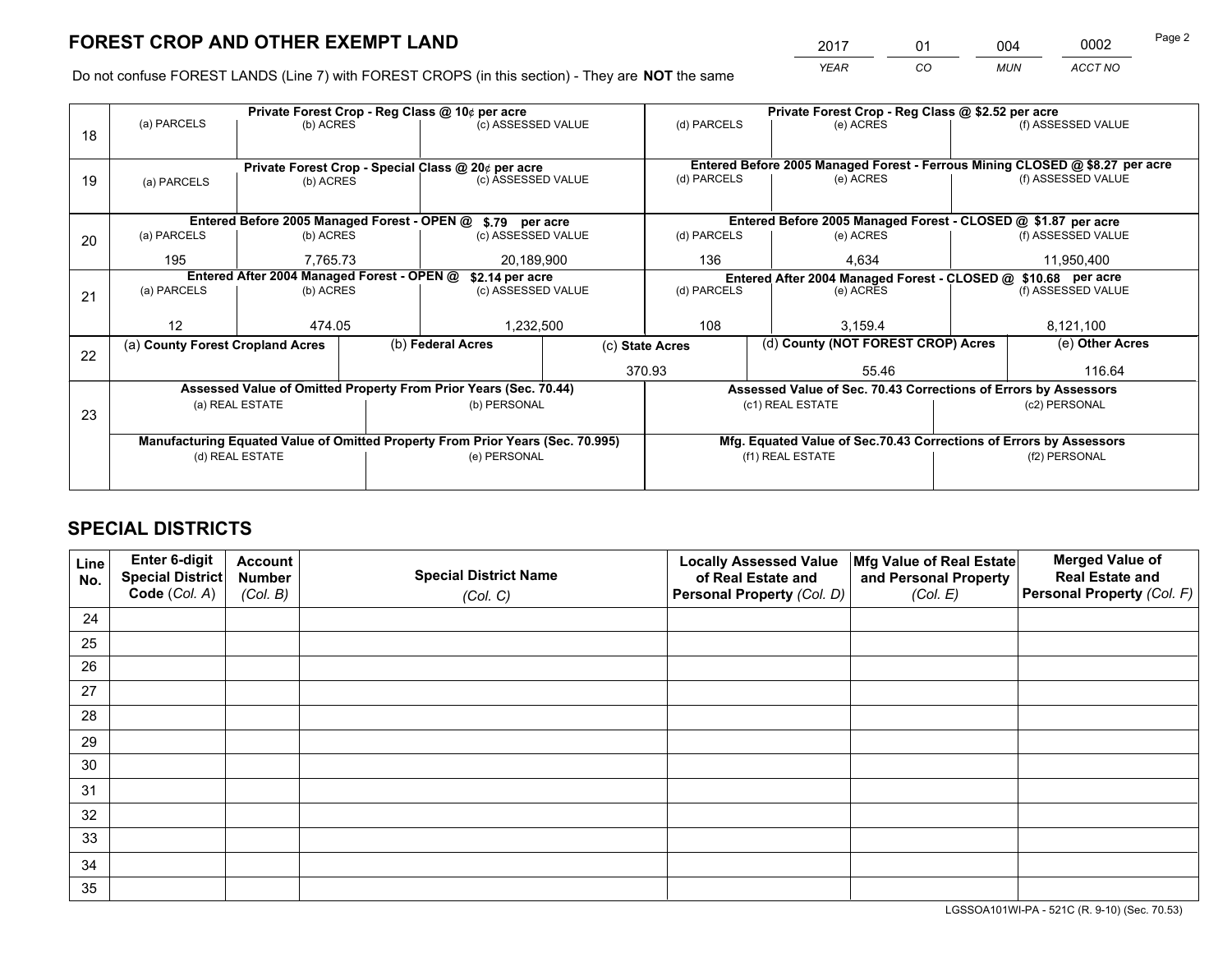| <b>Account</b><br>Enter 6-digit<br><b>Merged Value of</b><br><b>Mfg Value of Real Estate</b><br><b>Locally Assessed Value</b><br>Line<br><b>Number</b><br><b>School District Name</b><br><b>School District</b><br><b>Real Estate and</b><br>of Real Estate and<br>and Personal Property<br>No.<br>(Col. B)<br>Personal Property (Col. F)<br>Code (Col. A)<br>(Col. C)<br>(Col. E)<br>Personal Property (Col. D)<br><b>SCHOOL DISTRICTS (K-8 and K-12)</b><br>А.<br>010014<br>0017<br>SCH D OF ADAMS FRIENDSHIP AREA<br>36<br>94,842,000<br>94,842,000<br>37<br>38<br>39<br>40 |  |
|--------------------------------------------------------------------------------------------------------------------------------------------------------------------------------------------------------------------------------------------------------------------------------------------------------------------------------------------------------------------------------------------------------------------------------------------------------------------------------------------------------------------------------------------------------------------------------|--|
|                                                                                                                                                                                                                                                                                                                                                                                                                                                                                                                                                                                |  |
|                                                                                                                                                                                                                                                                                                                                                                                                                                                                                                                                                                                |  |
|                                                                                                                                                                                                                                                                                                                                                                                                                                                                                                                                                                                |  |
|                                                                                                                                                                                                                                                                                                                                                                                                                                                                                                                                                                                |  |
|                                                                                                                                                                                                                                                                                                                                                                                                                                                                                                                                                                                |  |
|                                                                                                                                                                                                                                                                                                                                                                                                                                                                                                                                                                                |  |
|                                                                                                                                                                                                                                                                                                                                                                                                                                                                                                                                                                                |  |
| 41<br>42                                                                                                                                                                                                                                                                                                                                                                                                                                                                                                                                                                       |  |
| 43                                                                                                                                                                                                                                                                                                                                                                                                                                                                                                                                                                             |  |
|                                                                                                                                                                                                                                                                                                                                                                                                                                                                                                                                                                                |  |
| 44<br>45                                                                                                                                                                                                                                                                                                                                                                                                                                                                                                                                                                       |  |
| 46                                                                                                                                                                                                                                                                                                                                                                                                                                                                                                                                                                             |  |
| 47                                                                                                                                                                                                                                                                                                                                                                                                                                                                                                                                                                             |  |
| 48                                                                                                                                                                                                                                                                                                                                                                                                                                                                                                                                                                             |  |
| 49                                                                                                                                                                                                                                                                                                                                                                                                                                                                                                                                                                             |  |
| TOTAL ASSESSED VALUE OF SCHOOL DISTRICTS (K-8 and K-12)<br>50<br>94,842,000<br>94,842,000                                                                                                                                                                                                                                                                                                                                                                                                                                                                                      |  |
| <b>B.</b><br><b>UNION HIGH SCHOOL DISTRICTS</b>                                                                                                                                                                                                                                                                                                                                                                                                                                                                                                                                |  |
| 51                                                                                                                                                                                                                                                                                                                                                                                                                                                                                                                                                                             |  |
| 52                                                                                                                                                                                                                                                                                                                                                                                                                                                                                                                                                                             |  |
| 53                                                                                                                                                                                                                                                                                                                                                                                                                                                                                                                                                                             |  |
| 54                                                                                                                                                                                                                                                                                                                                                                                                                                                                                                                                                                             |  |
| TOTAL ASSESSED VALUE OF UNION HIGH SCHOOLS<br>55                                                                                                                                                                                                                                                                                                                                                                                                                                                                                                                               |  |
| $C_{1}$<br><b>TECHNICAL COLLEGE DISTRICTS</b>                                                                                                                                                                                                                                                                                                                                                                                                                                                                                                                                  |  |
| 56<br>MID-STATE TECHNICAL COLLEGE<br><b>WRAP</b><br>001400<br>0013<br>94,842,000<br>94,842,000<br>57                                                                                                                                                                                                                                                                                                                                                                                                                                                                           |  |
| 58                                                                                                                                                                                                                                                                                                                                                                                                                                                                                                                                                                             |  |
| TOTAL ASSESSED VALUE OF TECHNICAL COLLEGES<br>59<br>94,842,000<br>94,842,000                                                                                                                                                                                                                                                                                                                                                                                                                                                                                                   |  |

01

004

 *I hereby certify, to the best of my knowledge and belief, this form is complete and correct.*

**SCHOOL DISTRICTS**

| Print name of preparer | Title                    |                | Date (MM / DD / CCYY) |
|------------------------|--------------------------|----------------|-----------------------|
|                        |                          |                |                       |
| Signature of preparer  | Contact Telephone Number | E-mail address |                       |
|                        |                          |                |                       |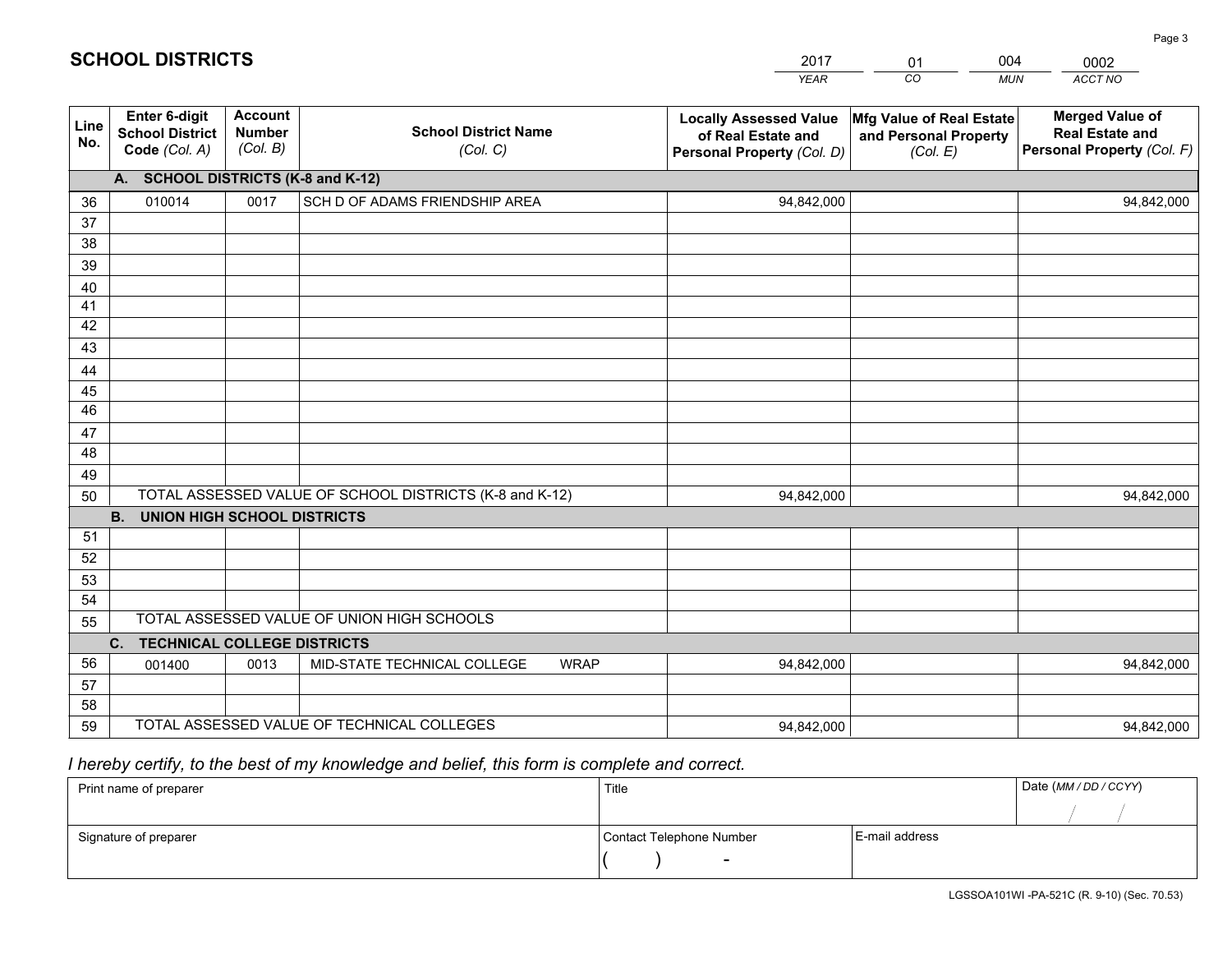#### **HIGHLIGHTS**

- 1. Complete the Statement of Assessment after the Board of Review. Reflect any changes made there.
- 2. Use black ink to complete.
- 3. Line 16 must equal Line 50, Col D.
- 4. Line 55 must equal the total of K-8 schools listed on lines 36-49. Do not include K-12 schools in this comparision.
- 5. Line 59, Col. D must equal Line 16.
- 6. Special District, School District and Technical College District values must include both real estate and personal property. Examples of Special districts are: town sanitary districts, public inland lake protection and rehabilitation districts, and metropolitan sewerage districts.
- 7. DO NOT INCLUDE Manufacturing property values.DOR will print these values on the final SOA.

MARY O'NEIL

TOWN OF BIG FLATS 733 COUNTY RD C HANCOCK, WI 54943

 $\circ$ 

733 COUNTY RD

HANCOCK, WI 54943

VIARY O'NEIL<br>TOWN OF BIG FLATS

 8. Accuracy of this form is very important. The values reported directly affect the equalized value DOR calculates for school and special districts.

#### **Page 1:**

 If not prefilled, enter the tax year,county and municipal code,municipal type, municipal name and county name on the top of form.

Check the Amended box, if filing an amended / corrected SOA.

 Report the parcel count, acres and assessed value of taxable general property, total parcel count, (real and personal), total acres, and values from final figures set by the Board of Review.

- A. Real Estate land and improvements (buildings, etc.) is reported on lines 1 8, total line 9.
- B. Personal Property is reported on lines 11 14, Column D, total line 15.
- C. To complete this report, use the computer produced summary of the assessment roll that shows these amounts.
- D. Use whole numbers only.
- E. Add each line across and each column down to verify entries.

#### **Page 2:**

- A. Report Special Items (not subject to general property tax).
- 1. Private Forest Croplands and Managed Forest Lands are reported on lines 18,19, 20 and 21. Be sure to report assessed values **NOT** taxes.
- 2. You should have copies of the orders of entry, orders of withdrawal, etc., to update your assessment roll.
	- 3. Show hundredths of acres (e.g. 39.75).
- 4. Tax exempt lands are reported on line 22.
- 5. Omitted property and sec. 70.43, Wis. Stats., corrections of errors by assessor are reported on line 23. Report real estate and personal property separately. These should be for **prior years**, not something found on the current assessment roll after the board of review.
- B. Special District (Lines 24-35) Include the value of both real and personal property.

 The Department of Revenue (DOR) preprints much of the information regarding names and codes for schools, special districts,etc. If a district is not listed, enter the name and value only, DOR will enter the proper code.

### **Page 3 School Districts:**

Include the value of both real and personal property.

Report School District (regular, elementary, union high school, and technical college).

- 1. Regular (K-12) and Elementary (K-8) school values are reported on lines 36-49, total on line 50.
- 2. Union High School (UHS) (use only if elementary schools are listed on lines 36-49) are reported on lines 51-54. UHS total value (line 55) must equal to the total **elementary school** values reported on lines 36-49. Do notinclude K-12 schools in this comparison.
- 3. Technical College values are reported on lines 56-58, total on line 59.
- 4. Use the computer summary that shows these amounts to complete this report.

#### **This form is due the second Monday in June. File this report only after your Board of Review is complete.**

 *If you have questions: Return forms to:*

 Email: lgs@wisconsin.gov Wisconsin Department of RevenueCall:  $(608)$  266-2569 or  $(608)$  264-6892 Fax number: (608) 264-6887 PO Box 8971

Local Government Services Section 6-97

Madison WI 53708-8971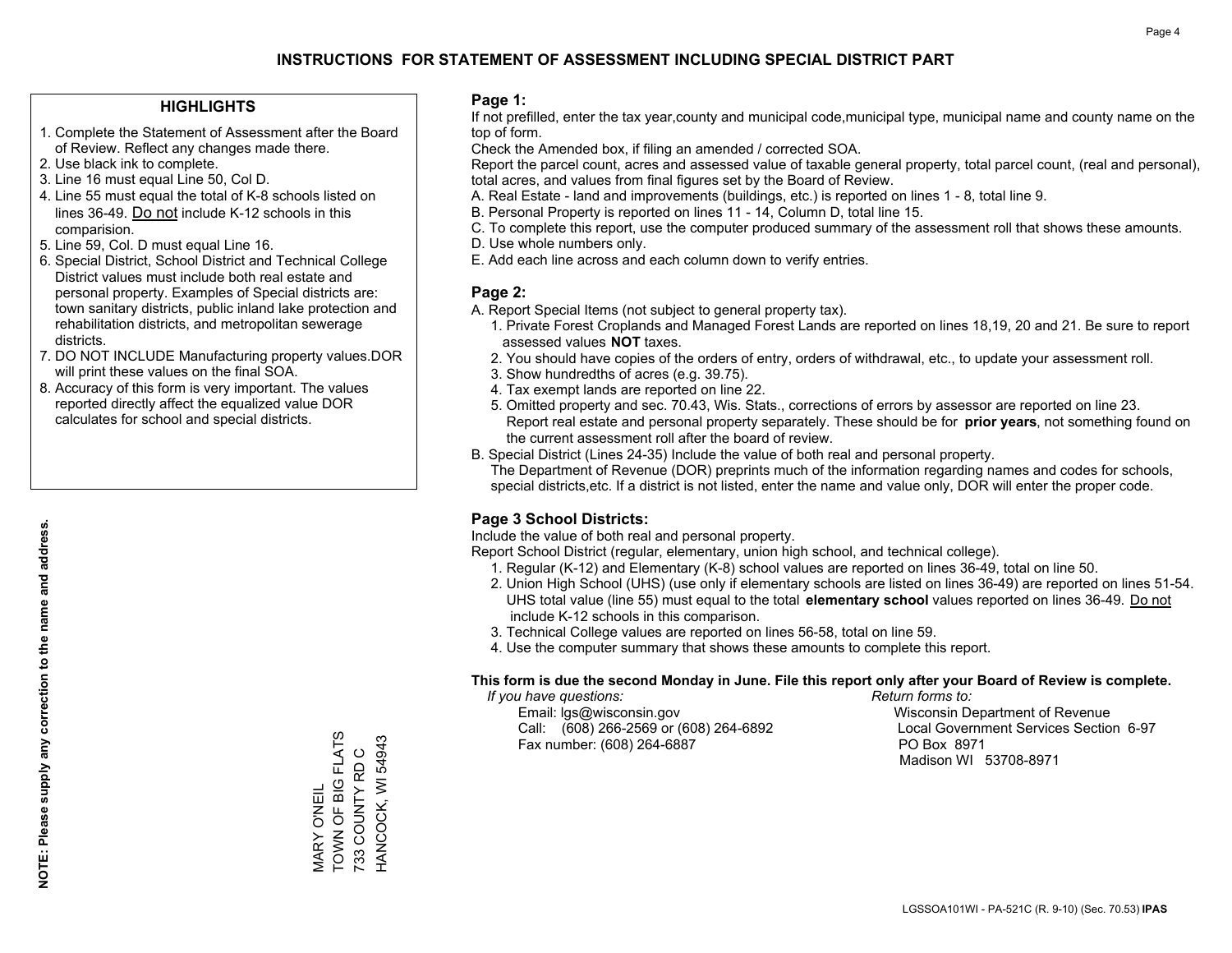**STATEMENT OF ASSESSMENT FOR 2017** 

| 01 | ററഞ | 0003    |
|----|-----|---------|
| CО | MUN | ACCT NO |

|                | <b>FOR</b>                                 | <b>TOWN OF</b><br><b>OF</b>                                                                                                                                                                  | <b>COLBURN</b>           |              | <b>ADAMS COUNTY</b>                                 |                         |                      | <b>WHEN COMPLETING THIS DOCUMENT</b><br>DO NOT WRITE OVER X's OR IN SHADED AREAS |
|----------------|--------------------------------------------|----------------------------------------------------------------------------------------------------------------------------------------------------------------------------------------------|--------------------------|--------------|-----------------------------------------------------|-------------------------|----------------------|----------------------------------------------------------------------------------|
|                |                                            | Town - Village - City                                                                                                                                                                        | <b>Municipality Name</b> |              | <b>County Name</b>                                  |                         |                      |                                                                                  |
|                | <b>REAL ESTATE</b>                         |                                                                                                                                                                                              |                          | PARCEL COUNT | NO. OF ACRES                                        | <b>VALUE OF</b>         | <b>VALUE OF</b>      | <b>TOTAL VALUE OF LAND</b>                                                       |
| Line<br>No.    |                                            | (See Lines 18 - 22 for<br>other Real Estate)                                                                                                                                                 |                          |              | <b>WHOLE</b><br>TOTAL LAND MPROVEMENTS NUMBERS ONLY | <b>LAND</b>             | <b>IMPROVEMENTS</b>  | AND IMPROVEMENTS                                                                 |
|                |                                            |                                                                                                                                                                                              | Col. A                   | Col. B       | Col. C                                              | Col. D                  | Col. E               | Col. F                                                                           |
| $\mathbf 1$    |                                            | <b>RESIDENTIAL - Class 1</b>                                                                                                                                                                 | 387                      | 267          | 1,861                                               | 6,510,400               | 14, 167, 800         | 20,678,200                                                                       |
| 2              |                                            | <b>COMMERCIAL - Class 2</b>                                                                                                                                                                  | $\Omega$                 | $\mathbf 0$  | 0                                                   | 0                       |                      | 0<br>0                                                                           |
| 3              |                                            | <b>MANUFACTURING - Class 3</b>                                                                                                                                                               | $\Omega$                 | 0            | $\Omega$                                            | 0                       |                      | 0<br>$\mathbf 0$                                                                 |
| 4              |                                            | <b>AGRICULTURAL - Class 4</b>                                                                                                                                                                | 212                      |              | 6,476                                               | 911,600                 |                      | 911,600                                                                          |
| 5              |                                            | UNDEVELOPED - Class 5                                                                                                                                                                        | 241                      |              | 2,298                                               | 1,439,200               |                      | 1,439,200                                                                        |
| 6              |                                            | AGRICULTURAL FOREST - Class 5m                                                                                                                                                               | 67                       |              | 716                                                 | 864,600                 |                      | 864,600                                                                          |
| $\overline{7}$ |                                            | FOREST LANDS - Class 6                                                                                                                                                                       | 160                      |              | 3,001                                               | 7,187,000               |                      | 7,187,000                                                                        |
| 8              |                                            | OTHER - Class 7                                                                                                                                                                              | 27                       | 67           | 88                                                  | 343,600                 | 21,213,900           | 21,557,500                                                                       |
| 9              |                                            | TOTAL - ALL COLUMNS                                                                                                                                                                          | 1,094                    | 334          | 14,440                                              | 17,256,400              | 35,381,700           | 52,638,100                                                                       |
| 10             |                                            | NUMBER OF PERSONAL PROPERTY ACCOUNTS IN ROLL                                                                                                                                                 |                          |              | 35                                                  | <b>LOCALLY ASSESSED</b> | <b>MANUFACTURING</b> | <b>MERGED</b>                                                                    |
| 11             |                                            | BOATS AND OTHER WATERCRAFT NOT EXEMPT - Code 1                                                                                                                                               |                          |              |                                                     | 0                       |                      | $\mathbf 0$<br>0                                                                 |
| 12             |                                            | MACHINERY, TOOLS AND PATTERNS - Code 2                                                                                                                                                       |                          |              |                                                     | 900                     |                      | 900<br>0                                                                         |
| 13             |                                            | FURNITURE, FIXTURES AND EQUIPMENT - Code 3                                                                                                                                                   |                          |              |                                                     | 484,500                 |                      | $\Omega$<br>484,500                                                              |
| 14             |                                            | ALL OTHER PERSONAL PROPERTY NOT EXEMPT - Codes 4A, 4B, 4C                                                                                                                                    |                          |              |                                                     | 408,100                 |                      | 0<br>408,100                                                                     |
| 15             |                                            | TOTAL OF PERSONAL PROPERTY NOT EXEMPT (Total of Lines 11-14)                                                                                                                                 |                          |              |                                                     | 893,500                 |                      | 0<br>893,500                                                                     |
| 16             |                                            | AGGREGATE ASSESSED VALUE OF ALL PROPERTY SUBJECT TO THE GENERAL PROPERTY TAX (Total of Lines 9F and 15F)<br>MUST EQUAL TOTAL VALUE OF THE SCHOOL DISTRICTS (K-12 PLUS K-8) - Line 50, Col. F |                          |              |                                                     |                         |                      | 53,531,600                                                                       |
| 17             | Name of Assessor<br><b>BOARD OF REVIEW</b> |                                                                                                                                                                                              |                          |              |                                                     |                         |                      | Telephone #                                                                      |
|                |                                            | DATE OF FINAL ADJOURNMENT                                                                                                                                                                    | 05/18/2017               |              | <b>JAMES WARZYNSKI</b>                              |                         |                      | (608) 296-3008                                                                   |

REMARKS

The Assessment Ratio to be used in calculating the estimated Fair Market Value on tax bills for this tax district is 1.006872788

This ratio should be used to convert assessed values to "Calculate Equalized Values" in Step 1 of the Lottery and Gaming Credit Calculations.<br>This ratio should be used in the "Computation of Tax Equivalent" schedule of the Commission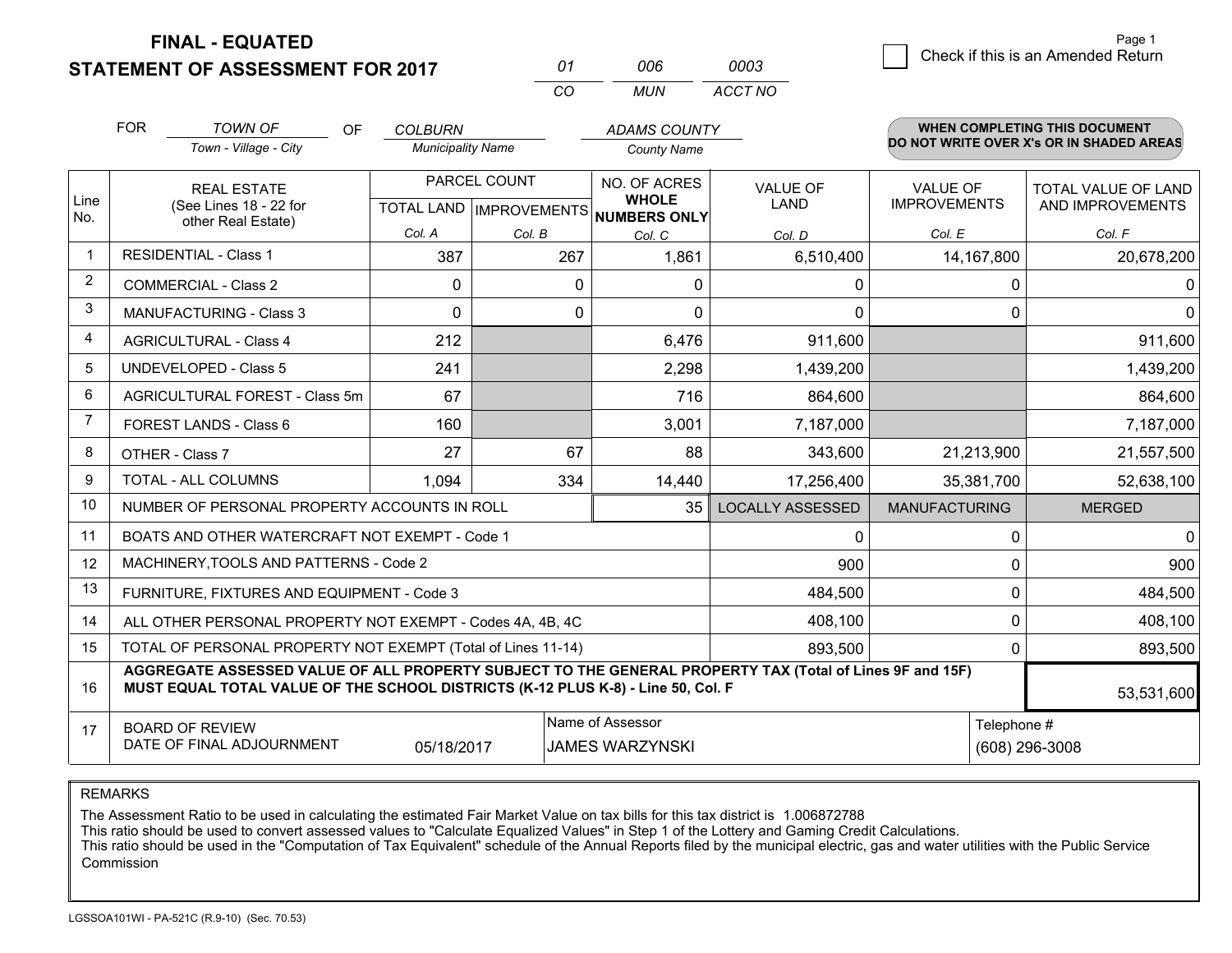*YEAR CO MUN ACCT NO* <sup>2017</sup> <sup>01</sup> <sup>006</sup> <sup>0003</sup>

Do not confuse FOREST LANDS (Line 7) with FOREST CROPS (in this section) - They are **NOT** the same

|    |                                                               |                 |  | Private Forest Crop - Reg Class @ 10¢ per acre                                 |       | Private Forest Crop - Reg Class @ \$2.52 per acre                  |                  |                    |                                                               |                                                                              |
|----|---------------------------------------------------------------|-----------------|--|--------------------------------------------------------------------------------|-------|--------------------------------------------------------------------|------------------|--------------------|---------------------------------------------------------------|------------------------------------------------------------------------------|
| 18 | (a) PARCELS                                                   | (b) ACRES       |  | (c) ASSESSED VALUE                                                             |       | (d) PARCELS                                                        |                  | (e) ACRES          |                                                               | (f) ASSESSED VALUE                                                           |
|    |                                                               | 82.06           |  | 246,200                                                                        |       |                                                                    |                  |                    |                                                               |                                                                              |
|    |                                                               |                 |  | Private Forest Crop - Special Class @ 20¢ per acre                             |       |                                                                    |                  |                    |                                                               | Entered Before 2005 Managed Forest - Ferrous Mining CLOSED @ \$8.27 per acre |
| 19 | (a) PARCELS                                                   | (b) ACRES       |  | (c) ASSESSED VALUE                                                             |       | (d) PARCELS                                                        |                  | (e) ACRES          |                                                               | (f) ASSESSED VALUE                                                           |
|    |                                                               |                 |  |                                                                                |       |                                                                    |                  |                    |                                                               |                                                                              |
|    |                                                               |                 |  | Entered Before 2005 Managed Forest - OPEN @ \$.79 per acre                     |       |                                                                    |                  |                    |                                                               | Entered Before 2005 Managed Forest - CLOSED @ \$1.87 per acre                |
| 20 | (a) PARCELS                                                   | (b) ACRES       |  | (c) ASSESSED VALUE                                                             |       | (d) PARCELS                                                        |                  | (e) ACRES          |                                                               | (f) ASSESSED VALUE                                                           |
|    | 3                                                             | 90.7            |  | 272,100                                                                        |       | 46                                                                 | 1,531.27         |                    | 4,593,900                                                     |                                                                              |
|    | Entered After 2004 Managed Forest - OPEN @<br>\$2.14 per acre |                 |  |                                                                                |       |                                                                    |                  |                    | Entered After 2004 Managed Forest - CLOSED @ \$10.68 per acre |                                                                              |
| 21 | (a) PARCELS                                                   | (b) ACRES       |  | (c) ASSESSED VALUE                                                             |       | (d) PARCELS<br>(e) ACRES                                           |                  | (f) ASSESSED VALUE |                                                               |                                                                              |
|    |                                                               |                 |  |                                                                                |       |                                                                    |                  |                    |                                                               |                                                                              |
|    |                                                               |                 |  |                                                                                |       | 49                                                                 |                  | 1.692.81           |                                                               | 5,024,000                                                                    |
|    | (a) County Forest Cropland Acres                              |                 |  | (b) Federal Acres                                                              |       | (d) County (NOT FOREST CROP) Acres<br>(c) State Acres              |                  |                    | (e) Other Acres                                               |                                                                              |
| 22 |                                                               |                 |  |                                                                                | 5,040 |                                                                    |                  | 4.61               |                                                               | 3.63                                                                         |
|    |                                                               |                 |  | Assessed Value of Omitted Property From Prior Years (Sec. 70.44)               |       |                                                                    |                  |                    |                                                               | Assessed Value of Sec. 70.43 Corrections of Errors by Assessors              |
|    |                                                               | (a) REAL ESTATE |  | (b) PERSONAL                                                                   |       |                                                                    | (c1) REAL ESTATE |                    |                                                               | (c2) PERSONAL                                                                |
| 23 |                                                               |                 |  |                                                                                |       |                                                                    |                  |                    |                                                               |                                                                              |
|    |                                                               |                 |  | Manufacturing Equated Value of Omitted Property From Prior Years (Sec. 70.995) |       | Mfg. Equated Value of Sec.70.43 Corrections of Errors by Assessors |                  |                    |                                                               |                                                                              |
|    |                                                               | (d) REAL ESTATE |  | (e) PERSONAL                                                                   |       |                                                                    | (f1) REAL ESTATE |                    |                                                               | (f2) PERSONAL                                                                |
|    |                                                               |                 |  |                                                                                |       |                                                                    |                  |                    |                                                               |                                                                              |

## **SPECIAL DISTRICTS**

| Line<br>No. | Enter 6-digit<br>Special District | <b>Account</b><br><b>Number</b> | <b>Special District Name</b> | <b>Locally Assessed Value</b><br>of Real Estate and | Mfg Value of Real Estate<br>and Personal Property | <b>Merged Value of</b><br><b>Real Estate and</b> |
|-------------|-----------------------------------|---------------------------------|------------------------------|-----------------------------------------------------|---------------------------------------------------|--------------------------------------------------|
|             | Code (Col. A)                     | (Col. B)                        | (Col. C)                     | Personal Property (Col. D)                          | (Col. E)                                          | Personal Property (Col. F)                       |
| 24          |                                   |                                 |                              |                                                     |                                                   |                                                  |
| 25          |                                   |                                 |                              |                                                     |                                                   |                                                  |
| 26          |                                   |                                 |                              |                                                     |                                                   |                                                  |
| 27          |                                   |                                 |                              |                                                     |                                                   |                                                  |
| 28          |                                   |                                 |                              |                                                     |                                                   |                                                  |
| 29          |                                   |                                 |                              |                                                     |                                                   |                                                  |
| 30          |                                   |                                 |                              |                                                     |                                                   |                                                  |
| 31          |                                   |                                 |                              |                                                     |                                                   |                                                  |
| 32          |                                   |                                 |                              |                                                     |                                                   |                                                  |
| 33          |                                   |                                 |                              |                                                     |                                                   |                                                  |
| 34          |                                   |                                 |                              |                                                     |                                                   |                                                  |
| 35          |                                   |                                 |                              |                                                     |                                                   |                                                  |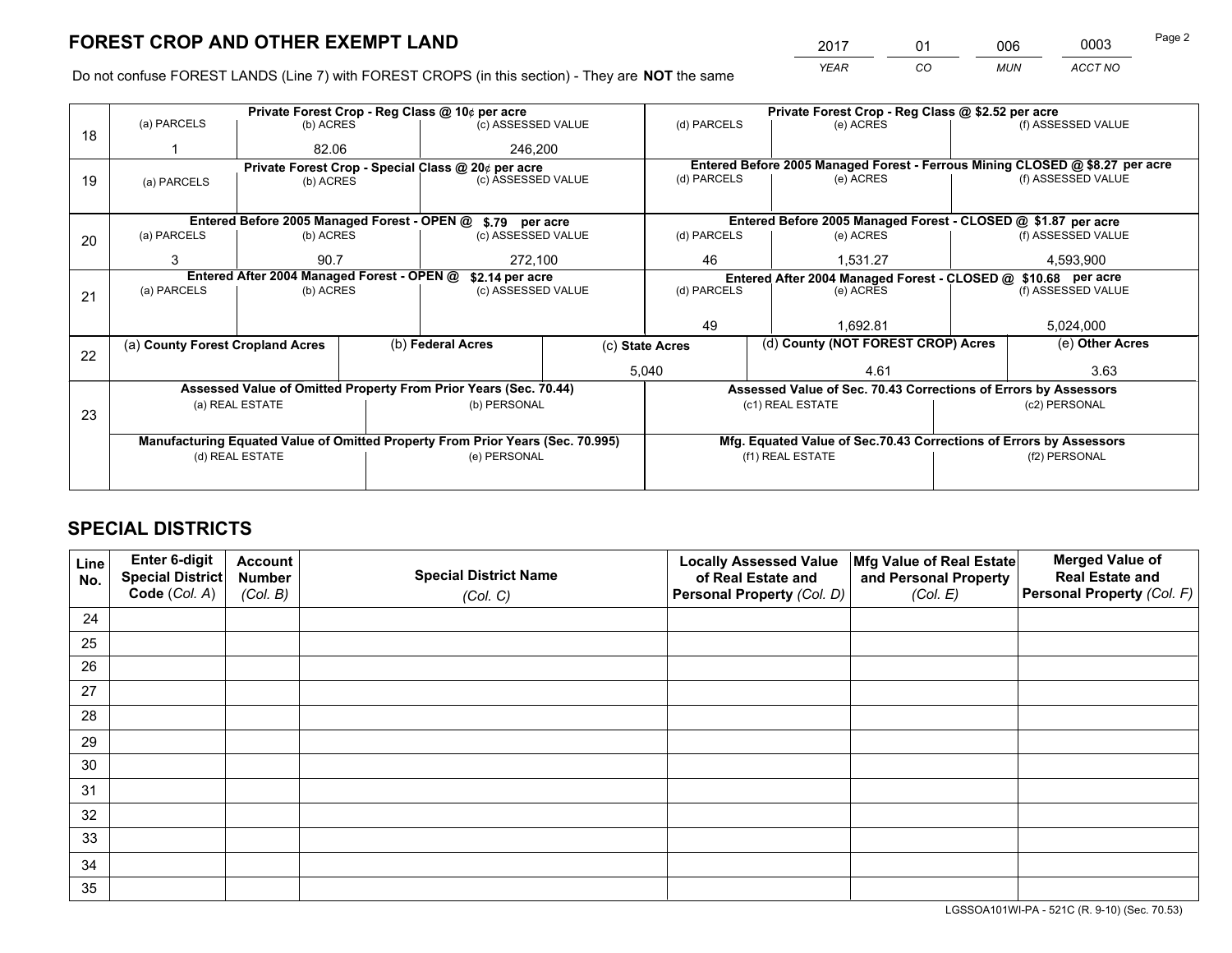|                 |                                                          |                                             |                                                         | YEAR                                                                              | CO.<br><b>MUN</b>                                             | ACCT NO                                                                        |
|-----------------|----------------------------------------------------------|---------------------------------------------|---------------------------------------------------------|-----------------------------------------------------------------------------------|---------------------------------------------------------------|--------------------------------------------------------------------------------|
| Line<br>No.     | Enter 6-digit<br><b>School District</b><br>Code (Col. A) | <b>Account</b><br><b>Number</b><br>(Col. B) | <b>School District Name</b><br>(Col. C)                 | <b>Locally Assessed Value</b><br>of Real Estate and<br>Personal Property (Col. D) | Mfg Value of Real Estate<br>and Personal Property<br>(Col. E) | <b>Merged Value of</b><br><b>Real Estate and</b><br>Personal Property (Col. F) |
|                 | A. SCHOOL DISTRICTS (K-8 and K-12)                       |                                             |                                                         |                                                                                   |                                                               |                                                                                |
| 36              | 010014                                                   | 0017                                        | SCH D OF ADAMS FRIENDSHIP AREA                          | 53,000,700                                                                        |                                                               | 53,000,700                                                                     |
| 37              | 396335                                                   | 0232                                        | <b>SCH D OF WESTFIELD</b>                               | 424,700                                                                           |                                                               | 424,700                                                                        |
| 38              | 694375                                                   | 0429                                        | SCH D OF TRI-COUNTY AREA (PLAINFIELD)                   | 106,200                                                                           |                                                               | 106,200                                                                        |
| 39              |                                                          |                                             |                                                         |                                                                                   |                                                               |                                                                                |
| 40              |                                                          |                                             |                                                         |                                                                                   |                                                               |                                                                                |
| 41              |                                                          |                                             |                                                         |                                                                                   |                                                               |                                                                                |
| 42              |                                                          |                                             |                                                         |                                                                                   |                                                               |                                                                                |
| 43              |                                                          |                                             |                                                         |                                                                                   |                                                               |                                                                                |
| 44              |                                                          |                                             |                                                         |                                                                                   |                                                               |                                                                                |
| 45              |                                                          |                                             |                                                         |                                                                                   |                                                               |                                                                                |
| $\overline{46}$ |                                                          |                                             |                                                         |                                                                                   |                                                               |                                                                                |
| 47<br>48        |                                                          |                                             |                                                         |                                                                                   |                                                               |                                                                                |
|                 |                                                          |                                             |                                                         |                                                                                   |                                                               |                                                                                |
| 49              |                                                          |                                             | TOTAL ASSESSED VALUE OF SCHOOL DISTRICTS (K-8 and K-12) |                                                                                   |                                                               |                                                                                |
| 50              | <b>B.</b><br><b>UNION HIGH SCHOOL DISTRICTS</b>          |                                             |                                                         | 53,531,600                                                                        |                                                               | 53,531,600                                                                     |
| 51              |                                                          |                                             |                                                         |                                                                                   |                                                               |                                                                                |
| 52              |                                                          |                                             |                                                         |                                                                                   |                                                               |                                                                                |
| 53              |                                                          |                                             |                                                         |                                                                                   |                                                               |                                                                                |
| 54              |                                                          |                                             |                                                         |                                                                                   |                                                               |                                                                                |
| 55              |                                                          |                                             | TOTAL ASSESSED VALUE OF UNION HIGH SCHOOLS              |                                                                                   |                                                               |                                                                                |
|                 | $C_{1}$<br><b>TECHNICAL COLLEGE DISTRICTS</b>            |                                             |                                                         |                                                                                   |                                                               |                                                                                |
| 56              | 001400                                                   | 0013                                        | MID-STATE TECHNICAL COLLEGE<br><b>WRAP</b>              | 53,531,600                                                                        |                                                               | 53,531,600                                                                     |
| 57              |                                                          |                                             |                                                         |                                                                                   |                                                               |                                                                                |
| 58              |                                                          |                                             |                                                         |                                                                                   |                                                               |                                                                                |
| 59              |                                                          |                                             | TOTAL ASSESSED VALUE OF TECHNICAL COLLEGES              | 53,531,600                                                                        |                                                               | 53,531,600                                                                     |

01

006

 *I hereby certify, to the best of my knowledge and belief, this form is complete and correct.*

**SCHOOL DISTRICTS**

| Print name of preparer | Title                    |                | Date (MM / DD / CCYY) |
|------------------------|--------------------------|----------------|-----------------------|
|                        |                          |                |                       |
| Signature of preparer  | Contact Telephone Number | E-mail address |                       |
|                        | $\sim$                   |                |                       |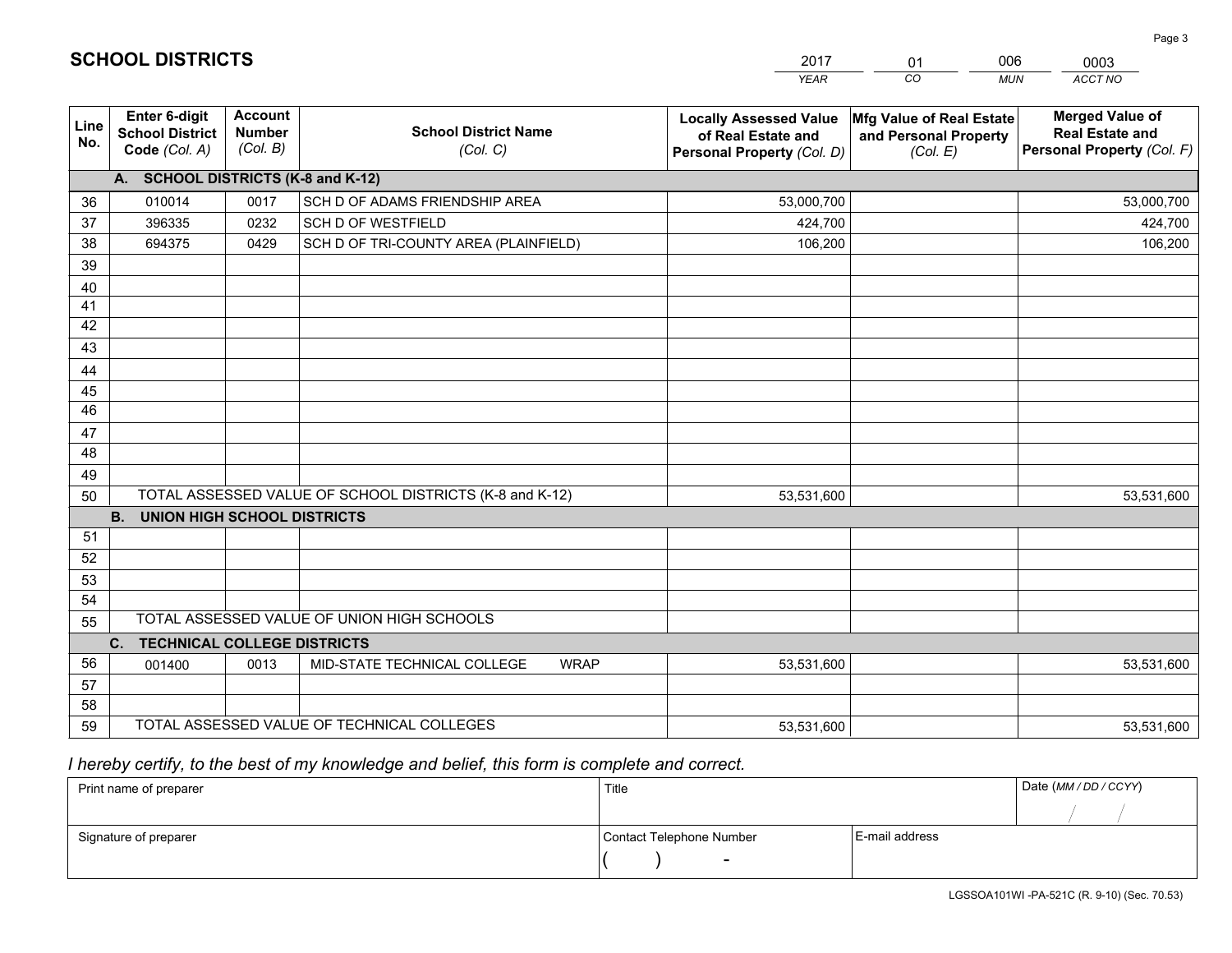#### **HIGHLIGHTS**

- 1. Complete the Statement of Assessment after the Board of Review. Reflect any changes made there.
- 2. Use black ink to complete.
- 3. Line 16 must equal Line 50, Col D.
- 4. Line 55 must equal the total of K-8 schools listed on lines 36-49. Do not include K-12 schools in this comparision.
- 5. Line 59, Col. D must equal Line 16.
- 6. Special District, School District and Technical College District values must include both real estate and personal property. Examples of Special districts are: town sanitary districts, public inland lake protection and rehabilitation districts, and metropolitan sewerage districts.
- 7. DO NOT INCLUDE Manufacturing property values.DOR will print these values on the final SOA.
- 8. Accuracy of this form is very important. The values reported directly affect the equalized value DOR calculates for school and special districts.

#### **Page 1:**

 If not prefilled, enter the tax year,county and municipal code,municipal type, municipal name and county name on the top of form.

Check the Amended box, if filing an amended / corrected SOA.

 Report the parcel count, acres and assessed value of taxable general property, total parcel count, (real and personal), total acres, and values from final figures set by the Board of Review.

- A. Real Estate land and improvements (buildings, etc.) is reported on lines 1 8, total line 9.
- B. Personal Property is reported on lines 11 14, Column D, total line 15.
- C. To complete this report, use the computer produced summary of the assessment roll that shows these amounts.
- D. Use whole numbers only.
- E. Add each line across and each column down to verify entries.

### **Page 2:**

- A. Report Special Items (not subject to general property tax).
- 1. Private Forest Croplands and Managed Forest Lands are reported on lines 18,19, 20 and 21. Be sure to report assessed values **NOT** taxes.
- 2. You should have copies of the orders of entry, orders of withdrawal, etc., to update your assessment roll.
	- 3. Show hundredths of acres (e.g. 39.75).
- 4. Tax exempt lands are reported on line 22.
- 5. Omitted property and sec. 70.43, Wis. Stats., corrections of errors by assessor are reported on line 23. Report real estate and personal property separately. These should be for **prior years**, not something found on the current assessment roll after the board of review.
- B. Special District (Lines 24-35) Include the value of both real and personal property.
- The Department of Revenue (DOR) preprints much of the information regarding names and codes for schools, special districts,etc. If a district is not listed, enter the name and value only, DOR will enter the proper code.

## **Page 3 School Districts:**

Include the value of both real and personal property.

Report School District (regular, elementary, union high school, and technical college).

- 1. Regular (K-12) and Elementary (K-8) school values are reported on lines 36-49, total on line 50.
- 2. Union High School (UHS) (use only if elementary schools are listed on lines 36-49) are reported on lines 51-54. UHS total value (line 55) must equal to the total **elementary school** values reported on lines 36-49. Do notinclude K-12 schools in this comparison.
- 3. Technical College values are reported on lines 56-58, total on line 59.
- 4. Use the computer summary that shows these amounts to complete this report.

#### **This form is due the second Monday in June. File this report only after your Board of Review is complete.**

 *If you have questions: Return forms to:*

 Email: lgs@wisconsin.gov Wisconsin Department of RevenueCall:  $(608)$  266-2569 or  $(608)$  264-6892 Fax number: (608) 264-6887 PO Box 8971

Local Government Services Section 6-97

Madison WI 53708-8971

592 BIG HORN AVENUE 592 BIG HORN AVENUE TERRI HORACEK<br>TOWN OF COLBURN TOWN OF COLBURN HANCOCK, WI 54943 HANCOCK, WI 54943 TERRI HORACEK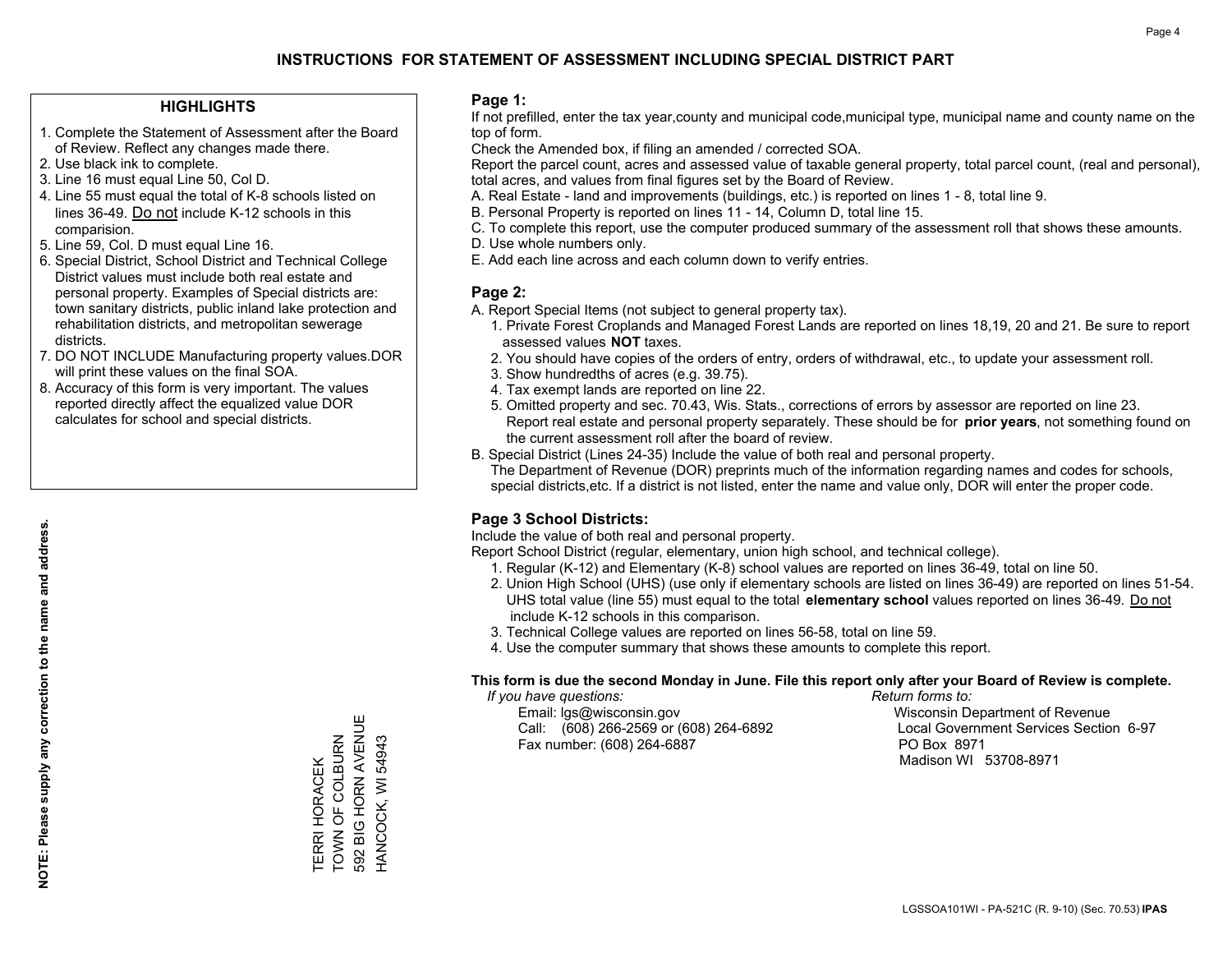**STATEMENT OF ASSESSMENT FOR 2017 FINAL - EQUATED**

|                | <b>FOR</b>                                                                                                                                                                                   | <b>TOWN OF</b><br>OF<br>Town - Village - City                | <b>DELL PRAIRIE</b><br><b>Municipality Name</b> |              | <b>ADAMS COUNTY</b><br><b>County Name</b>                           |                                |                                        |             | <b>WHEN COMPLETING THIS DOCUMENT</b><br>DO NOT WRITE OVER X's OR IN SHADED AREAS |
|----------------|----------------------------------------------------------------------------------------------------------------------------------------------------------------------------------------------|--------------------------------------------------------------|-------------------------------------------------|--------------|---------------------------------------------------------------------|--------------------------------|----------------------------------------|-------------|----------------------------------------------------------------------------------|
| Line           |                                                                                                                                                                                              | <b>REAL ESTATE</b><br>(See Lines 18 - 22 for                 |                                                 | PARCEL COUNT | NO. OF ACRES<br><b>WHOLE</b><br>TOTAL LAND MPROVEMENTS NUMBERS ONLY | <b>VALUE OF</b><br><b>LAND</b> | <b>VALUE OF</b><br><b>IMPROVEMENTS</b> |             | TOTAL VALUE OF LAND<br>AND IMPROVEMENTS                                          |
| No.            |                                                                                                                                                                                              | other Real Estate)                                           | Col. A                                          | Col. B       | Col. C                                                              | Col. D                         | Col. E                                 |             | Col. F                                                                           |
|                |                                                                                                                                                                                              | <b>RESIDENTIAL - Class 1</b>                                 | 1,455                                           | 961          | 3,303                                                               | 33,608,500                     | 96,811,900                             |             | 130,420,400                                                                      |
| $\overline{2}$ |                                                                                                                                                                                              | <b>COMMERCIAL - Class 2</b>                                  | 66                                              | 49           | 508                                                                 | 3,510,900                      |                                        | 7,636,000   | 11,146,900                                                                       |
| 3              |                                                                                                                                                                                              | <b>MANUFACTURING - Class 3</b>                               | 4                                               |              | 98                                                                  | 234,800                        |                                        | 9,700       | 244,500                                                                          |
| 4              |                                                                                                                                                                                              | <b>AGRICULTURAL - Class 4</b>                                | 262                                             |              | 5,121                                                               | 627,800                        |                                        |             | 627,800                                                                          |
| 5              |                                                                                                                                                                                              | <b>UNDEVELOPED - Class 5</b>                                 | 154                                             |              | 897                                                                 | 905,300                        |                                        |             | 905,300                                                                          |
| 6              |                                                                                                                                                                                              | AGRICULTURAL FOREST - Class 5m                               | 85                                              |              | 1,057                                                               | 1,345,000                      |                                        |             | 1,345,000                                                                        |
| $\overline{7}$ |                                                                                                                                                                                              | FOREST LANDS - Class 6                                       | 274                                             |              | 5,034                                                               | 13,537,200                     |                                        |             | 13,537,200                                                                       |
| 8              |                                                                                                                                                                                              | OTHER - Class 7                                              | 34                                              | 34           | 49                                                                  | 258,600                        |                                        | 1,609,500   | 1,868,100                                                                        |
| 9              |                                                                                                                                                                                              | <b>TOTAL - ALL COLUMNS</b>                                   | 2,334                                           | 1,045        | 16,067                                                              | 54,028,100                     | 106,067,100                            |             | 160,095,200                                                                      |
| 10             |                                                                                                                                                                                              | NUMBER OF PERSONAL PROPERTY ACCOUNTS IN ROLL                 |                                                 |              | 91                                                                  | <b>LOCALLY ASSESSED</b>        | <b>MANUFACTURING</b>                   |             | <b>MERGED</b>                                                                    |
| 11             |                                                                                                                                                                                              | BOATS AND OTHER WATERCRAFT NOT EXEMPT - Code 1               |                                                 |              |                                                                     | 46,800                         |                                        | 0           | 46,800                                                                           |
| 12             |                                                                                                                                                                                              | MACHINERY, TOOLS AND PATTERNS - Code 2                       |                                                 |              |                                                                     | 519,900                        |                                        | 0           | 519,900                                                                          |
| 13             |                                                                                                                                                                                              | FURNITURE, FIXTURES AND EQUIPMENT - Code 3                   |                                                 |              |                                                                     | 166,100                        |                                        | 0           | 166,100                                                                          |
| 14             |                                                                                                                                                                                              | ALL OTHER PERSONAL PROPERTY NOT EXEMPT - Codes 4A, 4B, 4C    |                                                 |              |                                                                     | 67,500                         | 0                                      |             | 67,500                                                                           |
| 15             |                                                                                                                                                                                              | TOTAL OF PERSONAL PROPERTY NOT EXEMPT (Total of Lines 11-14) |                                                 | 800,300      | $\mathbf 0$                                                         |                                | 800,300                                |             |                                                                                  |
| 16             | AGGREGATE ASSESSED VALUE OF ALL PROPERTY SUBJECT TO THE GENERAL PROPERTY TAX (Total of Lines 9F and 15F)<br>MUST EQUAL TOTAL VALUE OF THE SCHOOL DISTRICTS (K-12 PLUS K-8) - Line 50, Col. F |                                                              |                                                 |              |                                                                     |                                |                                        |             | 160,895,500                                                                      |
| 17             | <b>BOARD OF REVIEW</b><br>DATE OF FINAL ADJOURNMENT<br>06/05/2017                                                                                                                            |                                                              |                                                 |              | Name of Assessor<br><b>RIGLEMON APPRAISAL SERVICE</b>               |                                |                                        | Telephone # | (608) 378-3003                                                                   |

*MUN*

*ACCT NO0004*

*<sup>01</sup> <sup>008</sup>*

*CO*

REMARKS

The Assessment Ratio to be used in calculating the estimated Fair Market Value on tax bills for this tax district is .970021012<br>This ratio should be used to convert assessed values to "Calculate Equalized Values" in Step 1 Commission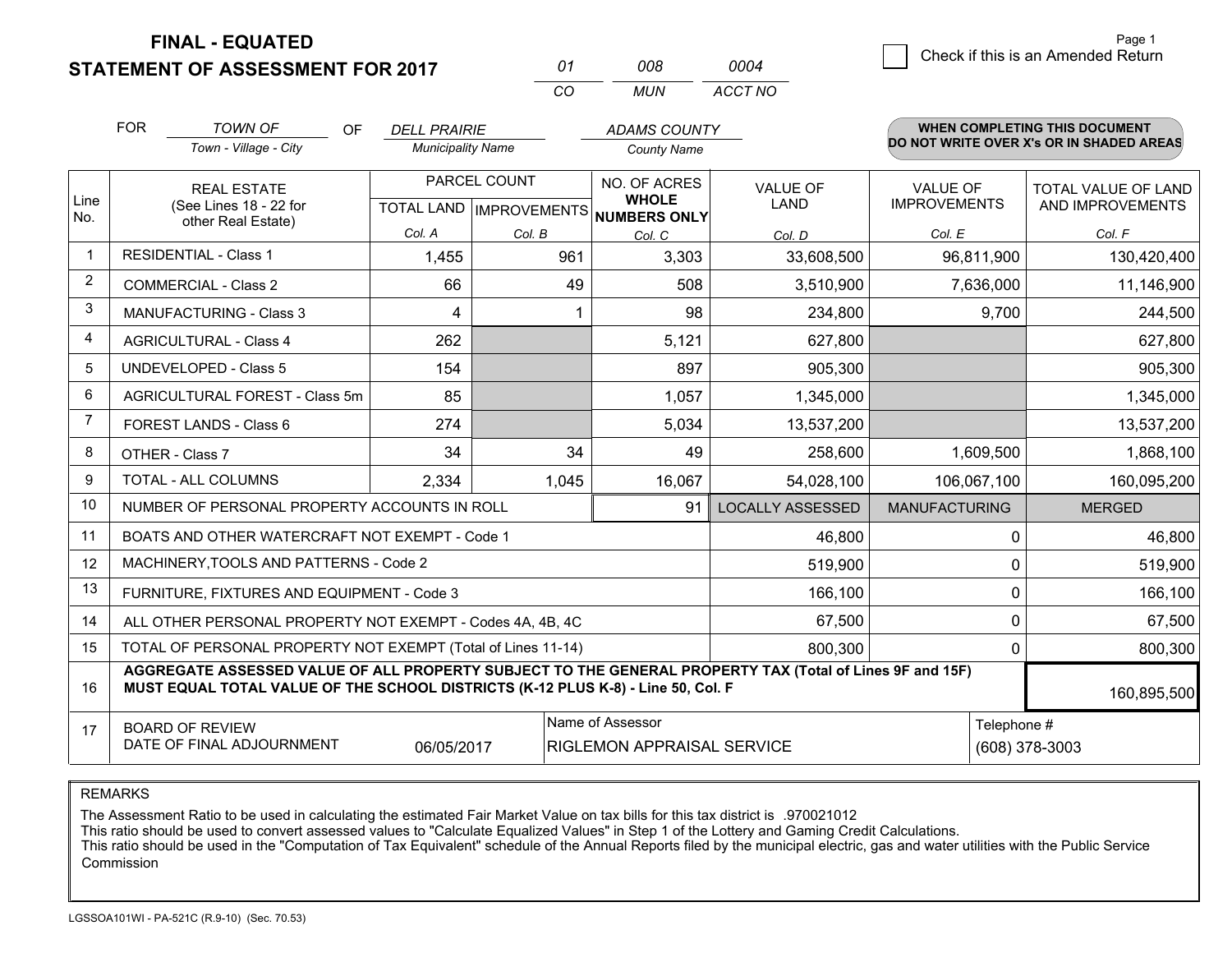*YEAR CO MUN ACCT NO* <sup>2017</sup> <sup>01</sup> <sup>008</sup> <sup>0004</sup>

Do not confuse FOREST LANDS (Line 7) with FOREST CROPS (in this section) - They are **NOT** the same

|    |                                                               |                                                    |  | Private Forest Crop - Reg Class @ 10¢ per acre                                 |                 | Private Forest Crop - Reg Class @ \$2.52 per acre             |                                                                                                    |  |                    |  |
|----|---------------------------------------------------------------|----------------------------------------------------|--|--------------------------------------------------------------------------------|-----------------|---------------------------------------------------------------|----------------------------------------------------------------------------------------------------|--|--------------------|--|
| 18 | (a) PARCELS                                                   | (b) ACRES                                          |  | (c) ASSESSED VALUE                                                             |                 | (d) PARCELS                                                   | (e) ACRES                                                                                          |  | (f) ASSESSED VALUE |  |
|    |                                                               |                                                    |  |                                                                                |                 |                                                               |                                                                                                    |  |                    |  |
|    |                                                               | Private Forest Crop - Special Class @ 20¢ per acre |  |                                                                                |                 |                                                               | Entered Before 2005 Managed Forest - Ferrous Mining CLOSED @ \$8.27 per acre<br>(f) ASSESSED VALUE |  |                    |  |
| 19 | (a) PARCELS                                                   | (b) ACRES                                          |  | (c) ASSESSED VALUE                                                             |                 | (d) PARCELS                                                   | (e) ACRES                                                                                          |  |                    |  |
|    |                                                               |                                                    |  |                                                                                |                 |                                                               |                                                                                                    |  |                    |  |
|    |                                                               |                                                    |  | Entered Before 2005 Managed Forest - OPEN @ \$.79 per acre                     |                 |                                                               | Entered Before 2005 Managed Forest - CLOSED @ \$1.87 per acre                                      |  |                    |  |
| 20 | (a) PARCELS                                                   | (b) ACRES                                          |  | (c) ASSESSED VALUE                                                             |                 | (d) PARCELS                                                   | (e) ACRES                                                                                          |  | (f) ASSESSED VALUE |  |
|    | 13                                                            | 325.28                                             |  | 1,103,500                                                                      |                 | 59                                                            | 1.462.01                                                                                           |  | 3,671,300          |  |
|    | Entered After 2004 Managed Forest - OPEN @<br>\$2.14 per acre |                                                    |  |                                                                                |                 | Entered After 2004 Managed Forest - CLOSED @ \$10.68 per acre |                                                                                                    |  |                    |  |
| 21 | (a) PARCELS                                                   | (b) ACRES                                          |  | (c) ASSESSED VALUE                                                             |                 | (d) PARCELS<br>(e) ACRES                                      |                                                                                                    |  | (f) ASSESSED VALUE |  |
|    |                                                               |                                                    |  |                                                                                |                 |                                                               |                                                                                                    |  |                    |  |
|    |                                                               | 48                                                 |  | 144,000                                                                        |                 | 34<br>1.008.88                                                |                                                                                                    |  | 2,320,000          |  |
| 22 | (a) County Forest Cropland Acres                              |                                                    |  | (b) Federal Acres                                                              | (c) State Acres |                                                               | (d) County (NOT FOREST CROP) Acres                                                                 |  | (e) Other Acres    |  |
|    |                                                               |                                                    |  |                                                                                | 633.84          |                                                               | 12.13                                                                                              |  | 115.85             |  |
|    |                                                               |                                                    |  | Assessed Value of Omitted Property From Prior Years (Sec. 70.44)               |                 |                                                               | Assessed Value of Sec. 70.43 Corrections of Errors by Assessors                                    |  |                    |  |
| 23 | (a) REAL ESTATE                                               |                                                    |  | (b) PERSONAL                                                                   |                 |                                                               | (c1) REAL ESTATE                                                                                   |  | (c2) PERSONAL      |  |
|    |                                                               |                                                    |  |                                                                                |                 |                                                               |                                                                                                    |  |                    |  |
|    |                                                               |                                                    |  | Manufacturing Equated Value of Omitted Property From Prior Years (Sec. 70.995) |                 |                                                               | Mfg. Equated Value of Sec.70.43 Corrections of Errors by Assessors                                 |  |                    |  |
|    | (d) REAL ESTATE                                               |                                                    |  | (e) PERSONAL                                                                   |                 |                                                               | (f1) REAL ESTATE                                                                                   |  | (f2) PERSONAL      |  |
|    |                                                               |                                                    |  |                                                                                |                 |                                                               |                                                                                                    |  |                    |  |

## **SPECIAL DISTRICTS**

| Line<br>No. | <b>Enter 6-digit</b><br><b>Special District</b><br>Code (Col. A) | <b>Account</b><br><b>Number</b><br>(Col. B) | <b>Special District Name</b><br>(Col. C) | <b>Locally Assessed Value</b><br>of Real Estate and<br>Personal Property (Col. D) | Mfg Value of Real Estate<br>and Personal Property<br>(Col. E) | <b>Merged Value of</b><br><b>Real Estate and</b><br>Personal Property (Col. F) |
|-------------|------------------------------------------------------------------|---------------------------------------------|------------------------------------------|-----------------------------------------------------------------------------------|---------------------------------------------------------------|--------------------------------------------------------------------------------|
| 24          | 018080                                                           | 0561                                        | <b>FAWN LAKE PROTECTION DISTRICT</b>     | 6,826,800                                                                         |                                                               | 6,826,800                                                                      |
| 25          |                                                                  |                                             |                                          |                                                                                   |                                                               |                                                                                |
| 26          |                                                                  |                                             |                                          |                                                                                   |                                                               |                                                                                |
| 27          |                                                                  |                                             |                                          |                                                                                   |                                                               |                                                                                |
| 28          |                                                                  |                                             |                                          |                                                                                   |                                                               |                                                                                |
| 29          |                                                                  |                                             |                                          |                                                                                   |                                                               |                                                                                |
| 30          |                                                                  |                                             |                                          |                                                                                   |                                                               |                                                                                |
| 31          |                                                                  |                                             |                                          |                                                                                   |                                                               |                                                                                |
| 32          |                                                                  |                                             |                                          |                                                                                   |                                                               |                                                                                |
| 33          |                                                                  |                                             |                                          |                                                                                   |                                                               |                                                                                |
| 34          |                                                                  |                                             |                                          |                                                                                   |                                                               |                                                                                |
| 35          |                                                                  |                                             |                                          |                                                                                   |                                                               |                                                                                |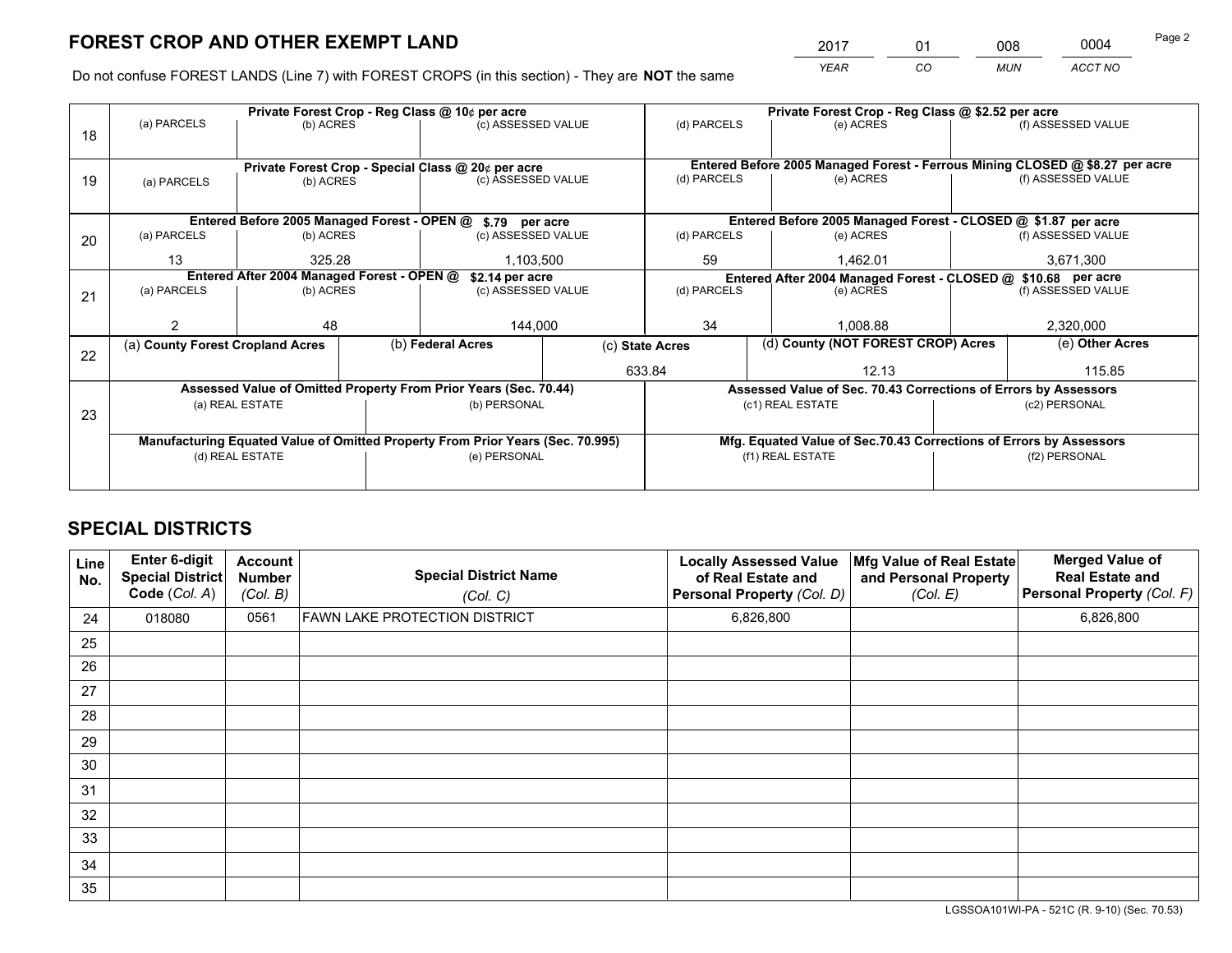|             |                                                          |                                             |                                                         | <b>YEAR</b>                                                                       | CO<br><b>MUN</b>                                              | ACCT NO                                                                        |
|-------------|----------------------------------------------------------|---------------------------------------------|---------------------------------------------------------|-----------------------------------------------------------------------------------|---------------------------------------------------------------|--------------------------------------------------------------------------------|
| Line<br>No. | Enter 6-digit<br><b>School District</b><br>Code (Col. A) | <b>Account</b><br><b>Number</b><br>(Col. B) | <b>School District Name</b><br>(Col. C)                 | <b>Locally Assessed Value</b><br>of Real Estate and<br>Personal Property (Col. D) | Mfg Value of Real Estate<br>and Personal Property<br>(Col. E) | <b>Merged Value of</b><br><b>Real Estate and</b><br>Personal Property (Col. F) |
|             | A. SCHOOL DISTRICTS (K-8 and K-12)                       |                                             |                                                         |                                                                                   |                                                               |                                                                                |
| 36          | 566678                                                   | 0338                                        | SCH D OF WISCONSIN DELLS                                | 160,651,000                                                                       | 244,500                                                       | 160,895,500                                                                    |
| 37          |                                                          |                                             |                                                         |                                                                                   |                                                               |                                                                                |
| 38          |                                                          |                                             |                                                         |                                                                                   |                                                               |                                                                                |
| 39          |                                                          |                                             |                                                         |                                                                                   |                                                               |                                                                                |
| 40          |                                                          |                                             |                                                         |                                                                                   |                                                               |                                                                                |
| 41<br>42    |                                                          |                                             |                                                         |                                                                                   |                                                               |                                                                                |
| 43          |                                                          |                                             |                                                         |                                                                                   |                                                               |                                                                                |
| 44          |                                                          |                                             |                                                         |                                                                                   |                                                               |                                                                                |
| 45          |                                                          |                                             |                                                         |                                                                                   |                                                               |                                                                                |
| 46          |                                                          |                                             |                                                         |                                                                                   |                                                               |                                                                                |
| 47          |                                                          |                                             |                                                         |                                                                                   |                                                               |                                                                                |
| 48          |                                                          |                                             |                                                         |                                                                                   |                                                               |                                                                                |
| 49          |                                                          |                                             |                                                         |                                                                                   |                                                               |                                                                                |
| 50          |                                                          |                                             | TOTAL ASSESSED VALUE OF SCHOOL DISTRICTS (K-8 and K-12) | 160,651,000                                                                       | 244,500                                                       | 160,895,500                                                                    |
|             | <b>B.</b><br><b>UNION HIGH SCHOOL DISTRICTS</b>          |                                             |                                                         |                                                                                   |                                                               |                                                                                |
| 51          |                                                          |                                             |                                                         |                                                                                   |                                                               |                                                                                |
| 52          |                                                          |                                             |                                                         |                                                                                   |                                                               |                                                                                |
| 53          |                                                          |                                             |                                                         |                                                                                   |                                                               |                                                                                |
| 54          |                                                          |                                             | TOTAL ASSESSED VALUE OF UNION HIGH SCHOOLS              |                                                                                   |                                                               |                                                                                |
| 55          |                                                          |                                             |                                                         |                                                                                   |                                                               |                                                                                |
| 56          | C.<br><b>TECHNICAL COLLEGE DISTRICTS</b>                 |                                             | <b>MADN</b>                                             |                                                                                   |                                                               |                                                                                |
| 57          | 000400                                                   | 0004                                        | MADISON AREA TECHNICAL COLLEGE                          | 160,651,000                                                                       | 244,500                                                       | 160,895,500                                                                    |
| 58          |                                                          |                                             |                                                         |                                                                                   |                                                               |                                                                                |
| 59          |                                                          |                                             | TOTAL ASSESSED VALUE OF TECHNICAL COLLEGES              | 160,651,000                                                                       | 244,500                                                       | 160,895,500                                                                    |

01

008

 *I hereby certify, to the best of my knowledge and belief, this form is complete and correct.*

**SCHOOL DISTRICTS**

| Print name of preparer | Title                    |                | Date (MM / DD / CCYY) |
|------------------------|--------------------------|----------------|-----------------------|
|                        |                          |                |                       |
| Signature of preparer  | Contact Telephone Number | E-mail address |                       |
|                        | $\sim$                   |                |                       |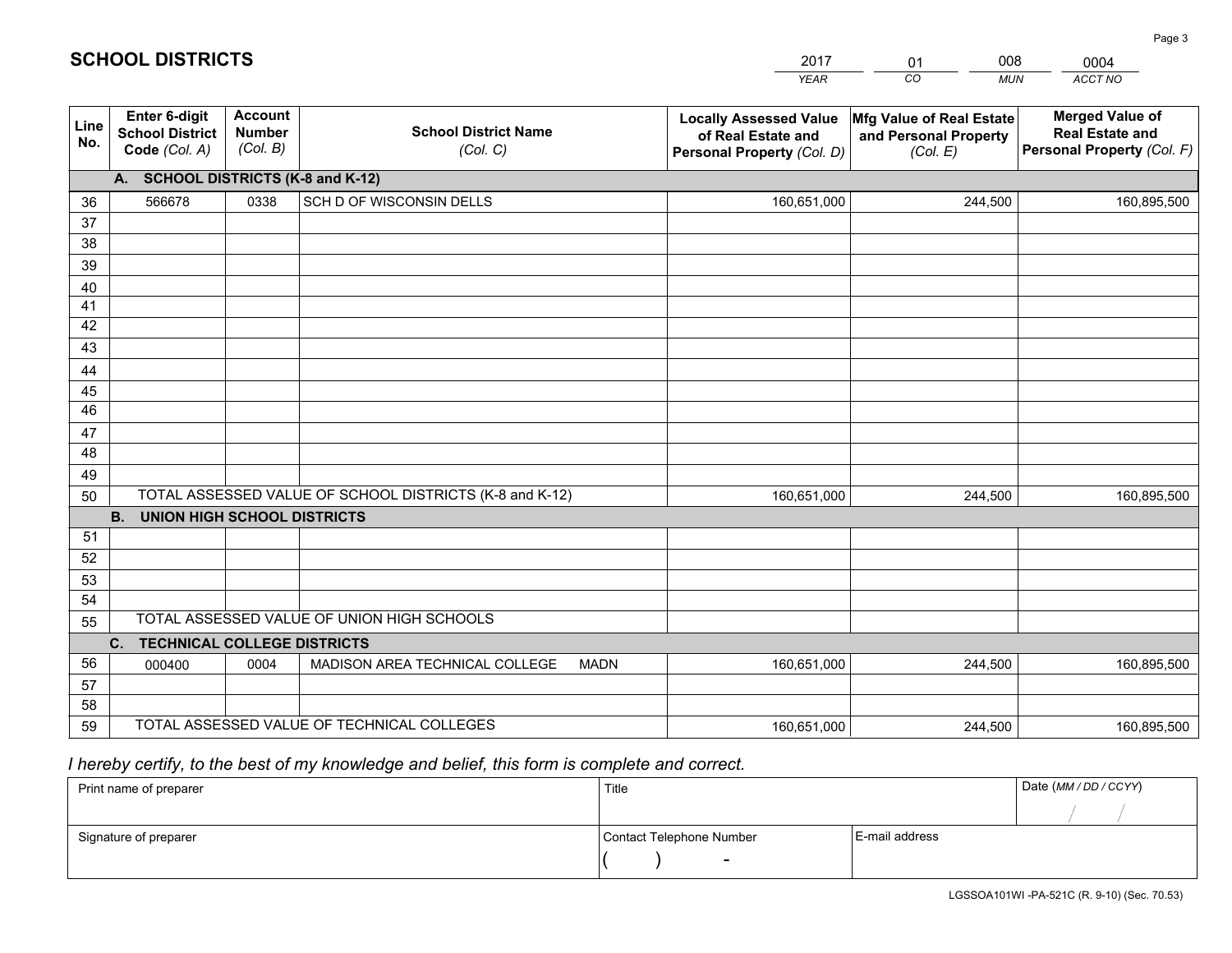#### **HIGHLIGHTS**

- 1. Complete the Statement of Assessment after the Board of Review. Reflect any changes made there.
- 2. Use black ink to complete.
- 3. Line 16 must equal Line 50, Col D.
- 4. Line 55 must equal the total of K-8 schools listed on lines 36-49. Do not include K-12 schools in this comparision.
- 5. Line 59, Col. D must equal Line 16.
- 6. Special District, School District and Technical College District values must include both real estate and personal property. Examples of Special districts are: town sanitary districts, public inland lake protection and rehabilitation districts, and metropolitan sewerage districts.
- 7. DO NOT INCLUDE Manufacturing property values.DOR will print these values on the final SOA.

JONI GEHRKE

**JONI GEHRKE** 

TOWN OF DELL PRAIRIE

TOWN OF DELL PRAIRIE

1005 GEM COURT

WISCONSIN DELLS, WI 53965

*NISCONSIN DELLS, WI* 1005 GEM COURT

53965

 8. Accuracy of this form is very important. The values reported directly affect the equalized value DOR calculates for school and special districts.

#### **Page 1:**

 If not prefilled, enter the tax year,county and municipal code,municipal type, municipal name and county name on the top of form.

Check the Amended box, if filing an amended / corrected SOA.

 Report the parcel count, acres and assessed value of taxable general property, total parcel count, (real and personal), total acres, and values from final figures set by the Board of Review.

- A. Real Estate land and improvements (buildings, etc.) is reported on lines 1 8, total line 9.
- B. Personal Property is reported on lines 11 14, Column D, total line 15.
- C. To complete this report, use the computer produced summary of the assessment roll that shows these amounts.
- D. Use whole numbers only.
- E. Add each line across and each column down to verify entries.

#### **Page 2:**

- A. Report Special Items (not subject to general property tax).
- 1. Private Forest Croplands and Managed Forest Lands are reported on lines 18,19, 20 and 21. Be sure to report assessed values **NOT** taxes.
- 2. You should have copies of the orders of entry, orders of withdrawal, etc., to update your assessment roll.
	- 3. Show hundredths of acres (e.g. 39.75).
- 4. Tax exempt lands are reported on line 22.
- 5. Omitted property and sec. 70.43, Wis. Stats., corrections of errors by assessor are reported on line 23. Report real estate and personal property separately. These should be for **prior years**, not something found on the current assessment roll after the board of review.
- B. Special District (Lines 24-35) Include the value of both real and personal property.
- The Department of Revenue (DOR) preprints much of the information regarding names and codes for schools, special districts,etc. If a district is not listed, enter the name and value only, DOR will enter the proper code.

### **Page 3 School Districts:**

Include the value of both real and personal property.

Report School District (regular, elementary, union high school, and technical college).

- 1. Regular (K-12) and Elementary (K-8) school values are reported on lines 36-49, total on line 50.
- 2. Union High School (UHS) (use only if elementary schools are listed on lines 36-49) are reported on lines 51-54. UHS total value (line 55) must equal to the total **elementary school** values reported on lines 36-49. Do notinclude K-12 schools in this comparison.
- 3. Technical College values are reported on lines 56-58, total on line 59.
- 4. Use the computer summary that shows these amounts to complete this report.

#### **This form is due the second Monday in June. File this report only after your Board of Review is complete.**

 *If you have questions: Return forms to:*

 Email: lgs@wisconsin.gov Wisconsin Department of RevenueCall:  $(608)$  266-2569 or  $(608)$  264-6892 Fax number: (608) 264-6887 PO Box 8971

Local Government Services Section 6-97 Madison WI 53708-8971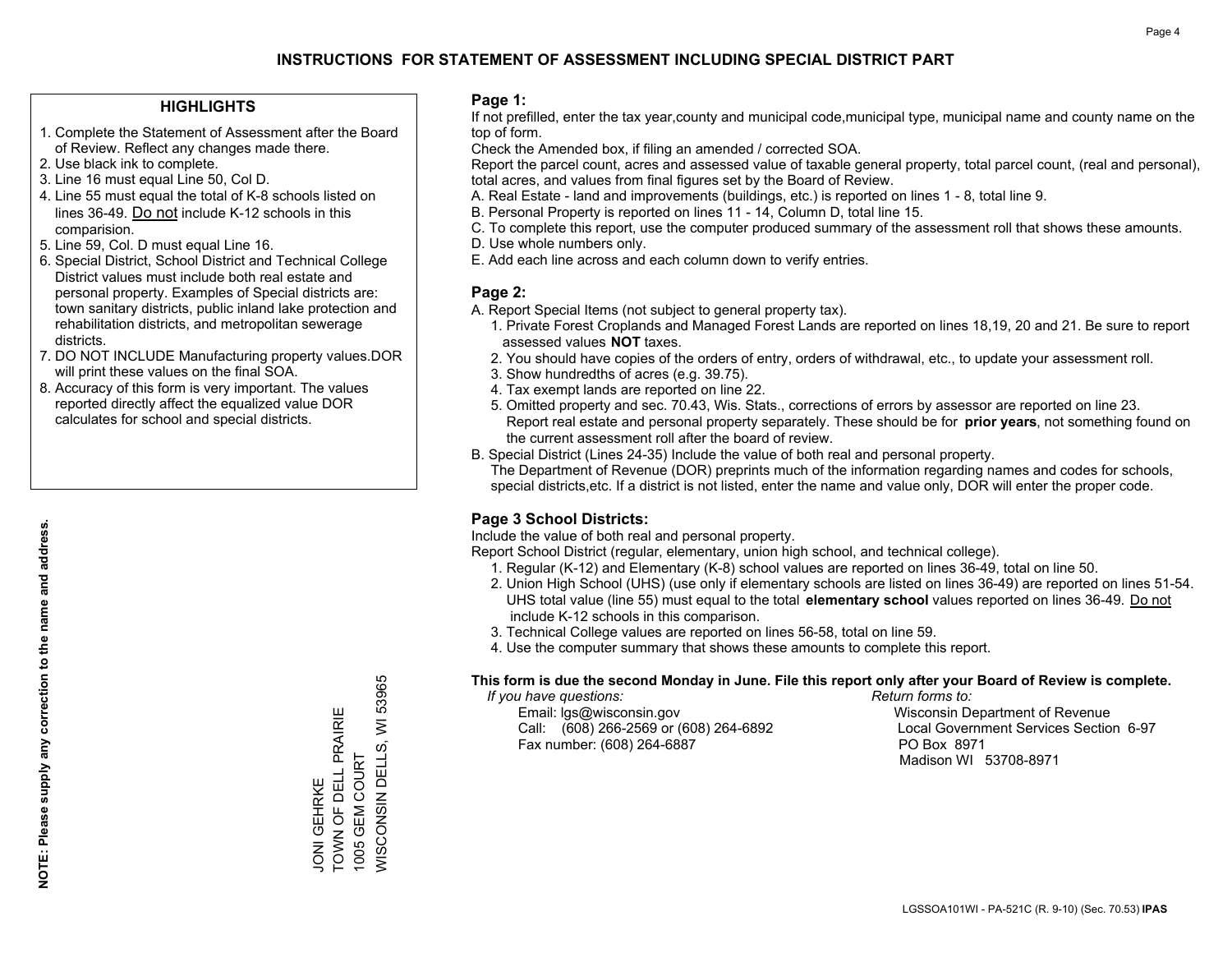**STATEMENT OF ASSESSMENT FOR 2017** 

| 01 | 01 O | 0005    |
|----|------|---------|
| CО | MUN  | ACCT NO |

|                | <b>FOR</b>                                                                                                                                                                                   | <b>TOWN OF</b><br>OF                                         | <b>EASTON</b>            |                           | <b>ADAMS COUNTY</b>          |                         |                      | <b>WHEN COMPLETING THIS DOCUMENT</b>     |
|----------------|----------------------------------------------------------------------------------------------------------------------------------------------------------------------------------------------|--------------------------------------------------------------|--------------------------|---------------------------|------------------------------|-------------------------|----------------------|------------------------------------------|
|                |                                                                                                                                                                                              | Town - Village - City                                        | <b>Municipality Name</b> |                           | <b>County Name</b>           |                         |                      | DO NOT WRITE OVER X's OR IN SHADED AREAS |
|                | <b>REAL ESTATE</b>                                                                                                                                                                           |                                                              |                          | PARCEL COUNT              | NO. OF ACRES                 | <b>VALUE OF</b>         | <b>VALUE OF</b>      | TOTAL VALUE OF LAND                      |
| Line<br>No.    |                                                                                                                                                                                              | (See Lines 18 - 22 for<br>other Real Estate)                 |                          | TOTAL LAND   IMPROVEMENTS | <b>WHOLE</b><br>NUMBERS ONLY | <b>LAND</b>             | <b>IMPROVEMENTS</b>  | AND IMPROVEMENTS                         |
|                |                                                                                                                                                                                              |                                                              | Col. A                   | Col. B                    | Col. C                       | Col. D                  | Col. E               | Col. F                                   |
| $\mathbf{1}$   |                                                                                                                                                                                              | <b>RESIDENTIAL - Class 1</b>                                 | 1,153                    | 774                       | 4,322                        | 19,149,000              | 44,229,100           | 63,378,100                               |
| $\overline{2}$ |                                                                                                                                                                                              | <b>COMMERCIAL - Class 2</b>                                  | 16                       | 10                        | 73                           | 488,500                 | 958,600              | 1,447,100                                |
| 3              |                                                                                                                                                                                              | <b>MANUFACTURING - Class 3</b>                               | $\Omega$                 | $\Omega$                  | $\Omega$                     | 0                       | 0                    | $\Omega$                                 |
| 4              |                                                                                                                                                                                              | <b>AGRICULTURAL - Class 4</b>                                | 275                      |                           | 7,054                        | 815,500                 |                      | 815,500                                  |
| 5              |                                                                                                                                                                                              | <b>UNDEVELOPED - Class 5</b>                                 | 223                      |                           | 1,241                        | 690,400                 |                      | 690,400                                  |
| 6              |                                                                                                                                                                                              | AGRICULTURAL FOREST - Class 5m                               | 111                      |                           | 1,584                        | 1,901,100               |                      | 1,901,100                                |
| $\overline{7}$ |                                                                                                                                                                                              | FOREST LANDS - Class 6                                       | 220                      |                           | 4,486                        | 10,266,500              |                      | 10,266,500                               |
| 8              |                                                                                                                                                                                              | OTHER - Class 7                                              | 57                       | 55                        | 95                           | 362,900                 | 2,912,400            | 3,275,300                                |
| 9              |                                                                                                                                                                                              | TOTAL - ALL COLUMNS                                          | 2,055                    | 839                       | 18,855                       | 33,673,900              | 48,100,100           | 81,774,000                               |
| 10             |                                                                                                                                                                                              | NUMBER OF PERSONAL PROPERTY ACCOUNTS IN ROLL                 |                          |                           | 92                           | <b>LOCALLY ASSESSED</b> | <b>MANUFACTURING</b> | <b>MERGED</b>                            |
| 11             |                                                                                                                                                                                              | BOATS AND OTHER WATERCRAFT NOT EXEMPT - Code 1               |                          |                           |                              | 0                       | $\Omega$             | $\overline{0}$                           |
| 12             |                                                                                                                                                                                              | MACHINERY, TOOLS AND PATTERNS - Code 2                       |                          |                           |                              | 201,600                 | 0                    | 201,600                                  |
| 13             |                                                                                                                                                                                              | FURNITURE, FIXTURES AND EQUIPMENT - Code 3                   |                          |                           |                              | 15,100                  | 0                    | 15,100                                   |
| 14             |                                                                                                                                                                                              | ALL OTHER PERSONAL PROPERTY NOT EXEMPT - Codes 4A, 4B, 4C    |                          |                           |                              | 62,600                  | 0                    | 62,600                                   |
| 15             |                                                                                                                                                                                              | TOTAL OF PERSONAL PROPERTY NOT EXEMPT (Total of Lines 11-14) |                          |                           | 279,300                      | 0                       | 279,300              |                                          |
| 16             | AGGREGATE ASSESSED VALUE OF ALL PROPERTY SUBJECT TO THE GENERAL PROPERTY TAX (Total of Lines 9F and 15F)<br>MUST EQUAL TOTAL VALUE OF THE SCHOOL DISTRICTS (K-12 PLUS K-8) - Line 50, Col. F |                                                              |                          |                           |                              |                         | 82,053,300           |                                          |
| 17             |                                                                                                                                                                                              | <b>BOARD OF REVIEW</b>                                       |                          |                           | Name of Assessor             |                         | Telephone #          |                                          |
|                |                                                                                                                                                                                              | DATE OF FINAL ADJOURNMENT                                    | 05/27/2017               |                           | RIGLEMON APPRAISAL SERVICE   |                         |                      | (608) 378-3003                           |

REMARKS

The Assessment Ratio to be used in calculating the estimated Fair Market Value on tax bills for this tax district is 1.054635776

This ratio should be used to convert assessed values to "Calculate Equalized Values" in Step 1 of the Lottery and Gaming Credit Calculations.<br>This ratio should be used in the "Computation of Tax Equivalent" schedule of the Commission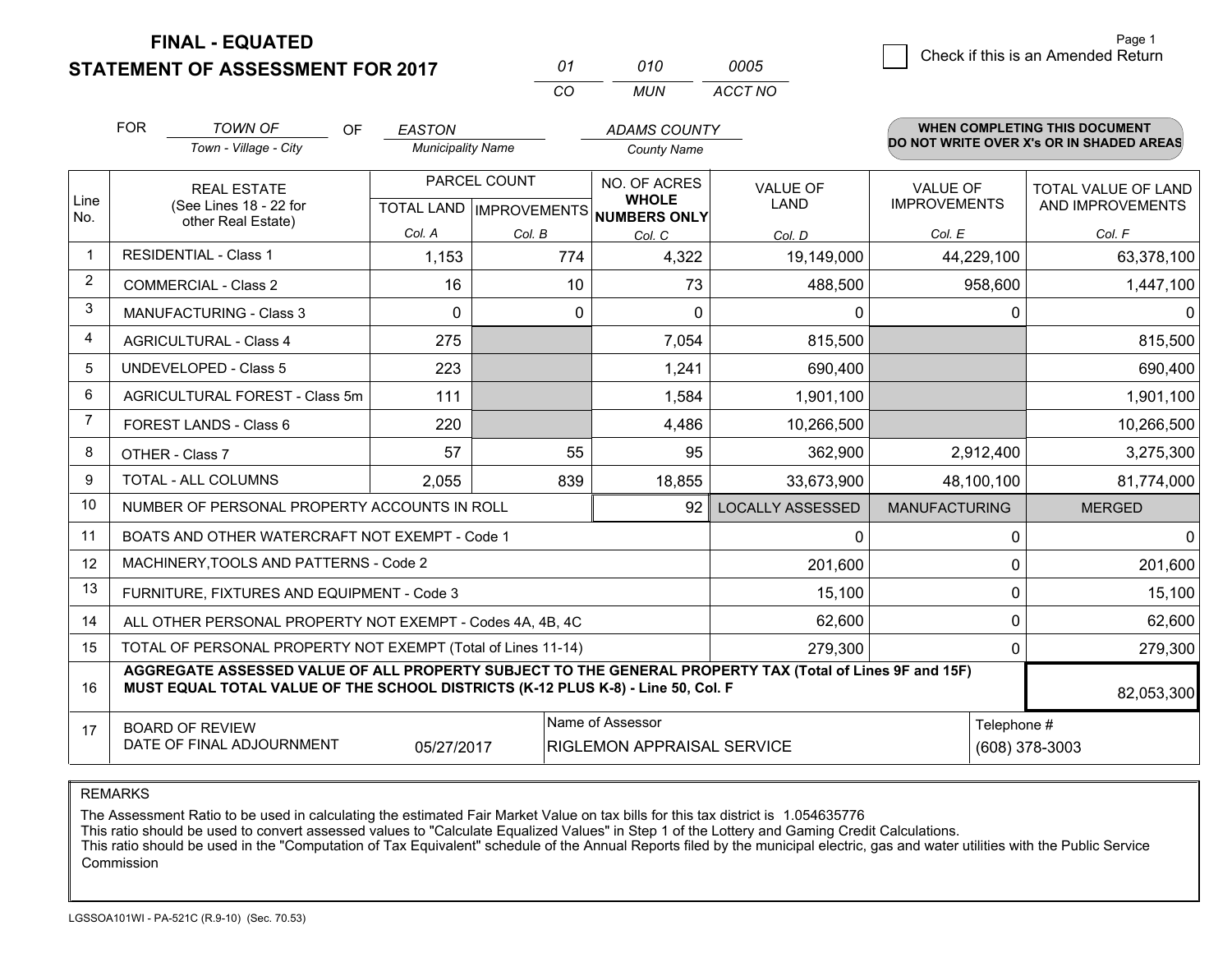*YEAR CO MUN ACCT NO* <sup>2017</sup> <sup>01</sup> <sup>010</sup> <sup>0005</sup>

Do not confuse FOREST LANDS (Line 7) with FOREST CROPS (in this section) - They are **NOT** the same

|    | Private Forest Crop - Reg Class @ 10¢ per acre                                 |                                                    |  |                                                                  |                                                                              | Private Forest Crop - Reg Class @ \$2.52 per acre     |                                                                    |                 |                    |  |
|----|--------------------------------------------------------------------------------|----------------------------------------------------|--|------------------------------------------------------------------|------------------------------------------------------------------------------|-------------------------------------------------------|--------------------------------------------------------------------|-----------------|--------------------|--|
| 18 | (a) PARCELS                                                                    | (b) ACRES                                          |  | (c) ASSESSED VALUE                                               |                                                                              | (d) PARCELS                                           | (e) ACRES                                                          |                 | (f) ASSESSED VALUE |  |
|    |                                                                                |                                                    |  |                                                                  |                                                                              |                                                       |                                                                    |                 |                    |  |
|    |                                                                                | Private Forest Crop - Special Class @ 20¢ per acre |  |                                                                  | Entered Before 2005 Managed Forest - Ferrous Mining CLOSED @ \$8.27 per acre |                                                       |                                                                    |                 |                    |  |
| 19 | (a) PARCELS                                                                    | (b) ACRES                                          |  | (c) ASSESSED VALUE                                               |                                                                              | (d) PARCELS                                           | (e) ACRES                                                          |                 | (f) ASSESSED VALUE |  |
|    |                                                                                |                                                    |  |                                                                  |                                                                              |                                                       |                                                                    |                 |                    |  |
|    |                                                                                |                                                    |  | Entered Before 2005 Managed Forest - OPEN @ \$.79 per acre       |                                                                              |                                                       | Entered Before 2005 Managed Forest - CLOSED @ \$1.87 per acre      |                 |                    |  |
| 20 | (a) PARCELS                                                                    | (b) ACRES                                          |  | (c) ASSESSED VALUE                                               |                                                                              | (d) PARCELS                                           | (e) ACRES                                                          |                 | (f) ASSESSED VALUE |  |
|    | 2                                                                              | 80                                                 |  | 144.000                                                          |                                                                              | 76                                                    | 2.287.39                                                           |                 | 5,170,500          |  |
|    |                                                                                | Entered After 2004 Managed Forest - OPEN @         |  | \$2.14 per acre                                                  |                                                                              |                                                       | Entered After 2004 Managed Forest - CLOSED @ \$10.68 per acre      |                 |                    |  |
| 21 | (a) PARCELS                                                                    | (b) ACRES                                          |  | (c) ASSESSED VALUE                                               |                                                                              | (d) PARCELS                                           | (e) ACRES                                                          |                 | (f) ASSESSED VALUE |  |
|    |                                                                                |                                                    |  |                                                                  |                                                                              |                                                       |                                                                    |                 |                    |  |
|    |                                                                                |                                                    |  |                                                                  |                                                                              | 31                                                    | 1.002.91                                                           |                 | 2,106,500          |  |
| 22 | (a) County Forest Cropland Acres                                               |                                                    |  | (b) Federal Acres                                                |                                                                              | (d) County (NOT FOREST CROP) Acres<br>(c) State Acres |                                                                    | (e) Other Acres |                    |  |
|    |                                                                                |                                                    |  |                                                                  |                                                                              | 411.16                                                | 16.48                                                              |                 | 200.29             |  |
|    |                                                                                |                                                    |  | Assessed Value of Omitted Property From Prior Years (Sec. 70.44) |                                                                              |                                                       | Assessed Value of Sec. 70.43 Corrections of Errors by Assessors    |                 |                    |  |
| 23 |                                                                                | (a) REAL ESTATE                                    |  | (b) PERSONAL                                                     |                                                                              |                                                       | (c1) REAL ESTATE                                                   |                 | (c2) PERSONAL      |  |
|    |                                                                                |                                                    |  |                                                                  |                                                                              |                                                       |                                                                    |                 |                    |  |
|    | Manufacturing Equated Value of Omitted Property From Prior Years (Sec. 70.995) |                                                    |  |                                                                  |                                                                              |                                                       | Mfg. Equated Value of Sec.70.43 Corrections of Errors by Assessors |                 |                    |  |
|    | (d) REAL ESTATE                                                                |                                                    |  | (e) PERSONAL                                                     |                                                                              | (f1) REAL ESTATE                                      |                                                                    |                 | (f2) PERSONAL      |  |
|    |                                                                                |                                                    |  |                                                                  |                                                                              |                                                       |                                                                    |                 |                    |  |

## **SPECIAL DISTRICTS**

| Line<br>No. | <b>Enter 6-digit</b><br><b>Special District</b><br>Code (Col. A) | <b>Account</b><br>Number<br>(Col. B) | <b>Special District Name</b><br>(Col. C) | <b>Locally Assessed Value</b><br>of Real Estate and<br>Personal Property (Col. D) | Mfg Value of Real Estate<br>and Personal Property<br>(Col. E) | <b>Merged Value of</b><br><b>Real Estate and</b><br>Personal Property (Col. F) |
|-------------|------------------------------------------------------------------|--------------------------------------|------------------------------------------|-----------------------------------------------------------------------------------|---------------------------------------------------------------|--------------------------------------------------------------------------------|
| 24          | 018020                                                           | 0001                                 | <b>EASTON LAKE DISTRICT</b>              | 3,826,700                                                                         |                                                               | 3,826,700                                                                      |
| 25          |                                                                  |                                      |                                          |                                                                                   |                                                               |                                                                                |
| 26          |                                                                  |                                      |                                          |                                                                                   |                                                               |                                                                                |
| 27          |                                                                  |                                      |                                          |                                                                                   |                                                               |                                                                                |
| 28          |                                                                  |                                      |                                          |                                                                                   |                                                               |                                                                                |
| 29          |                                                                  |                                      |                                          |                                                                                   |                                                               |                                                                                |
| 30          |                                                                  |                                      |                                          |                                                                                   |                                                               |                                                                                |
| 31          |                                                                  |                                      |                                          |                                                                                   |                                                               |                                                                                |
| 32          |                                                                  |                                      |                                          |                                                                                   |                                                               |                                                                                |
| 33          |                                                                  |                                      |                                          |                                                                                   |                                                               |                                                                                |
| 34          |                                                                  |                                      |                                          |                                                                                   |                                                               |                                                                                |
| 35          |                                                                  |                                      |                                          |                                                                                   |                                                               |                                                                                |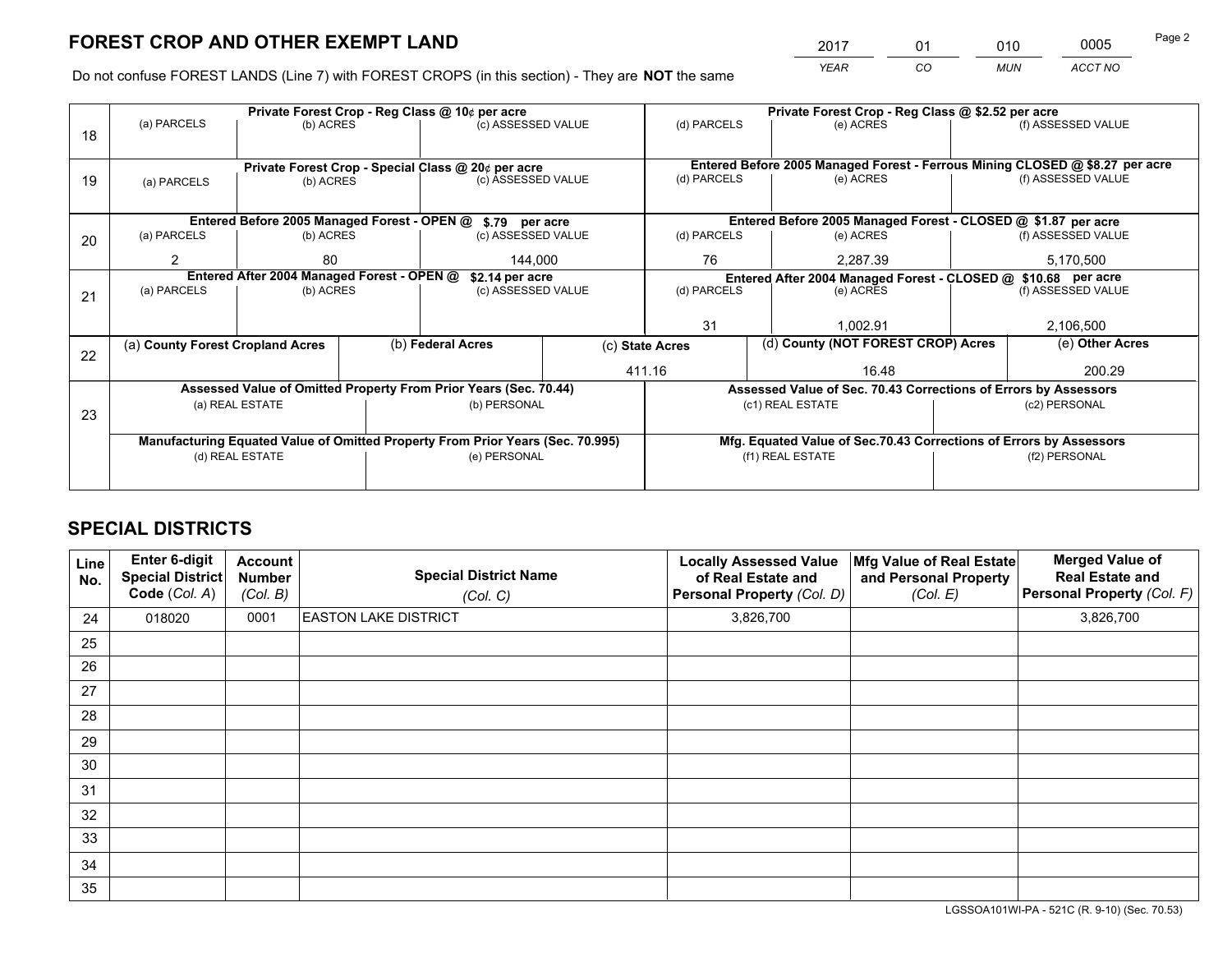|             |                                                          |                                             |                                                         | YEAR                                                                              | CO.<br>MUN                                                           | ACCT NO                                                                        |
|-------------|----------------------------------------------------------|---------------------------------------------|---------------------------------------------------------|-----------------------------------------------------------------------------------|----------------------------------------------------------------------|--------------------------------------------------------------------------------|
| Line<br>No. | Enter 6-digit<br><b>School District</b><br>Code (Col. A) | <b>Account</b><br><b>Number</b><br>(Col. B) | <b>School District Name</b><br>(Col. C)                 | <b>Locally Assessed Value</b><br>of Real Estate and<br>Personal Property (Col. D) | <b>Mfg Value of Real Estate</b><br>and Personal Property<br>(Col. E) | <b>Merged Value of</b><br><b>Real Estate and</b><br>Personal Property (Col. F) |
|             | A.                                                       |                                             | <b>SCHOOL DISTRICTS (K-8 and K-12)</b>                  |                                                                                   |                                                                      |                                                                                |
| 36          | 010014                                                   | 0017                                        | SCH D OF ADAMS FRIENDSHIP AREA                          | 82,053,300                                                                        |                                                                      | 82,053,300                                                                     |
| 37          |                                                          |                                             |                                                         |                                                                                   |                                                                      |                                                                                |
| 38          |                                                          |                                             |                                                         |                                                                                   |                                                                      |                                                                                |
| 39          |                                                          |                                             |                                                         |                                                                                   |                                                                      |                                                                                |
| 40          |                                                          |                                             |                                                         |                                                                                   |                                                                      |                                                                                |
| 41<br>42    |                                                          |                                             |                                                         |                                                                                   |                                                                      |                                                                                |
| 43          |                                                          |                                             |                                                         |                                                                                   |                                                                      |                                                                                |
| 44          |                                                          |                                             |                                                         |                                                                                   |                                                                      |                                                                                |
| 45          |                                                          |                                             |                                                         |                                                                                   |                                                                      |                                                                                |
| 46          |                                                          |                                             |                                                         |                                                                                   |                                                                      |                                                                                |
| 47          |                                                          |                                             |                                                         |                                                                                   |                                                                      |                                                                                |
| 48          |                                                          |                                             |                                                         |                                                                                   |                                                                      |                                                                                |
| 49          |                                                          |                                             |                                                         |                                                                                   |                                                                      |                                                                                |
| 50          |                                                          |                                             | TOTAL ASSESSED VALUE OF SCHOOL DISTRICTS (K-8 and K-12) | 82,053,300                                                                        |                                                                      | 82,053,300                                                                     |
|             | <b>B.</b><br><b>UNION HIGH SCHOOL DISTRICTS</b>          |                                             |                                                         |                                                                                   |                                                                      |                                                                                |
| 51          |                                                          |                                             |                                                         |                                                                                   |                                                                      |                                                                                |
| 52          |                                                          |                                             |                                                         |                                                                                   |                                                                      |                                                                                |
| 53          |                                                          |                                             |                                                         |                                                                                   |                                                                      |                                                                                |
| 54          |                                                          |                                             | TOTAL ASSESSED VALUE OF UNION HIGH SCHOOLS              |                                                                                   |                                                                      |                                                                                |
| 55          | C.<br><b>TECHNICAL COLLEGE DISTRICTS</b>                 |                                             |                                                         |                                                                                   |                                                                      |                                                                                |
| 56          | 001400                                                   | 0013                                        | MID-STATE TECHNICAL COLLEGE<br><b>WRAP</b>              | 82,053,300                                                                        |                                                                      | 82,053,300                                                                     |
| 57          |                                                          |                                             |                                                         |                                                                                   |                                                                      |                                                                                |
| 58          |                                                          |                                             |                                                         |                                                                                   |                                                                      |                                                                                |
| 59          |                                                          |                                             | TOTAL ASSESSED VALUE OF TECHNICAL COLLEGES              | 82,053,300                                                                        |                                                                      | 82,053,300                                                                     |

01

010

## *I hereby certify, to the best of my knowledge and belief, this form is complete and correct.*

**SCHOOL DISTRICTS**

| Print name of preparer | Title                    |                | Date (MM / DD / CCYY) |
|------------------------|--------------------------|----------------|-----------------------|
|                        |                          |                |                       |
| Signature of preparer  | Contact Telephone Number | E-mail address |                       |
|                        | $\overline{\phantom{0}}$ |                |                       |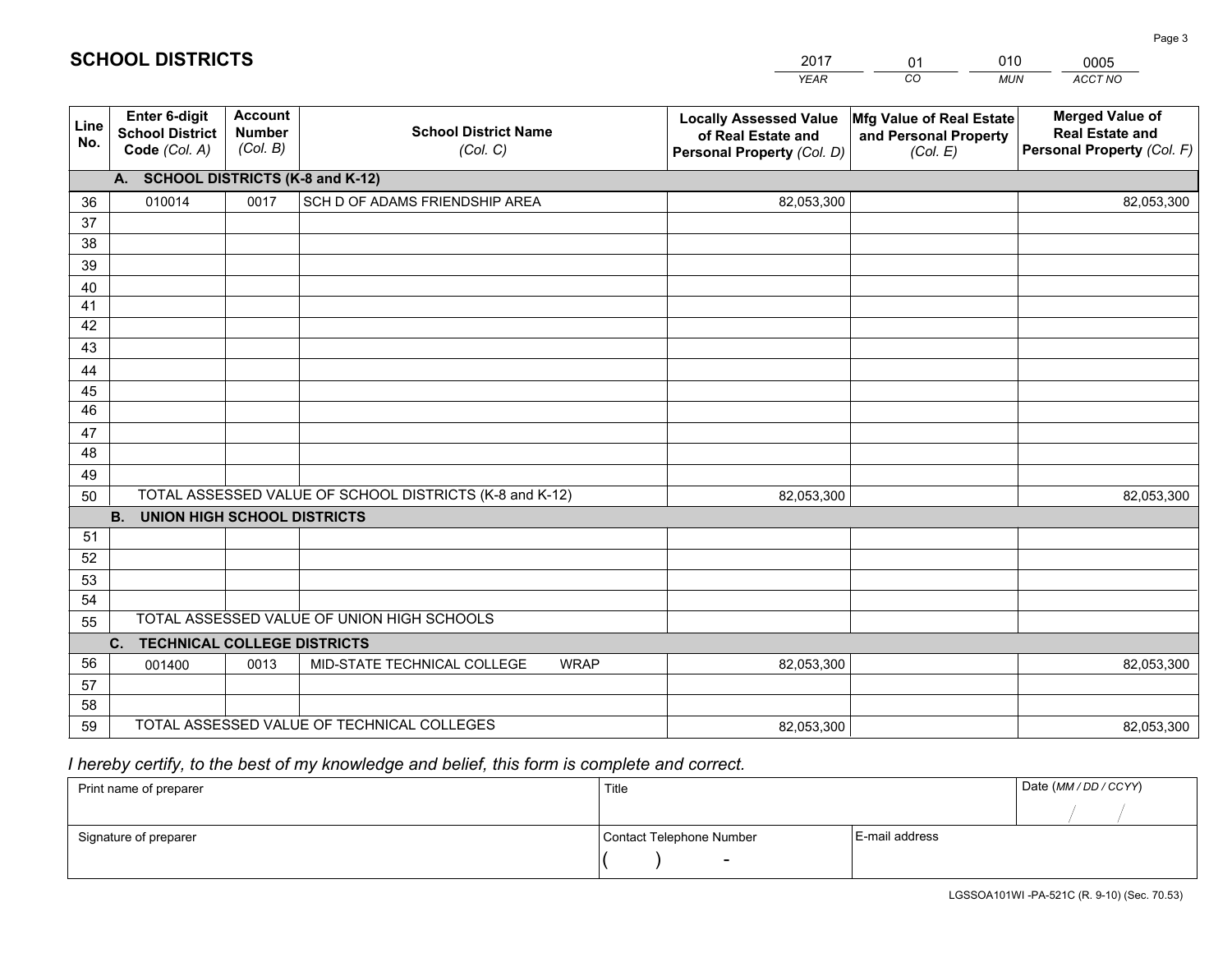#### **HIGHLIGHTS**

- 1. Complete the Statement of Assessment after the Board of Review. Reflect any changes made there.
- 2. Use black ink to complete.
- 3. Line 16 must equal Line 50, Col D.
- 4. Line 55 must equal the total of K-8 schools listed on lines 36-49. Do not include K-12 schools in this comparision.
- 5. Line 59, Col. D must equal Line 16.
- 6. Special District, School District and Technical College District values must include both real estate and personal property. Examples of Special districts are: town sanitary districts, public inland lake protection and rehabilitation districts, and metropolitan sewerage districts.
- 7. DO NOT INCLUDE Manufacturing property values.DOR will print these values on the final SOA.

LIZ ALLEN

**IZ ALLEN** 

TOWN OF EASTON 1164 COUNTY ROAD A ADAMS, WI 53910

1164 COUNTY ROAD A **TOWN OF EASTON** 

ADAMS, WI 53910

 8. Accuracy of this form is very important. The values reported directly affect the equalized value DOR calculates for school and special districts.

#### **Page 1:**

 If not prefilled, enter the tax year,county and municipal code,municipal type, municipal name and county name on the top of form.

Check the Amended box, if filing an amended / corrected SOA.

 Report the parcel count, acres and assessed value of taxable general property, total parcel count, (real and personal), total acres, and values from final figures set by the Board of Review.

- A. Real Estate land and improvements (buildings, etc.) is reported on lines 1 8, total line 9.
- B. Personal Property is reported on lines 11 14, Column D, total line 15.
- C. To complete this report, use the computer produced summary of the assessment roll that shows these amounts.
- D. Use whole numbers only.
- E. Add each line across and each column down to verify entries.

#### **Page 2:**

- A. Report Special Items (not subject to general property tax).
- 1. Private Forest Croplands and Managed Forest Lands are reported on lines 18,19, 20 and 21. Be sure to report assessed values **NOT** taxes.
- 2. You should have copies of the orders of entry, orders of withdrawal, etc., to update your assessment roll.
	- 3. Show hundredths of acres (e.g. 39.75).
- 4. Tax exempt lands are reported on line 22.
- 5. Omitted property and sec. 70.43, Wis. Stats., corrections of errors by assessor are reported on line 23. Report real estate and personal property separately. These should be for **prior years**, not something found on the current assessment roll after the board of review.
- B. Special District (Lines 24-35) Include the value of both real and personal property.
- The Department of Revenue (DOR) preprints much of the information regarding names and codes for schools, special districts,etc. If a district is not listed, enter the name and value only, DOR will enter the proper code.

### **Page 3 School Districts:**

Include the value of both real and personal property.

Report School District (regular, elementary, union high school, and technical college).

- 1. Regular (K-12) and Elementary (K-8) school values are reported on lines 36-49, total on line 50.
- 2. Union High School (UHS) (use only if elementary schools are listed on lines 36-49) are reported on lines 51-54. UHS total value (line 55) must equal to the total **elementary school** values reported on lines 36-49. Do notinclude K-12 schools in this comparison.
- 3. Technical College values are reported on lines 56-58, total on line 59.
- 4. Use the computer summary that shows these amounts to complete this report.

#### **This form is due the second Monday in June. File this report only after your Board of Review is complete.**

 *If you have questions: Return forms to:*

 Email: lgs@wisconsin.gov Wisconsin Department of RevenueCall:  $(608)$  266-2569 or  $(608)$  264-6892 Fax number: (608) 264-6887 PO Box 8971

Local Government Services Section 6-97 Madison WI 53708-8971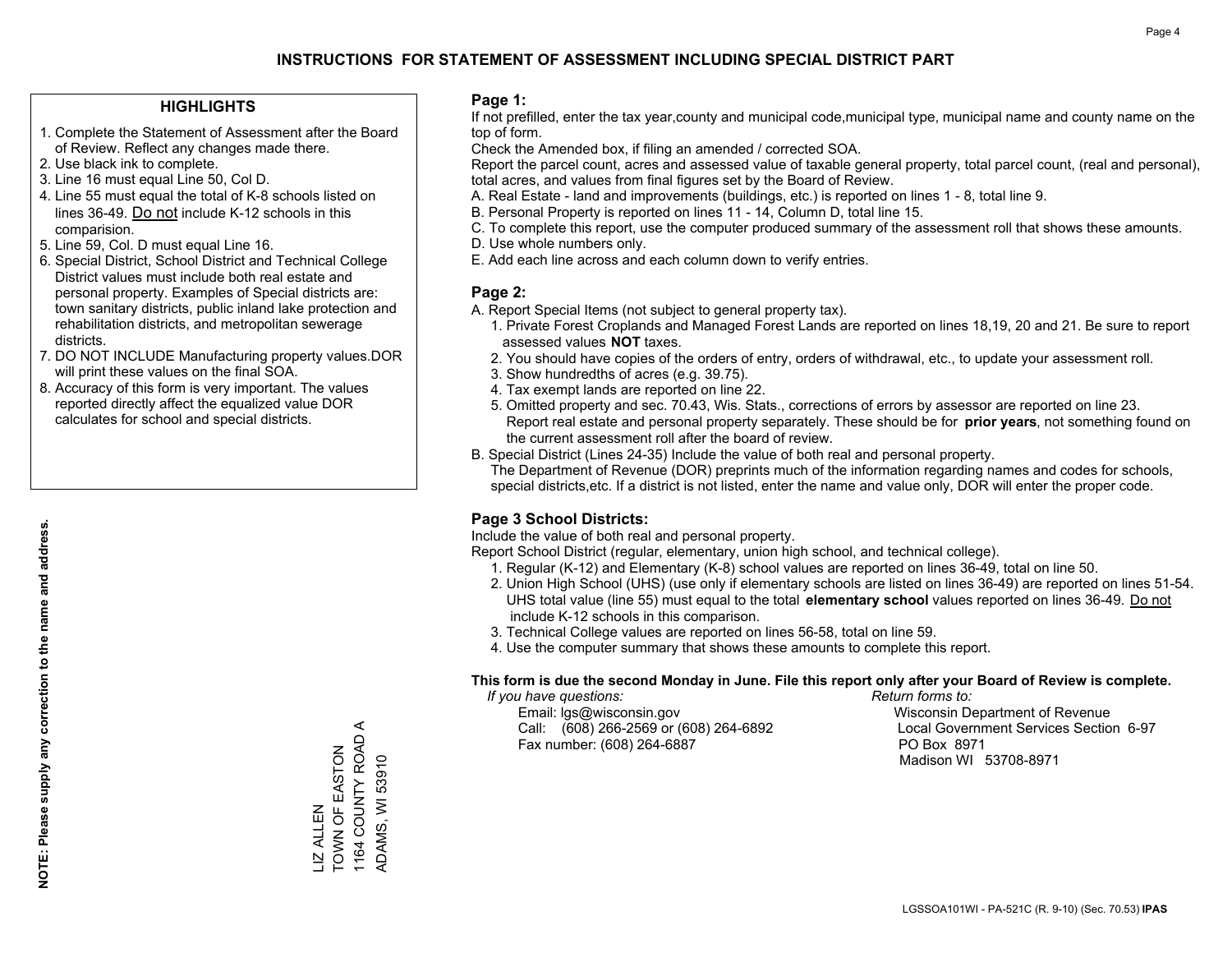**STATEMENT OF ASSESSMENT FOR 2017** 

| 01       | N12   | 0006    |
|----------|-------|---------|
| $\cdots$ | MI IN | ACCT NO |

|                | <b>FOR</b>                                                                                                          | <b>TOWN OF</b><br><b>OF</b><br>Town - Village - City                                                                                                                                         | <b>JACKSON</b><br><b>Municipality Name</b> |                                                     | <b>ADAMS COUNTY</b><br><b>County Name</b> |                                        |                                                | <b>WHEN COMPLETING THIS DOCUMENT</b><br>DO NOT WRITE OVER X's OR IN SHADED AREAS |
|----------------|---------------------------------------------------------------------------------------------------------------------|----------------------------------------------------------------------------------------------------------------------------------------------------------------------------------------------|--------------------------------------------|-----------------------------------------------------|-------------------------------------------|----------------------------------------|------------------------------------------------|----------------------------------------------------------------------------------|
| Line<br>No.    | <b>REAL ESTATE</b><br>(See Lines 18 - 22 for<br>other Real Estate)                                                  |                                                                                                                                                                                              | PARCEL COUNT<br>TOTAL LAND   IMPROVEMENTS  | NO. OF ACRES<br><b>WHOLE</b><br><b>NUMBERS ONLY</b> | <b>VALUE OF</b><br>LAND                   | <b>VALUE OF</b><br><b>IMPROVEMENTS</b> | <b>TOTAL VALUE OF LAND</b><br>AND IMPROVEMENTS |                                                                                  |
|                |                                                                                                                     |                                                                                                                                                                                              | Col. A                                     | Col. B                                              | Col. C                                    | Col. D                                 | Col. E                                         | Col. F                                                                           |
|                |                                                                                                                     | <b>RESIDENTIAL - Class 1</b>                                                                                                                                                                 | 1,691                                      | 1,174                                               | 2,767                                     | 60,027,200                             | 98,004,500                                     | 158,031,700                                                                      |
| $\overline{c}$ |                                                                                                                     | <b>COMMERCIAL - Class 2</b>                                                                                                                                                                  | 34                                         | 21                                                  | 372                                       | 1,335,800                              | 1,703,400                                      | 3,039,200                                                                        |
| 3              |                                                                                                                     | <b>MANUFACTURING - Class 3</b>                                                                                                                                                               | $\Omega$                                   | 0                                                   | $\Omega$                                  | 0                                      | 0                                              | $\Omega$                                                                         |
| 4              |                                                                                                                     | <b>AGRICULTURAL - Class 4</b>                                                                                                                                                                | 358                                        |                                                     | 8,064                                     | 993,300                                |                                                | 993,300                                                                          |
| 5              |                                                                                                                     | <b>UNDEVELOPED - Class 5</b>                                                                                                                                                                 | 249                                        |                                                     | 1,754                                     | 1,919,900                              |                                                | 1,919,900                                                                        |
| 6              |                                                                                                                     | AGRICULTURAL FOREST - Class 5m                                                                                                                                                               | 102                                        |                                                     | 1,306                                     | 1,855,100                              |                                                | 1,855,100                                                                        |
| 7              |                                                                                                                     | FOREST LANDS - Class 6                                                                                                                                                                       | 207                                        |                                                     | 3,635                                     | 9,763,100                              |                                                | 9,763,100                                                                        |
| 8              |                                                                                                                     | OTHER - Class 7                                                                                                                                                                              | 47                                         | 47                                                  | 74                                        | 228,500                                | 2,171,200                                      | 2,399,700                                                                        |
| 9              |                                                                                                                     | TOTAL - ALL COLUMNS                                                                                                                                                                          | 2,688                                      | 1,242                                               | 17,972                                    | 76,122,900                             | 101,879,100                                    | 178,002,000                                                                      |
| 10             |                                                                                                                     | NUMBER OF PERSONAL PROPERTY ACCOUNTS IN ROLL                                                                                                                                                 |                                            |                                                     | 45                                        | <b>LOCALLY ASSESSED</b>                | <b>MANUFACTURING</b>                           | <b>MERGED</b>                                                                    |
| 11             |                                                                                                                     | BOATS AND OTHER WATERCRAFT NOT EXEMPT - Code 1                                                                                                                                               |                                            |                                                     |                                           | 1,500                                  | 0                                              | 1,500                                                                            |
| 12             |                                                                                                                     | MACHINERY, TOOLS AND PATTERNS - Code 2                                                                                                                                                       |                                            |                                                     |                                           | 84,200                                 | 0                                              | 84,200                                                                           |
| 13             |                                                                                                                     | FURNITURE, FIXTURES AND EQUIPMENT - Code 3                                                                                                                                                   |                                            |                                                     |                                           | 58,900                                 | 0                                              | 58,900                                                                           |
| 14             |                                                                                                                     | ALL OTHER PERSONAL PROPERTY NOT EXEMPT - Codes 4A, 4B, 4C                                                                                                                                    |                                            |                                                     |                                           | 410,900                                | 0                                              | 410,900                                                                          |
| 15             |                                                                                                                     | TOTAL OF PERSONAL PROPERTY NOT EXEMPT (Total of Lines 11-14)                                                                                                                                 |                                            |                                                     | 555,500                                   | $\Omega$                               | 555,500                                        |                                                                                  |
| 16             |                                                                                                                     | AGGREGATE ASSESSED VALUE OF ALL PROPERTY SUBJECT TO THE GENERAL PROPERTY TAX (Total of Lines 9F and 15F)<br>MUST EQUAL TOTAL VALUE OF THE SCHOOL DISTRICTS (K-12 PLUS K-8) - Line 50, Col. F |                                            |                                                     |                                           |                                        | 178,557,500                                    |                                                                                  |
| 17             | Name of Assessor<br><b>BOARD OF REVIEW</b><br>DATE OF FINAL ADJOURNMENT<br>09/12/2017<br>RIGLEMON APPRAISAL SERVICE |                                                                                                                                                                                              |                                            |                                                     |                                           |                                        | Telephone #                                    | (608) 378-3003                                                                   |

REMARKS

The Assessment Ratio to be used in calculating the estimated Fair Market Value on tax bills for this tax district is 1.022253914

This ratio should be used to convert assessed values to "Calculate Equalized Values" in Step 1 of the Lottery and Gaming Credit Calculations.<br>This ratio should be used in the "Computation of Tax Equivalent" schedule of the Commission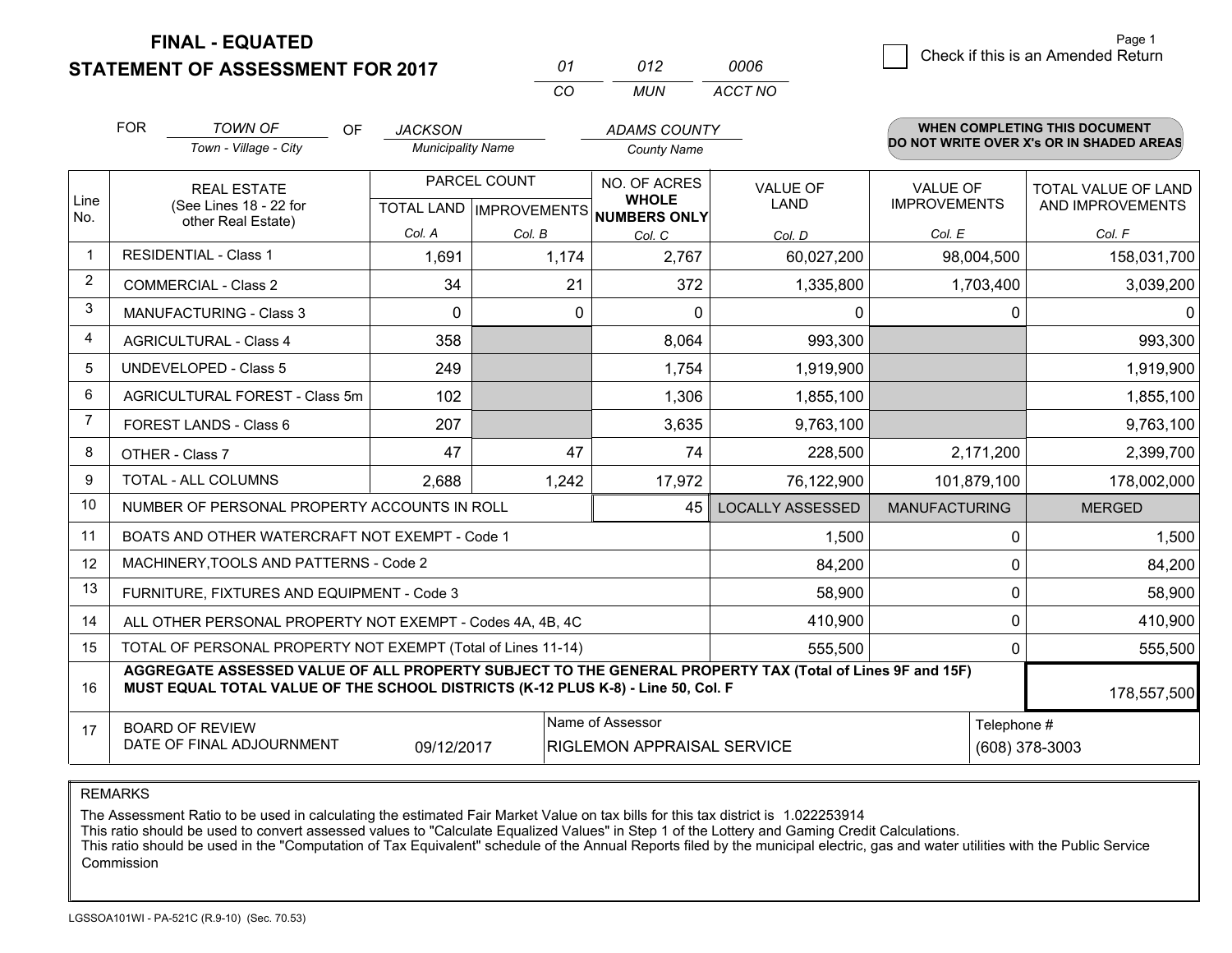*YEAR CO MUN ACCT NO* <sup>2017</sup> <sup>01</sup> <sup>012</sup> <sup>0006</sup>

Do not confuse FOREST LANDS (Line 7) with FOREST CROPS (in this section) - They are **NOT** the same

|    | Private Forest Crop - Reg Class @ 10¢ per acre                                 |                 |  |                                                                  |                                                                              | Private Forest Crop - Reg Class @ \$2.52 per acre                  |                                                               |                    |                    |
|----|--------------------------------------------------------------------------------|-----------------|--|------------------------------------------------------------------|------------------------------------------------------------------------------|--------------------------------------------------------------------|---------------------------------------------------------------|--------------------|--------------------|
| 18 | (a) PARCELS                                                                    | (b) ACRES       |  | (c) ASSESSED VALUE                                               |                                                                              | (d) PARCELS                                                        | (e) ACRES                                                     |                    | (f) ASSESSED VALUE |
|    |                                                                                |                 |  |                                                                  |                                                                              |                                                                    |                                                               |                    |                    |
|    | Private Forest Crop - Special Class @ 20¢ per acre                             |                 |  |                                                                  | Entered Before 2005 Managed Forest - Ferrous Mining CLOSED @ \$8.27 per acre |                                                                    |                                                               |                    |                    |
| 19 | (a) PARCELS                                                                    | (b) ACRES       |  | (c) ASSESSED VALUE                                               |                                                                              | (d) PARCELS                                                        | (e) ACRES                                                     |                    | (f) ASSESSED VALUE |
|    |                                                                                |                 |  |                                                                  |                                                                              |                                                                    |                                                               |                    |                    |
|    |                                                                                |                 |  | Entered Before 2005 Managed Forest - OPEN @ \$.79 per acre       |                                                                              |                                                                    | Entered Before 2005 Managed Forest - CLOSED @ \$1.87 per acre |                    |                    |
| 20 | (a) PARCELS                                                                    | (b) ACRES       |  | (c) ASSESSED VALUE                                               |                                                                              | (d) PARCELS                                                        | (e) ACRES                                                     |                    | (f) ASSESSED VALUE |
|    | 3                                                                              | 10              |  | 111,400                                                          |                                                                              | 91                                                                 | 2,074.55                                                      |                    |                    |
|    | Entered After 2004 Managed Forest - OPEN @<br>\$2.14 per acre                  |                 |  |                                                                  |                                                                              | Entered After 2004 Managed Forest - CLOSED @ \$10.68 per acre      |                                                               |                    |                    |
| 21 | (a) PARCELS                                                                    | (b) ACRES       |  | (c) ASSESSED VALUE                                               |                                                                              | (d) PARCELS<br>(e) ACRES                                           |                                                               | (f) ASSESSED VALUE |                    |
|    |                                                                                |                 |  |                                                                  |                                                                              |                                                                    |                                                               |                    |                    |
|    |                                                                                | 38.19           |  | 106,900                                                          |                                                                              | 47                                                                 | 1,171.91                                                      |                    | 2,983,300          |
| 22 | (a) County Forest Cropland Acres                                               |                 |  | (b) Federal Acres                                                |                                                                              | (c) State Acres                                                    | (d) County (NOT FOREST CROP) Acres                            |                    | (e) Other Acres    |
|    |                                                                                |                 |  |                                                                  |                                                                              | 334.27                                                             | 61.09                                                         |                    | 215.97             |
|    |                                                                                |                 |  | Assessed Value of Omitted Property From Prior Years (Sec. 70.44) |                                                                              | Assessed Value of Sec. 70.43 Corrections of Errors by Assessors    |                                                               |                    |                    |
| 23 |                                                                                | (a) REAL ESTATE |  | (b) PERSONAL                                                     |                                                                              |                                                                    | (c1) REAL ESTATE                                              |                    | (c2) PERSONAL      |
|    |                                                                                |                 |  |                                                                  |                                                                              |                                                                    |                                                               |                    |                    |
|    | Manufacturing Equated Value of Omitted Property From Prior Years (Sec. 70.995) |                 |  |                                                                  |                                                                              | Mfg. Equated Value of Sec.70.43 Corrections of Errors by Assessors |                                                               |                    |                    |
|    | (d) REAL ESTATE                                                                |                 |  | (e) PERSONAL                                                     |                                                                              | (f1) REAL ESTATE                                                   |                                                               | (f2) PERSONAL      |                    |
|    |                                                                                |                 |  |                                                                  |                                                                              |                                                                    |                                                               |                    |                    |

## **SPECIAL DISTRICTS**

| <b>Line</b><br>No. | Enter 6-digit<br><b>Special District</b><br>Code (Col. A) | <b>Account</b><br><b>Number</b><br>(Col. B) | <b>Special District Name</b><br>(Col. C) | <b>Locally Assessed Value</b><br>of Real Estate and<br>Personal Property (Col. D) | Mfg Value of Real Estate<br>and Personal Property<br>(Col. E) | <b>Merged Value of</b><br><b>Real Estate and</b><br>Personal Property (Col. F) |
|--------------------|-----------------------------------------------------------|---------------------------------------------|------------------------------------------|-----------------------------------------------------------------------------------|---------------------------------------------------------------|--------------------------------------------------------------------------------|
| 24                 | 018090                                                    | 0562                                        | PEPPERMILL LAKE MANAGEMENT DISTRICT      | 13,320,400                                                                        |                                                               | 13,320,400                                                                     |
| 25                 | 018100                                                    | 0573                                        | JORDAN LAKE MANAGEMENT DISTRICT          | 48,674,100                                                                        |                                                               | 48,674,100                                                                     |
| 26                 | 018120                                                    | 0597                                        | <b>GOOSE LAKE WATERSHED DISTRICT</b>     | 12,664,700                                                                        |                                                               | 12,664,700                                                                     |
| 27                 |                                                           |                                             |                                          |                                                                                   |                                                               |                                                                                |
| 28                 |                                                           |                                             |                                          |                                                                                   |                                                               |                                                                                |
| 29                 |                                                           |                                             |                                          |                                                                                   |                                                               |                                                                                |
| 30                 |                                                           |                                             |                                          |                                                                                   |                                                               |                                                                                |
| 31                 |                                                           |                                             |                                          |                                                                                   |                                                               |                                                                                |
| 32                 |                                                           |                                             |                                          |                                                                                   |                                                               |                                                                                |
| 33                 |                                                           |                                             |                                          |                                                                                   |                                                               |                                                                                |
| 34                 |                                                           |                                             |                                          |                                                                                   |                                                               |                                                                                |
| 35                 |                                                           |                                             |                                          |                                                                                   |                                                               |                                                                                |

LGSSOA101WI-PA - 521C (R. 9-10) (Sec. 70.53)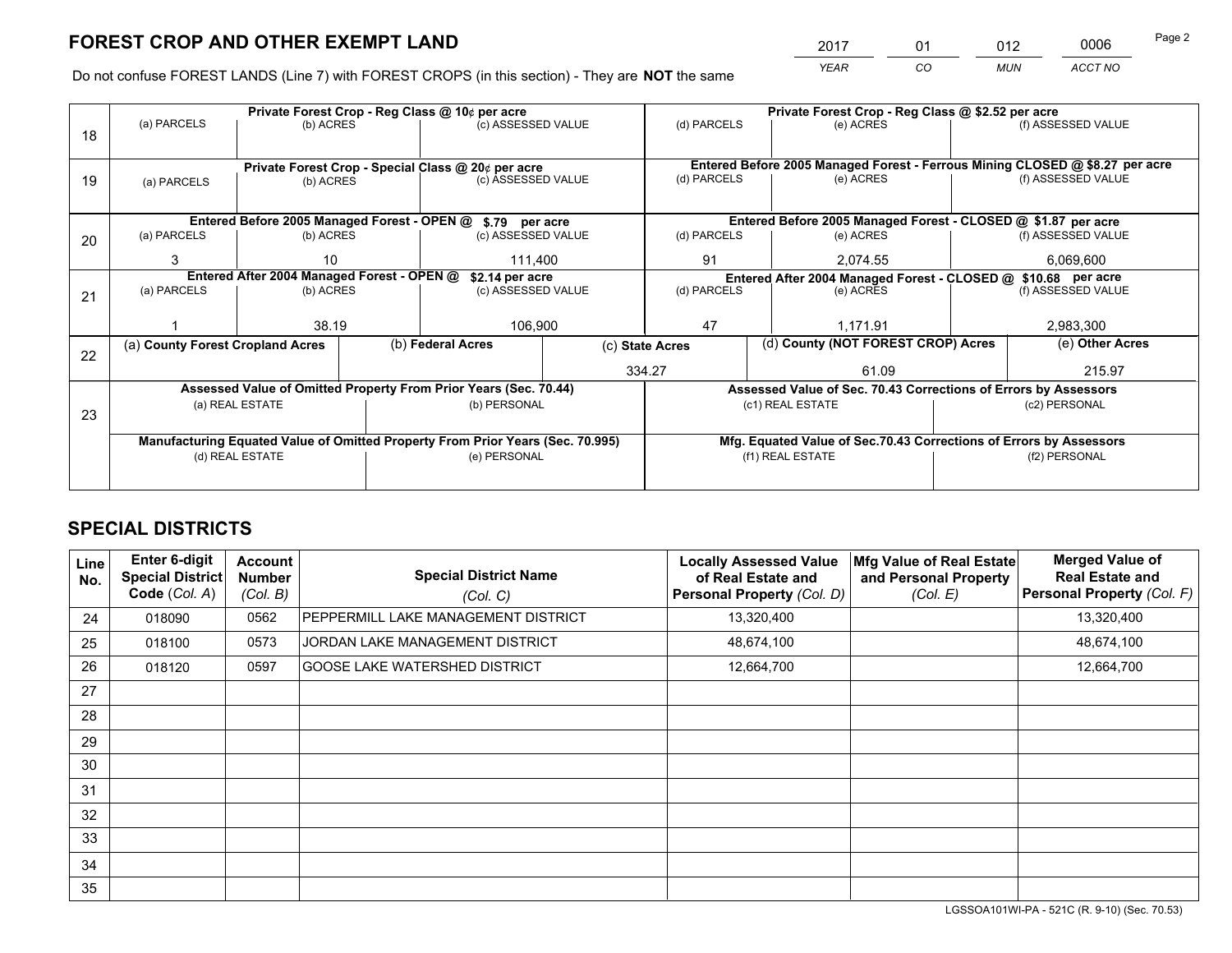|             |                                                          |                                             |                                                         | <b>YEAR</b>                                                                       | CO.<br><b>MUN</b>                                             | ACCT NO                                                                        |
|-------------|----------------------------------------------------------|---------------------------------------------|---------------------------------------------------------|-----------------------------------------------------------------------------------|---------------------------------------------------------------|--------------------------------------------------------------------------------|
| Line<br>No. | Enter 6-digit<br><b>School District</b><br>Code (Col. A) | <b>Account</b><br><b>Number</b><br>(Col. B) | <b>School District Name</b><br>(Col. C)                 | <b>Locally Assessed Value</b><br>of Real Estate and<br>Personal Property (Col. D) | Mfg Value of Real Estate<br>and Personal Property<br>(Col. E) | <b>Merged Value of</b><br><b>Real Estate and</b><br>Personal Property (Col. F) |
|             | A. SCHOOL DISTRICTS (K-8 and K-12)                       |                                             |                                                         |                                                                                   |                                                               |                                                                                |
| 36          | 010014                                                   | 0017                                        | SCH D OF ADAMS FRIENDSHIP AREA                          | 63,959,500                                                                        |                                                               | 63,959,500                                                                     |
| 37          | 396335                                                   | 0232                                        | SCH D OF WESTFIELD                                      | 59,771,100                                                                        |                                                               | 59,771,100                                                                     |
| 38          | 566678                                                   | 0338                                        | SCH D OF WISCONSIN DELLS                                | 54,826,900                                                                        |                                                               | 54,826,900                                                                     |
| 39          |                                                          |                                             |                                                         |                                                                                   |                                                               |                                                                                |
| 40          |                                                          |                                             |                                                         |                                                                                   |                                                               |                                                                                |
| 41          |                                                          |                                             |                                                         |                                                                                   |                                                               |                                                                                |
| 42          |                                                          |                                             |                                                         |                                                                                   |                                                               |                                                                                |
| 43          |                                                          |                                             |                                                         |                                                                                   |                                                               |                                                                                |
| 44          |                                                          |                                             |                                                         |                                                                                   |                                                               |                                                                                |
| 45          |                                                          |                                             |                                                         |                                                                                   |                                                               |                                                                                |
| 46          |                                                          |                                             |                                                         |                                                                                   |                                                               |                                                                                |
| 47          |                                                          |                                             |                                                         |                                                                                   |                                                               |                                                                                |
| 48          |                                                          |                                             |                                                         |                                                                                   |                                                               |                                                                                |
| 49          |                                                          |                                             |                                                         |                                                                                   |                                                               |                                                                                |
| 50          |                                                          |                                             | TOTAL ASSESSED VALUE OF SCHOOL DISTRICTS (K-8 and K-12) | 178,557,500                                                                       |                                                               | 178,557,500                                                                    |
|             | <b>B.</b><br><b>UNION HIGH SCHOOL DISTRICTS</b>          |                                             |                                                         |                                                                                   |                                                               |                                                                                |
| 51          |                                                          |                                             |                                                         |                                                                                   |                                                               |                                                                                |
| 52          |                                                          |                                             |                                                         |                                                                                   |                                                               |                                                                                |
| 53          |                                                          |                                             |                                                         |                                                                                   |                                                               |                                                                                |
| 54          |                                                          |                                             |                                                         |                                                                                   |                                                               |                                                                                |
| 55          | TOTAL ASSESSED VALUE OF UNION HIGH SCHOOLS               |                                             |                                                         |                                                                                   |                                                               |                                                                                |
|             | C.<br><b>TECHNICAL COLLEGE DISTRICTS</b>                 |                                             |                                                         |                                                                                   |                                                               |                                                                                |
| 56          | 000400                                                   | 0004                                        | MADISON AREA TECHNICAL COLLEGE<br><b>MADN</b>           | 54,826,900                                                                        |                                                               | 54,826,900                                                                     |
| 57          | 001400                                                   | 0013                                        | MID-STATE TECHNICAL COLLEGE<br><b>WRAP</b>              | 123,730,600                                                                       |                                                               | 123,730,600                                                                    |
| 58          |                                                          |                                             |                                                         |                                                                                   |                                                               |                                                                                |
| 59          |                                                          |                                             | TOTAL ASSESSED VALUE OF TECHNICAL COLLEGES              | 178,557,500                                                                       |                                                               | 178,557,500                                                                    |

01

012

 *I hereby certify, to the best of my knowledge and belief, this form is complete and correct.*

**SCHOOL DISTRICTS**

| Print name of preparer | Title                    |                | Date (MM / DD / CCYY) |
|------------------------|--------------------------|----------------|-----------------------|
|                        |                          |                |                       |
| Signature of preparer  | Contact Telephone Number | E-mail address |                       |
|                        | $\overline{\phantom{0}}$ |                |                       |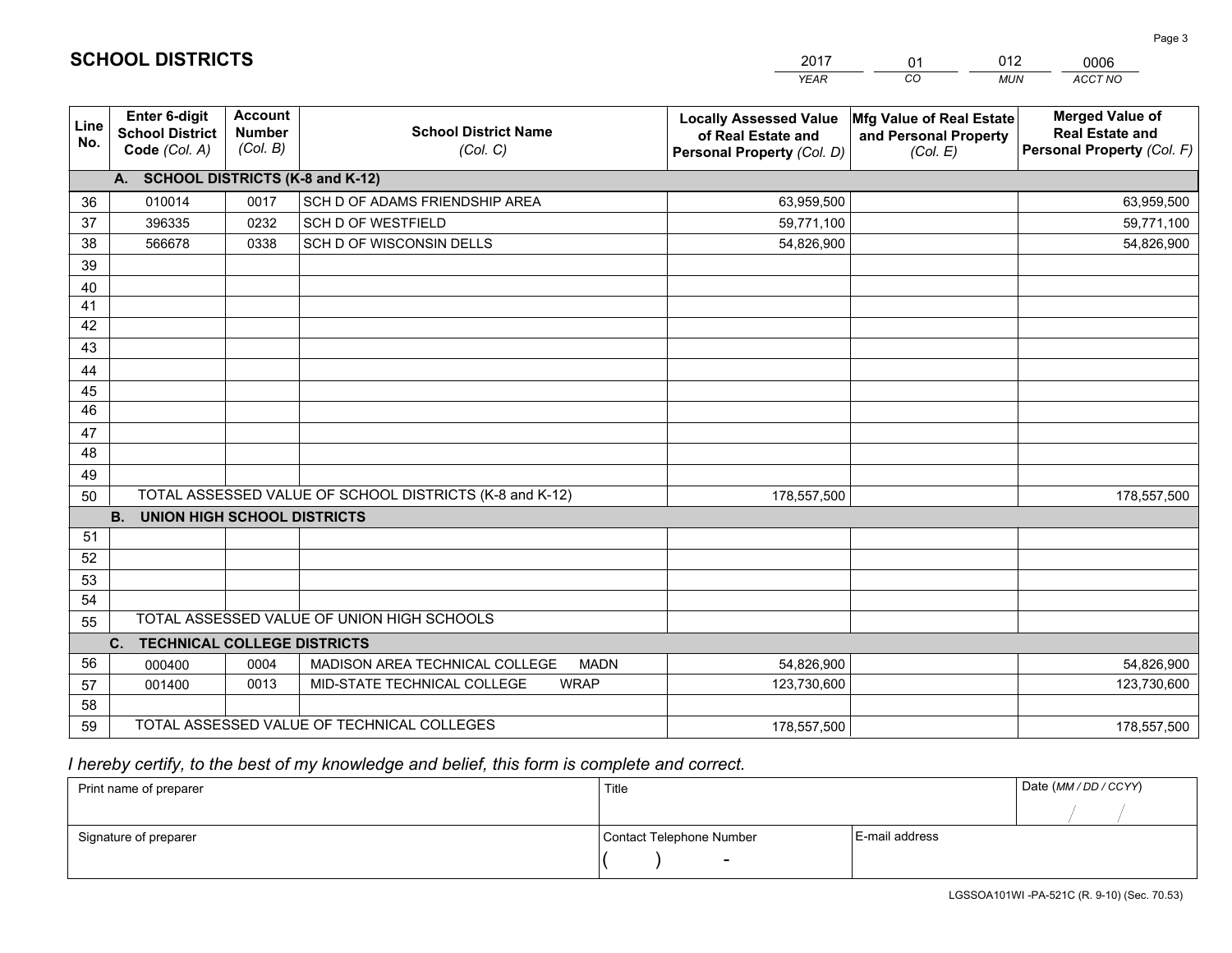#### **HIGHLIGHTS**

- 1. Complete the Statement of Assessment after the Board of Review. Reflect any changes made there.
- 2. Use black ink to complete.
- 3. Line 16 must equal Line 50, Col D.
- 4. Line 55 must equal the total of K-8 schools listed on lines 36-49. Do not include K-12 schools in this comparision.
- 5. Line 59, Col. D must equal Line 16.
- 6. Special District, School District and Technical College District values must include both real estate and personal property. Examples of Special districts are: town sanitary districts, public inland lake protection and rehabilitation districts, and metropolitan sewerage districts.
- 7. DO NOT INCLUDE Manufacturing property values.DOR will print these values on the final SOA.
- 8. Accuracy of this form is very important. The values reported directly affect the equalized value DOR calculates for school and special districts.

#### **Page 1:**

 If not prefilled, enter the tax year,county and municipal code,municipal type, municipal name and county name on the top of form.

Check the Amended box, if filing an amended / corrected SOA.

 Report the parcel count, acres and assessed value of taxable general property, total parcel count, (real and personal), total acres, and values from final figures set by the Board of Review.

- A. Real Estate land and improvements (buildings, etc.) is reported on lines 1 8, total line 9.
- B. Personal Property is reported on lines 11 14, Column D, total line 15.
- C. To complete this report, use the computer produced summary of the assessment roll that shows these amounts.
- D. Use whole numbers only.
- E. Add each line across and each column down to verify entries.

#### **Page 2:**

- A. Report Special Items (not subject to general property tax).
- 1. Private Forest Croplands and Managed Forest Lands are reported on lines 18,19, 20 and 21. Be sure to report assessed values **NOT** taxes.
- 2. You should have copies of the orders of entry, orders of withdrawal, etc., to update your assessment roll.
	- 3. Show hundredths of acres (e.g. 39.75).
- 4. Tax exempt lands are reported on line 22.
- 5. Omitted property and sec. 70.43, Wis. Stats., corrections of errors by assessor are reported on line 23. Report real estate and personal property separately. These should be for **prior years**, not something found on the current assessment roll after the board of review.
- B. Special District (Lines 24-35) Include the value of both real and personal property.
- The Department of Revenue (DOR) preprints much of the information regarding names and codes for schools, special districts,etc. If a district is not listed, enter the name and value only, DOR will enter the proper code.

### **Page 3 School Districts:**

Include the value of both real and personal property.

Report School District (regular, elementary, union high school, and technical college).

- 1. Regular (K-12) and Elementary (K-8) school values are reported on lines 36-49, total on line 50.
- 2. Union High School (UHS) (use only if elementary schools are listed on lines 36-49) are reported on lines 51-54. UHS total value (line 55) must equal to the total **elementary school** values reported on lines 36-49. Do notinclude K-12 schools in this comparison.
- 3. Technical College values are reported on lines 56-58, total on line 59.
- 4. Use the computer summary that shows these amounts to complete this report.

#### **This form is due the second Monday in June. File this report only after your Board of Review is complete.**

 *If you have questions: Return forms to:*

 Email: lgs@wisconsin.gov Wisconsin Department of RevenueCall:  $(608)$  266-2569 or  $(608)$  264-6892 Fax number: (608) 264-6887 PO Box 8971

Local Government Services Section 6-97

Madison WI 53708-8971

**NOTE: Please supply any correction to the name and address.**

NOTE: Please supply any correction to the name and address.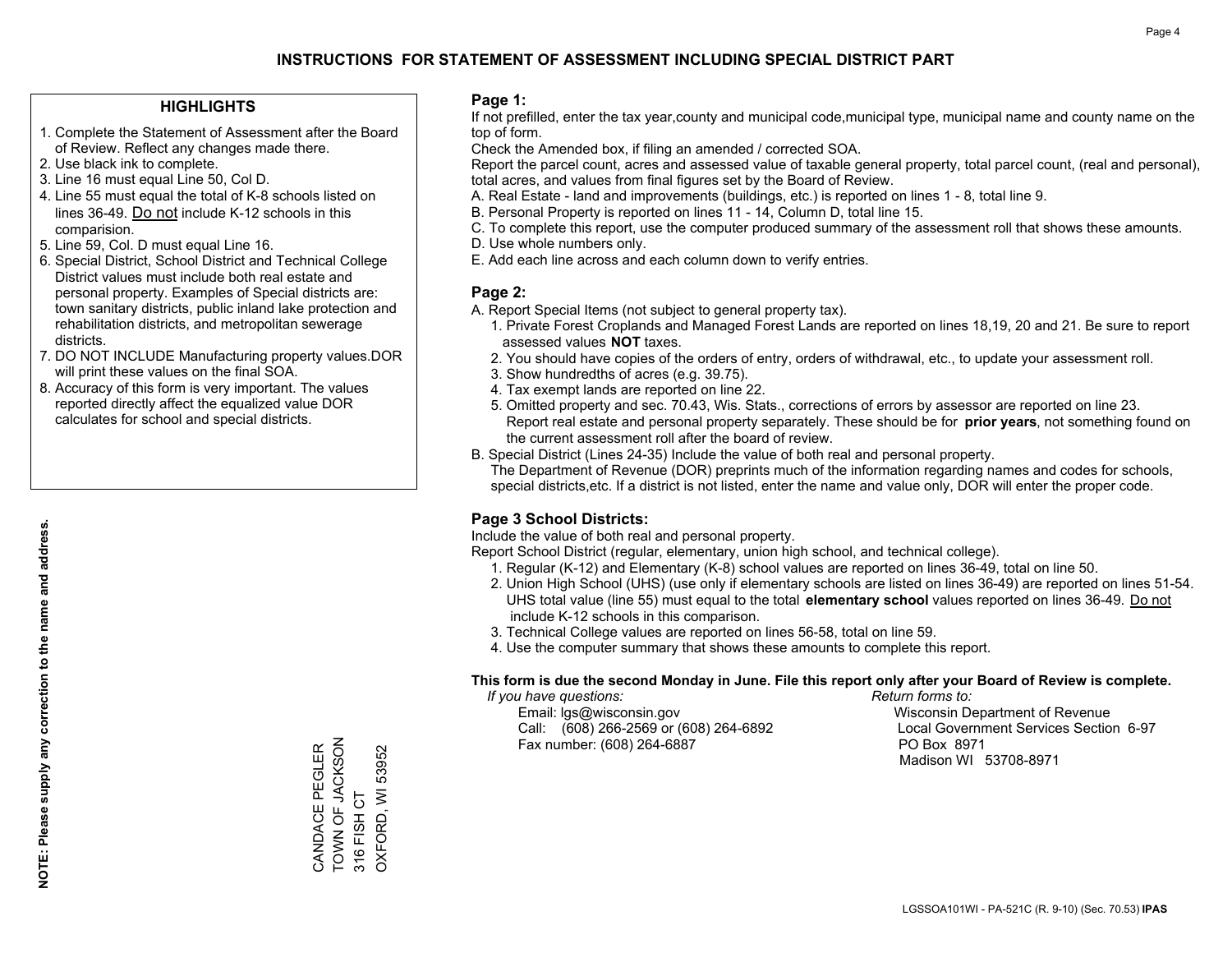**STATEMENT OF ASSESSMENT FOR 2017** 

| 01       | 014  | 0007    |
|----------|------|---------|
| $\cdots$ | MUN. | ACCT NO |

|                | <b>FOR</b><br><b>TOWN OF</b><br>OF                                                                                                                                                           | <b>LEOLA</b>             |                            | <b>ADAMS COUNTY</b>          |                         |                      | <b>WHEN COMPLETING THIS DOCUMENT</b>     |
|----------------|----------------------------------------------------------------------------------------------------------------------------------------------------------------------------------------------|--------------------------|----------------------------|------------------------------|-------------------------|----------------------|------------------------------------------|
|                | Town - Village - City                                                                                                                                                                        | <b>Municipality Name</b> |                            | <b>County Name</b>           |                         |                      | DO NOT WRITE OVER X's OR IN SHADED AREAS |
|                | <b>REAL ESTATE</b>                                                                                                                                                                           |                          | PARCEL COUNT               | NO. OF ACRES                 | <b>VALUE OF</b>         | <b>VALUE OF</b>      | TOTAL VALUE OF LAND                      |
| Line<br>No.    | (See Lines 18 - 22 for<br>other Real Estate)                                                                                                                                                 |                          | TOTAL LAND   IMPROVEMENTS  | <b>WHOLE</b><br>NUMBERS ONLY | LAND                    | <b>IMPROVEMENTS</b>  | AND IMPROVEMENTS                         |
|                |                                                                                                                                                                                              | Col. A                   | Col. B                     | Col. C                       | Col. D                  | Col. E               | Col. F                                   |
|                | <b>RESIDENTIAL - Class 1</b>                                                                                                                                                                 | 236                      | 215                        | 558                          | 3,090,500               | 13,333,200           | 16,423,700                               |
| $\overline{c}$ | <b>COMMERCIAL - Class 2</b>                                                                                                                                                                  | 8                        | 7                          | 46                           | 230,700                 | 1,141,800            | 1,372,500                                |
| 3              | <b>MANUFACTURING - Class 3</b>                                                                                                                                                               | $\Omega$                 | 0                          | $\Omega$                     | 0                       |                      | 0<br>0                                   |
| 4              | <b>AGRICULTURAL - Class 4</b>                                                                                                                                                                | 348                      |                            | 10,363                       | 1,244,100               |                      | 1,244,100                                |
| 5              | <b>UNDEVELOPED - Class 5</b>                                                                                                                                                                 | 466                      |                            | 4,425                        | 2,934,900               |                      | 2,934,900                                |
| 6              | AGRICULTURAL FOREST - Class 5m                                                                                                                                                               | 59                       |                            | 456                          | 575,300                 |                      | 575,300                                  |
| 7              | FOREST LANDS - Class 6                                                                                                                                                                       | 230                      |                            | 2,837                        | 7,553,100               |                      | 7,553,100                                |
| 8              | OTHER - Class 7                                                                                                                                                                              | 142                      | 140                        | 579                          | 428,600                 | 9,467,100            | 9,895,700                                |
| 9              | TOTAL - ALL COLUMNS                                                                                                                                                                          | 1,489                    | 362                        | 19,264                       | 16,057,200              | 23,942,100           | 39,999,300                               |
| 10             | NUMBER OF PERSONAL PROPERTY ACCOUNTS IN ROLL                                                                                                                                                 |                          |                            | 16                           | <b>LOCALLY ASSESSED</b> | <b>MANUFACTURING</b> | <b>MERGED</b>                            |
| 11             | BOATS AND OTHER WATERCRAFT NOT EXEMPT - Code 1                                                                                                                                               |                          |                            |                              | $\Omega$                |                      | $\Omega$<br>0                            |
| 12             | MACHINERY, TOOLS AND PATTERNS - Code 2                                                                                                                                                       |                          |                            |                              | 104,100                 |                      | 104,100<br>0                             |
| 13             | FURNITURE, FIXTURES AND EQUIPMENT - Code 3                                                                                                                                                   |                          |                            |                              | 33,500                  |                      | 0<br>33,500                              |
| 14             | ALL OTHER PERSONAL PROPERTY NOT EXEMPT - Codes 4A, 4B, 4C                                                                                                                                    |                          |                            |                              | 59,000                  |                      | 0<br>59,000                              |
| 15             | TOTAL OF PERSONAL PROPERTY NOT EXEMPT (Total of Lines 11-14)                                                                                                                                 |                          | 196,600                    |                              | 0<br>196,600            |                      |                                          |
| 16             | AGGREGATE ASSESSED VALUE OF ALL PROPERTY SUBJECT TO THE GENERAL PROPERTY TAX (Total of Lines 9F and 15F)<br>MUST EQUAL TOTAL VALUE OF THE SCHOOL DISTRICTS (K-12 PLUS K-8) - Line 50, Col. F |                          |                            |                              |                         |                      | 40,195,900                               |
| 17             | <b>BOARD OF REVIEW</b>                                                                                                                                                                       |                          |                            | Name of Assessor             |                         |                      | Telephone #                              |
|                | DATE OF FINAL ADJOURNMENT                                                                                                                                                                    | 05/15/2017               | HOLLOWAY APPRAISAL SERVICE |                              |                         | (608) 374-4207       |                                          |

REMARKS

The Assessment Ratio to be used in calculating the estimated Fair Market Value on tax bills for this tax district is 1.086073336<br>This ratio should be used to convert assessed values to "Calculate Equalized Values" in Step Commission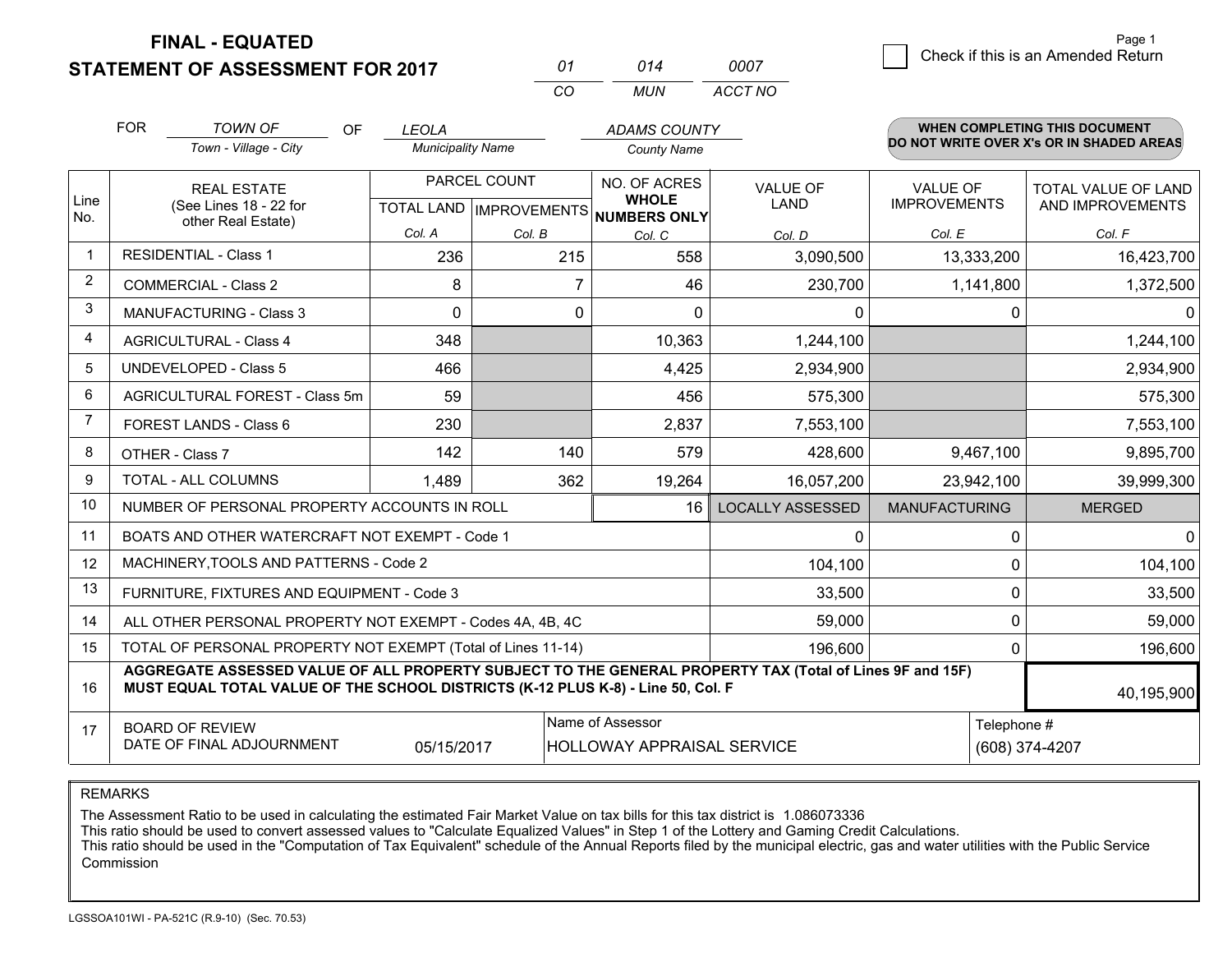*YEAR CO MUN ACCT NO* <sup>2017</sup> <sup>01</sup> <sup>014</sup> <sup>0007</sup>

Do not confuse FOREST LANDS (Line 7) with FOREST CROPS (in this section) - They are **NOT** the same

|    |                                                               |                 |                                                                              | Private Forest Crop - Reg Class @ 10¢ per acre                                 |  | Private Forest Crop - Reg Class @ \$2.52 per acre             |                                                                    |               |                    |
|----|---------------------------------------------------------------|-----------------|------------------------------------------------------------------------------|--------------------------------------------------------------------------------|--|---------------------------------------------------------------|--------------------------------------------------------------------|---------------|--------------------|
| 18 | (a) PARCELS                                                   | (b) ACRES       |                                                                              | (c) ASSESSED VALUE                                                             |  | (d) PARCELS                                                   | (e) ACRES                                                          |               | (f) ASSESSED VALUE |
|    |                                                               | 80.06           |                                                                              | 191,100                                                                        |  |                                                               |                                                                    |               |                    |
|    | Private Forest Crop - Special Class @ 20¢ per acre            |                 | Entered Before 2005 Managed Forest - Ferrous Mining CLOSED @ \$8.27 per acre |                                                                                |  |                                                               |                                                                    |               |                    |
| 19 | (a) PARCELS                                                   | (b) ACRES       |                                                                              | (c) ASSESSED VALUE                                                             |  | (d) PARCELS                                                   | (e) ACRES                                                          |               | (f) ASSESSED VALUE |
|    |                                                               |                 |                                                                              |                                                                                |  |                                                               |                                                                    |               |                    |
|    | Entered Before 2005 Managed Forest - OPEN @ \$.79 per acre    |                 |                                                                              |                                                                                |  |                                                               | Entered Before 2005 Managed Forest - CLOSED @ \$1.87 per acre      |               |                    |
| 20 | (a) PARCELS                                                   | (b) ACRES       |                                                                              | (c) ASSESSED VALUE                                                             |  | (d) PARCELS                                                   | (e) ACRES                                                          |               | (f) ASSESSED VALUE |
|    |                                                               |                 |                                                                              |                                                                                |  | 24                                                            | 605.95                                                             | 1,450,000     |                    |
|    | Entered After 2004 Managed Forest - OPEN @<br>\$2.14 per acre |                 |                                                                              |                                                                                |  | Entered After 2004 Managed Forest - CLOSED @ \$10.68 per acre |                                                                    |               |                    |
| 21 | (a) PARCELS                                                   | (b) ACRES       |                                                                              | (c) ASSESSED VALUE                                                             |  | (d) PARCELS                                                   | (e) ACRES                                                          |               | (f) ASSESSED VALUE |
|    |                                                               |                 |                                                                              |                                                                                |  |                                                               |                                                                    |               |                    |
|    |                                                               |                 |                                                                              |                                                                                |  | 43                                                            | 1.248.36                                                           |               | 2,765,000          |
| 22 | (a) County Forest Cropland Acres                              |                 |                                                                              | (b) Federal Acres                                                              |  | (c) State Acres                                               | (d) County (NOT FOREST CROP) Acres                                 |               | (e) Other Acres    |
|    |                                                               |                 |                                                                              |                                                                                |  | 2,411.16                                                      | 131.99                                                             |               | 22.08              |
|    |                                                               |                 |                                                                              | Assessed Value of Omitted Property From Prior Years (Sec. 70.44)               |  |                                                               | Assessed Value of Sec. 70.43 Corrections of Errors by Assessors    |               |                    |
| 23 |                                                               | (a) REAL ESTATE |                                                                              | (b) PERSONAL                                                                   |  |                                                               | (c1) REAL ESTATE                                                   |               | (c2) PERSONAL      |
|    |                                                               |                 |                                                                              |                                                                                |  |                                                               |                                                                    |               |                    |
|    |                                                               |                 |                                                                              | Manufacturing Equated Value of Omitted Property From Prior Years (Sec. 70.995) |  |                                                               | Mfg. Equated Value of Sec.70.43 Corrections of Errors by Assessors |               |                    |
|    | (d) REAL ESTATE                                               |                 |                                                                              | (e) PERSONAL                                                                   |  |                                                               | (f1) REAL ESTATE                                                   | (f2) PERSONAL |                    |
|    |                                                               |                 |                                                                              |                                                                                |  |                                                               |                                                                    |               |                    |

## **SPECIAL DISTRICTS**

| Line<br>No. | Enter 6-digit<br><b>Special District</b> | <b>Account</b><br><b>Number</b> | <b>Special District Name</b> | <b>Locally Assessed Value</b><br>of Real Estate and | Mfg Value of Real Estate<br>and Personal Property | <b>Merged Value of</b><br><b>Real Estate and</b> |
|-------------|------------------------------------------|---------------------------------|------------------------------|-----------------------------------------------------|---------------------------------------------------|--------------------------------------------------|
|             | Code (Col. A)                            | (Col. B)                        | (Col. C)                     | Personal Property (Col. D)                          | (Col. E)                                          | Personal Property (Col. F)                       |
| 24          |                                          |                                 |                              |                                                     |                                                   |                                                  |
| 25          |                                          |                                 |                              |                                                     |                                                   |                                                  |
| 26          |                                          |                                 |                              |                                                     |                                                   |                                                  |
| 27          |                                          |                                 |                              |                                                     |                                                   |                                                  |
| 28          |                                          |                                 |                              |                                                     |                                                   |                                                  |
| 29          |                                          |                                 |                              |                                                     |                                                   |                                                  |
| 30          |                                          |                                 |                              |                                                     |                                                   |                                                  |
| 31          |                                          |                                 |                              |                                                     |                                                   |                                                  |
| 32          |                                          |                                 |                              |                                                     |                                                   |                                                  |
| 33          |                                          |                                 |                              |                                                     |                                                   |                                                  |
| 34          |                                          |                                 |                              |                                                     |                                                   |                                                  |
| 35          |                                          |                                 |                              |                                                     |                                                   |                                                  |

LGSSOA101WI-PA - 521C (R. 9-10) (Sec. 70.53)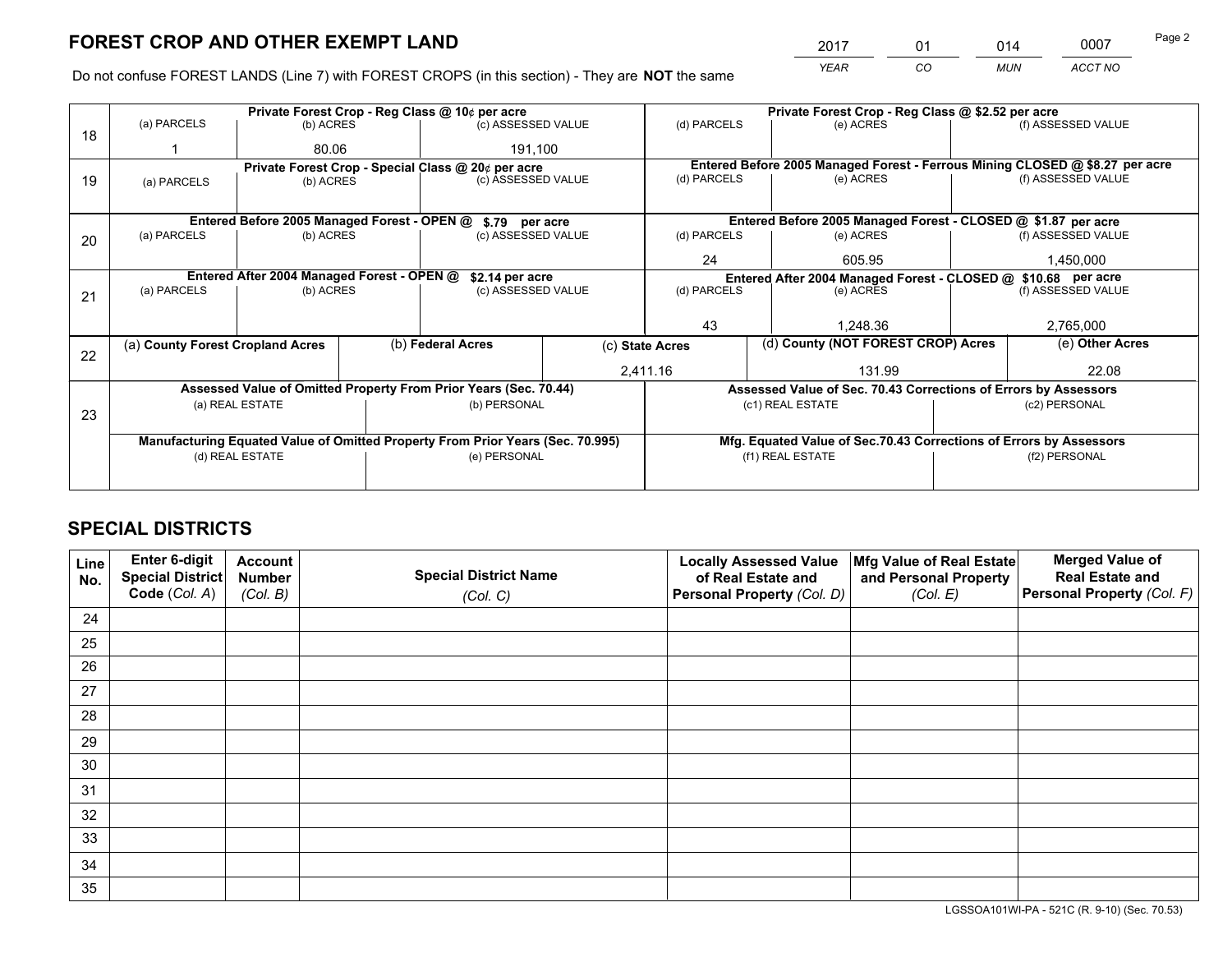|             |                                                          |                                             |                                                         | YEAR                                                                              | CO<br><b>MUN</b>                                              | ACCT NO                                                                        |
|-------------|----------------------------------------------------------|---------------------------------------------|---------------------------------------------------------|-----------------------------------------------------------------------------------|---------------------------------------------------------------|--------------------------------------------------------------------------------|
| Line<br>No. | Enter 6-digit<br><b>School District</b><br>Code (Col. A) | <b>Account</b><br><b>Number</b><br>(Col. B) | <b>School District Name</b><br>(Col. C)                 | <b>Locally Assessed Value</b><br>of Real Estate and<br>Personal Property (Col. D) | Mfg Value of Real Estate<br>and Personal Property<br>(Col. E) | <b>Merged Value of</b><br><b>Real Estate and</b><br>Personal Property (Col. F) |
|             | <b>SCHOOL DISTRICTS (K-8 and K-12)</b><br>A.             |                                             |                                                         |                                                                                   |                                                               |                                                                                |
| 36          | 694375                                                   | 0429                                        | SCH D OF TRI-COUNTY AREA (PLAINFIELD)                   | 40,195,900                                                                        |                                                               | 40,195,900                                                                     |
| 37          |                                                          |                                             |                                                         |                                                                                   |                                                               |                                                                                |
| 38          |                                                          |                                             |                                                         |                                                                                   |                                                               |                                                                                |
| 39          |                                                          |                                             |                                                         |                                                                                   |                                                               |                                                                                |
| 40          |                                                          |                                             |                                                         |                                                                                   |                                                               |                                                                                |
| 41          |                                                          |                                             |                                                         |                                                                                   |                                                               |                                                                                |
| 42          |                                                          |                                             |                                                         |                                                                                   |                                                               |                                                                                |
| 43          |                                                          |                                             |                                                         |                                                                                   |                                                               |                                                                                |
| 44          |                                                          |                                             |                                                         |                                                                                   |                                                               |                                                                                |
| 45<br>46    |                                                          |                                             |                                                         |                                                                                   |                                                               |                                                                                |
| 47          |                                                          |                                             |                                                         |                                                                                   |                                                               |                                                                                |
| 48          |                                                          |                                             |                                                         |                                                                                   |                                                               |                                                                                |
| 49          |                                                          |                                             |                                                         |                                                                                   |                                                               |                                                                                |
| 50          |                                                          |                                             | TOTAL ASSESSED VALUE OF SCHOOL DISTRICTS (K-8 and K-12) | 40,195,900                                                                        |                                                               | 40,195,900                                                                     |
|             | <b>B.</b><br><b>UNION HIGH SCHOOL DISTRICTS</b>          |                                             |                                                         |                                                                                   |                                                               |                                                                                |
| 51          |                                                          |                                             |                                                         |                                                                                   |                                                               |                                                                                |
| 52          |                                                          |                                             |                                                         |                                                                                   |                                                               |                                                                                |
| 53          |                                                          |                                             |                                                         |                                                                                   |                                                               |                                                                                |
| 54          |                                                          |                                             |                                                         |                                                                                   |                                                               |                                                                                |
| 55          |                                                          |                                             | TOTAL ASSESSED VALUE OF UNION HIGH SCHOOLS              |                                                                                   |                                                               |                                                                                |
|             | C.<br><b>TECHNICAL COLLEGE DISTRICTS</b>                 |                                             |                                                         |                                                                                   |                                                               |                                                                                |
| 56          | 001400                                                   | 0013                                        | MID-STATE TECHNICAL COLLEGE<br><b>WRAP</b>              | 40,195,900                                                                        |                                                               | 40,195,900                                                                     |
| 57          |                                                          |                                             |                                                         |                                                                                   |                                                               |                                                                                |
| 58<br>59    |                                                          |                                             | TOTAL ASSESSED VALUE OF TECHNICAL COLLEGES              |                                                                                   |                                                               |                                                                                |
|             |                                                          |                                             |                                                         | 40,195,900                                                                        |                                                               | 40,195,900                                                                     |

01

014

## *I hereby certify, to the best of my knowledge and belief, this form is complete and correct.*

**SCHOOL DISTRICTS**

| Print name of preparer | Title                    |                | Date (MM / DD / CCYY) |
|------------------------|--------------------------|----------------|-----------------------|
|                        |                          |                |                       |
| Signature of preparer  | Contact Telephone Number | E-mail address |                       |
|                        | $\overline{\phantom{0}}$ |                |                       |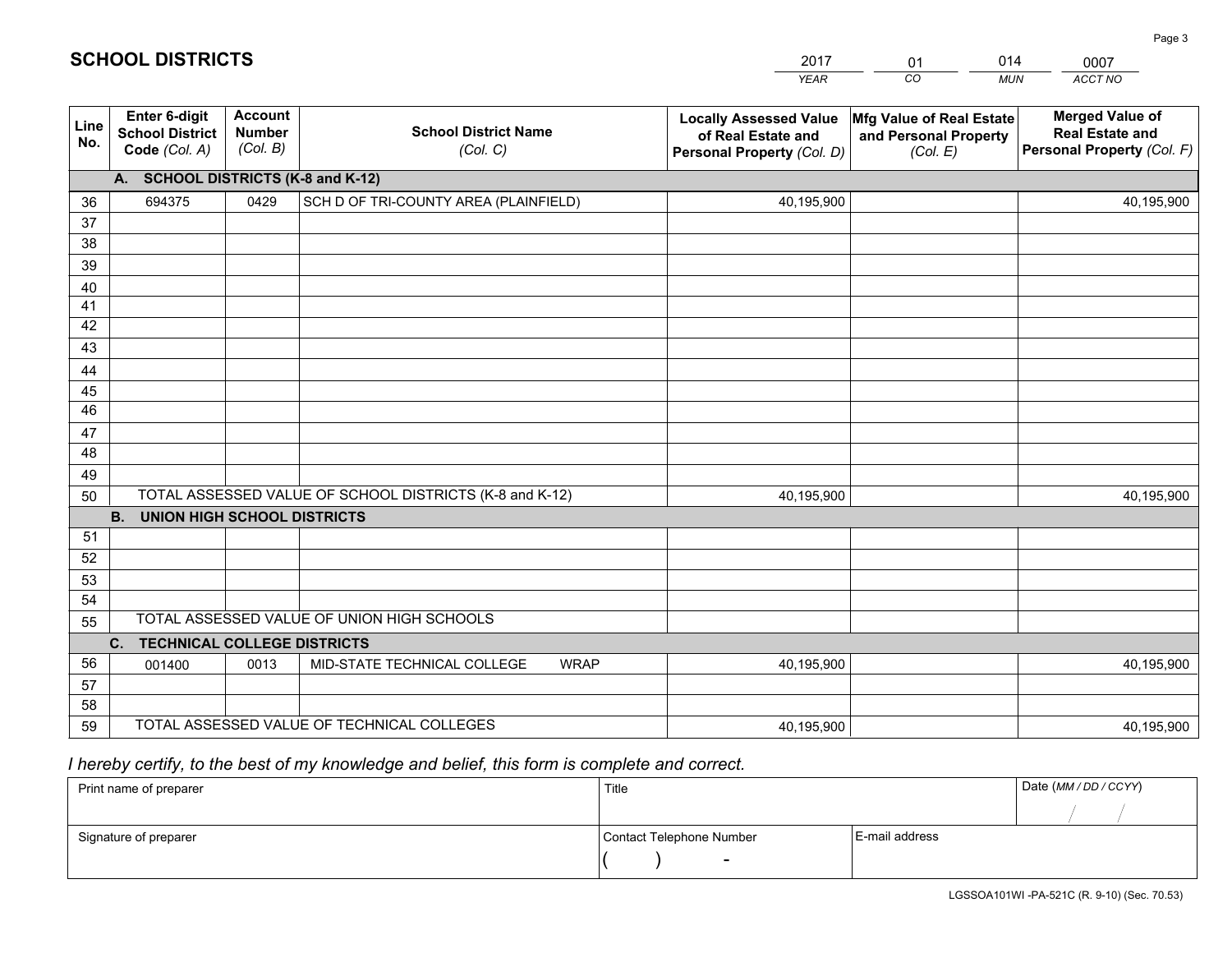#### **HIGHLIGHTS**

- 1. Complete the Statement of Assessment after the Board of Review. Reflect any changes made there.
- 2. Use black ink to complete.
- 3. Line 16 must equal Line 50, Col D.
- 4. Line 55 must equal the total of K-8 schools listed on lines 36-49. Do not include K-12 schools in this comparision.
- 5. Line 59, Col. D must equal Line 16.
- 6. Special District, School District and Technical College District values must include both real estate and personal property. Examples of Special districts are: town sanitary districts, public inland lake protection and rehabilitation districts, and metropolitan sewerage districts.
- 7. DO NOT INCLUDE Manufacturing property values.DOR will print these values on the final SOA.

NANCY GASPERIC TOWN OF LEOLA 127 APACHE LANE PLAINFIELD, WI 54966

NANCY GASPERIC<br>TOWN OF LEOLA<br>127 APACHE LANE

PLAINFIELD, WI 54966

 8. Accuracy of this form is very important. The values reported directly affect the equalized value DOR calculates for school and special districts.

#### **Page 1:**

 If not prefilled, enter the tax year,county and municipal code,municipal type, municipal name and county name on the top of form.

Check the Amended box, if filing an amended / corrected SOA.

 Report the parcel count, acres and assessed value of taxable general property, total parcel count, (real and personal), total acres, and values from final figures set by the Board of Review.

- A. Real Estate land and improvements (buildings, etc.) is reported on lines 1 8, total line 9.
- B. Personal Property is reported on lines 11 14, Column D, total line 15.
- C. To complete this report, use the computer produced summary of the assessment roll that shows these amounts.
- D. Use whole numbers only.
- E. Add each line across and each column down to verify entries.

#### **Page 2:**

- A. Report Special Items (not subject to general property tax).
- 1. Private Forest Croplands and Managed Forest Lands are reported on lines 18,19, 20 and 21. Be sure to report assessed values **NOT** taxes.
- 2. You should have copies of the orders of entry, orders of withdrawal, etc., to update your assessment roll.
	- 3. Show hundredths of acres (e.g. 39.75).
- 4. Tax exempt lands are reported on line 22.
- 5. Omitted property and sec. 70.43, Wis. Stats., corrections of errors by assessor are reported on line 23. Report real estate and personal property separately. These should be for **prior years**, not something found on the current assessment roll after the board of review.
- B. Special District (Lines 24-35) Include the value of both real and personal property.
- The Department of Revenue (DOR) preprints much of the information regarding names and codes for schools, special districts,etc. If a district is not listed, enter the name and value only, DOR will enter the proper code.

### **Page 3 School Districts:**

Include the value of both real and personal property.

Report School District (regular, elementary, union high school, and technical college).

- 1. Regular (K-12) and Elementary (K-8) school values are reported on lines 36-49, total on line 50.
- 2. Union High School (UHS) (use only if elementary schools are listed on lines 36-49) are reported on lines 51-54. UHS total value (line 55) must equal to the total **elementary school** values reported on lines 36-49. Do notinclude K-12 schools in this comparison.
- 3. Technical College values are reported on lines 56-58, total on line 59.
- 4. Use the computer summary that shows these amounts to complete this report.

#### **This form is due the second Monday in June. File this report only after your Board of Review is complete.**

 *If you have questions: Return forms to:*

 Email: lgs@wisconsin.gov Wisconsin Department of RevenueCall:  $(608)$  266-2569 or  $(608)$  264-6892 Fax number: (608) 264-6887 PO Box 8971

Local Government Services Section 6-97

Madison WI 53708-8971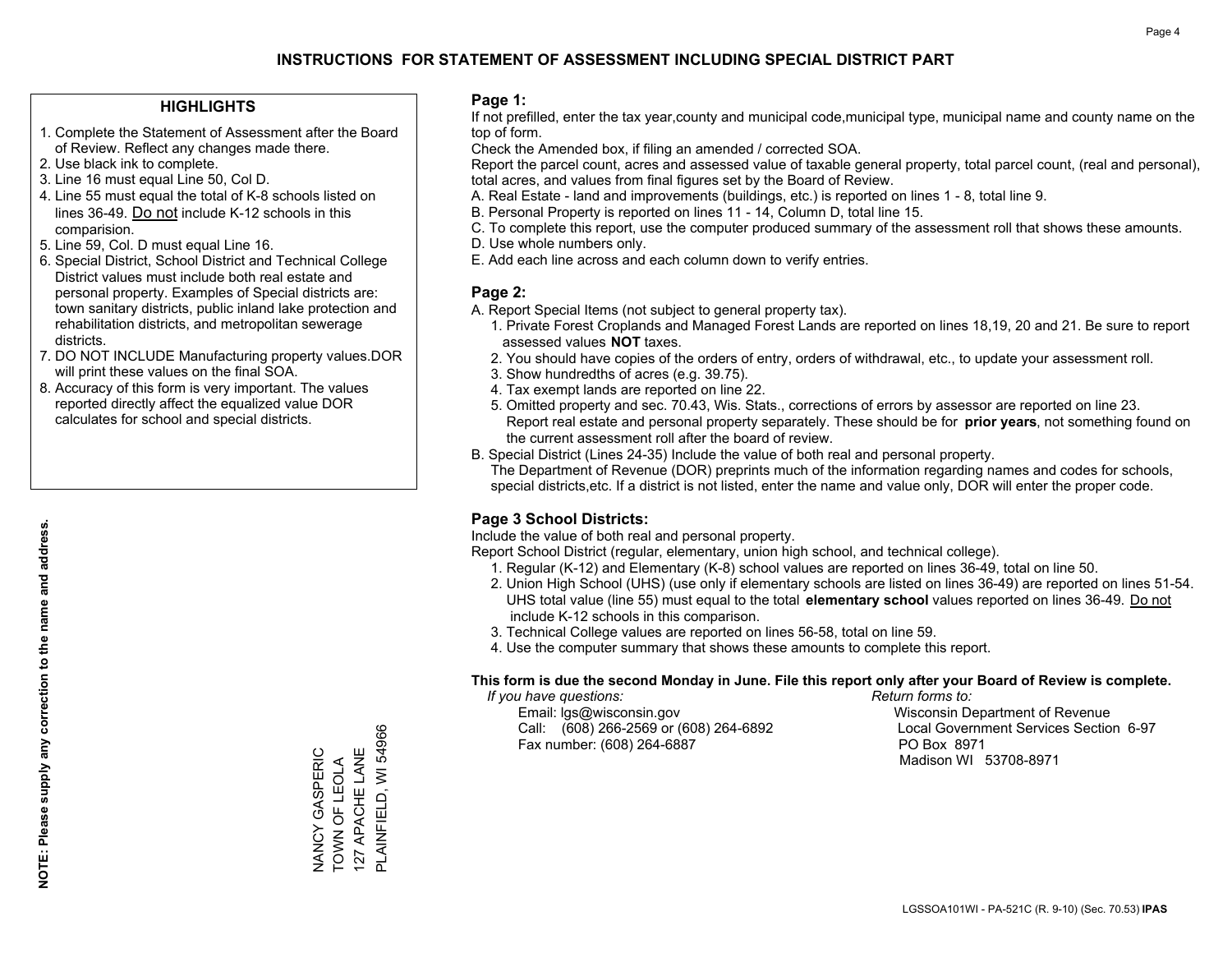**STATEMENT OF ASSESSMENT FOR 2017** 

| 01 | 016 | 0008    |
|----|-----|---------|
| 20 | MUN | ACCT NO |

|                | <b>FOR</b>                                                                                                                                                                                   | <b>TOWN OF</b><br><b>OF</b><br>Town - Village - City         | <b>LINCOLN</b><br><b>Municipality Name</b>          |          | <b>ADAMS COUNTY</b><br><b>County Name</b> |                                |                                        | WHEN COMPLETING THIS DOCUMENT<br>DO NOT WRITE OVER X's OR IN SHADED AREAS |
|----------------|----------------------------------------------------------------------------------------------------------------------------------------------------------------------------------------------|--------------------------------------------------------------|-----------------------------------------------------|----------|-------------------------------------------|--------------------------------|----------------------------------------|---------------------------------------------------------------------------|
| Line           |                                                                                                                                                                                              | <b>REAL ESTATE</b><br>(See Lines 18 - 22 for                 | PARCEL COUNT<br>TOTAL LAND MPROVEMENTS NUMBERS ONLY |          | NO. OF ACRES<br><b>WHOLE</b>              | <b>VALUE OF</b><br><b>LAND</b> | <b>VALUE OF</b><br><b>IMPROVEMENTS</b> | TOTAL VALUE OF LAND<br>AND IMPROVEMENTS                                   |
| No.            |                                                                                                                                                                                              | other Real Estate)                                           | Col. A                                              | Col. B   | Col. C                                    | Col. D                         | Col. E                                 | Col. F                                                                    |
| $\mathbf{1}$   | <b>RESIDENTIAL - Class 1</b>                                                                                                                                                                 |                                                              | 307                                                 | 245      | 328                                       | 1,398,100                      | 15,977,200                             | 17,375,300                                                                |
| $\overline{2}$ |                                                                                                                                                                                              | <b>COMMERCIAL - Class 2</b>                                  | 3                                                   |          | 77                                        | 166,600                        | 32,400                                 | 199,000                                                                   |
| 3              |                                                                                                                                                                                              | <b>MANUFACTURING - Class 3</b>                               | $\Omega$                                            | $\Omega$ | $\Omega$                                  | 0                              | $\Omega$                               | $\Omega$                                                                  |
| $\overline{4}$ |                                                                                                                                                                                              | <b>AGRICULTURAL - Class 4</b>                                | 353                                                 |          | 9,768                                     | 1,373,100                      |                                        | 1,373,100                                                                 |
| 5              |                                                                                                                                                                                              | <b>UNDEVELOPED - Class 5</b>                                 | 382                                                 |          | 1,760                                     | 1,256,200                      |                                        | 1,256,200                                                                 |
| 6              | AGRICULTURAL FOREST - Class 5m                                                                                                                                                               |                                                              | 140                                                 |          | 1,205                                     | 1,437,800                      |                                        | 1,437,800                                                                 |
| 7              |                                                                                                                                                                                              | FOREST LANDS - Class 6                                       | 383                                                 |          | 5,581                                     | 13,565,400                     |                                        | 13,565,400                                                                |
| 8              |                                                                                                                                                                                              | OTHER - Class 7                                              | 34                                                  | 104      | 58                                        | 195,900                        | 4,621,800                              | 4,817,700                                                                 |
| 9              |                                                                                                                                                                                              | TOTAL - ALL COLUMNS                                          | 1,602                                               | 350      | 18,777                                    | 19,393,100                     | 20,631,400                             | 40,024,500                                                                |
| 10             |                                                                                                                                                                                              | NUMBER OF PERSONAL PROPERTY ACCOUNTS IN ROLL                 |                                                     |          | 8                                         | <b>LOCALLY ASSESSED</b>        | <b>MANUFACTURING</b>                   | <b>MERGED</b>                                                             |
| 11             |                                                                                                                                                                                              | BOATS AND OTHER WATERCRAFT NOT EXEMPT - Code 1               |                                                     |          |                                           | 0                              | 0                                      | 0                                                                         |
| 12             |                                                                                                                                                                                              | MACHINERY, TOOLS AND PATTERNS - Code 2                       |                                                     |          |                                           | $\Omega$                       | 0                                      | $\Omega$                                                                  |
| 13             |                                                                                                                                                                                              | FURNITURE, FIXTURES AND EQUIPMENT - Code 3                   |                                                     |          |                                           | 1,700                          | $\Omega$                               | 1,700                                                                     |
| 14             |                                                                                                                                                                                              | ALL OTHER PERSONAL PROPERTY NOT EXEMPT - Codes 4A, 4B, 4C    |                                                     |          |                                           | 40,100                         | 0                                      | 40,100                                                                    |
| 15             |                                                                                                                                                                                              | TOTAL OF PERSONAL PROPERTY NOT EXEMPT (Total of Lines 11-14) |                                                     |          | 41,800                                    | $\Omega$                       | 41,800                                 |                                                                           |
| 16             | AGGREGATE ASSESSED VALUE OF ALL PROPERTY SUBJECT TO THE GENERAL PROPERTY TAX (Total of Lines 9F and 15F)<br>MUST EQUAL TOTAL VALUE OF THE SCHOOL DISTRICTS (K-12 PLUS K-8) - Line 50, Col. F |                                                              |                                                     |          |                                           |                                |                                        | 40,066,300                                                                |
| 17             | Name of Assessor<br><b>BOARD OF REVIEW</b><br>DATE OF FINAL ADJOURNMENT<br><b>SCOTT ZILLMER</b><br>05/22/2017                                                                                |                                                              |                                                     |          |                                           |                                | Telephone #                            | (715) 754-2287                                                            |

*CO*

REMARKS

The Assessment Ratio to be used in calculating the estimated Fair Market Value on tax bills for this tax district is .969121663

This ratio should be used to convert assessed values to "Calculate Equalized Values" in Step 1 of the Lottery and Gaming Credit Calculations.<br>This ratio should be used in the "Computation of Tax Equivalent" schedule of the Commission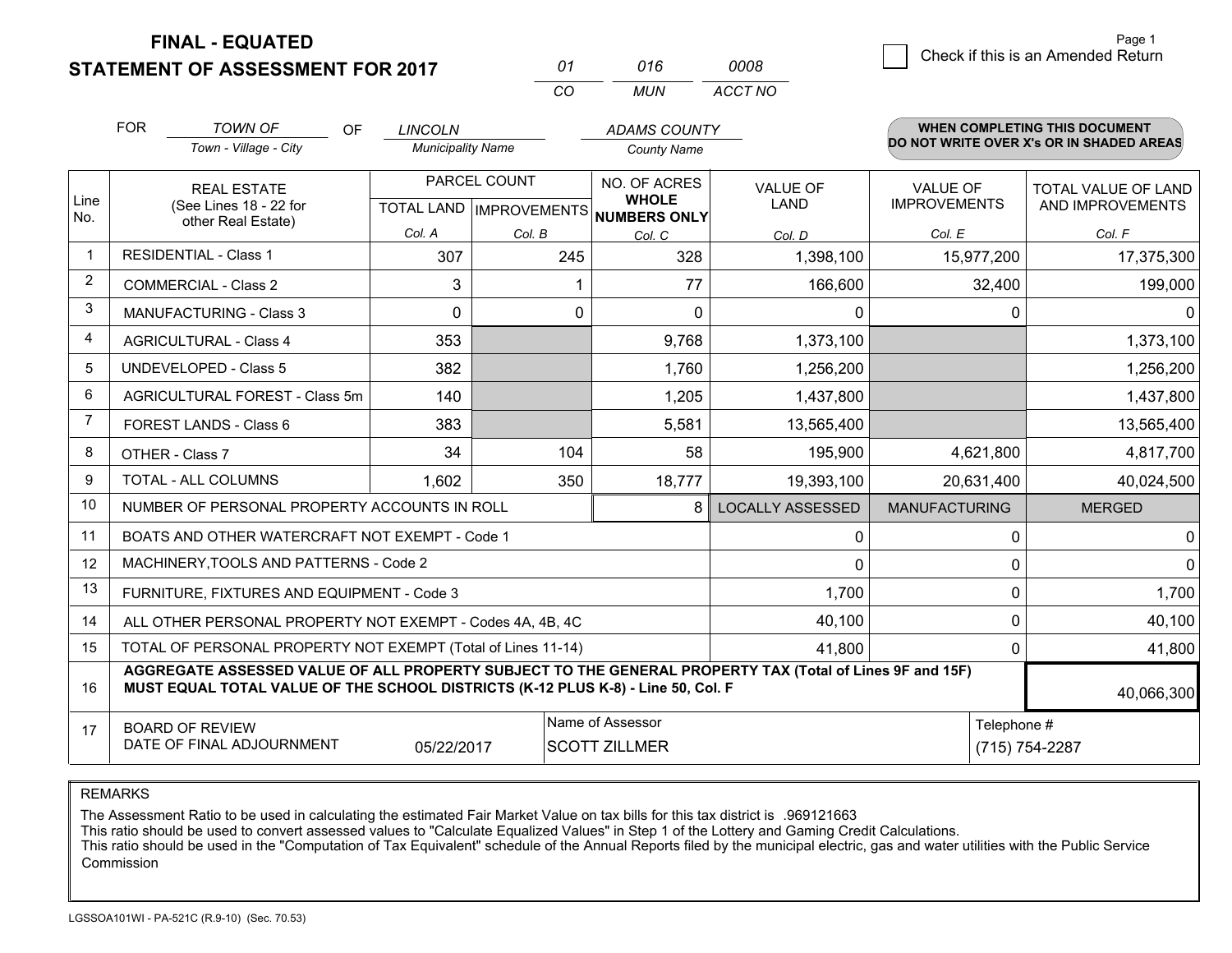*YEAR CO MUN ACCT NO* <sup>2017</sup> <sup>01</sup> <sup>016</sup> <sup>0008</sup>

Do not confuse FOREST LANDS (Line 7) with FOREST CROPS (in this section) - They are **NOT** the same

|    | Private Forest Crop - Reg Class @ 10¢ per acre                                                    |                 |  |                                                                              |                 | Private Forest Crop - Reg Class @ \$2.52 per acre             |                  |                                                                    |                    |                    |  |
|----|---------------------------------------------------------------------------------------------------|-----------------|--|------------------------------------------------------------------------------|-----------------|---------------------------------------------------------------|------------------|--------------------------------------------------------------------|--------------------|--------------------|--|
| 18 | (a) PARCELS                                                                                       | (b) ACRES       |  | (c) ASSESSED VALUE                                                           |                 | (d) PARCELS                                                   |                  | (e) ACRES                                                          |                    | (f) ASSESSED VALUE |  |
|    | Private Forest Crop - Special Class @ 20¢ per acre                                                |                 |  | Entered Before 2005 Managed Forest - Ferrous Mining CLOSED @ \$8.27 per acre |                 |                                                               |                  |                                                                    |                    |                    |  |
| 19 | (a) PARCELS                                                                                       | (b) ACRES       |  | (c) ASSESSED VALUE                                                           |                 | (d) PARCELS                                                   |                  | (e) ACRES                                                          |                    | (f) ASSESSED VALUE |  |
|    |                                                                                                   |                 |  | Entered Before 2005 Managed Forest - OPEN @ \$.79 per acre                   |                 | Entered Before 2005 Managed Forest - CLOSED @ \$1.87 per acre |                  |                                                                    |                    |                    |  |
| 20 | (a) PARCELS                                                                                       | (b) ACRES       |  | (c) ASSESSED VALUE                                                           |                 | (d) PARCELS                                                   |                  | (e) ACRES                                                          |                    | (f) ASSESSED VALUE |  |
|    | 11                                                                                                | 308.9           |  | 766.800                                                                      |                 | 46                                                            |                  | 1.490.91                                                           | 3,482,300          |                    |  |
|    | Entered After 2004 Managed Forest - OPEN @<br>\$2.14 per acre                                     |                 |  |                                                                              |                 | Entered After 2004 Managed Forest - CLOSED @ \$10.68 per acre |                  |                                                                    |                    |                    |  |
| 21 | (a) PARCELS                                                                                       | (b) ACRES       |  | (c) ASSESSED VALUE                                                           |                 | (d) PARCELS                                                   | (e) ACRES        |                                                                    | (f) ASSESSED VALUE |                    |  |
|    |                                                                                                   | 119.81          |  | 261,300                                                                      |                 | 67                                                            |                  | 1,950.11                                                           |                    | 4,590,800          |  |
| 22 | (a) County Forest Cropland Acres                                                                  |                 |  | (b) Federal Acres                                                            | (c) State Acres |                                                               |                  | (d) County (NOT FOREST CROP) Acres                                 |                    | (e) Other Acres    |  |
|    |                                                                                                   |                 |  |                                                                              |                 | 260                                                           |                  | 16.35                                                              |                    | 131.65             |  |
|    |                                                                                                   |                 |  | Assessed Value of Omitted Property From Prior Years (Sec. 70.44)             |                 |                                                               |                  | Assessed Value of Sec. 70.43 Corrections of Errors by Assessors    |                    |                    |  |
| 23 |                                                                                                   | (a) REAL ESTATE |  | (b) PERSONAL                                                                 |                 | (c1) REAL ESTATE<br>(c2) PERSONAL                             |                  |                                                                    |                    |                    |  |
|    |                                                                                                   |                 |  |                                                                              |                 |                                                               |                  | Mfg. Equated Value of Sec.70.43 Corrections of Errors by Assessors |                    |                    |  |
|    | Manufacturing Equated Value of Omitted Property From Prior Years (Sec. 70.995)<br>(d) REAL ESTATE |                 |  | (e) PERSONAL                                                                 |                 |                                                               | (f1) REAL ESTATE |                                                                    |                    | (f2) PERSONAL      |  |
|    |                                                                                                   |                 |  |                                                                              |                 |                                                               |                  |                                                                    |                    |                    |  |
|    |                                                                                                   |                 |  |                                                                              |                 |                                                               |                  |                                                                    |                    |                    |  |

## **SPECIAL DISTRICTS**

| Line<br>No. | Enter 6-digit<br><b>Special District</b> | <b>Account</b><br><b>Number</b> | <b>Special District Name</b> | <b>Locally Assessed Value</b><br>of Real Estate and | Mfg Value of Real Estate<br>and Personal Property | <b>Merged Value of</b><br><b>Real Estate and</b> |
|-------------|------------------------------------------|---------------------------------|------------------------------|-----------------------------------------------------|---------------------------------------------------|--------------------------------------------------|
|             | Code (Col. A)                            | (Col. B)                        | (Col. C)                     | Personal Property (Col. D)                          | (Col. E)                                          | Personal Property (Col. F)                       |
| 24          |                                          |                                 |                              |                                                     |                                                   |                                                  |
| 25          |                                          |                                 |                              |                                                     |                                                   |                                                  |
| 26          |                                          |                                 |                              |                                                     |                                                   |                                                  |
| 27          |                                          |                                 |                              |                                                     |                                                   |                                                  |
| 28          |                                          |                                 |                              |                                                     |                                                   |                                                  |
| 29          |                                          |                                 |                              |                                                     |                                                   |                                                  |
| 30          |                                          |                                 |                              |                                                     |                                                   |                                                  |
| 31          |                                          |                                 |                              |                                                     |                                                   |                                                  |
| 32          |                                          |                                 |                              |                                                     |                                                   |                                                  |
| 33          |                                          |                                 |                              |                                                     |                                                   |                                                  |
| 34          |                                          |                                 |                              |                                                     |                                                   |                                                  |
| 35          |                                          |                                 |                              |                                                     |                                                   |                                                  |

LGSSOA101WI-PA - 521C (R. 9-10) (Sec. 70.53)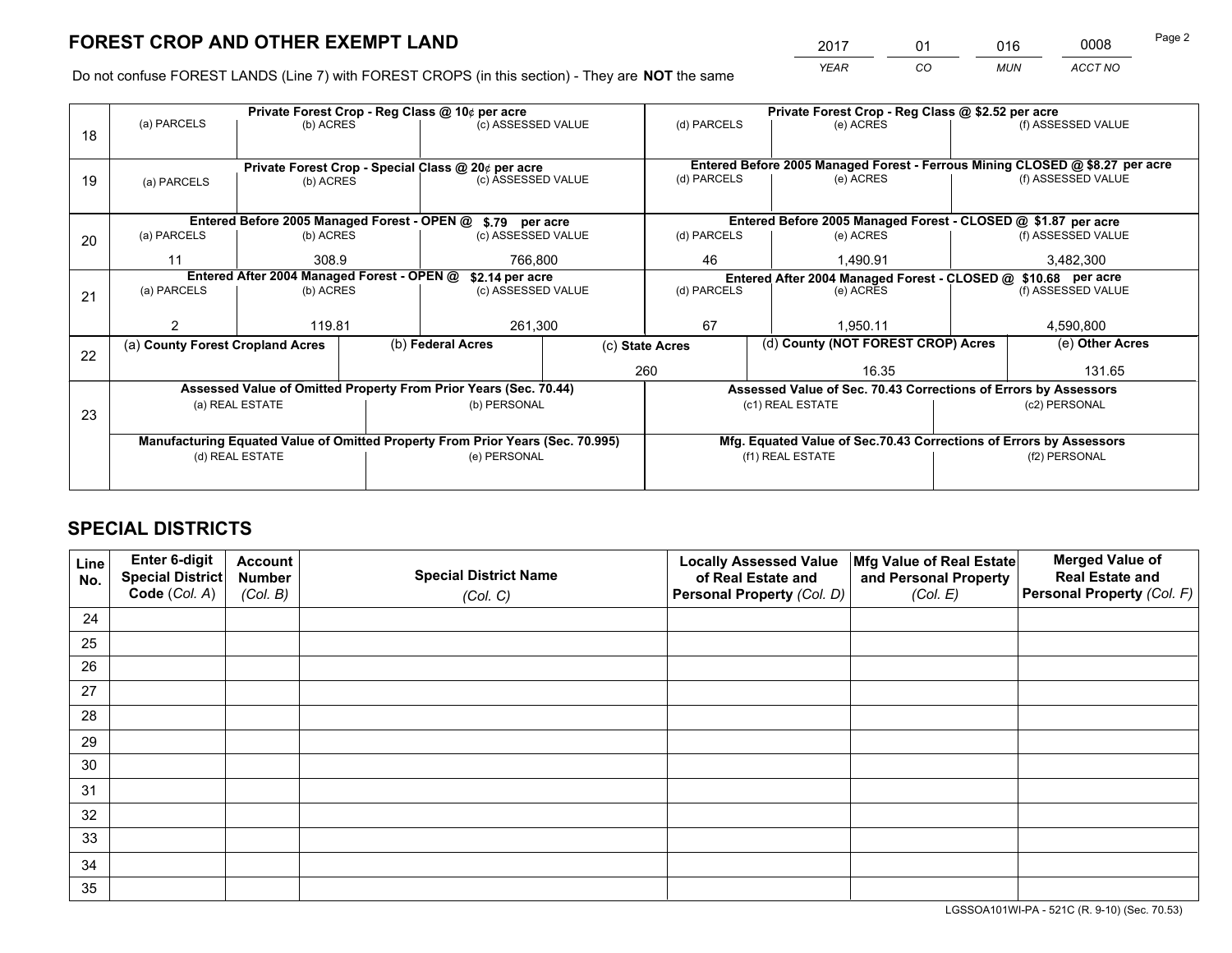|             |                                                          |                                             |                                                         | YEAR                                                                              | CO<br>MUN                                                            | ACCT NO                                                                        |
|-------------|----------------------------------------------------------|---------------------------------------------|---------------------------------------------------------|-----------------------------------------------------------------------------------|----------------------------------------------------------------------|--------------------------------------------------------------------------------|
| Line<br>No. | Enter 6-digit<br><b>School District</b><br>Code (Col. A) | <b>Account</b><br><b>Number</b><br>(Col. B) | <b>School District Name</b><br>(Col. C)                 | <b>Locally Assessed Value</b><br>of Real Estate and<br>Personal Property (Col. D) | <b>Mfg Value of Real Estate</b><br>and Personal Property<br>(Col. E) | <b>Merged Value of</b><br><b>Real Estate and</b><br>Personal Property (Col. F) |
|             | A.                                                       |                                             | <b>SCHOOL DISTRICTS (K-8 and K-12)</b>                  |                                                                                   |                                                                      |                                                                                |
| 36          | 010014                                                   | 0017                                        | SCH D OF ADAMS FRIENDSHIP AREA                          | 40,066,300                                                                        |                                                                      | 40,066,300                                                                     |
| 37          |                                                          |                                             |                                                         |                                                                                   |                                                                      |                                                                                |
| 38          |                                                          |                                             |                                                         |                                                                                   |                                                                      |                                                                                |
| 39          |                                                          |                                             |                                                         |                                                                                   |                                                                      |                                                                                |
| 40          |                                                          |                                             |                                                         |                                                                                   |                                                                      |                                                                                |
| 41<br>42    |                                                          |                                             |                                                         |                                                                                   |                                                                      |                                                                                |
| 43          |                                                          |                                             |                                                         |                                                                                   |                                                                      |                                                                                |
| 44          |                                                          |                                             |                                                         |                                                                                   |                                                                      |                                                                                |
| 45          |                                                          |                                             |                                                         |                                                                                   |                                                                      |                                                                                |
| 46          |                                                          |                                             |                                                         |                                                                                   |                                                                      |                                                                                |
| 47          |                                                          |                                             |                                                         |                                                                                   |                                                                      |                                                                                |
| 48          |                                                          |                                             |                                                         |                                                                                   |                                                                      |                                                                                |
| 49          |                                                          |                                             |                                                         |                                                                                   |                                                                      |                                                                                |
| 50          |                                                          |                                             | TOTAL ASSESSED VALUE OF SCHOOL DISTRICTS (K-8 and K-12) | 40,066,300                                                                        |                                                                      | 40,066,300                                                                     |
|             | <b>B.</b><br><b>UNION HIGH SCHOOL DISTRICTS</b>          |                                             |                                                         |                                                                                   |                                                                      |                                                                                |
| 51          |                                                          |                                             |                                                         |                                                                                   |                                                                      |                                                                                |
| 52          |                                                          |                                             |                                                         |                                                                                   |                                                                      |                                                                                |
| 53<br>54    |                                                          |                                             |                                                         |                                                                                   |                                                                      |                                                                                |
| 55          |                                                          |                                             | TOTAL ASSESSED VALUE OF UNION HIGH SCHOOLS              |                                                                                   |                                                                      |                                                                                |
|             | $C_{1}$<br><b>TECHNICAL COLLEGE DISTRICTS</b>            |                                             |                                                         |                                                                                   |                                                                      |                                                                                |
| 56          | 001400                                                   | 0013                                        | MID-STATE TECHNICAL COLLEGE<br><b>WRAP</b>              | 40,066,300                                                                        |                                                                      | 40,066,300                                                                     |
| 57          |                                                          |                                             |                                                         |                                                                                   |                                                                      |                                                                                |
| 58          |                                                          |                                             |                                                         |                                                                                   |                                                                      |                                                                                |
| 59          |                                                          |                                             | TOTAL ASSESSED VALUE OF TECHNICAL COLLEGES              | 40,066,300                                                                        |                                                                      | 40,066,300                                                                     |

01

016

## *I hereby certify, to the best of my knowledge and belief, this form is complete and correct.*

**SCHOOL DISTRICTS**

| Print name of preparer | Title                    |                | Date (MM / DD / CCYY) |
|------------------------|--------------------------|----------------|-----------------------|
|                        |                          |                |                       |
| Signature of preparer  | Contact Telephone Number | E-mail address |                       |
|                        | $\overline{\phantom{0}}$ |                |                       |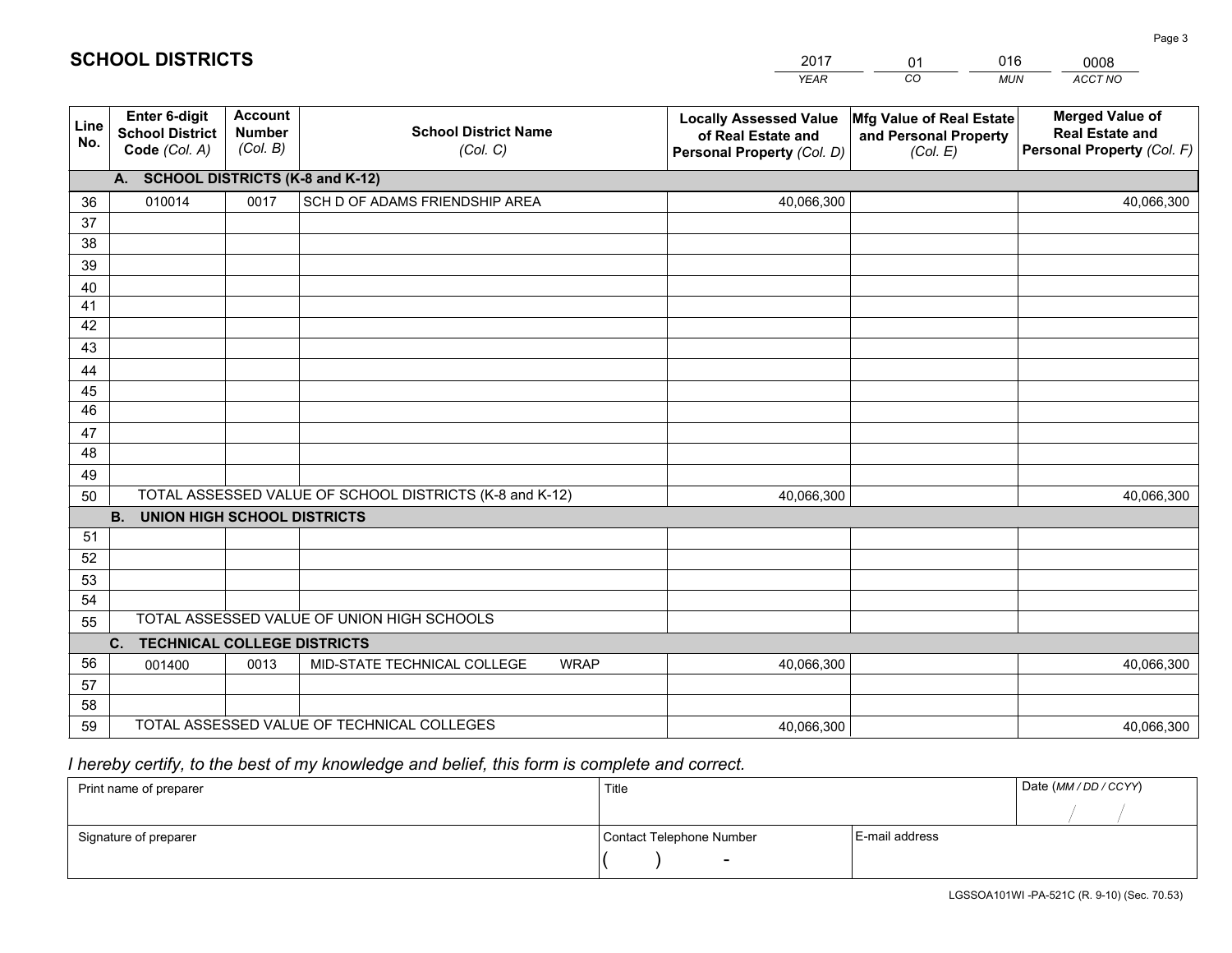#### **HIGHLIGHTS**

- 1. Complete the Statement of Assessment after the Board of Review. Reflect any changes made there.
- 2. Use black ink to complete.
- 3. Line 16 must equal Line 50, Col D.
- 4. Line 55 must equal the total of K-8 schools listed on lines 36-49. Do not include K-12 schools in this comparision.
- 5. Line 59, Col. D must equal Line 16.
- 6. Special District, School District and Technical College District values must include both real estate and personal property. Examples of Special districts are: town sanitary districts, public inland lake protection and rehabilitation districts, and metropolitan sewerage districts.
- 7. DO NOT INCLUDE Manufacturing property values.DOR will print these values on the final SOA.
- 8. Accuracy of this form is very important. The values reported directly affect the equalized value DOR calculates for school and special districts.

#### **Page 1:**

 If not prefilled, enter the tax year,county and municipal code,municipal type, municipal name and county name on the top of form.

Check the Amended box, if filing an amended / corrected SOA.

 Report the parcel count, acres and assessed value of taxable general property, total parcel count, (real and personal), total acres, and values from final figures set by the Board of Review.

- A. Real Estate land and improvements (buildings, etc.) is reported on lines 1 8, total line 9.
- B. Personal Property is reported on lines 11 14, Column D, total line 15.
- C. To complete this report, use the computer produced summary of the assessment roll that shows these amounts.
- D. Use whole numbers only.
- E. Add each line across and each column down to verify entries.

#### **Page 2:**

- A. Report Special Items (not subject to general property tax).
- 1. Private Forest Croplands and Managed Forest Lands are reported on lines 18,19, 20 and 21. Be sure to report assessed values **NOT** taxes.
- 2. You should have copies of the orders of entry, orders of withdrawal, etc., to update your assessment roll.
	- 3. Show hundredths of acres (e.g. 39.75).
- 4. Tax exempt lands are reported on line 22.
- 5. Omitted property and sec. 70.43, Wis. Stats., corrections of errors by assessor are reported on line 23. Report real estate and personal property separately. These should be for **prior years**, not something found on the current assessment roll after the board of review.
- B. Special District (Lines 24-35) Include the value of both real and personal property.

 The Department of Revenue (DOR) preprints much of the information regarding names and codes for schools, special districts,etc. If a district is not listed, enter the name and value only, DOR will enter the proper code.

### **Page 3 School Districts:**

Include the value of both real and personal property.

Report School District (regular, elementary, union high school, and technical college).

- 1. Regular (K-12) and Elementary (K-8) school values are reported on lines 36-49, total on line 50.
- 2. Union High School (UHS) (use only if elementary schools are listed on lines 36-49) are reported on lines 51-54. UHS total value (line 55) must equal to the total **elementary school** values reported on lines 36-49. Do notinclude K-12 schools in this comparison.
- 3. Technical College values are reported on lines 56-58, total on line 59.
- 4. Use the computer summary that shows these amounts to complete this report.

#### **This form is due the second Monday in June. File this report only after your Board of Review is complete.**

 *If you have questions: Return forms to:*

 Email: lgs@wisconsin.gov Wisconsin Department of RevenueCall:  $(608)$  266-2569 or  $(608)$  264-6892 Fax number: (608) 264-6887 PO Box 8971

Local Government Services Section 6-97

Madison WI 53708-8971

PATTI NELSON TOWN OF LINCOLN 2205 4TH DRIVE WESTFIELD, WI 53964

PATTI NELSON

TOWN OF LINCOLN 2205 4TH DRIVE WESTFIELD, WI 53964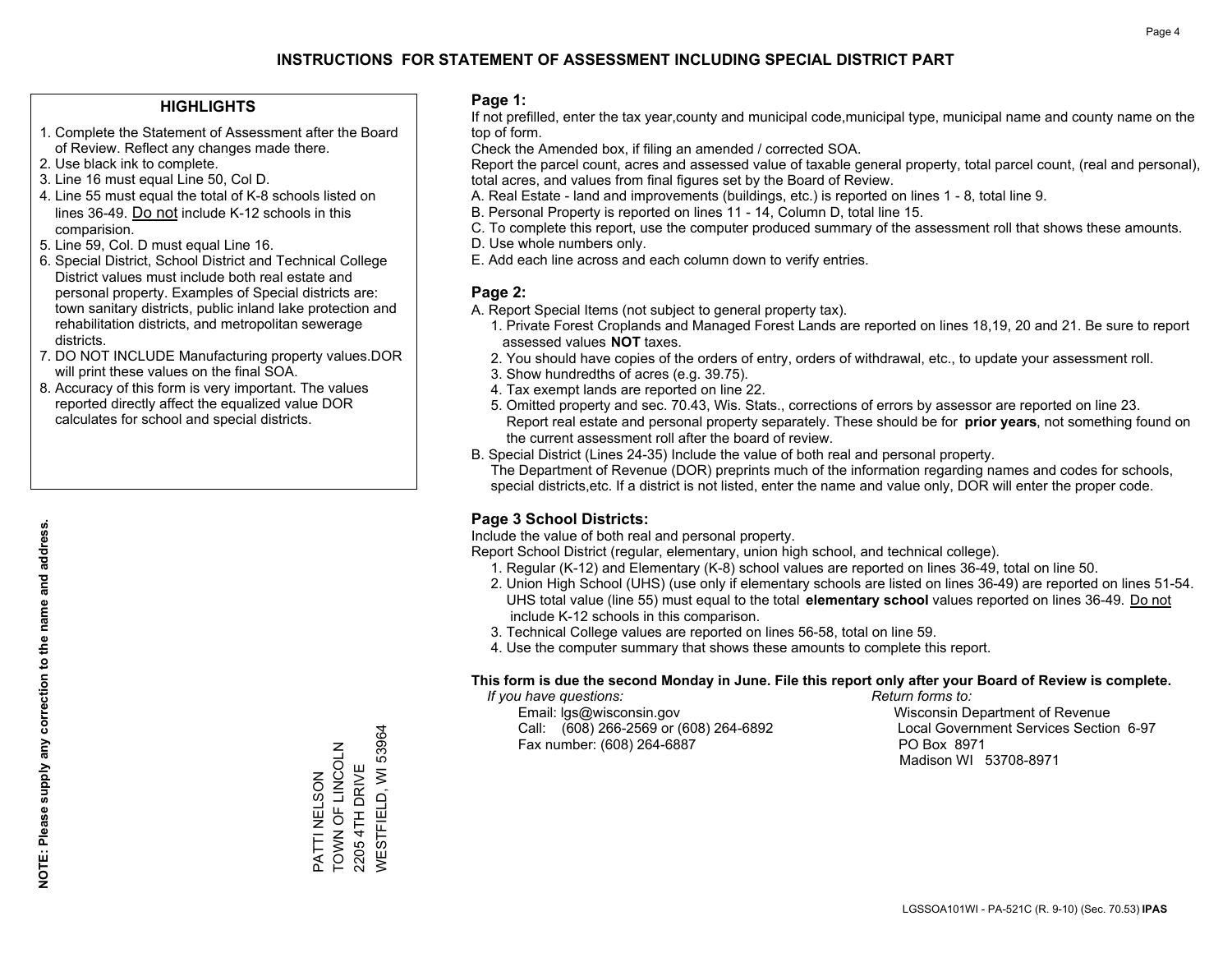**STATEMENT OF ASSESSMENT FOR 2017** 

| 01 | 018 | 0009    |
|----|-----|---------|
| CО | MUN | ACCT NO |

|                | <b>FOR</b>                                                                                                                                                                                                 | <b>TOWN OF</b><br>OF<br>Town - Village - City             | <b>MONROE</b><br><b>Municipality Name</b>                |        | <b>ADAMS COUNTY</b><br><b>County Name</b> |                                |                                        | <b>WHEN COMPLETING THIS DOCUMENT</b><br>DO NOT WRITE OVER X's OR IN SHADED AREAS |
|----------------|------------------------------------------------------------------------------------------------------------------------------------------------------------------------------------------------------------|-----------------------------------------------------------|----------------------------------------------------------|--------|-------------------------------------------|--------------------------------|----------------------------------------|----------------------------------------------------------------------------------|
| Line<br>No.    | <b>REAL ESTATE</b><br>(See Lines 18 - 22 for<br>other Real Estate)                                                                                                                                         |                                                           | PARCEL COUNT<br>TOTAL LAND   IMPROVEMENTS   NUMBERS ONLY |        | NO. OF ACRES<br><b>WHOLE</b>              | <b>VALUE OF</b><br><b>LAND</b> | <b>VALUE OF</b><br><b>IMPROVEMENTS</b> | <b>TOTAL VALUE OF LAND</b><br>AND IMPROVEMENTS                                   |
|                |                                                                                                                                                                                                            |                                                           | Col. A                                                   | Col. B | Col. C                                    | Col. D                         | Col. E                                 | Col. F                                                                           |
| $\mathbf 1$    |                                                                                                                                                                                                            | <b>RESIDENTIAL - Class 1</b>                              | 979                                                      | 624    | 1,797                                     | 29,088,400                     | 50,016,700                             | 79,105,100                                                                       |
| $\overline{2}$ |                                                                                                                                                                                                            | <b>COMMERCIAL - Class 2</b>                               | 10                                                       | 8      | 34                                        | 265,500                        | 911,900                                | 1,177,400                                                                        |
| 3              |                                                                                                                                                                                                            | <b>MANUFACTURING - Class 3</b>                            | $\Omega$                                                 | 0      | $\Omega$                                  | 0                              | $\mathbf{0}$                           | $\mathbf{0}$                                                                     |
| $\overline{4}$ |                                                                                                                                                                                                            | <b>AGRICULTURAL - Class 4</b>                             | 83                                                       |        | 1,818                                     | 234,100                        |                                        | 234,100                                                                          |
| 5              |                                                                                                                                                                                                            | <b>UNDEVELOPED - Class 5</b>                              | 78                                                       |        | 429                                       | 268,000                        |                                        | 268,000                                                                          |
| 6              |                                                                                                                                                                                                            | AGRICULTURAL FOREST - Class 5m                            | 59                                                       |        | 683                                       | 765,400                        |                                        | 765,400                                                                          |
| 7              |                                                                                                                                                                                                            | FOREST LANDS - Class 6                                    | 110                                                      |        | 1,626                                     | 3,922,500                      |                                        | 3,922,500                                                                        |
| 8              |                                                                                                                                                                                                            | OTHER - Class 7                                           | 8                                                        | 8      | 18                                        | 119,300                        | 586,000                                | 705,300                                                                          |
| 9              | TOTAL - ALL COLUMNS                                                                                                                                                                                        |                                                           | 1,327                                                    | 640    | 6,405                                     | 34,663,200                     | 51,514,600                             | 86,177,800                                                                       |
| 10             |                                                                                                                                                                                                            | NUMBER OF PERSONAL PROPERTY ACCOUNTS IN ROLL              |                                                          |        | <b>LOCALLY ASSESSED</b>                   | <b>MANUFACTURING</b>           | <b>MERGED</b>                          |                                                                                  |
| 11             |                                                                                                                                                                                                            | BOATS AND OTHER WATERCRAFT NOT EXEMPT - Code 1            |                                                          |        |                                           | 8,500                          | $\Omega$                               | 8,500                                                                            |
| 12             |                                                                                                                                                                                                            | MACHINERY, TOOLS AND PATTERNS - Code 2                    |                                                          |        |                                           | 1,600                          | $\mathbf 0$                            | 1,600                                                                            |
| 13             |                                                                                                                                                                                                            | FURNITURE, FIXTURES AND EQUIPMENT - Code 3                |                                                          |        | 4,500                                     | 0                              | 4,500                                  |                                                                                  |
| 14             |                                                                                                                                                                                                            | ALL OTHER PERSONAL PROPERTY NOT EXEMPT - Codes 4A, 4B, 4C |                                                          |        | 440,500                                   | $\mathbf 0$                    | 440,500                                |                                                                                  |
| 15             | TOTAL OF PERSONAL PROPERTY NOT EXEMPT (Total of Lines 11-14)                                                                                                                                               |                                                           |                                                          |        |                                           | 455,100                        | 0                                      | 455,100                                                                          |
| 16             | AGGREGATE ASSESSED VALUE OF ALL PROPERTY SUBJECT TO THE GENERAL PROPERTY TAX (Total of Lines 9F and 15F)<br>MUST EQUAL TOTAL VALUE OF THE SCHOOL DISTRICTS (K-12 PLUS K-8) - Line 50, Col. F<br>86,632,900 |                                                           |                                                          |        |                                           |                                |                                        |                                                                                  |
| 17             | Name of Assessor<br><b>BOARD OF REVIEW</b><br>DATE OF FINAL ADJOURNMENT<br>07/24/2017<br><b>BA PAULS AND ASSOCIATED</b>                                                                                    |                                                           |                                                          |        |                                           | Telephone #<br>(920) 749-1995  |                                        |                                                                                  |

REMARKS

The Assessment Ratio to be used in calculating the estimated Fair Market Value on tax bills for this tax district is .903911847

This ratio should be used to convert assessed values to "Calculate Equalized Values" in Step 1 of the Lottery and Gaming Credit Calculations.<br>This ratio should be used in the "Computation of Tax Equivalent" schedule of the Commission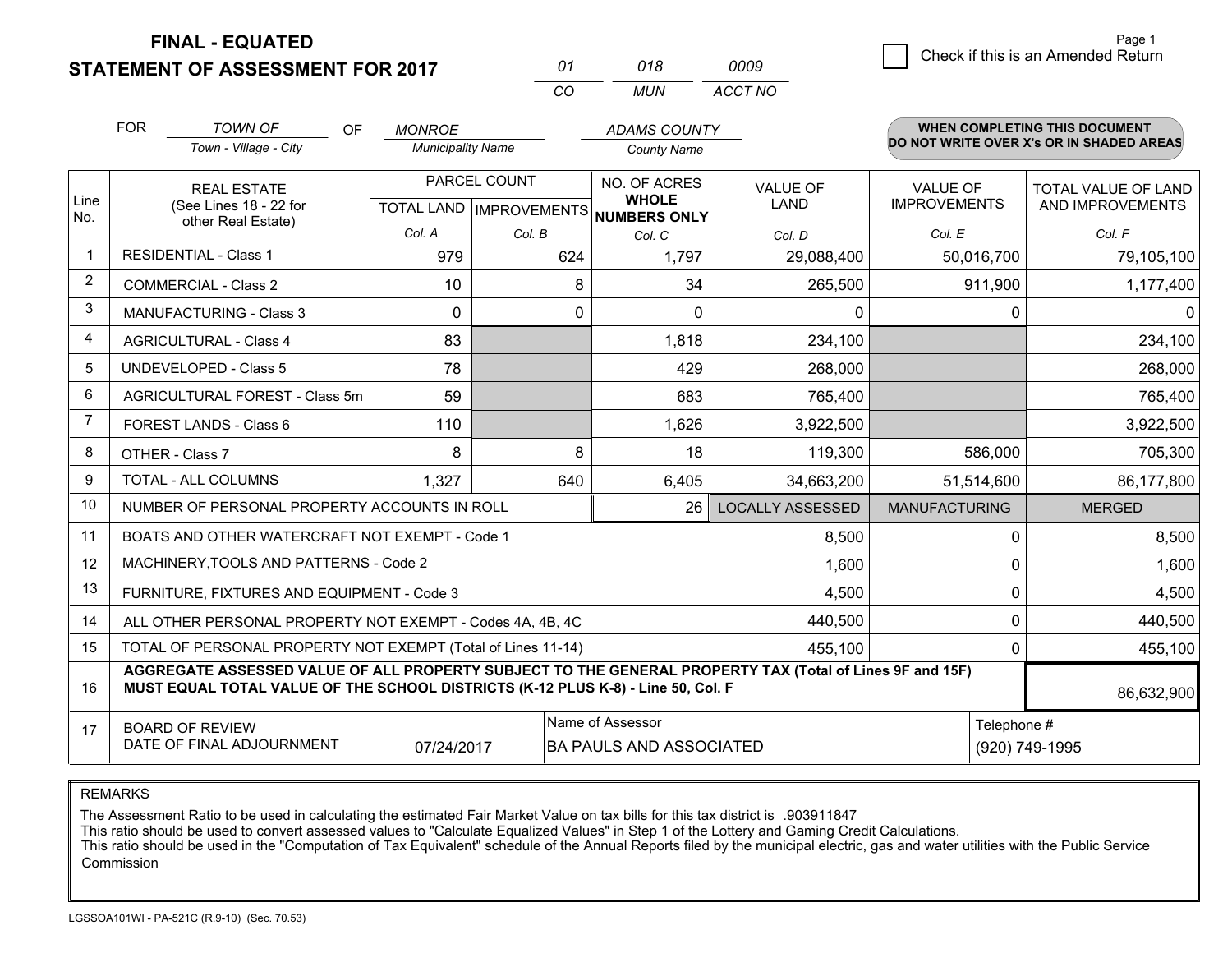*YEAR CO MUN ACCT NO* <sup>2017</sup> <sup>01</sup> <sup>018</sup> <sup>0009</sup>

Do not confuse FOREST LANDS (Line 7) with FOREST CROPS (in this section) - They are **NOT** the same

|    | Private Forest Crop - Reg Class @ 10¢ per acre                                 |                                                    |  |                                                            |             | Private Forest Crop - Reg Class @ \$2.52 per acre                            |                                    |               |                    |  |
|----|--------------------------------------------------------------------------------|----------------------------------------------------|--|------------------------------------------------------------|-------------|------------------------------------------------------------------------------|------------------------------------|---------------|--------------------|--|
| 18 | (a) PARCELS<br>(b) ACRES                                                       |                                                    |  | (c) ASSESSED VALUE                                         |             | (d) PARCELS                                                                  | (e) ACRES                          |               | (f) ASSESSED VALUE |  |
|    |                                                                                |                                                    |  |                                                            |             |                                                                              |                                    |               |                    |  |
|    |                                                                                | Private Forest Crop - Special Class @ 20¢ per acre |  |                                                            |             | Entered Before 2005 Managed Forest - Ferrous Mining CLOSED @ \$8.27 per acre |                                    |               |                    |  |
| 19 | (a) PARCELS                                                                    | (b) ACRES                                          |  | (c) ASSESSED VALUE                                         |             | (d) PARCELS                                                                  | (e) ACRES                          |               | (f) ASSESSED VALUE |  |
|    |                                                                                |                                                    |  |                                                            |             |                                                                              |                                    |               |                    |  |
|    |                                                                                |                                                    |  | Entered Before 2005 Managed Forest - OPEN @ \$.79 per acre |             | Entered Before 2005 Managed Forest - CLOSED @ \$1.87 per acre                |                                    |               |                    |  |
| 20 | (a) PARCELS                                                                    | (b) ACRES                                          |  | (c) ASSESSED VALUE                                         |             | (d) PARCELS                                                                  | (e) ACRES                          |               |                    |  |
|    | 71                                                                             | 3,133.48                                           |  | 6,712,600                                                  |             | 47                                                                           | 1,453.15                           |               | 3,258,800          |  |
|    | Entered After 2004 Managed Forest - OPEN @<br>\$2.14 per acre                  |                                                    |  |                                                            |             | Entered After 2004 Managed Forest - CLOSED @ \$10.68 per acre                |                                    |               |                    |  |
| 21 | (a) PARCELS                                                                    | (b) ACRES                                          |  | (c) ASSESSED VALUE                                         | (d) PARCELS |                                                                              | (e) ACRES                          |               |                    |  |
|    |                                                                                |                                                    |  |                                                            |             |                                                                              |                                    |               |                    |  |
|    | 6                                                                              | 240.73                                             |  | 529,500                                                    |             | 32<br>870.27                                                                 |                                    |               | 1,684,800          |  |
| 22 | (a) County Forest Cropland Acres                                               |                                                    |  | (b) Federal Acres                                          |             | (c) State Acres                                                              | (d) County (NOT FOREST CROP) Acres |               | (e) Other Acres    |  |
|    |                                                                                |                                                    |  |                                                            |             |                                                                              | 253.96                             |               |                    |  |
|    | Assessed Value of Omitted Property From Prior Years (Sec. 70.44)               |                                                    |  |                                                            |             | Assessed Value of Sec. 70.43 Corrections of Errors by Assessors              |                                    |               |                    |  |
| 23 |                                                                                | (a) REAL ESTATE                                    |  | (b) PERSONAL                                               |             | (c1) REAL ESTATE                                                             |                                    | (c2) PERSONAL |                    |  |
|    |                                                                                |                                                    |  |                                                            |             |                                                                              |                                    |               |                    |  |
|    | Manufacturing Equated Value of Omitted Property From Prior Years (Sec. 70.995) |                                                    |  |                                                            |             | Mfg. Equated Value of Sec.70.43 Corrections of Errors by Assessors           |                                    |               |                    |  |
|    | (d) REAL ESTATE                                                                |                                                    |  | (e) PERSONAL                                               |             | (f1) REAL ESTATE                                                             |                                    | (f2) PERSONAL |                    |  |
|    |                                                                                |                                                    |  |                                                            |             |                                                                              |                                    |               |                    |  |

## **SPECIAL DISTRICTS**

| Line<br>No. | Enter 6-digit<br><b>Special District</b> | <b>Account</b><br><b>Number</b> | <b>Special District Name</b> | <b>Locally Assessed Value</b><br>of Real Estate and | Mfg Value of Real Estate<br>and Personal Property | <b>Merged Value of</b><br><b>Real Estate and</b> |
|-------------|------------------------------------------|---------------------------------|------------------------------|-----------------------------------------------------|---------------------------------------------------|--------------------------------------------------|
|             | Code (Col. A)                            | (Col. B)                        | (Col. C)                     | Personal Property (Col. D)                          | (Col. E)                                          | Personal Property (Col. F)                       |
| 24          |                                          |                                 |                              |                                                     |                                                   |                                                  |
| 25          |                                          |                                 |                              |                                                     |                                                   |                                                  |
| 26          |                                          |                                 |                              |                                                     |                                                   |                                                  |
| 27          |                                          |                                 |                              |                                                     |                                                   |                                                  |
| 28          |                                          |                                 |                              |                                                     |                                                   |                                                  |
| 29          |                                          |                                 |                              |                                                     |                                                   |                                                  |
| 30          |                                          |                                 |                              |                                                     |                                                   |                                                  |
| 31          |                                          |                                 |                              |                                                     |                                                   |                                                  |
| 32          |                                          |                                 |                              |                                                     |                                                   |                                                  |
| 33          |                                          |                                 |                              |                                                     |                                                   |                                                  |
| 34          |                                          |                                 |                              |                                                     |                                                   |                                                  |
| 35          |                                          |                                 |                              |                                                     |                                                   |                                                  |

LGSSOA101WI-PA - 521C (R. 9-10) (Sec. 70.53)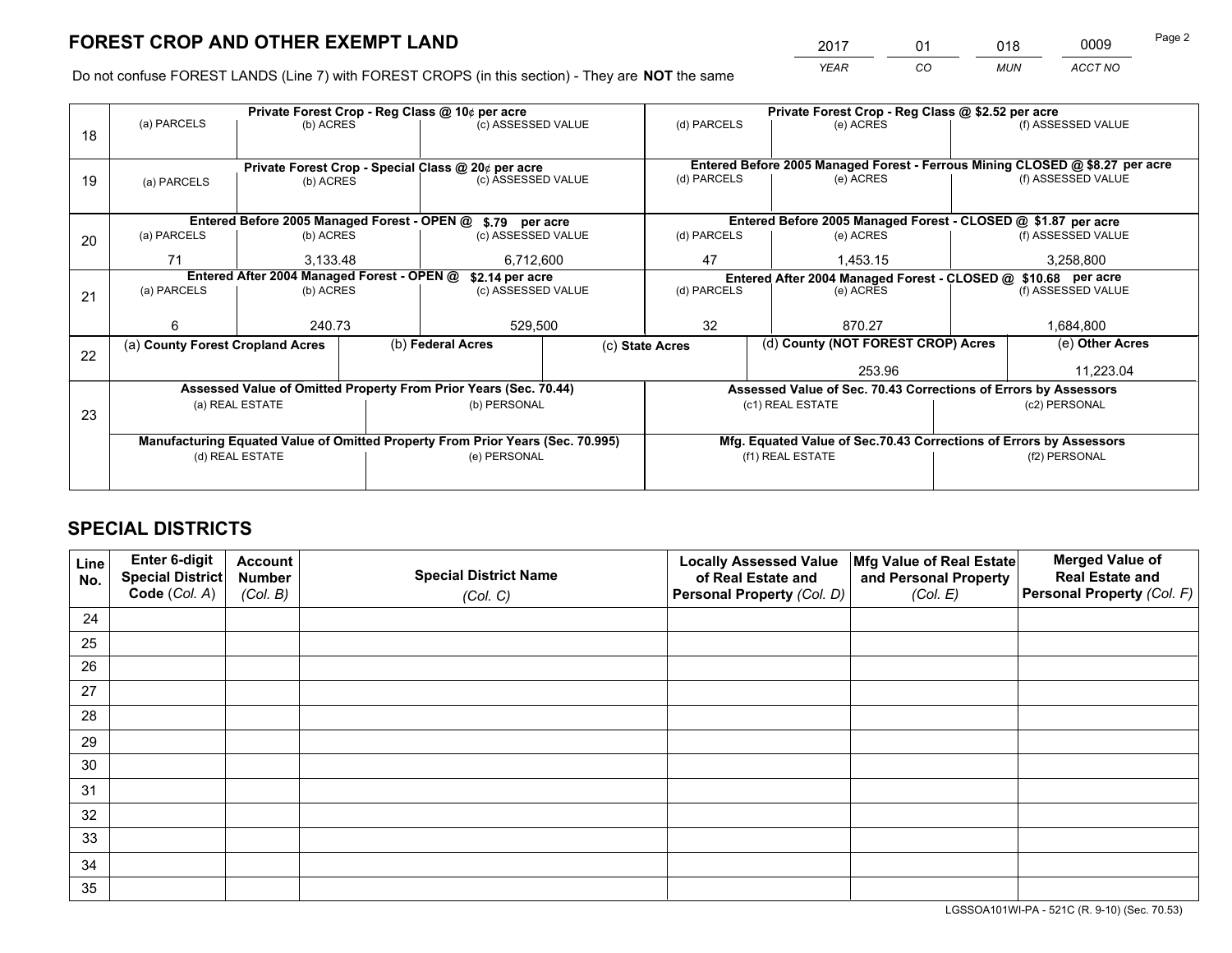|             |                                                                 |                                             |                                                         | <b>YEAR</b>                                                                       | CO<br><b>MUN</b>                                              | <b>ACCT NO</b>                                                                 |  |  |  |
|-------------|-----------------------------------------------------------------|---------------------------------------------|---------------------------------------------------------|-----------------------------------------------------------------------------------|---------------------------------------------------------------|--------------------------------------------------------------------------------|--|--|--|
| Line<br>No. | <b>Enter 6-digit</b><br><b>School District</b><br>Code (Col. A) | <b>Account</b><br><b>Number</b><br>(Col. B) | <b>School District Name</b><br>(Col. C)                 | <b>Locally Assessed Value</b><br>of Real Estate and<br>Personal Property (Col. D) | Mfg Value of Real Estate<br>and Personal Property<br>(Col. E) | <b>Merged Value of</b><br><b>Real Estate and</b><br>Personal Property (Col. F) |  |  |  |
|             | А.                                                              |                                             | <b>SCHOOL DISTRICTS (K-8 and K-12)</b>                  |                                                                                   |                                                               |                                                                                |  |  |  |
| 36          | 010014                                                          | 0017                                        | SCH D OF ADAMS FRIENDSHIP AREA                          | 86,632,900                                                                        |                                                               | 86,632,900                                                                     |  |  |  |
| 37          |                                                                 |                                             |                                                         |                                                                                   |                                                               |                                                                                |  |  |  |
| 38          |                                                                 |                                             |                                                         |                                                                                   |                                                               |                                                                                |  |  |  |
| 39          |                                                                 |                                             |                                                         |                                                                                   |                                                               |                                                                                |  |  |  |
| 40<br>41    |                                                                 |                                             |                                                         |                                                                                   |                                                               |                                                                                |  |  |  |
| 42          |                                                                 |                                             |                                                         |                                                                                   |                                                               |                                                                                |  |  |  |
| 43          |                                                                 |                                             |                                                         |                                                                                   |                                                               |                                                                                |  |  |  |
| 44          |                                                                 |                                             |                                                         |                                                                                   |                                                               |                                                                                |  |  |  |
| 45          |                                                                 |                                             |                                                         |                                                                                   |                                                               |                                                                                |  |  |  |
| 46          |                                                                 |                                             |                                                         |                                                                                   |                                                               |                                                                                |  |  |  |
| 47          |                                                                 |                                             |                                                         |                                                                                   |                                                               |                                                                                |  |  |  |
| 48          |                                                                 |                                             |                                                         |                                                                                   |                                                               |                                                                                |  |  |  |
| 49          |                                                                 |                                             |                                                         |                                                                                   |                                                               |                                                                                |  |  |  |
| 50          |                                                                 |                                             | TOTAL ASSESSED VALUE OF SCHOOL DISTRICTS (K-8 and K-12) | 86,632,900                                                                        |                                                               | 86,632,900                                                                     |  |  |  |
|             | <b>B.</b><br><b>UNION HIGH SCHOOL DISTRICTS</b>                 |                                             |                                                         |                                                                                   |                                                               |                                                                                |  |  |  |
| 51          |                                                                 |                                             |                                                         |                                                                                   |                                                               |                                                                                |  |  |  |
| 52<br>53    |                                                                 |                                             |                                                         |                                                                                   |                                                               |                                                                                |  |  |  |
| 54          |                                                                 |                                             |                                                         |                                                                                   |                                                               |                                                                                |  |  |  |
| 55          |                                                                 |                                             | TOTAL ASSESSED VALUE OF UNION HIGH SCHOOLS              |                                                                                   |                                                               |                                                                                |  |  |  |
|             | <b>TECHNICAL COLLEGE DISTRICTS</b><br>$\mathsf{C}$ .            |                                             |                                                         |                                                                                   |                                                               |                                                                                |  |  |  |
| 56          | 001400                                                          | 0013                                        | <b>WRAP</b><br>MID-STATE TECHNICAL COLLEGE              | 86,632,900                                                                        |                                                               | 86,632,900                                                                     |  |  |  |
| 57          |                                                                 |                                             |                                                         |                                                                                   |                                                               |                                                                                |  |  |  |
| 58          |                                                                 |                                             |                                                         |                                                                                   |                                                               |                                                                                |  |  |  |
| 59          |                                                                 |                                             | TOTAL ASSESSED VALUE OF TECHNICAL COLLEGES              | 86,632,900                                                                        |                                                               | 86,632,900                                                                     |  |  |  |

01

018

## *I hereby certify, to the best of my knowledge and belief, this form is complete and correct.*

**SCHOOL DISTRICTS**

| Print name of preparer | Title                    |                | Date (MM / DD / CCYY) |
|------------------------|--------------------------|----------------|-----------------------|
|                        |                          |                |                       |
| Signature of preparer  | Contact Telephone Number | E-mail address |                       |
|                        | $\sim$                   |                |                       |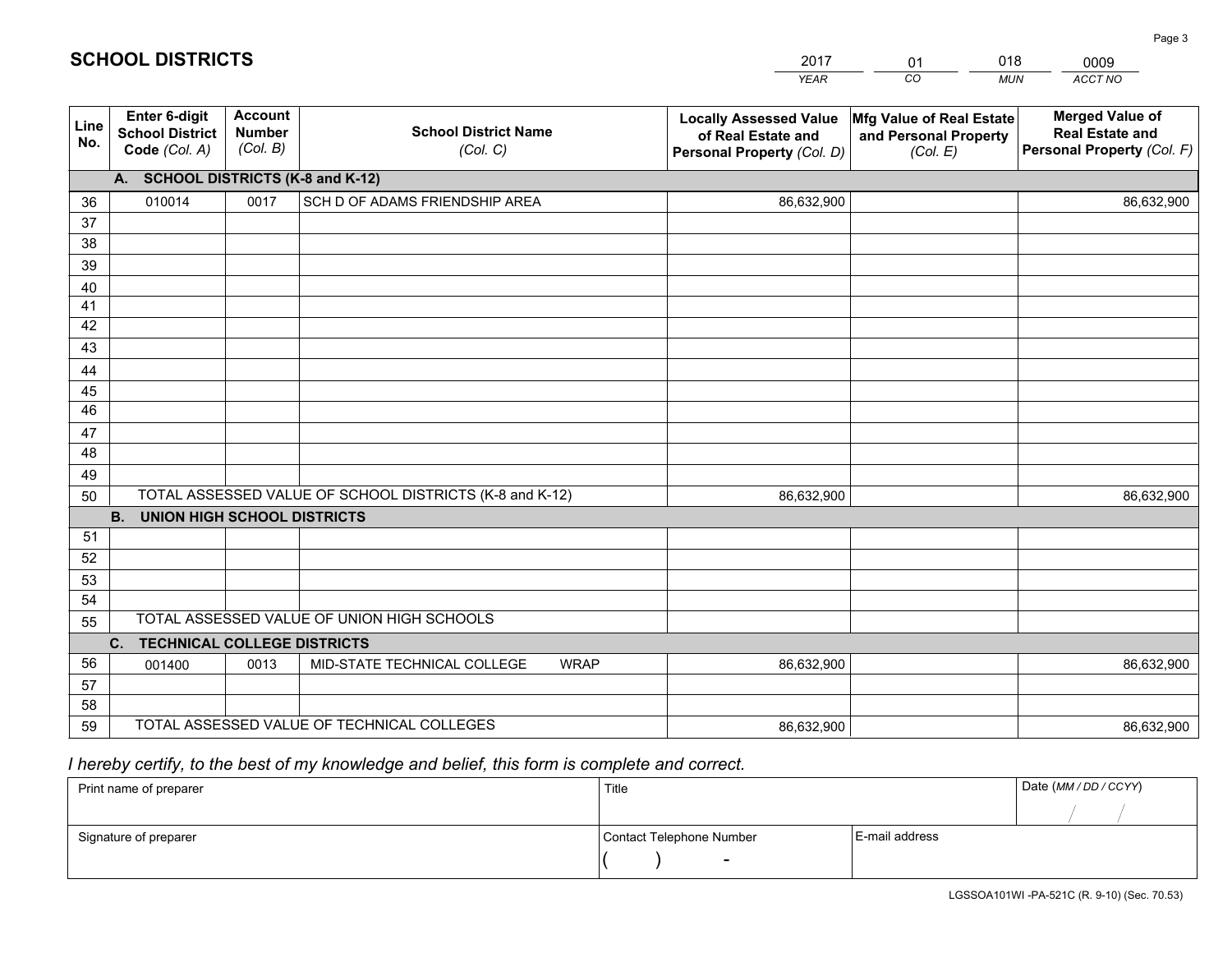#### **HIGHLIGHTS**

- 1. Complete the Statement of Assessment after the Board of Review. Reflect any changes made there.
- 2. Use black ink to complete.
- 3. Line 16 must equal Line 50, Col D.
- 4. Line 55 must equal the total of K-8 schools listed on lines 36-49. Do not include K-12 schools in this comparision.
- 5. Line 59, Col. D must equal Line 16.
- 6. Special District, School District and Technical College District values must include both real estate and personal property. Examples of Special districts are: town sanitary districts, public inland lake protection and rehabilitation districts, and metropolitan sewerage districts.
- 7. DO NOT INCLUDE Manufacturing property values.DOR will print these values on the final SOA.

DARLENE FERGUSON TOWN OF MONROE 1100 17TH DRIVE ARKDALE, WI 54613

DARLENE FERGUSON<br>TOWN OF MONROE

1100 17TH DRIVE

WI 54613

ARKDALE,

 8. Accuracy of this form is very important. The values reported directly affect the equalized value DOR calculates for school and special districts.

#### **Page 1:**

 If not prefilled, enter the tax year,county and municipal code,municipal type, municipal name and county name on the top of form.

Check the Amended box, if filing an amended / corrected SOA.

 Report the parcel count, acres and assessed value of taxable general property, total parcel count, (real and personal), total acres, and values from final figures set by the Board of Review.

- A. Real Estate land and improvements (buildings, etc.) is reported on lines 1 8, total line 9.
- B. Personal Property is reported on lines 11 14, Column D, total line 15.
- C. To complete this report, use the computer produced summary of the assessment roll that shows these amounts.
- D. Use whole numbers only.
- E. Add each line across and each column down to verify entries.

#### **Page 2:**

- A. Report Special Items (not subject to general property tax).
- 1. Private Forest Croplands and Managed Forest Lands are reported on lines 18,19, 20 and 21. Be sure to report assessed values **NOT** taxes.
- 2. You should have copies of the orders of entry, orders of withdrawal, etc., to update your assessment roll.
	- 3. Show hundredths of acres (e.g. 39.75).
- 4. Tax exempt lands are reported on line 22.
- 5. Omitted property and sec. 70.43, Wis. Stats., corrections of errors by assessor are reported on line 23. Report real estate and personal property separately. These should be for **prior years**, not something found on the current assessment roll after the board of review.
- B. Special District (Lines 24-35) Include the value of both real and personal property.
- The Department of Revenue (DOR) preprints much of the information regarding names and codes for schools, special districts,etc. If a district is not listed, enter the name and value only, DOR will enter the proper code.

### **Page 3 School Districts:**

Include the value of both real and personal property.

Report School District (regular, elementary, union high school, and technical college).

- 1. Regular (K-12) and Elementary (K-8) school values are reported on lines 36-49, total on line 50.
- 2. Union High School (UHS) (use only if elementary schools are listed on lines 36-49) are reported on lines 51-54. UHS total value (line 55) must equal to the total **elementary school** values reported on lines 36-49. Do notinclude K-12 schools in this comparison.
- 3. Technical College values are reported on lines 56-58, total on line 59.
- 4. Use the computer summary that shows these amounts to complete this report.

#### **This form is due the second Monday in June. File this report only after your Board of Review is complete.**

 *If you have questions: Return forms to:*

 Email: lgs@wisconsin.gov Wisconsin Department of RevenueCall:  $(608)$  266-2569 or  $(608)$  264-6892 Fax number: (608) 264-6887 PO Box 8971

Local Government Services Section 6-97

Madison WI 53708-8971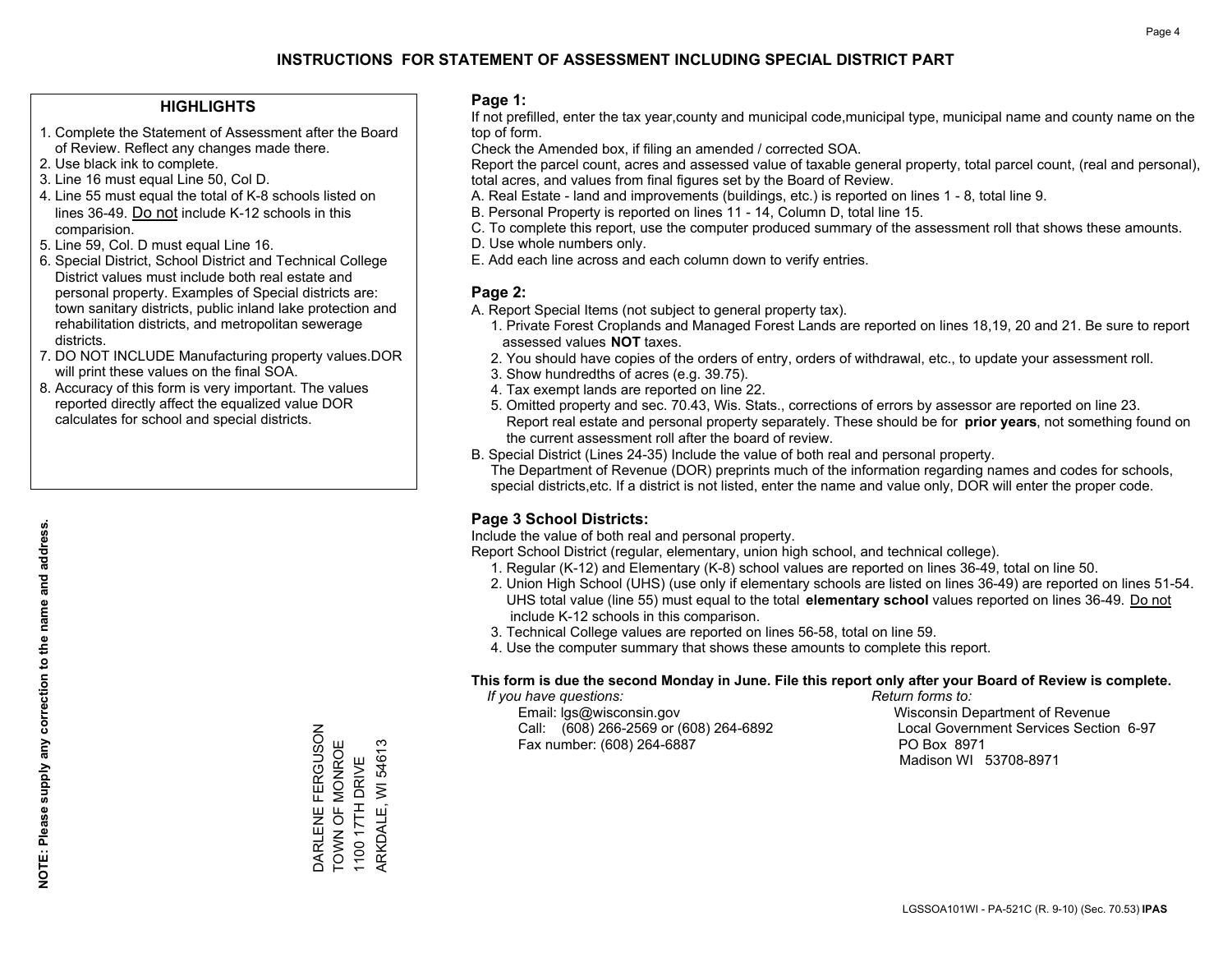**STATEMENT OF ASSESSMENT FOR 2017 FINAL - EQUATED**

0 **Check if this is an Amended Return** Page 1

|                | <b>FOR</b>                                                                                                      | <b>TOWN OF</b><br>OF<br>Town - Village - City                                                                                                                                                | <b>NEW CHESTER</b><br><b>Municipality Name</b> |                                                | <b>ADAMS COUNTY</b><br><b>County Name</b> |                                |                                        | <b>WHEN COMPLETING THIS DOCUMENT</b><br>DO NOT WRITE OVER X's OR IN SHADED AREAS |
|----------------|-----------------------------------------------------------------------------------------------------------------|----------------------------------------------------------------------------------------------------------------------------------------------------------------------------------------------|------------------------------------------------|------------------------------------------------|-------------------------------------------|--------------------------------|----------------------------------------|----------------------------------------------------------------------------------|
| Line           | <b>REAL ESTATE</b><br>(See Lines 18 - 22 for                                                                    |                                                                                                                                                                                              |                                                | PARCEL COUNT<br><b>TOTAL LAND IMPROVEMENTS</b> |                                           | <b>VALUE OF</b><br><b>LAND</b> | <b>VALUE OF</b><br><b>IMPROVEMENTS</b> | TOTAL VALUE OF LAND<br>AND IMPROVEMENTS                                          |
| No.            |                                                                                                                 | other Real Estate)                                                                                                                                                                           | Col. A                                         | Col. B                                         | NUMBERS ONLY<br>Col. C                    | Col. D                         | Col. E                                 | Col. F                                                                           |
| 1              |                                                                                                                 | <b>RESIDENTIAL - Class 1</b>                                                                                                                                                                 | 1,358                                          | 847                                            | 2,177                                     | 18,187,800                     | 44,483,500                             | 62,671,300                                                                       |
| 2              |                                                                                                                 | <b>COMMERCIAL - Class 2</b>                                                                                                                                                                  | 35                                             | 20                                             | 52                                        | 220,900                        | 2,841,900                              | 3,062,800                                                                        |
| 3              |                                                                                                                 | MANUFACTURING - Class 3                                                                                                                                                                      |                                                |                                                | 1                                         | 7,200                          | 76,700                                 | 83,900                                                                           |
| $\overline{4}$ |                                                                                                                 | <b>AGRICULTURAL - Class 4</b>                                                                                                                                                                | 242                                            |                                                | 5,983                                     | 792,500                        |                                        | 792,500                                                                          |
| 5              |                                                                                                                 | <b>UNDEVELOPED - Class 5</b>                                                                                                                                                                 | 267                                            |                                                | 1,694                                     | 829,700                        |                                        | 829,700                                                                          |
| 6              |                                                                                                                 | AGRICULTURAL FOREST - Class 5m                                                                                                                                                               | 78                                             |                                                | 877                                       | 1,119,100                      |                                        | 1,119,100                                                                        |
| $\overline{7}$ |                                                                                                                 | <b>FOREST LANDS - Class 6</b>                                                                                                                                                                | 314                                            |                                                | 3,773                                     | 9,527,200                      |                                        | 9,527,200                                                                        |
| 8              |                                                                                                                 | OTHER - Class 7                                                                                                                                                                              | 55                                             | 56                                             | 252                                       | 1,499,700                      | 14,932,800                             | 16,432,500                                                                       |
| 9              |                                                                                                                 | TOTAL - ALL COLUMNS                                                                                                                                                                          | 2,350                                          | 924                                            | 14,809                                    | 32,184,100                     | 62,334,900                             | 94,519,000                                                                       |
| 10             |                                                                                                                 | NUMBER OF PERSONAL PROPERTY ACCOUNTS IN ROLL                                                                                                                                                 |                                                |                                                | 35                                        | <b>LOCALLY ASSESSED</b>        | <b>MANUFACTURING</b>                   | <b>MERGED</b>                                                                    |
| 11             |                                                                                                                 | BOATS AND OTHER WATERCRAFT NOT EXEMPT - Code 1                                                                                                                                               |                                                |                                                |                                           | $\mathbf{0}$                   |                                        | 0<br>$\mathbf{0}$                                                                |
| 12             |                                                                                                                 | MACHINERY, TOOLS AND PATTERNS - Code 2                                                                                                                                                       |                                                |                                                |                                           | 280,000                        |                                        | $\Omega$<br>280,000                                                              |
| 13             |                                                                                                                 | FURNITURE, FIXTURES AND EQUIPMENT - Code 3                                                                                                                                                   |                                                |                                                |                                           | 86,900                         | 1,000                                  | 87,900                                                                           |
| 14             |                                                                                                                 | ALL OTHER PERSONAL PROPERTY NOT EXEMPT - Codes 4A, 4B, 4C                                                                                                                                    |                                                |                                                |                                           | 290,600                        | 13,200                                 | 303,800                                                                          |
| 15             |                                                                                                                 | TOTAL OF PERSONAL PROPERTY NOT EXEMPT (Total of Lines 11-14)                                                                                                                                 |                                                |                                                |                                           | 657,500                        | 14,200                                 | 671,700                                                                          |
| 16             |                                                                                                                 | AGGREGATE ASSESSED VALUE OF ALL PROPERTY SUBJECT TO THE GENERAL PROPERTY TAX (Total of Lines 9F and 15F)<br>MUST EQUAL TOTAL VALUE OF THE SCHOOL DISTRICTS (K-12 PLUS K-8) - Line 50, Col. F |                                                |                                                |                                           |                                |                                        | 95,190,700                                                                       |
| 17             | Name of Assessor<br><b>BOARD OF REVIEW</b><br>DATE OF FINAL ADJOURNMENT<br>05/15/2017<br><b>JAMES WARZYNSKI</b> |                                                                                                                                                                                              |                                                |                                                |                                           |                                | Telephone #<br>(608) 293-3008          |                                                                                  |

*CO*

*MUN*

*ACCT NO0010*

*<sup>01</sup> <sup>020</sup>*

REMARKS

The Assessment Ratio to be used in calculating the estimated Fair Market Value on tax bills for this tax district is 1.016756945<br>This ratio should be used to convert assessed values to "Calculate Equalized Values" in Step Commission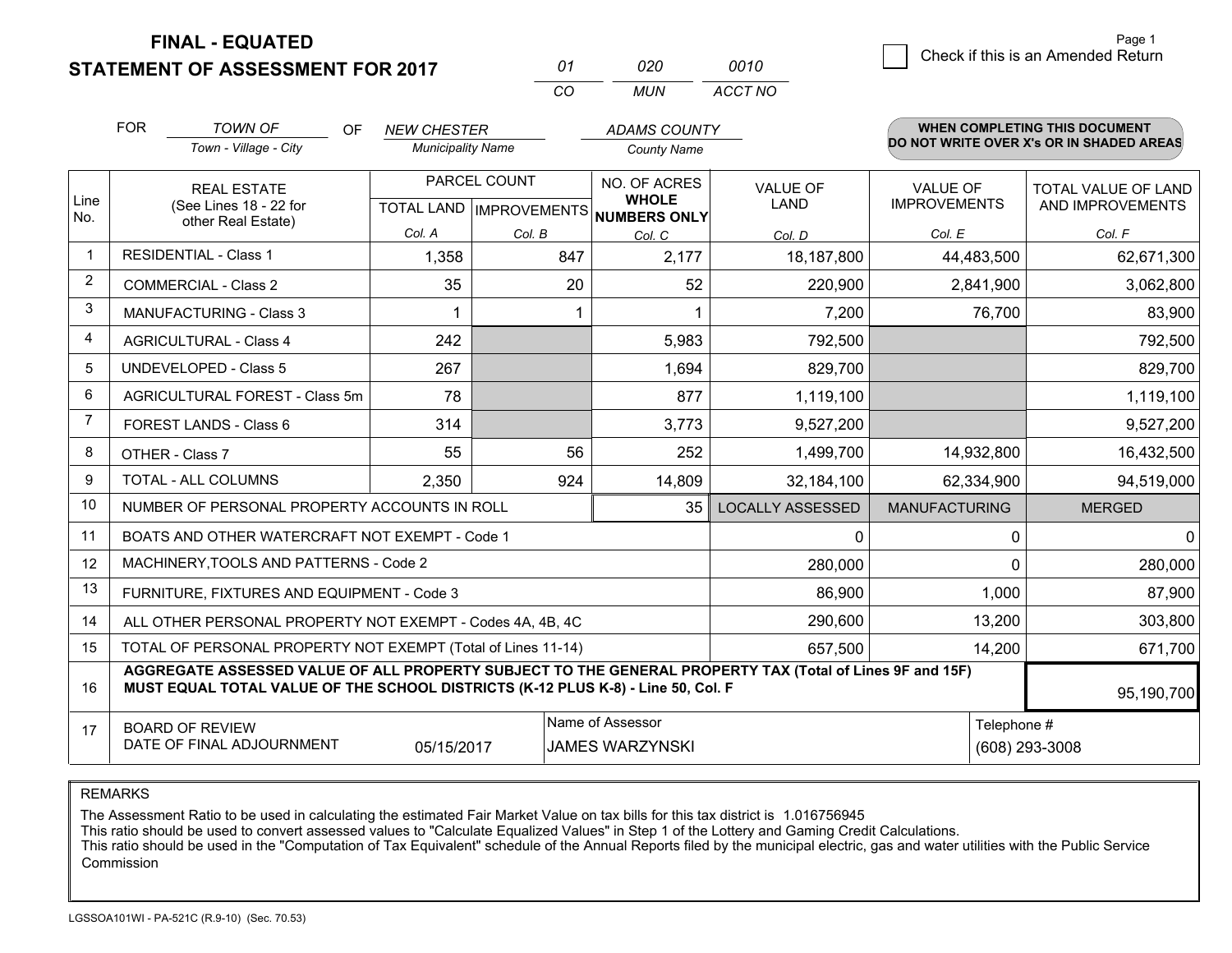*YEAR CO MUN ACCT NO* <sup>2017</sup> <sup>01</sup> <sup>020</sup> <sup>0010</sup>

Do not confuse FOREST LANDS (Line 7) with FOREST CROPS (in this section) - They are **NOT** the same

|    | Private Forest Crop - Reg Class @ 10¢ per acre |                                            |  |                                                                                |                 | Private Forest Crop - Reg Class @ \$2.52 per acre                  |                                                               |                                                                 |  |                                                                              |
|----|------------------------------------------------|--------------------------------------------|--|--------------------------------------------------------------------------------|-----------------|--------------------------------------------------------------------|---------------------------------------------------------------|-----------------------------------------------------------------|--|------------------------------------------------------------------------------|
| 18 | (a) PARCELS                                    | (b) ACRES                                  |  | (c) ASSESSED VALUE                                                             |                 | (d) PARCELS                                                        |                                                               | (e) ACRES                                                       |  | (f) ASSESSED VALUE                                                           |
|    |                                                |                                            |  |                                                                                |                 |                                                                    |                                                               |                                                                 |  |                                                                              |
|    |                                                |                                            |  | Private Forest Crop - Special Class @ 20¢ per acre                             |                 |                                                                    |                                                               |                                                                 |  | Entered Before 2005 Managed Forest - Ferrous Mining CLOSED @ \$8.27 per acre |
| 19 | (a) PARCELS                                    | (b) ACRES                                  |  | (c) ASSESSED VALUE                                                             |                 | (d) PARCELS                                                        |                                                               | (e) ACRES                                                       |  | (f) ASSESSED VALUE                                                           |
|    |                                                |                                            |  |                                                                                |                 |                                                                    |                                                               |                                                                 |  |                                                                              |
|    |                                                |                                            |  | Entered Before 2005 Managed Forest - OPEN @ \$.79 per acre                     |                 |                                                                    |                                                               | Entered Before 2005 Managed Forest - CLOSED @ \$1.87 per acre   |  |                                                                              |
| 20 | (a) PARCELS                                    | (b) ACRES                                  |  | (c) ASSESSED VALUE                                                             |                 | (d) PARCELS                                                        |                                                               | (e) ACRES                                                       |  | (f) ASSESSED VALUE                                                           |
|    | 10                                             | 336.47                                     |  | 858,100                                                                        |                 | 41<br>1,294.79                                                     |                                                               | 3,302,000                                                       |  |                                                                              |
|    |                                                | Entered After 2004 Managed Forest - OPEN @ |  | \$2.14 per acre                                                                |                 |                                                                    | Entered After 2004 Managed Forest - CLOSED @ \$10.68 per acre |                                                                 |  |                                                                              |
| 21 | (a) PARCELS                                    | (b) ACRES                                  |  | (c) ASSESSED VALUE                                                             |                 | (d) PARCELS<br>(e) ACRES                                           |                                                               | (f) ASSESSED VALUE                                              |  |                                                                              |
|    |                                                |                                            |  |                                                                                |                 |                                                                    |                                                               |                                                                 |  |                                                                              |
|    |                                                | 75.27                                      |  | 191,900                                                                        |                 | 39                                                                 |                                                               | 1.375.66                                                        |  | 3,508,700                                                                    |
|    | (a) County Forest Cropland Acres               |                                            |  | (b) Federal Acres                                                              | (c) State Acres |                                                                    |                                                               | (d) County (NOT FOREST CROP) Acres                              |  | (e) Other Acres                                                              |
| 22 |                                                |                                            |  | 983.5                                                                          |                 | 316.06                                                             | 75.95                                                         |                                                                 |  | 443.4                                                                        |
|    |                                                |                                            |  |                                                                                |                 |                                                                    |                                                               |                                                                 |  |                                                                              |
|    |                                                |                                            |  | Assessed Value of Omitted Property From Prior Years (Sec. 70.44)               |                 |                                                                    |                                                               | Assessed Value of Sec. 70.43 Corrections of Errors by Assessors |  |                                                                              |
| 23 |                                                | (a) REAL ESTATE                            |  | (b) PERSONAL                                                                   |                 |                                                                    | (c1) REAL ESTATE                                              |                                                                 |  | (c2) PERSONAL                                                                |
|    |                                                |                                            |  |                                                                                |                 |                                                                    |                                                               |                                                                 |  |                                                                              |
|    |                                                |                                            |  | Manufacturing Equated Value of Omitted Property From Prior Years (Sec. 70.995) |                 | Mfg. Equated Value of Sec.70.43 Corrections of Errors by Assessors |                                                               |                                                                 |  |                                                                              |
|    | (d) REAL ESTATE                                |                                            |  | (e) PERSONAL                                                                   |                 | (f1) REAL ESTATE                                                   |                                                               |                                                                 |  | (f2) PERSONAL                                                                |
|    |                                                |                                            |  |                                                                                |                 |                                                                    |                                                               |                                                                 |  |                                                                              |

## **SPECIAL DISTRICTS**

| Line<br>No. | Enter 6-digit<br><b>Special District</b><br>Code (Col. A) | <b>Account</b><br><b>Number</b><br>(Col. B) | <b>Special District Name</b><br>(Col. C)   | <b>Locally Assessed Value</b><br>of Real Estate and<br><b>Personal Property (Col. D)</b> | Mfg Value of Real Estate<br>and Personal Property<br>(Col. E) | <b>Merged Value of</b><br><b>Real Estate and</b><br>Personal Property (Col. F) |
|-------------|-----------------------------------------------------------|---------------------------------------------|--------------------------------------------|------------------------------------------------------------------------------------------|---------------------------------------------------------------|--------------------------------------------------------------------------------|
| 24          | 018030                                                    | 0002                                        | <b>PATRICKS LAKE DISTRICT</b>              | 9,876,800                                                                                |                                                               | 9,876,800                                                                      |
| 25          | 018110                                                    | 0596                                        | MCGINNIS PUBLIC INLAND LAKE AND REHAB DIST | 8,598,800                                                                                |                                                               | 8,598,800                                                                      |
| 26          |                                                           |                                             |                                            |                                                                                          |                                                               |                                                                                |
| 27          |                                                           |                                             |                                            |                                                                                          |                                                               |                                                                                |
| 28          |                                                           |                                             |                                            |                                                                                          |                                                               |                                                                                |
| 29          |                                                           |                                             |                                            |                                                                                          |                                                               |                                                                                |
| 30          |                                                           |                                             |                                            |                                                                                          |                                                               |                                                                                |
| 31          |                                                           |                                             |                                            |                                                                                          |                                                               |                                                                                |
| 32          |                                                           |                                             |                                            |                                                                                          |                                                               |                                                                                |
| 33          |                                                           |                                             |                                            |                                                                                          |                                                               |                                                                                |
| 34          |                                                           |                                             |                                            |                                                                                          |                                                               |                                                                                |
| 35          |                                                           |                                             |                                            |                                                                                          |                                                               |                                                                                |

LGSSOA101WI-PA - 521C (R. 9-10) (Sec. 70.53)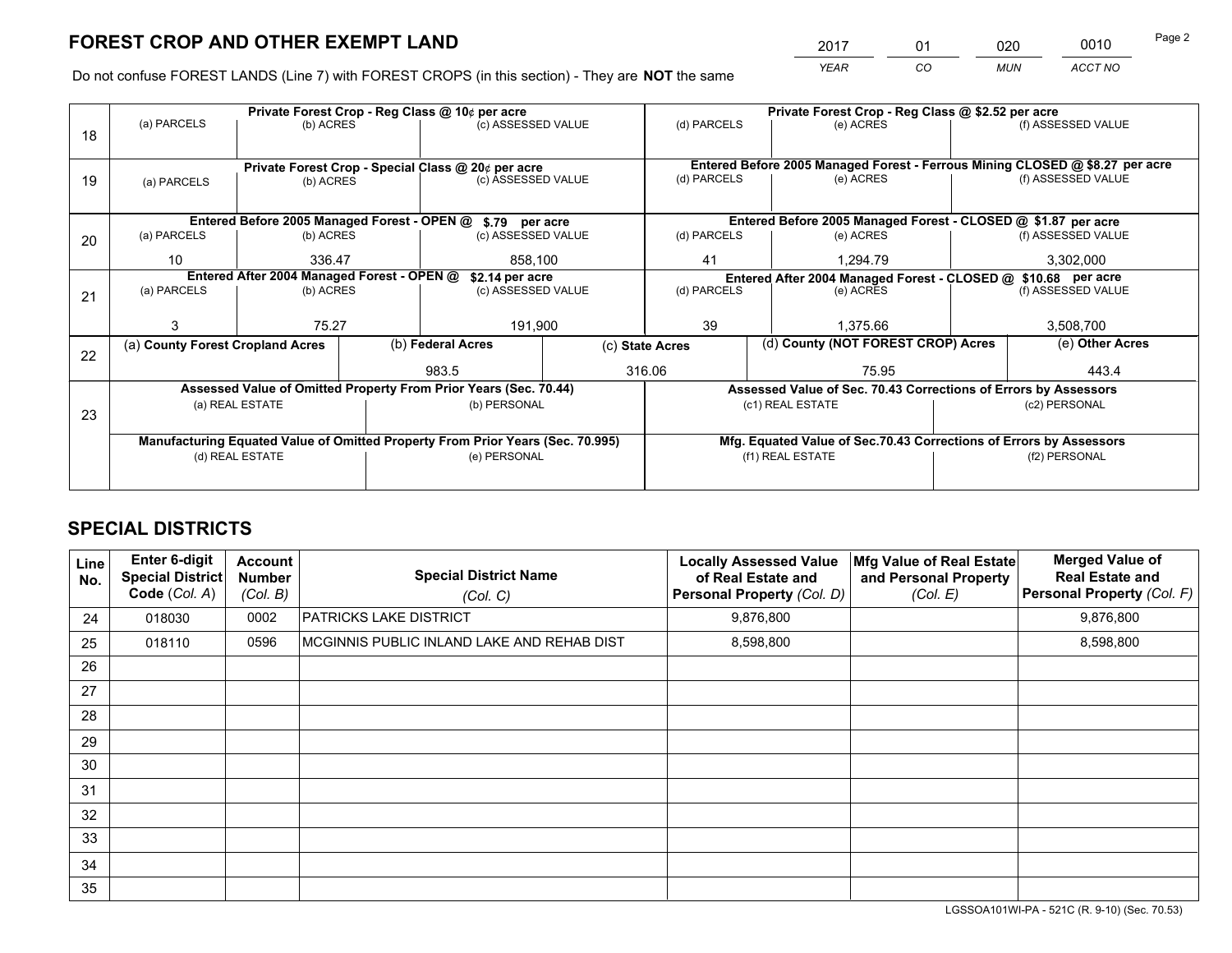|                 |                                                                 |                                             |                                                         | <b>YEAR</b>                                                                       | CO<br><b>MUN</b>                                              | ACCT NO                                                                        |
|-----------------|-----------------------------------------------------------------|---------------------------------------------|---------------------------------------------------------|-----------------------------------------------------------------------------------|---------------------------------------------------------------|--------------------------------------------------------------------------------|
| Line<br>No.     | <b>Enter 6-digit</b><br><b>School District</b><br>Code (Col. A) | <b>Account</b><br><b>Number</b><br>(Col. B) | <b>School District Name</b><br>(Col. C)                 | <b>Locally Assessed Value</b><br>of Real Estate and<br>Personal Property (Col. D) | Mfg Value of Real Estate<br>and Personal Property<br>(Col. E) | <b>Merged Value of</b><br><b>Real Estate and</b><br>Personal Property (Col. F) |
|                 | A. SCHOOL DISTRICTS (K-8 and K-12)                              |                                             |                                                         |                                                                                   |                                                               |                                                                                |
| 36              | 010014                                                          | 0017                                        | SCH D OF ADAMS FRIENDSHIP AREA                          | 94,376,100                                                                        | 98,100                                                        | 94,474,200                                                                     |
| 37              | 396335                                                          | 0232                                        | SCH D OF WESTFIELD                                      | 716,500                                                                           |                                                               | 716,500                                                                        |
| 38              |                                                                 |                                             |                                                         |                                                                                   |                                                               |                                                                                |
| 39              |                                                                 |                                             |                                                         |                                                                                   |                                                               |                                                                                |
| 40              |                                                                 |                                             |                                                         |                                                                                   |                                                               |                                                                                |
| 41              |                                                                 |                                             |                                                         |                                                                                   |                                                               |                                                                                |
| 42<br>43        |                                                                 |                                             |                                                         |                                                                                   |                                                               |                                                                                |
|                 |                                                                 |                                             |                                                         |                                                                                   |                                                               |                                                                                |
| 44<br>45        |                                                                 |                                             |                                                         |                                                                                   |                                                               |                                                                                |
| $\overline{46}$ |                                                                 |                                             |                                                         |                                                                                   |                                                               |                                                                                |
| 47              |                                                                 |                                             |                                                         |                                                                                   |                                                               |                                                                                |
| 48              |                                                                 |                                             |                                                         |                                                                                   |                                                               |                                                                                |
| 49              |                                                                 |                                             |                                                         |                                                                                   |                                                               |                                                                                |
| 50              |                                                                 |                                             | TOTAL ASSESSED VALUE OF SCHOOL DISTRICTS (K-8 and K-12) | 95,092,600                                                                        | 98,100                                                        | 95,190,700                                                                     |
|                 | <b>B.</b><br><b>UNION HIGH SCHOOL DISTRICTS</b>                 |                                             |                                                         |                                                                                   |                                                               |                                                                                |
| 51              |                                                                 |                                             |                                                         |                                                                                   |                                                               |                                                                                |
| 52              |                                                                 |                                             |                                                         |                                                                                   |                                                               |                                                                                |
| 53              |                                                                 |                                             |                                                         |                                                                                   |                                                               |                                                                                |
| 54              |                                                                 |                                             |                                                         |                                                                                   |                                                               |                                                                                |
| 55              |                                                                 |                                             | TOTAL ASSESSED VALUE OF UNION HIGH SCHOOLS              |                                                                                   |                                                               |                                                                                |
|                 | C.<br><b>TECHNICAL COLLEGE DISTRICTS</b>                        |                                             |                                                         |                                                                                   |                                                               |                                                                                |
| 56              | 001400                                                          | 0013                                        | MID-STATE TECHNICAL COLLEGE<br><b>WRAP</b>              | 95,092,600                                                                        | 98,100                                                        | 95,190,700                                                                     |
| 57<br>58        |                                                                 |                                             |                                                         |                                                                                   |                                                               |                                                                                |
| 59              |                                                                 |                                             | TOTAL ASSESSED VALUE OF TECHNICAL COLLEGES              | 95,092,600                                                                        | 98,100                                                        | 95,190,700                                                                     |
|                 |                                                                 |                                             |                                                         |                                                                                   |                                                               |                                                                                |

01

020

 *I hereby certify, to the best of my knowledge and belief, this form is complete and correct.*

**SCHOOL DISTRICTS**

| Print name of preparer | Title                    |                | Date (MM / DD / CCYY) |
|------------------------|--------------------------|----------------|-----------------------|
|                        |                          |                |                       |
| Signature of preparer  | Contact Telephone Number | E-mail address |                       |
|                        | $\sim$                   |                |                       |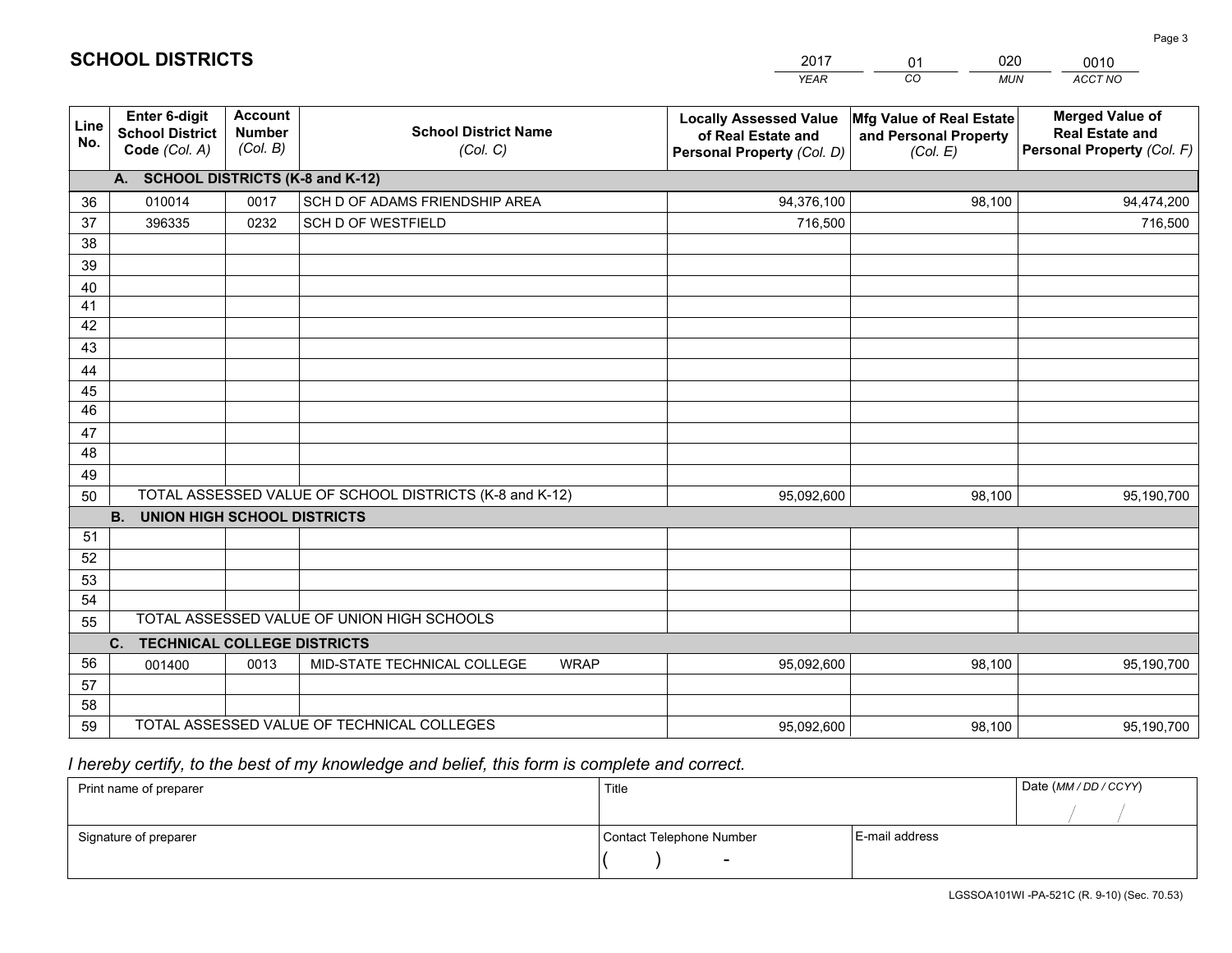#### **HIGHLIGHTS**

- 1. Complete the Statement of Assessment after the Board of Review. Reflect any changes made there.
- 2. Use black ink to complete.
- 3. Line 16 must equal Line 50, Col D.
- 4. Line 55 must equal the total of K-8 schools listed on lines 36-49. Do not include K-12 schools in this comparision.
- 5. Line 59, Col. D must equal Line 16.
- 6. Special District, School District and Technical College District values must include both real estate and personal property. Examples of Special districts are: town sanitary districts, public inland lake protection and rehabilitation districts, and metropolitan sewerage districts.
- 7. DO NOT INCLUDE Manufacturing property values.DOR will print these values on the final SOA.
- 8. Accuracy of this form is very important. The values reported directly affect the equalized value DOR calculates for school and special districts.

#### **Page 1:**

 If not prefilled, enter the tax year,county and municipal code,municipal type, municipal name and county name on the top of form.

Check the Amended box, if filing an amended / corrected SOA.

 Report the parcel count, acres and assessed value of taxable general property, total parcel count, (real and personal), total acres, and values from final figures set by the Board of Review.

- A. Real Estate land and improvements (buildings, etc.) is reported on lines 1 8, total line 9.
- B. Personal Property is reported on lines 11 14, Column D, total line 15.
- C. To complete this report, use the computer produced summary of the assessment roll that shows these amounts.
- D. Use whole numbers only.
- E. Add each line across and each column down to verify entries.

#### **Page 2:**

- A. Report Special Items (not subject to general property tax).
- 1. Private Forest Croplands and Managed Forest Lands are reported on lines 18,19, 20 and 21. Be sure to report assessed values **NOT** taxes.
- 2. You should have copies of the orders of entry, orders of withdrawal, etc., to update your assessment roll.
	- 3. Show hundredths of acres (e.g. 39.75).
- 4. Tax exempt lands are reported on line 22.
- 5. Omitted property and sec. 70.43, Wis. Stats., corrections of errors by assessor are reported on line 23. Report real estate and personal property separately. These should be for **prior years**, not something found on the current assessment roll after the board of review.
- B. Special District (Lines 24-35) Include the value of both real and personal property.

 The Department of Revenue (DOR) preprints much of the information regarding names and codes for schools, special districts,etc. If a district is not listed, enter the name and value only, DOR will enter the proper code.

### **Page 3 School Districts:**

Include the value of both real and personal property.

Report School District (regular, elementary, union high school, and technical college).

- 1. Regular (K-12) and Elementary (K-8) school values are reported on lines 36-49, total on line 50.
- 2. Union High School (UHS) (use only if elementary schools are listed on lines 36-49) are reported on lines 51-54. UHS total value (line 55) must equal to the total **elementary school** values reported on lines 36-49. Do notinclude K-12 schools in this comparison.
- 3. Technical College values are reported on lines 56-58, total on line 59.
- 4. Use the computer summary that shows these amounts to complete this report.

#### **This form is due the second Monday in June. File this report only after your Board of Review is complete.**

 *If you have questions: Return forms to:*

 Email: lgs@wisconsin.gov Wisconsin Department of RevenueCall:  $(608)$  266-2569 or  $(608)$  264-6892 Fax number: (608) 264-6887 PO Box 8971

Local Government Services Section 6-97 Madison WI 53708-8971

TOWN OF NEW CHESTER 53936 DENISE BAUMANN<br>TOWN OF NEW CHESTER GRAND MARSH, WI 53936 GRAND MARSH, WI DENISE BAUMANN P.O. BOX 69 P.O. BOX 69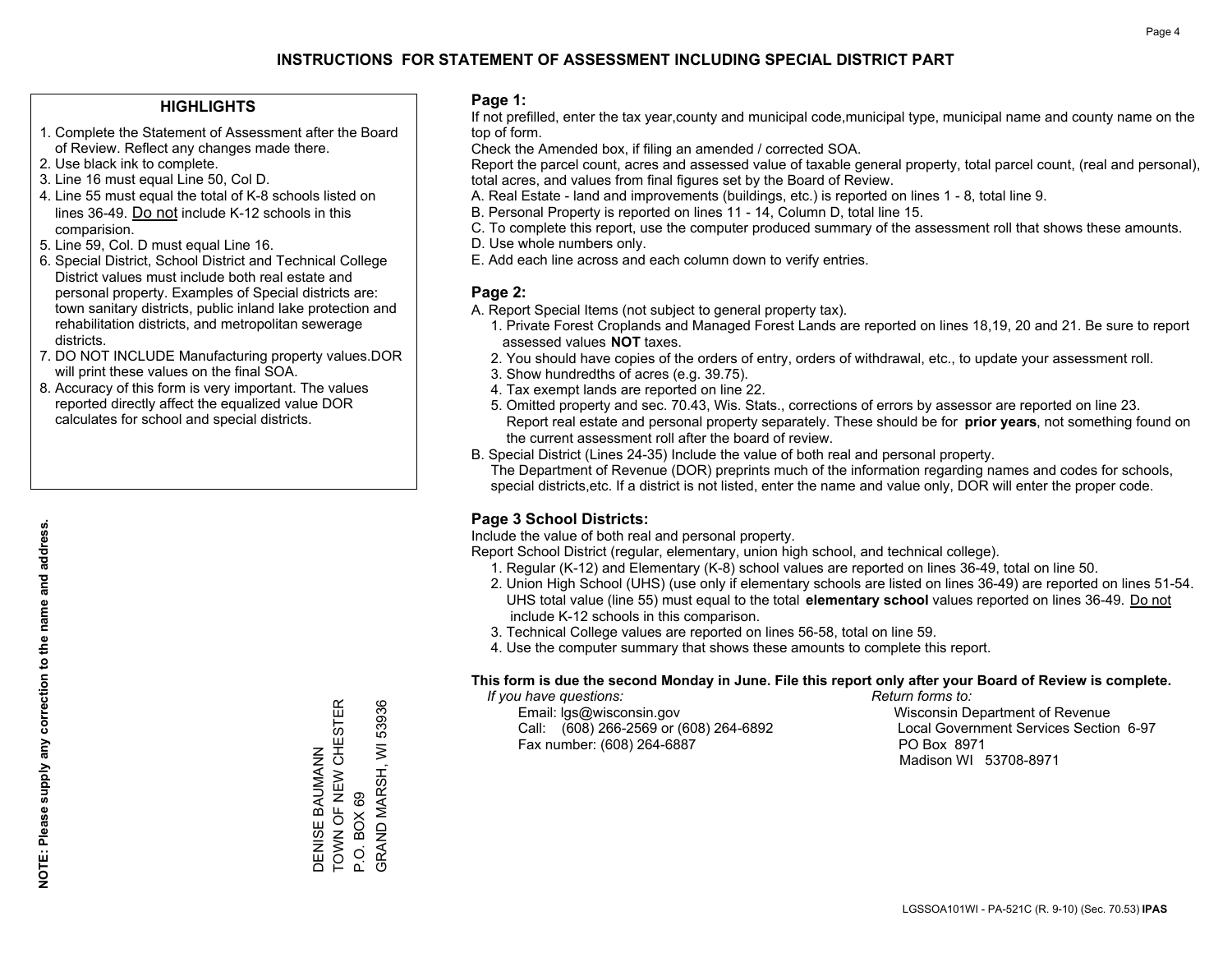**FINAL - EQUATED**

**STATEMENT OF ASSESSMENT FOR 2017** 

| 01       | 7122 | 0011    |
|----------|------|---------|
| $\cdots$ | MUN  | ACCT NO |

|                | <b>FOR</b>                                                                                                                                                                                   | <b>TOWN OF</b><br><b>OF</b><br>Town - Village - City               | <b>NEW HAVEN</b><br><b>Municipality Name</b> |              | <b>ADAMS COUNTY</b><br><b>County Name</b>                           |                                |                                        | <b>WHEN COMPLETING THIS DOCUMENT</b><br>DO NOT WRITE OVER X's OR IN SHADED AREAS |
|----------------|----------------------------------------------------------------------------------------------------------------------------------------------------------------------------------------------|--------------------------------------------------------------------|----------------------------------------------|--------------|---------------------------------------------------------------------|--------------------------------|----------------------------------------|----------------------------------------------------------------------------------|
| Line<br>No.    |                                                                                                                                                                                              | <b>REAL ESTATE</b><br>(See Lines 18 - 22 for<br>other Real Estate) |                                              | PARCEL COUNT | NO. OF ACRES<br><b>WHOLE</b><br>TOTAL LAND MPROVEMENTS NUMBERS ONLY | <b>VALUE OF</b><br><b>LAND</b> | <b>VALUE OF</b><br><b>IMPROVEMENTS</b> | TOTAL VALUE OF LAND<br>AND IMPROVEMENTS                                          |
|                |                                                                                                                                                                                              |                                                                    | Col. A                                       | Col. B       | Col. C                                                              | Col. D                         | Col. E                                 | Col. F                                                                           |
|                |                                                                                                                                                                                              | <b>RESIDENTIAL - Class 1</b>                                       | 409                                          | 300          | 567                                                                 | 11,557,100                     | 22,493,800                             | 34,050,900                                                                       |
| 2              |                                                                                                                                                                                              | <b>COMMERCIAL - Class 2</b>                                        | 15                                           | 13           | 78                                                                  | 384,000                        | 1,233,600                              | 1,617,600                                                                        |
| 3              |                                                                                                                                                                                              | <b>MANUFACTURING - Class 3</b>                                     | $\Omega$                                     | $\Omega$     | $\Omega$                                                            | 0                              | $\Omega$                               | $\Omega$                                                                         |
| 4              |                                                                                                                                                                                              | <b>AGRICULTURAL - Class 4</b>                                      | 399                                          |              | 8,909                                                               | 956,600                        |                                        | 956,600                                                                          |
| 5              |                                                                                                                                                                                              | <b>UNDEVELOPED - Class 5</b>                                       | 274                                          |              | 1,972                                                               | 1,758,700                      |                                        | 1,758,700                                                                        |
| 6              |                                                                                                                                                                                              | AGRICULTURAL FOREST - Class 5m                                     | 163                                          |              | 1,911                                                               | 3,274,600                      |                                        | 3,274,600                                                                        |
| $\overline{7}$ |                                                                                                                                                                                              | FOREST LANDS - Class 6                                             | 131                                          |              | 1,670                                                               | 5,361,000                      |                                        | 5,361,000                                                                        |
| 8              |                                                                                                                                                                                              | OTHER - Class 7                                                    | 93                                           | 90           | 162                                                                 | 788,600                        | 6,375,200                              | 7,163,800                                                                        |
| 9              |                                                                                                                                                                                              | TOTAL - ALL COLUMNS                                                | 1,484                                        | 403          | 15,269                                                              | 24,080,600                     | 30,102,600                             | 54,183,200                                                                       |
| 10             |                                                                                                                                                                                              | NUMBER OF PERSONAL PROPERTY ACCOUNTS IN ROLL                       |                                              |              | 57                                                                  | <b>LOCALLY ASSESSED</b>        | <b>MANUFACTURING</b>                   | <b>MERGED</b>                                                                    |
| 11             |                                                                                                                                                                                              | BOATS AND OTHER WATERCRAFT NOT EXEMPT - Code 1                     |                                              |              |                                                                     | 100                            | 0                                      | 100                                                                              |
| 12             |                                                                                                                                                                                              | MACHINERY, TOOLS AND PATTERNS - Code 2                             |                                              |              |                                                                     | 207,200                        | 0                                      | 207,200                                                                          |
| 13             |                                                                                                                                                                                              | FURNITURE, FIXTURES AND EQUIPMENT - Code 3                         |                                              |              |                                                                     | 33,700                         | 0                                      | 33,700                                                                           |
| 14             |                                                                                                                                                                                              | ALL OTHER PERSONAL PROPERTY NOT EXEMPT - Codes 4A, 4B, 4C          |                                              |              |                                                                     | 194,400                        | 0                                      | 194,400                                                                          |
| 15             |                                                                                                                                                                                              | TOTAL OF PERSONAL PROPERTY NOT EXEMPT (Total of Lines 11-14)       |                                              |              |                                                                     | 435,400                        | 0                                      | 435,400                                                                          |
| 16             | AGGREGATE ASSESSED VALUE OF ALL PROPERTY SUBJECT TO THE GENERAL PROPERTY TAX (Total of Lines 9F and 15F)<br>MUST EQUAL TOTAL VALUE OF THE SCHOOL DISTRICTS (K-12 PLUS K-8) - Line 50, Col. F |                                                                    |                                              |              |                                                                     |                                |                                        | 54,618,600                                                                       |
| 17             |                                                                                                                                                                                              | <b>BOARD OF REVIEW</b><br>DATE OF FINAL ADJOURNMENT                | 05/26/2017                                   |              | Name of Assessor<br>RIGLEMON APPRAISAL SERVICE                      |                                | Telephone #                            | (608) 378-3003                                                                   |

REMARKS

The Assessment Ratio to be used in calculating the estimated Fair Market Value on tax bills for this tax district is .963986368

This ratio should be used to convert assessed values to "Calculate Equalized Values" in Step 1 of the Lottery and Gaming Credit Calculations.<br>This ratio should be used in the "Computation of Tax Equivalent" schedule of the **Commission**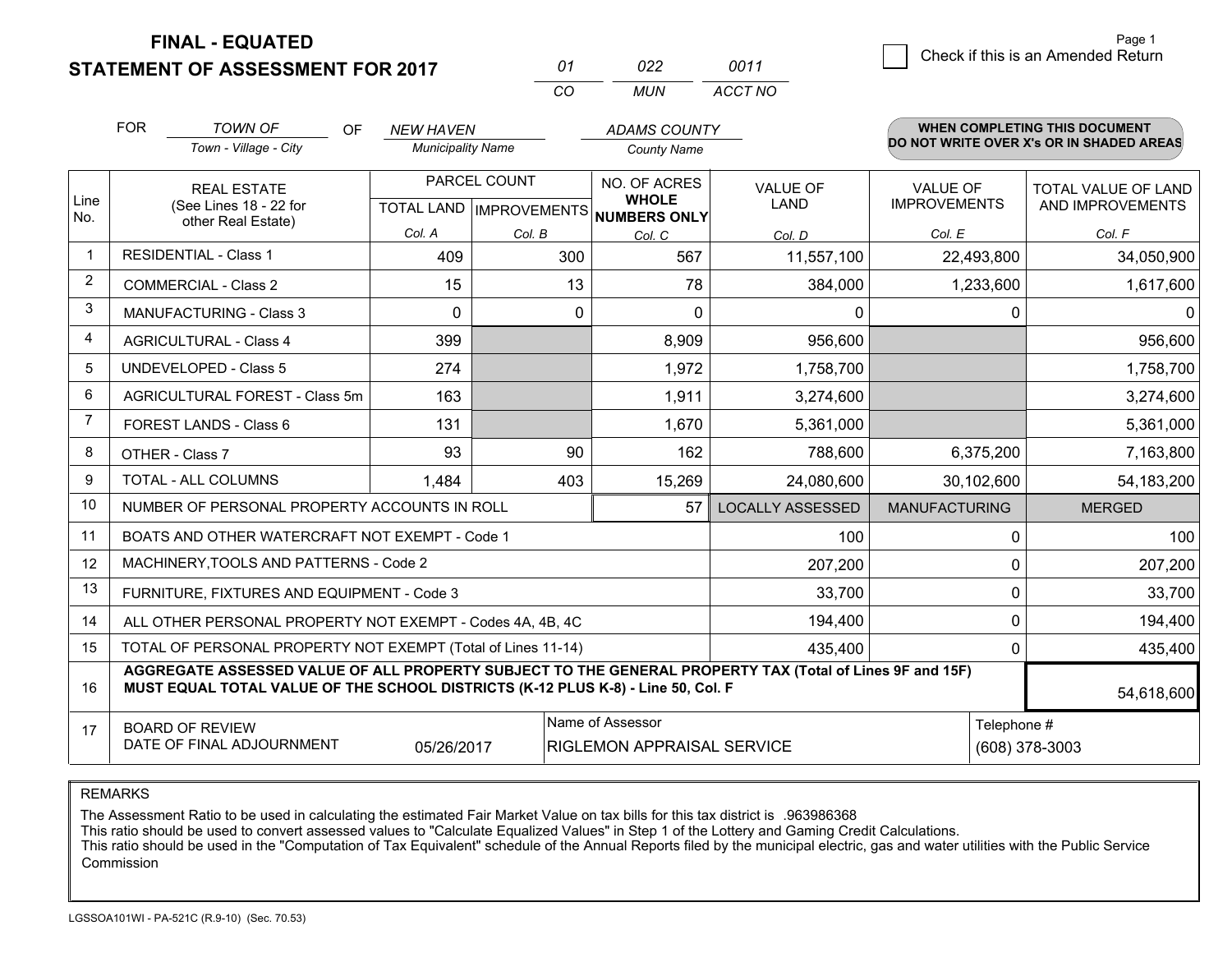*YEAR CO MUN ACCT NO* <sup>2017</sup> <sup>01</sup> <sup>022</sup> <sup>0011</sup> Page 2

Do not confuse FOREST LANDS (Line 7) with FOREST CROPS (in this section) - They are **NOT** the same

|    | Private Forest Crop - Reg Class @ 10¢ per acre                                 |                                            |  |                                                                  |                                                                    | Private Forest Crop - Reg Class @ \$2.52 per acre                                                               |                                                                 |  |                                                                              |  |
|----|--------------------------------------------------------------------------------|--------------------------------------------|--|------------------------------------------------------------------|--------------------------------------------------------------------|-----------------------------------------------------------------------------------------------------------------|-----------------------------------------------------------------|--|------------------------------------------------------------------------------|--|
| 18 | (a) PARCELS                                                                    | (b) ACRES                                  |  | (c) ASSESSED VALUE                                               |                                                                    | (d) PARCELS                                                                                                     | (e) ACRES                                                       |  | (f) ASSESSED VALUE                                                           |  |
|    |                                                                                |                                            |  |                                                                  |                                                                    |                                                                                                                 |                                                                 |  |                                                                              |  |
|    |                                                                                |                                            |  | Private Forest Crop - Special Class @ 20¢ per acre               |                                                                    |                                                                                                                 |                                                                 |  | Entered Before 2005 Managed Forest - Ferrous Mining CLOSED @ \$8.27 per acre |  |
| 19 | (a) PARCELS                                                                    | (b) ACRES                                  |  | (c) ASSESSED VALUE                                               |                                                                    | (d) PARCELS                                                                                                     | (e) ACRES                                                       |  | (f) ASSESSED VALUE                                                           |  |
|    |                                                                                |                                            |  |                                                                  |                                                                    |                                                                                                                 |                                                                 |  |                                                                              |  |
|    |                                                                                |                                            |  | Entered Before 2005 Managed Forest - OPEN @ \$.79 per acre       |                                                                    |                                                                                                                 | Entered Before 2005 Managed Forest - CLOSED @ \$1.87 per acre   |  |                                                                              |  |
| 20 | (a) PARCELS                                                                    | (b) ACRES                                  |  | (c) ASSESSED VALUE                                               |                                                                    | (d) PARCELS                                                                                                     | (e) ACRES                                                       |  | (f) ASSESSED VALUE                                                           |  |
|    |                                                                                | 13                                         |  | 41,600                                                           |                                                                    | 74                                                                                                              | 1,888.71                                                        |  | 5,962,100                                                                    |  |
|    |                                                                                | Entered After 2004 Managed Forest - OPEN @ |  |                                                                  |                                                                    |                                                                                                                 |                                                                 |  |                                                                              |  |
|    | (a) PARCELS                                                                    | (b) ACRES                                  |  | \$2.14 per acre<br>(c) ASSESSED VALUE                            |                                                                    | Entered After 2004 Managed Forest - CLOSED @ \$10.68 per acre<br>(d) PARCELS<br>(f) ASSESSED VALUE<br>(e) ACRES |                                                                 |  |                                                                              |  |
| 21 |                                                                                |                                            |  |                                                                  |                                                                    |                                                                                                                 |                                                                 |  |                                                                              |  |
|    |                                                                                |                                            |  |                                                                  |                                                                    |                                                                                                                 |                                                                 |  |                                                                              |  |
|    |                                                                                |                                            |  |                                                                  |                                                                    | 60                                                                                                              | 1.442.04                                                        |  | 4,230,500                                                                    |  |
| 22 | (a) County Forest Cropland Acres                                               |                                            |  | (b) Federal Acres                                                | (c) State Acres                                                    |                                                                                                                 | (d) County (NOT FOREST CROP) Acres                              |  | (e) Other Acres                                                              |  |
|    |                                                                                |                                            |  |                                                                  |                                                                    | 297.94                                                                                                          | 423.67                                                          |  | 35.5                                                                         |  |
|    |                                                                                |                                            |  | Assessed Value of Omitted Property From Prior Years (Sec. 70.44) |                                                                    |                                                                                                                 | Assessed Value of Sec. 70.43 Corrections of Errors by Assessors |  |                                                                              |  |
|    |                                                                                | (a) REAL ESTATE                            |  | (b) PERSONAL                                                     |                                                                    |                                                                                                                 | (c1) REAL ESTATE                                                |  | (c2) PERSONAL                                                                |  |
| 23 |                                                                                |                                            |  |                                                                  |                                                                    |                                                                                                                 |                                                                 |  |                                                                              |  |
|    | Manufacturing Equated Value of Omitted Property From Prior Years (Sec. 70.995) |                                            |  |                                                                  | Mfg. Equated Value of Sec.70.43 Corrections of Errors by Assessors |                                                                                                                 |                                                                 |  |                                                                              |  |
|    |                                                                                | (d) REAL ESTATE                            |  | (e) PERSONAL                                                     |                                                                    | (f1) REAL ESTATE                                                                                                |                                                                 |  | (f2) PERSONAL                                                                |  |
|    |                                                                                |                                            |  |                                                                  |                                                                    |                                                                                                                 |                                                                 |  |                                                                              |  |
|    |                                                                                |                                            |  |                                                                  |                                                                    |                                                                                                                 |                                                                 |  |                                                                              |  |

## **SPECIAL DISTRICTS**

| Line<br>No. | Enter 6-digit<br>Special District<br>Code (Col. A) | <b>Account</b><br><b>Number</b><br>(Col. B) | <b>Special District Name</b><br>(Col. C) | <b>Locally Assessed Value</b><br>of Real Estate and<br>Personal Property (Col. D) | Mfg Value of Real Estate<br>and Personal Property<br>(Col. E) | <b>Merged Value of</b><br><b>Real Estate and</b><br>Personal Property (Col. F) |
|-------------|----------------------------------------------------|---------------------------------------------|------------------------------------------|-----------------------------------------------------------------------------------|---------------------------------------------------------------|--------------------------------------------------------------------------------|
| 24          | 018070                                             | 0556                                        | LAKE MASON MANAGEMENT DISTRICT           | 17,533,600                                                                        |                                                               | 17,533,600                                                                     |
| 25          |                                                    |                                             |                                          |                                                                                   |                                                               |                                                                                |
| 26          |                                                    |                                             |                                          |                                                                                   |                                                               |                                                                                |
| 27          |                                                    |                                             |                                          |                                                                                   |                                                               |                                                                                |
| 28          |                                                    |                                             |                                          |                                                                                   |                                                               |                                                                                |
| 29          |                                                    |                                             |                                          |                                                                                   |                                                               |                                                                                |
| 30          |                                                    |                                             |                                          |                                                                                   |                                                               |                                                                                |
| 31          |                                                    |                                             |                                          |                                                                                   |                                                               |                                                                                |
| 32          |                                                    |                                             |                                          |                                                                                   |                                                               |                                                                                |
| 33          |                                                    |                                             |                                          |                                                                                   |                                                               |                                                                                |
| 34          |                                                    |                                             |                                          |                                                                                   |                                                               |                                                                                |
| 35          |                                                    |                                             |                                          |                                                                                   |                                                               |                                                                                |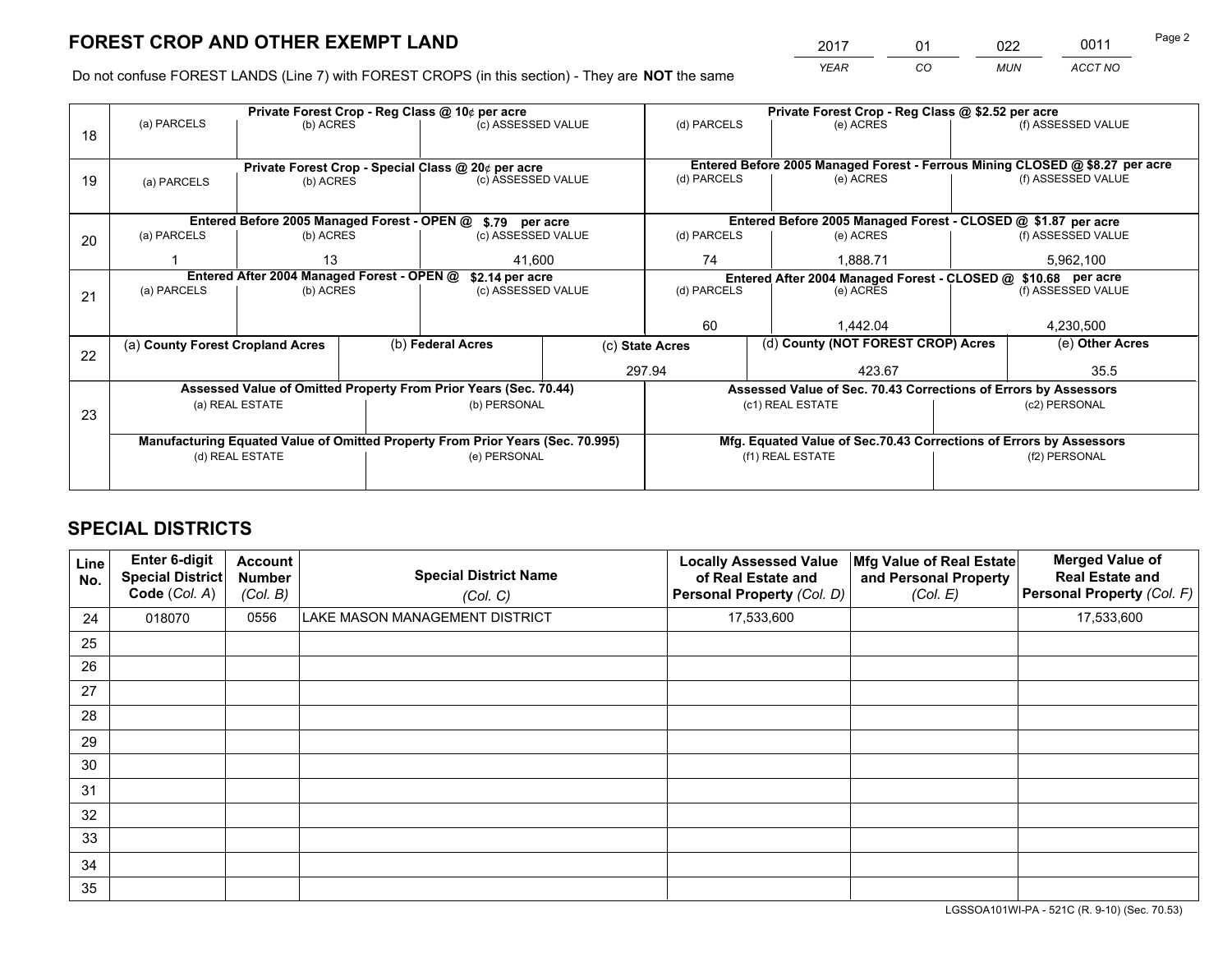|             |                                                          |                                             |                                                         | <b>YEAR</b>                                                                       | CO.<br><b>MUN</b>                                             | ACCT NO                                                                        |
|-------------|----------------------------------------------------------|---------------------------------------------|---------------------------------------------------------|-----------------------------------------------------------------------------------|---------------------------------------------------------------|--------------------------------------------------------------------------------|
| Line<br>No. | Enter 6-digit<br><b>School District</b><br>Code (Col. A) | <b>Account</b><br><b>Number</b><br>(Col. B) | <b>School District Name</b><br>(Col. C)                 | <b>Locally Assessed Value</b><br>of Real Estate and<br>Personal Property (Col. D) | Mfg Value of Real Estate<br>and Personal Property<br>(Col. E) | <b>Merged Value of</b><br><b>Real Estate and</b><br>Personal Property (Col. F) |
|             | A. SCHOOL DISTRICTS (K-8 and K-12)                       |                                             |                                                         |                                                                                   |                                                               |                                                                                |
| 36          | 396335                                                   | 0232                                        | <b>SCH D OF WESTFIELD</b>                               | 209,800                                                                           |                                                               | 209,800                                                                        |
| 37          | 566678                                                   | 0338                                        | SCH D OF WISCONSIN DELLS                                | 54,408,800                                                                        |                                                               | 54,408,800                                                                     |
| 38          |                                                          |                                             |                                                         |                                                                                   |                                                               |                                                                                |
| 39          |                                                          |                                             |                                                         |                                                                                   |                                                               |                                                                                |
| 40          |                                                          |                                             |                                                         |                                                                                   |                                                               |                                                                                |
| 41          |                                                          |                                             |                                                         |                                                                                   |                                                               |                                                                                |
| 42          |                                                          |                                             |                                                         |                                                                                   |                                                               |                                                                                |
| 43          |                                                          |                                             |                                                         |                                                                                   |                                                               |                                                                                |
| 44          |                                                          |                                             |                                                         |                                                                                   |                                                               |                                                                                |
| 45          |                                                          |                                             |                                                         |                                                                                   |                                                               |                                                                                |
| 46          |                                                          |                                             |                                                         |                                                                                   |                                                               |                                                                                |
| 47          |                                                          |                                             |                                                         |                                                                                   |                                                               |                                                                                |
| 48          |                                                          |                                             |                                                         |                                                                                   |                                                               |                                                                                |
| 49          |                                                          |                                             |                                                         |                                                                                   |                                                               |                                                                                |
| 50          |                                                          |                                             | TOTAL ASSESSED VALUE OF SCHOOL DISTRICTS (K-8 and K-12) | 54,618,600                                                                        |                                                               | 54,618,600                                                                     |
|             | <b>B.</b><br><b>UNION HIGH SCHOOL DISTRICTS</b>          |                                             |                                                         |                                                                                   |                                                               |                                                                                |
| 51          |                                                          |                                             |                                                         |                                                                                   |                                                               |                                                                                |
| 52          |                                                          |                                             |                                                         |                                                                                   |                                                               |                                                                                |
| 53          |                                                          |                                             |                                                         |                                                                                   |                                                               |                                                                                |
| 54          |                                                          |                                             |                                                         |                                                                                   |                                                               |                                                                                |
| 55          |                                                          |                                             | TOTAL ASSESSED VALUE OF UNION HIGH SCHOOLS              |                                                                                   |                                                               |                                                                                |
|             | C.<br>TECHNICAL COLLEGE DISTRICTS                        |                                             |                                                         |                                                                                   |                                                               |                                                                                |
| 56          | 000400                                                   | 0004                                        | MADISON AREA TECHNICAL COLLEGE<br><b>MADN</b>           | 54,408,800                                                                        |                                                               | 54,408,800                                                                     |
| 57          | 001400                                                   | 0013                                        | MID-STATE TECHNICAL COLLEGE<br><b>WRAP</b>              | 209,800                                                                           |                                                               | 209,800                                                                        |
| 58          |                                                          |                                             |                                                         |                                                                                   |                                                               |                                                                                |
| 59          |                                                          |                                             | TOTAL ASSESSED VALUE OF TECHNICAL COLLEGES              | 54,618,600                                                                        |                                                               | 54,618,600                                                                     |

01

022

0011

 *I hereby certify, to the best of my knowledge and belief, this form is complete and correct.*

**SCHOOL DISTRICTS**

| Print name of preparer | Title                    |                | Date (MM/DD/CCYY) |
|------------------------|--------------------------|----------------|-------------------|
|                        |                          |                |                   |
| Signature of preparer  | Contact Telephone Number | E-mail address |                   |
|                        | $\overline{\phantom{a}}$ |                |                   |

Page 3

LGSSOA101WI -PA-521C (R. 9-10) (Sec. 70.53)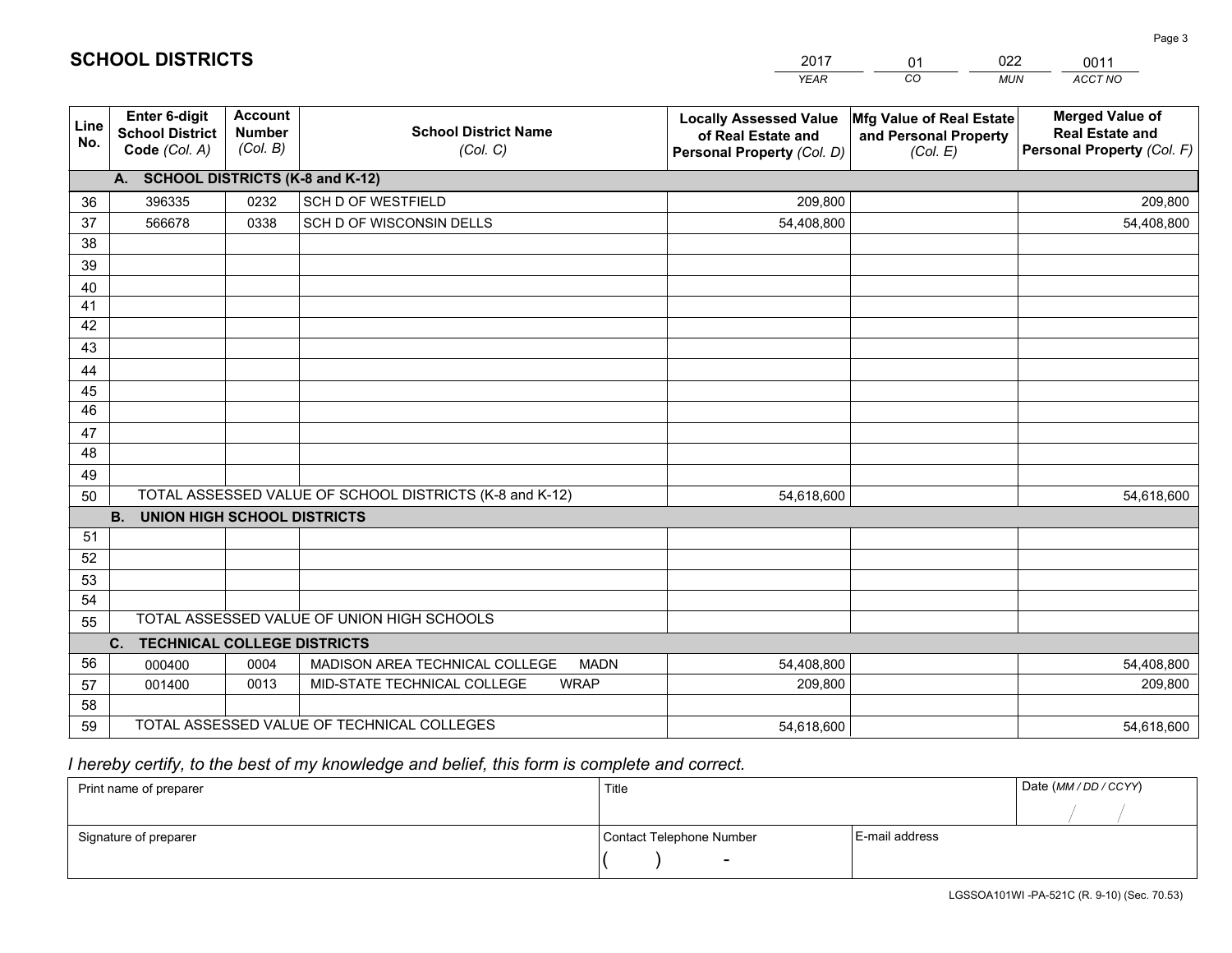#### **HIGHLIGHTS**

- 1. Complete the Statement of Assessment after the Board of Review. Reflect any changes made there.
- 2. Use black ink to complete.
- 3. Line 16 must equal Line 50, Col D.
- 4. Line 55 must equal the total of K-8 schools listed on lines 36-49. Do not include K-12 schools in this comparision.
- 5. Line 59, Col. D must equal Line 16.
- 6. Special District, School District and Technical College District values must include both real estate and personal property. Examples of Special districts are: town sanitary districts, public inland lake protection and rehabilitation districts, and metropolitan sewerage districts.
- 7. DO NOT INCLUDE Manufacturing property values.DOR will print these values on the final SOA.

KENNETH CROTHERS TOWN OF NEW HAVEN 3890 COUNTY ROAD G WIS DELLS, WI 53965

KENNETH CROTHERS<br>TOWN OF NEW HAVEN<br>3890 COUNTY ROAD G

**NIS DELLS, WI 53965** 

 8. Accuracy of this form is very important. The values reported directly affect the equalized value DOR calculates for school and special districts.

#### **Page 1:**

 If not prefilled, enter the tax year,county and municipal code,municipal type, municipal name and county name on the top of form.

Check the Amended box, if filing an amended / corrected SOA.

 Report the parcel count, acres and assessed value of taxable general property, total parcel count, (real and personal), total acres, and values from final figures set by the Board of Review.

- A. Real Estate land and improvements (buildings, etc.) is reported on lines 1 8, total line 9.
- B. Personal Property is reported on lines 11 14, Column D, total line 15.
- C. To complete this report, use the computer produced summary of the assessment roll that shows these amounts.
- D. Use whole numbers only.
- E. Add each line across and each column down to verify entries.

#### **Page 2:**

- A. Report Special Items (not subject to general property tax).
- 1. Private Forest Croplands and Managed Forest Lands are reported on lines 18,19, 20 and 21. Be sure to report assessed values **NOT** taxes.
- 2. You should have copies of the orders of entry, orders of withdrawal, etc., to update your assessment roll.
	- 3. Show hundredths of acres (e.g. 39.75).
- 4. Tax exempt lands are reported on line 22.
- 5. Omitted property and sec. 70.43, Wis. Stats., corrections of errors by assessor are reported on line 23. Report real estate and personal property separately. These should be for **prior years**, not something found on the current assessment roll after the board of review.
- B. Special District (Lines 24-35) Include the value of both real and personal property.

 The Department of Revenue (DOR) preprints much of the information regarding names and codes for schools, special districts,etc. If a district is not listed, enter the name and value only, DOR will enter the proper code.

### **Page 3 School Districts:**

Include the value of both real and personal property.

Report School District (regular, elementary, union high school, and technical college).

- 1. Regular (K-12) and Elementary (K-8) school values are reported on lines 36-49, total on line 50.
- 2. Union High School (UHS) (use only if elementary schools are listed on lines 36-49) are reported on lines 51-54. UHS total value (line 55) must equal to the total **elementary school** values reported on lines 36-49. Do notinclude K-12 schools in this comparison.
- 3. Technical College values are reported on lines 56-58, total on line 59.
- 4. Use the computer summary that shows these amounts to complete this report.

#### **This form is due the second Monday in June. File this report only after your Board of Review is complete.**

 *If you have questions: Return forms to:*

 Email: lgs@wisconsin.gov Wisconsin Department of RevenueCall:  $(608)$  266-2569 or  $(608)$  264-6892 Fax number: (608) 264-6887 PO Box 8971

Local Government Services Section 6-97

Madison WI 53708-8971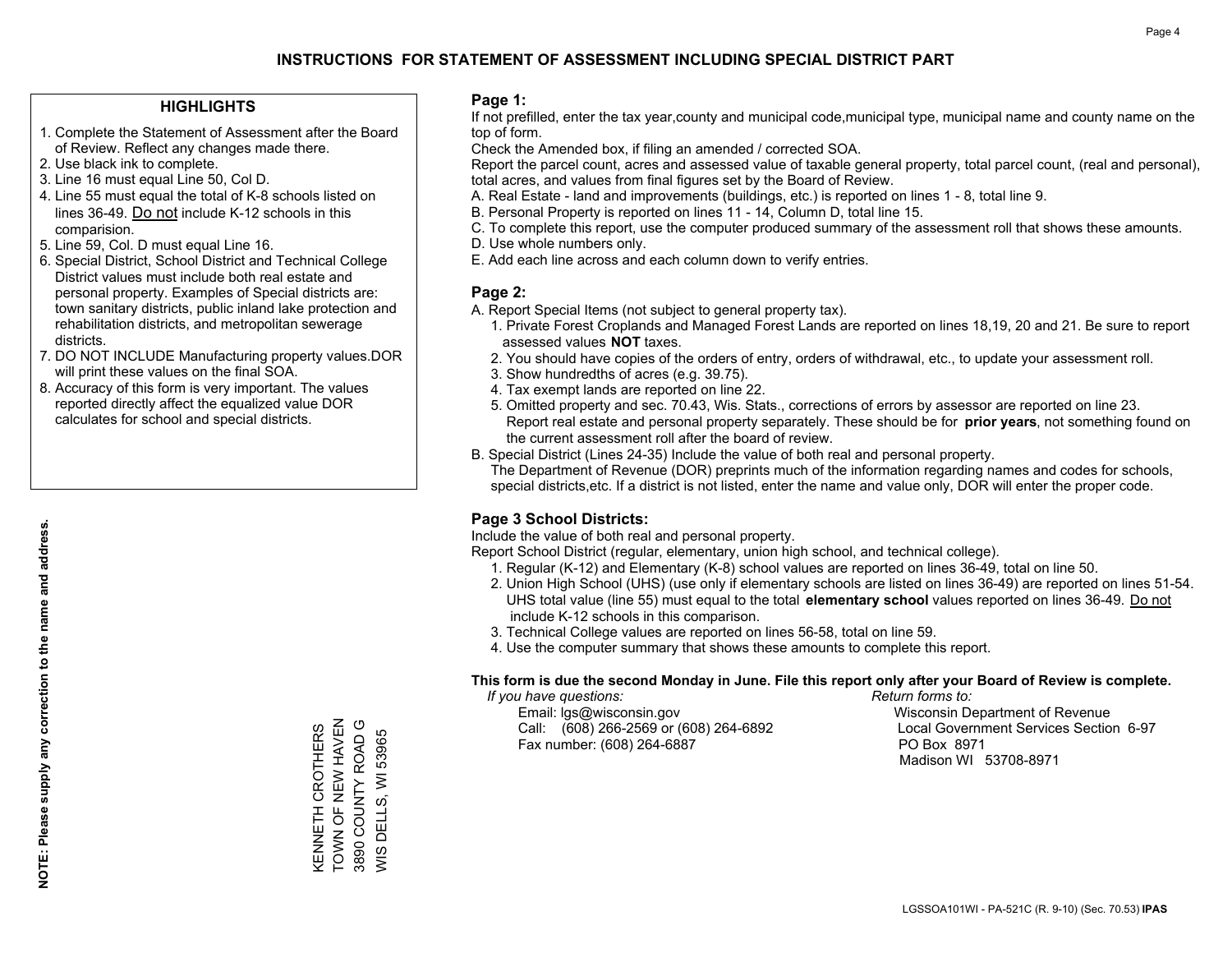**FINAL - EQUATED**

**STATEMENT OF ASSESSMENT FOR 2017** 

| 01  | 024 | 0012    |
|-----|-----|---------|
| CO. | MUN | ACCT NO |

|             | <b>FOR</b>                                                                                                                                                                                   | <b>TOWN OF</b><br><b>OF</b><br>Town - Village - City         | <b>PRESTON</b><br><b>Municipality Name</b> |                                           | <b>ADAMS COUNTY</b><br><b>County Name</b>           |                                   |                                        | <b>WHEN COMPLETING THIS DOCUMENT</b><br>DO NOT WRITE OVER X's OR IN SHADED AREAS |
|-------------|----------------------------------------------------------------------------------------------------------------------------------------------------------------------------------------------|--------------------------------------------------------------|--------------------------------------------|-------------------------------------------|-----------------------------------------------------|-----------------------------------|----------------------------------------|----------------------------------------------------------------------------------|
| Line<br>No. | <b>REAL ESTATE</b><br>(See Lines 18 - 22 for<br>other Real Estate)                                                                                                                           |                                                              |                                            | PARCEL COUNT<br>TOTAL LAND   IMPROVEMENTS | NO. OF ACRES<br><b>WHOLE</b><br><b>NUMBERS ONLY</b> | <b>VALUE OF</b><br><b>LAND</b>    | <b>VALUE OF</b><br><b>IMPROVEMENTS</b> | TOTAL VALUE OF LAND<br>AND IMPROVEMENTS                                          |
|             |                                                                                                                                                                                              |                                                              | Col. A                                     | Col. B                                    | Col. C                                              | Col. D                            | Col. E                                 | Col. F                                                                           |
| $\mathbf 1$ |                                                                                                                                                                                              | <b>RESIDENTIAL - Class 1</b>                                 | 1,823                                      | 1,201                                     | 2,760                                               | 35,326,800                        | 79,116,300                             | 114,443,100                                                                      |
| 2           |                                                                                                                                                                                              | <b>COMMERCIAL - Class 2</b>                                  | 30                                         | 24                                        | 174                                                 | 1,137,200                         | 2,885,100                              | 4,022,300                                                                        |
| 3           |                                                                                                                                                                                              | <b>MANUFACTURING - Class 3</b>                               | 3                                          | 3                                         | 28                                                  | 132,600                           | 2,852,000                              | 2,984,600                                                                        |
| 4           |                                                                                                                                                                                              | <b>AGRICULTURAL - Class 4</b>                                | 164                                        |                                           | 3,786                                               | 486,700                           |                                        | 486,700                                                                          |
| 5           |                                                                                                                                                                                              | UNDEVELOPED - Class 5                                        | 61                                         |                                           | 298                                                 | 210,700                           |                                        | 210,700                                                                          |
| 6           |                                                                                                                                                                                              | AGRICULTURAL FOREST - Class 5m                               | 59                                         |                                           | 891                                                 | 1,370,700                         |                                        | 1,370,700                                                                        |
| 7           |                                                                                                                                                                                              | FOREST LANDS - Class 6                                       | 221                                        |                                           | 4,874                                               | 12,093,800                        |                                        | 12,093,800                                                                       |
| 8           |                                                                                                                                                                                              | OTHER - Class 7                                              | 30                                         | 29                                        | 59                                                  | 97,400                            | 996,500                                | 1,093,900                                                                        |
| 9           |                                                                                                                                                                                              | TOTAL - ALL COLUMNS                                          | 2,391                                      | 1,257                                     | 12,870                                              | 50,855,900                        | 85,849,900                             | 136,705,800                                                                      |
| 10          |                                                                                                                                                                                              | NUMBER OF PERSONAL PROPERTY ACCOUNTS IN ROLL                 |                                            |                                           | 37                                                  | <b>LOCALLY ASSESSED</b>           | <b>MANUFACTURING</b>                   | <b>MERGED</b>                                                                    |
| 11          |                                                                                                                                                                                              | BOATS AND OTHER WATERCRAFT NOT EXEMPT - Code 1               |                                            |                                           |                                                     | 0                                 | $\Omega$                               | $\mathbf 0$                                                                      |
| 12          |                                                                                                                                                                                              | MACHINERY, TOOLS AND PATTERNS - Code 2                       |                                            |                                           |                                                     | 67,000                            | 58,000                                 | 125,000                                                                          |
| 13          |                                                                                                                                                                                              | FURNITURE, FIXTURES AND EQUIPMENT - Code 3                   |                                            |                                           |                                                     | 80,000                            | 53,400                                 | 133,400                                                                          |
| 14          |                                                                                                                                                                                              | ALL OTHER PERSONAL PROPERTY NOT EXEMPT - Codes 4A, 4B, 4C    |                                            |                                           |                                                     | 99,300                            | 10,600                                 | 109,900                                                                          |
| 15          |                                                                                                                                                                                              | TOTAL OF PERSONAL PROPERTY NOT EXEMPT (Total of Lines 11-14) |                                            |                                           | 246,300                                             | 122,000                           | 368,300                                |                                                                                  |
| 16          | AGGREGATE ASSESSED VALUE OF ALL PROPERTY SUBJECT TO THE GENERAL PROPERTY TAX (Total of Lines 9F and 15F)<br>MUST EQUAL TOTAL VALUE OF THE SCHOOL DISTRICTS (K-12 PLUS K-8) - Line 50, Col. F |                                                              |                                            |                                           |                                                     |                                   |                                        | 137,074,100                                                                      |
| 17          | Name of Assessor<br><b>BOARD OF REVIEW</b><br>DATE OF FINAL ADJOURNMENT<br>05/08/2017                                                                                                        |                                                              |                                            |                                           |                                                     | <b>RIGLEMON APPRAISAL SERVICE</b> | Telephone #                            | (607) 378-3003                                                                   |

REMARKS

The Assessment Ratio to be used in calculating the estimated Fair Market Value on tax bills for this tax district is 1.035236725

This ratio should be used to convert assessed values to "Calculate Equalized Values" in Step 1 of the Lottery and Gaming Credit Calculations.<br>This ratio should be used in the "Computation of Tax Equivalent" schedule of the **Commission**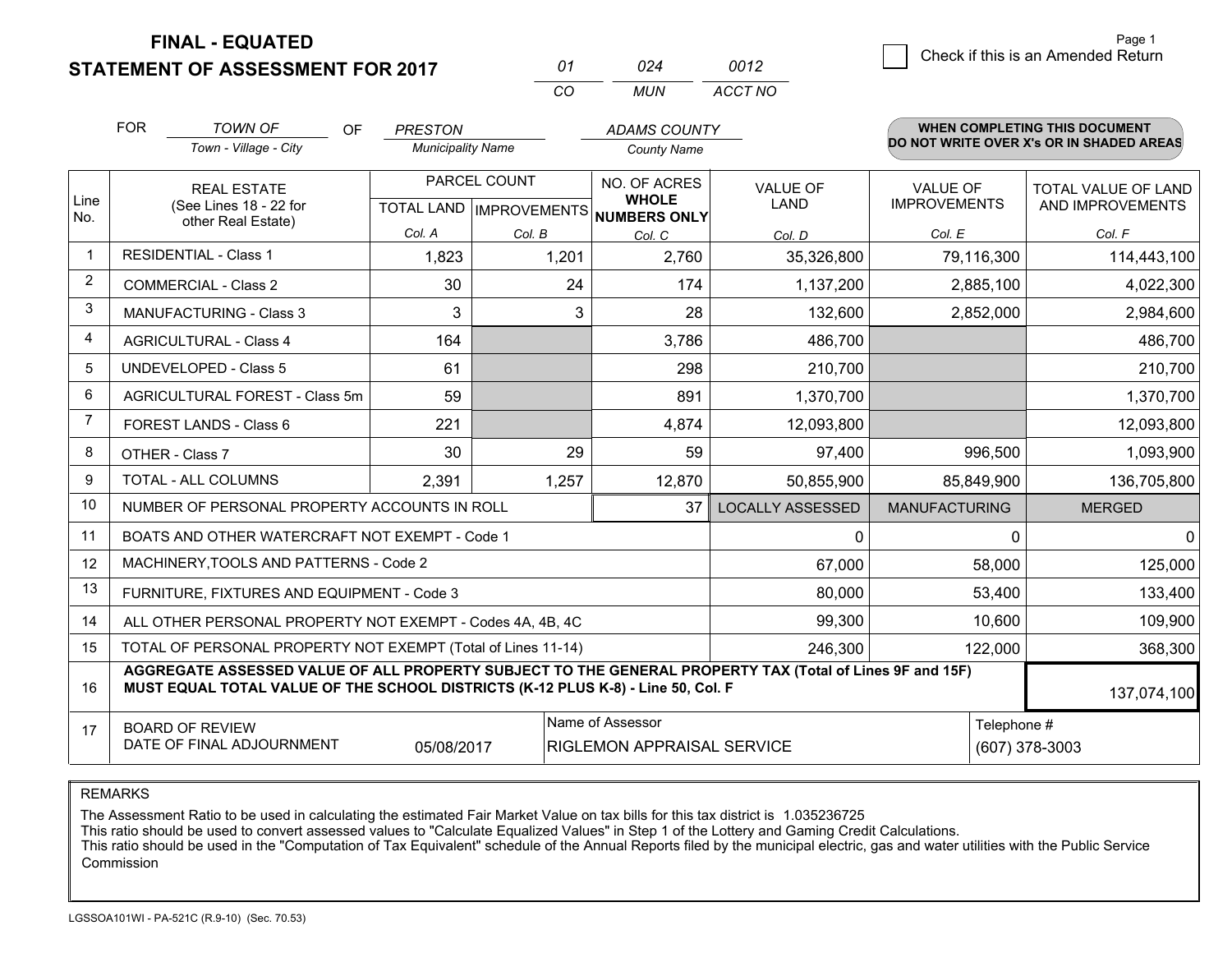*YEAR CO MUN ACCT NO* 2017 01 024 0012

Do not confuse FOREST LANDS (Line 7) with FOREST CROPS (in this section) - They are **NOT** the same

|    |                                                               |                 | Private Forest Crop - Reg Class @ 10¢ per acre |                                                                                | Private Forest Crop - Reg Class @ \$2.52 per acre                            |                                                               |  |                                                                    |                                                                                     |                    |  |
|----|---------------------------------------------------------------|-----------------|------------------------------------------------|--------------------------------------------------------------------------------|------------------------------------------------------------------------------|---------------------------------------------------------------|--|--------------------------------------------------------------------|-------------------------------------------------------------------------------------|--------------------|--|
| 18 | (a) PARCELS                                                   | (b) ACRES       |                                                | (c) ASSESSED VALUE                                                             |                                                                              | (d) PARCELS                                                   |  | (e) ACRES                                                          |                                                                                     | (f) ASSESSED VALUE |  |
|    | Private Forest Crop - Special Class @ 20¢ per acre            |                 |                                                |                                                                                | Entered Before 2005 Managed Forest - Ferrous Mining CLOSED @ \$8.27 per acre |                                                               |  |                                                                    |                                                                                     |                    |  |
| 19 | (a) PARCELS                                                   | (b) ACRES       |                                                | (c) ASSESSED VALUE                                                             |                                                                              | (d) PARCELS                                                   |  | (e) ACRES                                                          |                                                                                     | (f) ASSESSED VALUE |  |
|    | Entered Before 2005 Managed Forest - OPEN @ \$.79 per acre    |                 |                                                |                                                                                |                                                                              | Entered Before 2005 Managed Forest - CLOSED @ \$1.87 per acre |  |                                                                    |                                                                                     |                    |  |
| 20 | (a) PARCELS                                                   | (b) ACRES       |                                                | (c) ASSESSED VALUE                                                             |                                                                              | (d) PARCELS                                                   |  | (e) ACRES                                                          |                                                                                     | (f) ASSESSED VALUE |  |
|    | 35                                                            | 1.366.37        |                                                | 3,266,600                                                                      |                                                                              | 129                                                           |  | 4,155.75                                                           | 9,027,400                                                                           |                    |  |
|    | Entered After 2004 Managed Forest - OPEN @<br>\$2.14 per acre |                 |                                                |                                                                                |                                                                              |                                                               |  |                                                                    | Entered After 2004 Managed Forest - CLOSED @ \$10.68 per acre<br>(f) ASSESSED VALUE |                    |  |
| 21 | (a) PARCELS                                                   | (b) ACRES       |                                                | (c) ASSESSED VALUE                                                             |                                                                              | (d) PARCELS                                                   |  | (e) ACRES                                                          |                                                                                     |                    |  |
|    |                                                               | 122.99          |                                                |                                                                                |                                                                              | 65                                                            |  |                                                                    |                                                                                     | 4,958,800          |  |
|    |                                                               |                 |                                                | 344,300                                                                        |                                                                              |                                                               |  | 2,078.72                                                           |                                                                                     |                    |  |
| 22 | (a) County Forest Cropland Acres                              |                 |                                                | (b) Federal Acres                                                              |                                                                              | (c) State Acres                                               |  | (d) County (NOT FOREST CROP) Acres                                 |                                                                                     | (e) Other Acres    |  |
|    |                                                               |                 |                                                |                                                                                |                                                                              | 1,130.81                                                      |  | 236.1                                                              |                                                                                     | 380.31             |  |
|    |                                                               |                 |                                                | Assessed Value of Omitted Property From Prior Years (Sec. 70.44)               |                                                                              |                                                               |  |                                                                    | Assessed Value of Sec. 70.43 Corrections of Errors by Assessors                     |                    |  |
| 23 |                                                               | (a) REAL ESTATE |                                                | (b) PERSONAL                                                                   |                                                                              |                                                               |  | (c1) REAL ESTATE                                                   |                                                                                     | (c2) PERSONAL      |  |
|    |                                                               |                 |                                                |                                                                                |                                                                              |                                                               |  |                                                                    |                                                                                     |                    |  |
|    |                                                               |                 |                                                | Manufacturing Equated Value of Omitted Property From Prior Years (Sec. 70.995) |                                                                              |                                                               |  | Mfg. Equated Value of Sec.70.43 Corrections of Errors by Assessors |                                                                                     |                    |  |
|    | (d) REAL ESTATE                                               |                 |                                                | (e) PERSONAL                                                                   |                                                                              |                                                               |  | (f1) REAL ESTATE                                                   |                                                                                     | (f2) PERSONAL      |  |
|    |                                                               |                 |                                                |                                                                                |                                                                              |                                                               |  |                                                                    |                                                                                     |                    |  |

## **SPECIAL DISTRICTS**

| Line<br>No. | Enter 6-digit<br><b>Special District</b><br>Code (Col. A) | <b>Account</b><br><b>Number</b><br>(Col. B) | <b>Special District Name</b><br>(Col. C) | <b>Locally Assessed Value</b><br>of Real Estate and<br><b>Personal Property (Col. D)</b> | Mfg Value of Real Estate<br>and Personal Property<br>(Col. E) | <b>Merged Value of</b><br><b>Real Estate and</b><br>Personal Property (Col. F) |
|-------------|-----------------------------------------------------------|---------------------------------------------|------------------------------------------|------------------------------------------------------------------------------------------|---------------------------------------------------------------|--------------------------------------------------------------------------------|
| 24          | 018050                                                    | 0004                                        | <b>BIG ROCHE-A-CRI LAKE DISTRICT</b>     | 32,172,900                                                                               |                                                               | 32,172,900                                                                     |
| 25          | 018060                                                    | 0005                                        | <b>FRIENDSHIP LAKE DISTRICT</b>          | 9,825,600                                                                                |                                                               | 9,825,600                                                                      |
| 26          |                                                           |                                             |                                          |                                                                                          |                                                               |                                                                                |
| 27          |                                                           |                                             |                                          |                                                                                          |                                                               |                                                                                |
| 28          |                                                           |                                             |                                          |                                                                                          |                                                               |                                                                                |
| 29          |                                                           |                                             |                                          |                                                                                          |                                                               |                                                                                |
| 30          |                                                           |                                             |                                          |                                                                                          |                                                               |                                                                                |
| 31          |                                                           |                                             |                                          |                                                                                          |                                                               |                                                                                |
| 32          |                                                           |                                             |                                          |                                                                                          |                                                               |                                                                                |
| 33          |                                                           |                                             |                                          |                                                                                          |                                                               |                                                                                |
| 34          |                                                           |                                             |                                          |                                                                                          |                                                               |                                                                                |
| 35          |                                                           |                                             |                                          |                                                                                          |                                                               |                                                                                |

LGSSOA101WI-PA - 521C (R. 9-10) (Sec. 70.53)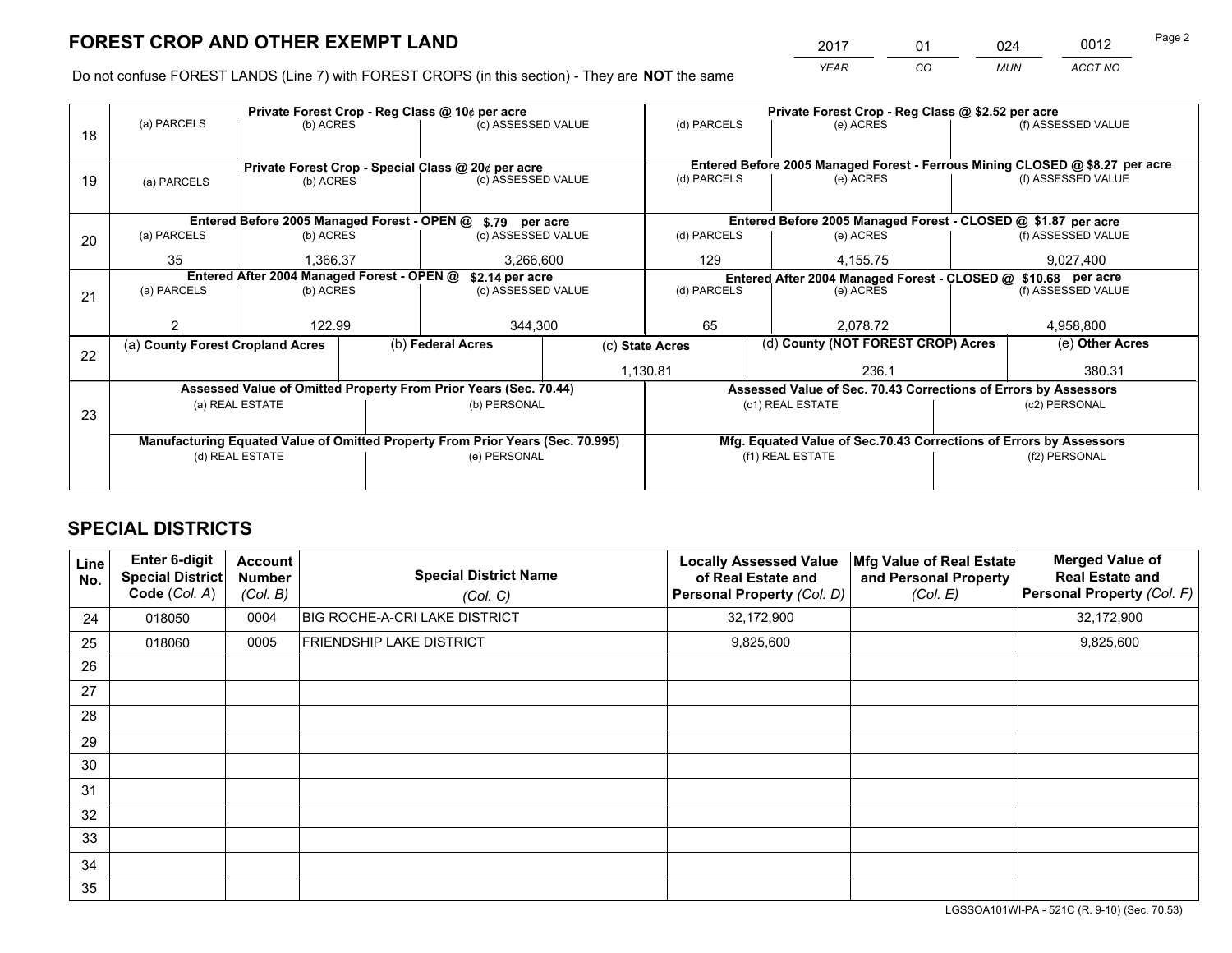|             |                                                          |                                             |                                                         | YEAR                                                                              | CO<br><b>MUN</b>                                              | ACCT NO                                                                        |
|-------------|----------------------------------------------------------|---------------------------------------------|---------------------------------------------------------|-----------------------------------------------------------------------------------|---------------------------------------------------------------|--------------------------------------------------------------------------------|
| Line<br>No. | Enter 6-digit<br><b>School District</b><br>Code (Col. A) | <b>Account</b><br><b>Number</b><br>(Col. B) | <b>School District Name</b><br>(Col. C)                 | <b>Locally Assessed Value</b><br>of Real Estate and<br>Personal Property (Col. D) | Mfg Value of Real Estate<br>and Personal Property<br>(Col. E) | <b>Merged Value of</b><br><b>Real Estate and</b><br>Personal Property (Col. F) |
|             | <b>SCHOOL DISTRICTS (K-8 and K-12)</b><br>A.             |                                             |                                                         |                                                                                   |                                                               |                                                                                |
| 36          | 010014                                                   | 0017                                        | SCH D OF ADAMS FRIENDSHIP AREA                          | 133,967,500                                                                       | 3,106,600                                                     | 137,074,100                                                                    |
| 37          |                                                          |                                             |                                                         |                                                                                   |                                                               |                                                                                |
| 38          |                                                          |                                             |                                                         |                                                                                   |                                                               |                                                                                |
| 39          |                                                          |                                             |                                                         |                                                                                   |                                                               |                                                                                |
| 40          |                                                          |                                             |                                                         |                                                                                   |                                                               |                                                                                |
| 41          |                                                          |                                             |                                                         |                                                                                   |                                                               |                                                                                |
| 42<br>43    |                                                          |                                             |                                                         |                                                                                   |                                                               |                                                                                |
| 44          |                                                          |                                             |                                                         |                                                                                   |                                                               |                                                                                |
| 45          |                                                          |                                             |                                                         |                                                                                   |                                                               |                                                                                |
| 46          |                                                          |                                             |                                                         |                                                                                   |                                                               |                                                                                |
| 47          |                                                          |                                             |                                                         |                                                                                   |                                                               |                                                                                |
| 48          |                                                          |                                             |                                                         |                                                                                   |                                                               |                                                                                |
| 49          |                                                          |                                             |                                                         |                                                                                   |                                                               |                                                                                |
| 50          |                                                          |                                             | TOTAL ASSESSED VALUE OF SCHOOL DISTRICTS (K-8 and K-12) | 133,967,500                                                                       | 3,106,600                                                     | 137,074,100                                                                    |
|             | <b>UNION HIGH SCHOOL DISTRICTS</b><br><b>B.</b>          |                                             |                                                         |                                                                                   |                                                               |                                                                                |
| 51          |                                                          |                                             |                                                         |                                                                                   |                                                               |                                                                                |
| 52          |                                                          |                                             |                                                         |                                                                                   |                                                               |                                                                                |
| 53          |                                                          |                                             |                                                         |                                                                                   |                                                               |                                                                                |
| 54          |                                                          |                                             | TOTAL ASSESSED VALUE OF UNION HIGH SCHOOLS              |                                                                                   |                                                               |                                                                                |
| 55          | $C_{1}$<br>TECHNICAL COLLEGE DISTRICTS                   |                                             |                                                         |                                                                                   |                                                               |                                                                                |
| 56          | 001400                                                   | 0013                                        | MID-STATE TECHNICAL COLLEGE<br><b>WRAP</b>              | 133,967,500                                                                       | 3,106,600                                                     | 137,074,100                                                                    |
| 57          |                                                          |                                             |                                                         |                                                                                   |                                                               |                                                                                |
| 58          |                                                          |                                             |                                                         |                                                                                   |                                                               |                                                                                |
| 59          |                                                          |                                             | TOTAL ASSESSED VALUE OF TECHNICAL COLLEGES              | 133,967,500                                                                       | 3,106,600                                                     | 137,074,100                                                                    |

01

024

## *I hereby certify, to the best of my knowledge and belief, this form is complete and correct.*

**SCHOOL DISTRICTS**

| Print name of preparer | Title                    |                | Date (MM / DD / CCYY) |
|------------------------|--------------------------|----------------|-----------------------|
|                        |                          |                |                       |
| Signature of preparer  | Contact Telephone Number | E-mail address |                       |
|                        | $\overline{\phantom{0}}$ |                |                       |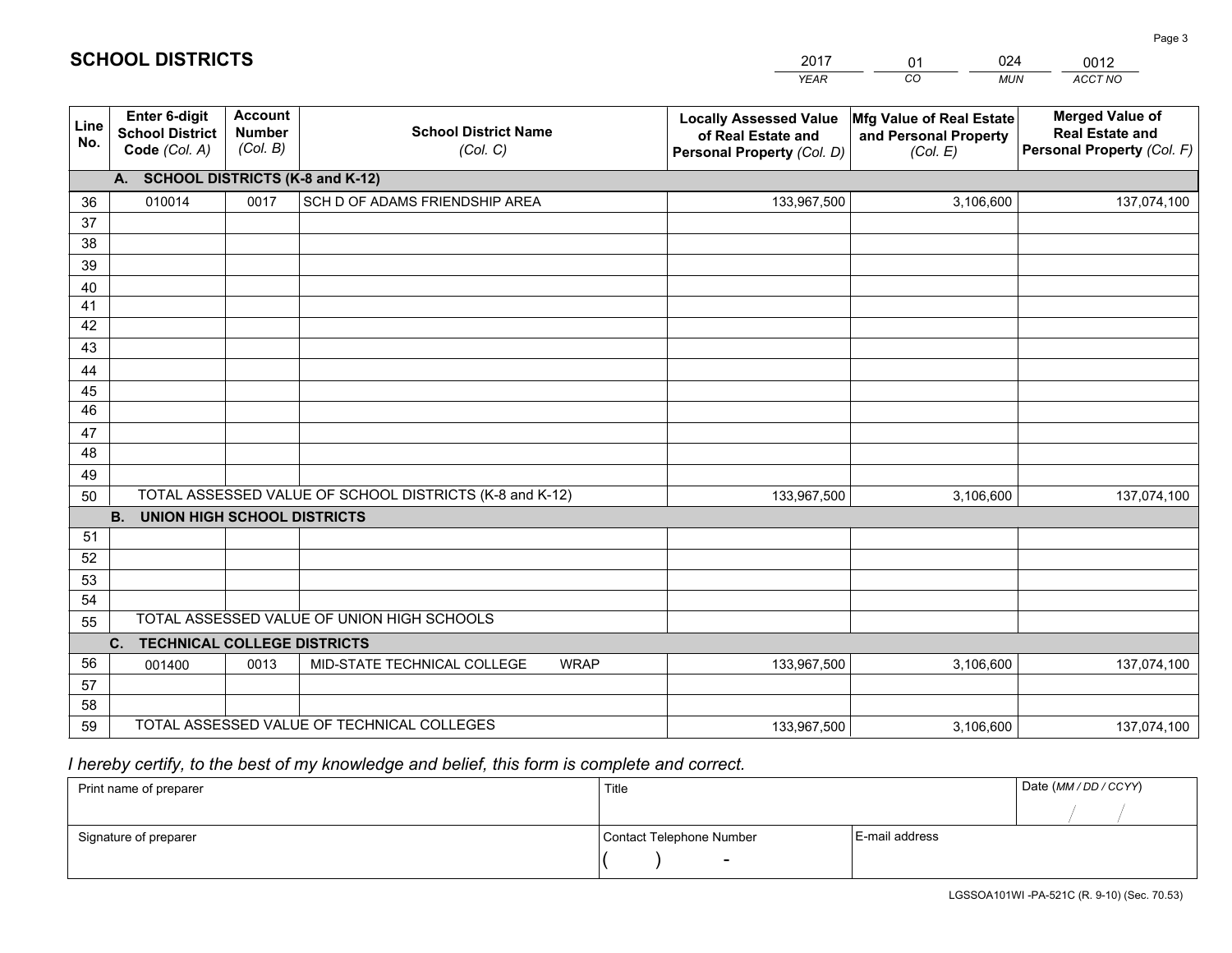#### **HIGHLIGHTS**

- 1. Complete the Statement of Assessment after the Board of Review. Reflect any changes made there.
- 2. Use black ink to complete.
- 3. Line 16 must equal Line 50, Col D.
- 4. Line 55 must equal the total of K-8 schools listed on lines 36-49. Do not include K-12 schools in this comparision.
- 5. Line 59, Col. D must equal Line 16.
- 6. Special District, School District and Technical College District values must include both real estate and personal property. Examples of Special districts are: town sanitary districts, public inland lake protection and rehabilitation districts, and metropolitan sewerage districts.
- 7. DO NOT INCLUDE Manufacturing property values.DOR will print these values on the final SOA.

SCOTT SORENSEN TOWN OF PRESTON 1739 11TH AVENUE FRIENDSHIP, WI 53934

SCOTT SORENSEN<br>TOWN OF PRESTON 1739 11TH AVENUE

FRIENDSHIP, WI 53934

 8. Accuracy of this form is very important. The values reported directly affect the equalized value DOR calculates for school and special districts.

#### **Page 1:**

 If not prefilled, enter the tax year,county and municipal code,municipal type, municipal name and county name on the top of form.

Check the Amended box, if filing an amended / corrected SOA.

 Report the parcel count, acres and assessed value of taxable general property, total parcel count, (real and personal), total acres, and values from final figures set by the Board of Review.

- A. Real Estate land and improvements (buildings, etc.) is reported on lines 1 8, total line 9.
- B. Personal Property is reported on lines 11 14, Column D, total line 15.
- C. To complete this report, use the computer produced summary of the assessment roll that shows these amounts.
- D. Use whole numbers only.
- E. Add each line across and each column down to verify entries.

#### **Page 2:**

- A. Report Special Items (not subject to general property tax).
- 1. Private Forest Croplands and Managed Forest Lands are reported on lines 18,19, 20 and 21. Be sure to report assessed values **NOT** taxes.
- 2. You should have copies of the orders of entry, orders of withdrawal, etc., to update your assessment roll.
	- 3. Show hundredths of acres (e.g. 39.75).
- 4. Tax exempt lands are reported on line 22.
- 5. Omitted property and sec. 70.43, Wis. Stats., corrections of errors by assessor are reported on line 23. Report real estate and personal property separately. These should be for **prior years**, not something found on the current assessment roll after the board of review.
- B. Special District (Lines 24-35) Include the value of both real and personal property.

 The Department of Revenue (DOR) preprints much of the information regarding names and codes for schools, special districts,etc. If a district is not listed, enter the name and value only, DOR will enter the proper code.

### **Page 3 School Districts:**

Include the value of both real and personal property.

Report School District (regular, elementary, union high school, and technical college).

- 1. Regular (K-12) and Elementary (K-8) school values are reported on lines 36-49, total on line 50.
- 2. Union High School (UHS) (use only if elementary schools are listed on lines 36-49) are reported on lines 51-54. UHS total value (line 55) must equal to the total **elementary school** values reported on lines 36-49. Do notinclude K-12 schools in this comparison.
- 3. Technical College values are reported on lines 56-58, total on line 59.
- 4. Use the computer summary that shows these amounts to complete this report.

#### **This form is due the second Monday in June. File this report only after your Board of Review is complete.**

 *If you have questions: Return forms to:*

 Email: lgs@wisconsin.gov Wisconsin Department of RevenueCall:  $(608)$  266-2569 or  $(608)$  264-6892 Fax number: (608) 264-6887 PO Box 8971

Local Government Services Section 6-97 Madison WI 53708-8971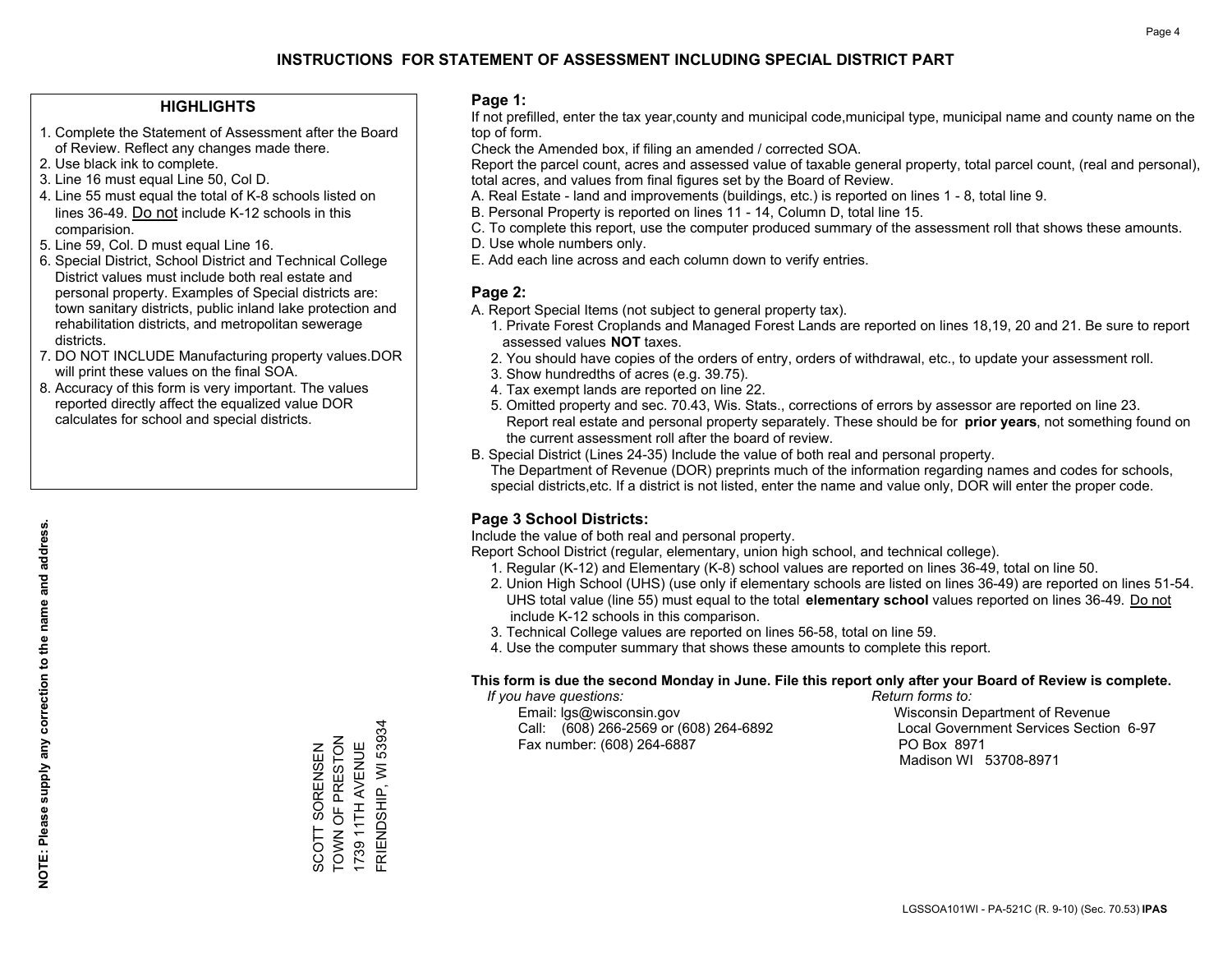**FINAL - EQUATED**

**STATEMENT OF ASSESSMENT FOR 2017** 

| 01  | 026 | 0013    |
|-----|-----|---------|
| CO. | MUN | ACCT NO |

|             | <b>FOR</b>                                                                                                                                                                                   | <b>TOWN OF</b><br><b>OF</b>                                  | <b>QUINCY</b>            |                           | <b>ADAMS COUNTY</b>                 |                         |                      | <b>WHEN COMPLETING THIS DOCUMENT</b>     |  |
|-------------|----------------------------------------------------------------------------------------------------------------------------------------------------------------------------------------------|--------------------------------------------------------------|--------------------------|---------------------------|-------------------------------------|-------------------------|----------------------|------------------------------------------|--|
|             |                                                                                                                                                                                              | Town - Village - City                                        | <b>Municipality Name</b> |                           | <b>County Name</b>                  |                         |                      | DO NOT WRITE OVER X's OR IN SHADED AREAS |  |
|             |                                                                                                                                                                                              | <b>REAL ESTATE</b>                                           |                          | PARCEL COUNT              | NO. OF ACRES                        | <b>VALUE OF</b>         | <b>VALUE OF</b>      | TOTAL VALUE OF LAND                      |  |
| Line<br>No. |                                                                                                                                                                                              | (See Lines 18 - 22 for<br>other Real Estate)                 |                          | TOTAL LAND   IMPROVEMENTS | <b>WHOLE</b><br><b>NUMBERS ONLY</b> | LAND                    | <b>IMPROVEMENTS</b>  | AND IMPROVEMENTS                         |  |
|             |                                                                                                                                                                                              |                                                              | Col. A                   | Col. B                    | Col. C                              | Col. D                  | Col. E               | Col. F                                   |  |
| $\mathbf 1$ |                                                                                                                                                                                              | <b>RESIDENTIAL - Class 1</b>                                 | 2,520                    | 1,701                     | 2,419                               | 53,536,500              | 101,073,700          | 154,610,200                              |  |
| 2           |                                                                                                                                                                                              | <b>COMMERCIAL - Class 2</b>                                  | 27                       | 25                        | 89                                  | 1,932,300               | 3,092,000            | 5,024,300                                |  |
| 3           |                                                                                                                                                                                              | <b>MANUFACTURING - Class 3</b>                               | $\Omega$                 | $\Omega$                  | $\Omega$                            | 0                       | $\Omega$             | 0                                        |  |
| 4           |                                                                                                                                                                                              | <b>AGRICULTURAL - Class 4</b>                                | 144                      |                           | 3,666                               | 464,600                 |                      | 464,600                                  |  |
| 5           |                                                                                                                                                                                              | <b>UNDEVELOPED - Class 5</b>                                 | 135                      |                           | 1,111                               | 603,300                 |                      | 603,300                                  |  |
| 6           |                                                                                                                                                                                              | AGRICULTURAL FOREST - Class 5m                               | 51                       |                           | 767                                 | 947,600                 |                      | 947,600                                  |  |
| 7           |                                                                                                                                                                                              | FOREST LANDS - Class 6                                       | 236                      |                           | 3,363                               | 8,508,500               |                      | 8,508,500                                |  |
| 8           |                                                                                                                                                                                              | OTHER - Class 7                                              | 48                       | 48                        | 69                                  | 231,500                 | 1,260,500            | 1,492,000                                |  |
| 9           |                                                                                                                                                                                              | TOTAL - ALL COLUMNS                                          | 3,161                    | 1,774                     | 11,484                              | 66,224,300              | 105,426,200          | 171,650,500                              |  |
| 10          |                                                                                                                                                                                              | NUMBER OF PERSONAL PROPERTY ACCOUNTS IN ROLL                 |                          |                           | 140                                 | <b>LOCALLY ASSESSED</b> | <b>MANUFACTURING</b> | <b>MERGED</b>                            |  |
| 11          |                                                                                                                                                                                              | BOATS AND OTHER WATERCRAFT NOT EXEMPT - Code 1               |                          |                           |                                     | 0                       | 0                    | $\mathbf 0$                              |  |
| 12          |                                                                                                                                                                                              | MACHINERY, TOOLS AND PATTERNS - Code 2                       |                          |                           |                                     | 14,100                  | 0                    | 14,100                                   |  |
| 13          |                                                                                                                                                                                              | FURNITURE, FIXTURES AND EQUIPMENT - Code 3                   |                          |                           |                                     | 129,000                 | 0                    | 129,000                                  |  |
| 14          |                                                                                                                                                                                              | ALL OTHER PERSONAL PROPERTY NOT EXEMPT - Codes 4A, 4B, 4C    |                          |                           |                                     | 2,287,800               | $\Omega$             | 2,287,800                                |  |
| 15          |                                                                                                                                                                                              | TOTAL OF PERSONAL PROPERTY NOT EXEMPT (Total of Lines 11-14) |                          |                           |                                     | 2,430,900               | 0                    | 2,430,900                                |  |
| 16          | AGGREGATE ASSESSED VALUE OF ALL PROPERTY SUBJECT TO THE GENERAL PROPERTY TAX (Total of Lines 9F and 15F)<br>MUST EQUAL TOTAL VALUE OF THE SCHOOL DISTRICTS (K-12 PLUS K-8) - Line 50, Col. F |                                                              |                          |                           |                                     |                         |                      | 174,081,400                              |  |
| 17          | <b>BOARD OF REVIEW</b>                                                                                                                                                                       |                                                              |                          |                           | Name of Assessor                    |                         | Telephone #          |                                          |  |
|             |                                                                                                                                                                                              | DATE OF FINAL ADJOURNMENT                                    | 05/18/2017               |                           | RIGLEMON APPRAISAL SERVICE          |                         |                      | (608) 378-3003                           |  |

REMARKS

The Assessment Ratio to be used in calculating the estimated Fair Market Value on tax bills for this tax district is .961942037

This ratio should be used to convert assessed values to "Calculate Equalized Values" in Step 1 of the Lottery and Gaming Credit Calculations.<br>This ratio should be used in the "Computation of Tax Equivalent" schedule of the Commission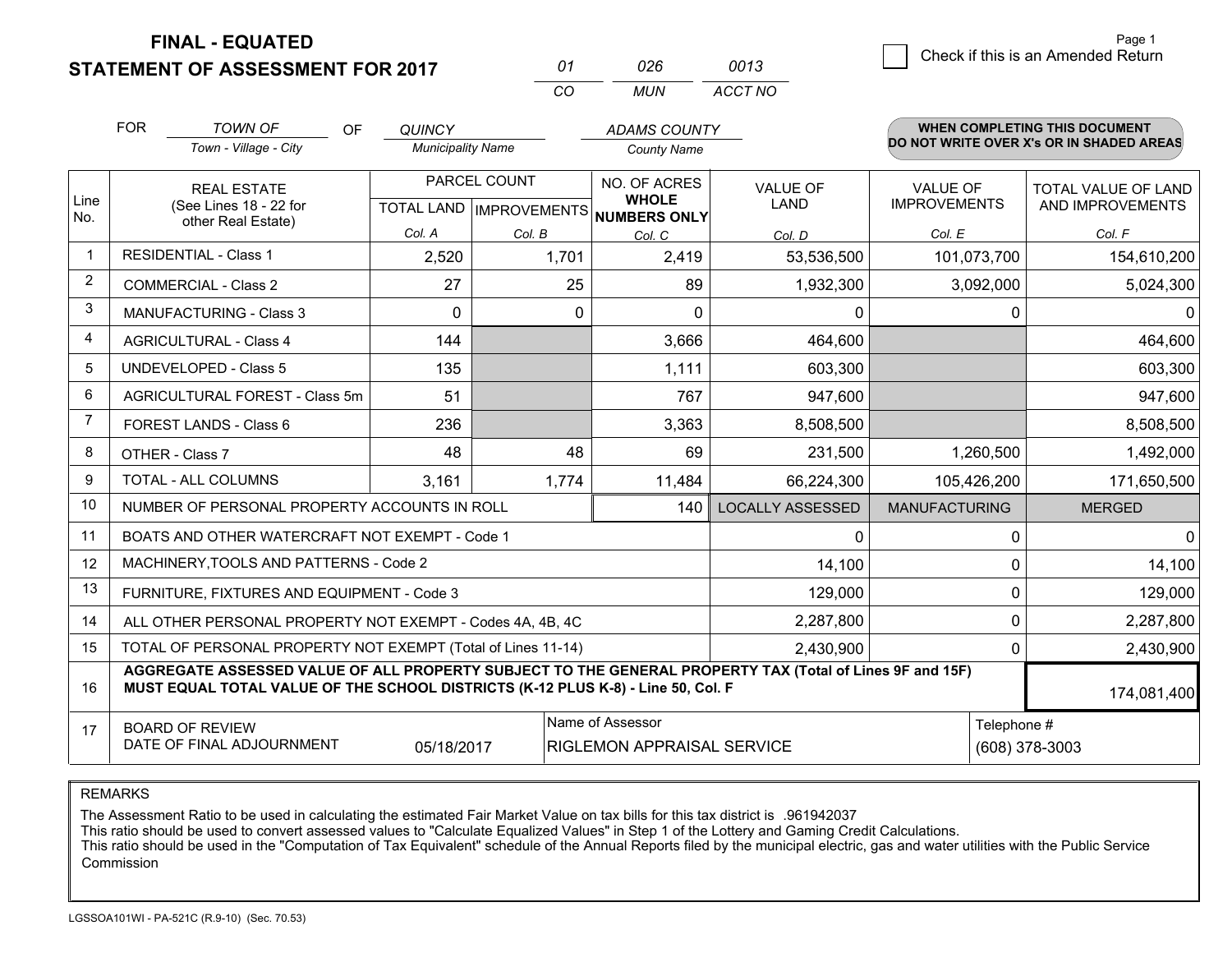*YEAR CO MUN ACCT NO* <sup>2017</sup> <sup>01</sup> <sup>026</sup> <sup>0013</sup>

Do not confuse FOREST LANDS (Line 7) with FOREST CROPS (in this section) - They are **NOT** the same

|    |                                                               |                 |  | Private Forest Crop - Reg Class @ 10¢ per acre                                 | Private Forest Crop - Reg Class @ \$2.52 per acre                            |                                                               |                  |                                                                    |                                                               |                    |  |
|----|---------------------------------------------------------------|-----------------|--|--------------------------------------------------------------------------------|------------------------------------------------------------------------------|---------------------------------------------------------------|------------------|--------------------------------------------------------------------|---------------------------------------------------------------|--------------------|--|
| 18 | (a) PARCELS                                                   | (b) ACRES       |  | (c) ASSESSED VALUE                                                             |                                                                              | (d) PARCELS                                                   |                  | (e) ACRES                                                          |                                                               | (f) ASSESSED VALUE |  |
|    | Private Forest Crop - Special Class @ 20¢ per acre            |                 |  |                                                                                | Entered Before 2005 Managed Forest - Ferrous Mining CLOSED @ \$8.27 per acre |                                                               |                  |                                                                    |                                                               |                    |  |
| 19 | (a) PARCELS                                                   | (b) ACRES       |  | (c) ASSESSED VALUE                                                             |                                                                              | (d) PARCELS                                                   |                  | (e) ACRES                                                          |                                                               | (f) ASSESSED VALUE |  |
|    |                                                               |                 |  | Entered Before 2005 Managed Forest - OPEN @ \$.79 per acre                     |                                                                              | Entered Before 2005 Managed Forest - CLOSED @ \$1.87 per acre |                  |                                                                    |                                                               |                    |  |
| 20 | (a) PARCELS                                                   | (b) ACRES       |  | (c) ASSESSED VALUE                                                             |                                                                              | (d) PARCELS                                                   |                  | (e) ACRES                                                          |                                                               | (f) ASSESSED VALUE |  |
|    | 13                                                            | 500.98          |  | 1,140,000                                                                      |                                                                              | 47                                                            |                  | 1.394.54                                                           |                                                               | 3,085,600          |  |
|    | Entered After 2004 Managed Forest - OPEN @<br>\$2.14 per acre |                 |  |                                                                                |                                                                              |                                                               |                  |                                                                    | Entered After 2004 Managed Forest - CLOSED @ \$10.68 per acre |                    |  |
| 21 | (a) PARCELS                                                   | (b) ACRES       |  | (c) ASSESSED VALUE                                                             |                                                                              | (d) PARCELS                                                   | (e) ACRES        |                                                                    | (f) ASSESSED VALUE                                            |                    |  |
|    |                                                               |                 |  |                                                                                |                                                                              |                                                               |                  |                                                                    |                                                               |                    |  |
|    |                                                               | 54.31           |  | 124,900                                                                        |                                                                              | 43                                                            |                  | 1,211.75                                                           |                                                               | 2,493,800          |  |
| 22 | (a) County Forest Cropland Acres                              |                 |  | (b) Federal Acres                                                              |                                                                              | (c) State Acres                                               |                  | (d) County (NOT FOREST CROP) Acres                                 |                                                               | (e) Other Acres    |  |
|    |                                                               |                 |  |                                                                                |                                                                              | 2,722.89                                                      |                  | 143.12                                                             |                                                               | 5,733.13           |  |
|    |                                                               |                 |  | Assessed Value of Omitted Property From Prior Years (Sec. 70.44)               |                                                                              |                                                               |                  | Assessed Value of Sec. 70.43 Corrections of Errors by Assessors    |                                                               |                    |  |
| 23 |                                                               | (a) REAL ESTATE |  | (b) PERSONAL                                                                   |                                                                              |                                                               |                  | (c1) REAL ESTATE                                                   |                                                               | (c2) PERSONAL      |  |
|    |                                                               |                 |  |                                                                                |                                                                              |                                                               |                  |                                                                    |                                                               |                    |  |
|    |                                                               |                 |  | Manufacturing Equated Value of Omitted Property From Prior Years (Sec. 70.995) |                                                                              |                                                               |                  | Mfg. Equated Value of Sec.70.43 Corrections of Errors by Assessors |                                                               |                    |  |
|    | (d) REAL ESTATE                                               |                 |  | (e) PERSONAL                                                                   |                                                                              |                                                               | (f1) REAL ESTATE |                                                                    |                                                               | (f2) PERSONAL      |  |
|    |                                                               |                 |  |                                                                                |                                                                              |                                                               |                  |                                                                    |                                                               |                    |  |

## **SPECIAL DISTRICTS**

| Line<br>No. | Enter 6-digit<br><b>Special District</b> | <b>Account</b><br><b>Number</b> | <b>Special District Name</b> | <b>Locally Assessed Value</b><br>of Real Estate and | Mfg Value of Real Estate<br>and Personal Property | <b>Merged Value of</b><br><b>Real Estate and</b> |
|-------------|------------------------------------------|---------------------------------|------------------------------|-----------------------------------------------------|---------------------------------------------------|--------------------------------------------------|
|             | Code (Col. A)                            | (Col. B)                        | (Col. C)                     | Personal Property (Col. D)                          | (Col. E)                                          | Personal Property (Col. F)                       |
| 24          |                                          |                                 |                              |                                                     |                                                   |                                                  |
| 25          |                                          |                                 |                              |                                                     |                                                   |                                                  |
| 26          |                                          |                                 |                              |                                                     |                                                   |                                                  |
| 27          |                                          |                                 |                              |                                                     |                                                   |                                                  |
| 28          |                                          |                                 |                              |                                                     |                                                   |                                                  |
| 29          |                                          |                                 |                              |                                                     |                                                   |                                                  |
| 30          |                                          |                                 |                              |                                                     |                                                   |                                                  |
| 31          |                                          |                                 |                              |                                                     |                                                   |                                                  |
| 32          |                                          |                                 |                              |                                                     |                                                   |                                                  |
| 33          |                                          |                                 |                              |                                                     |                                                   |                                                  |
| 34          |                                          |                                 |                              |                                                     |                                                   |                                                  |
| 35          |                                          |                                 |                              |                                                     |                                                   |                                                  |

LGSSOA101WI-PA - 521C (R. 9-10) (Sec. 70.53)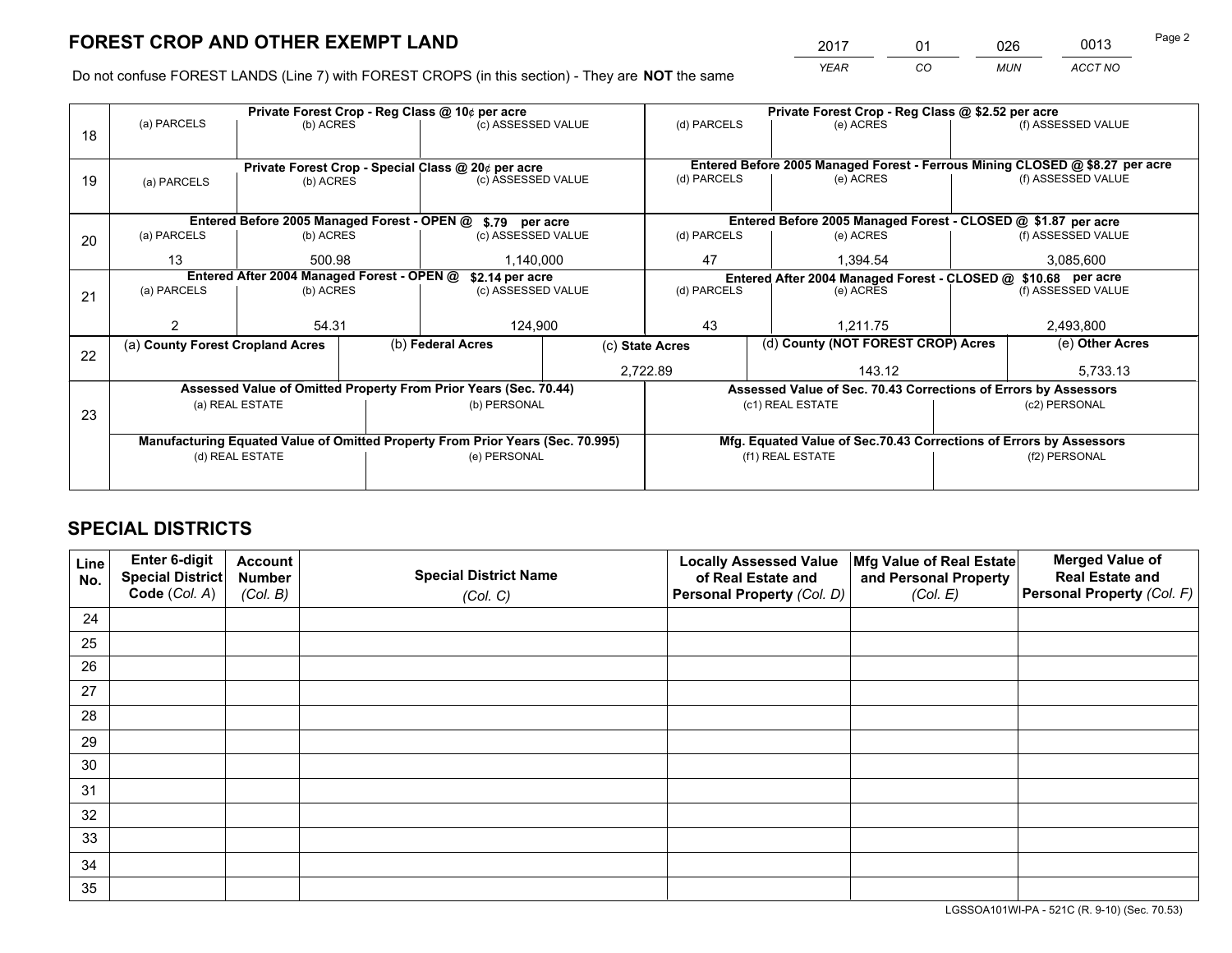|             |                                                          |                                             |                                                         | <b>YEAR</b>                                                                       | CO<br><b>MUN</b>                                              | ACCT NO                                                                        |
|-------------|----------------------------------------------------------|---------------------------------------------|---------------------------------------------------------|-----------------------------------------------------------------------------------|---------------------------------------------------------------|--------------------------------------------------------------------------------|
| Line<br>No. | Enter 6-digit<br><b>School District</b><br>Code (Col. A) | <b>Account</b><br><b>Number</b><br>(Col. B) | <b>School District Name</b><br>(Col. C)                 | <b>Locally Assessed Value</b><br>of Real Estate and<br>Personal Property (Col. D) | Mfg Value of Real Estate<br>and Personal Property<br>(Col. E) | <b>Merged Value of</b><br><b>Real Estate and</b><br>Personal Property (Col. F) |
|             | <b>SCHOOL DISTRICTS (K-8 and K-12)</b><br>А.             |                                             |                                                         |                                                                                   |                                                               |                                                                                |
| 36          | 010014                                                   | 0017                                        | SCH D OF ADAMS FRIENDSHIP AREA                          | 174,081,400                                                                       |                                                               | 174,081,400                                                                    |
| 37          |                                                          |                                             |                                                         |                                                                                   |                                                               |                                                                                |
| 38          |                                                          |                                             |                                                         |                                                                                   |                                                               |                                                                                |
| 39          |                                                          |                                             |                                                         |                                                                                   |                                                               |                                                                                |
| 40          |                                                          |                                             |                                                         |                                                                                   |                                                               |                                                                                |
| 41<br>42    |                                                          |                                             |                                                         |                                                                                   |                                                               |                                                                                |
| 43          |                                                          |                                             |                                                         |                                                                                   |                                                               |                                                                                |
| 44          |                                                          |                                             |                                                         |                                                                                   |                                                               |                                                                                |
| 45          |                                                          |                                             |                                                         |                                                                                   |                                                               |                                                                                |
| 46          |                                                          |                                             |                                                         |                                                                                   |                                                               |                                                                                |
| 47          |                                                          |                                             |                                                         |                                                                                   |                                                               |                                                                                |
| 48          |                                                          |                                             |                                                         |                                                                                   |                                                               |                                                                                |
| 49          |                                                          |                                             |                                                         |                                                                                   |                                                               |                                                                                |
| 50          |                                                          |                                             | TOTAL ASSESSED VALUE OF SCHOOL DISTRICTS (K-8 and K-12) | 174,081,400                                                                       |                                                               | 174,081,400                                                                    |
|             | <b>B.</b><br><b>UNION HIGH SCHOOL DISTRICTS</b>          |                                             |                                                         |                                                                                   |                                                               |                                                                                |
| 51          |                                                          |                                             |                                                         |                                                                                   |                                                               |                                                                                |
| 52          |                                                          |                                             |                                                         |                                                                                   |                                                               |                                                                                |
| 53          |                                                          |                                             |                                                         |                                                                                   |                                                               |                                                                                |
| 54          |                                                          |                                             | TOTAL ASSESSED VALUE OF UNION HIGH SCHOOLS              |                                                                                   |                                                               |                                                                                |
| 55          | $C_{1}$                                                  |                                             |                                                         |                                                                                   |                                                               |                                                                                |
| 56          | <b>TECHNICAL COLLEGE DISTRICTS</b><br>001400             | 0013                                        | MID-STATE TECHNICAL COLLEGE<br><b>WRAP</b>              | 174,081,400                                                                       |                                                               | 174,081,400                                                                    |
| 57          |                                                          |                                             |                                                         |                                                                                   |                                                               |                                                                                |
| 58          |                                                          |                                             |                                                         |                                                                                   |                                                               |                                                                                |
| 59          |                                                          |                                             | TOTAL ASSESSED VALUE OF TECHNICAL COLLEGES              | 174,081,400                                                                       |                                                               | 174,081,400                                                                    |

01

026

## *I hereby certify, to the best of my knowledge and belief, this form is complete and correct.*

**SCHOOL DISTRICTS**

| Print name of preparer | Title                    |                | Date (MM / DD / CCYY) |
|------------------------|--------------------------|----------------|-----------------------|
|                        |                          |                |                       |
| Signature of preparer  | Contact Telephone Number | E-mail address |                       |
|                        | $\sim$                   |                |                       |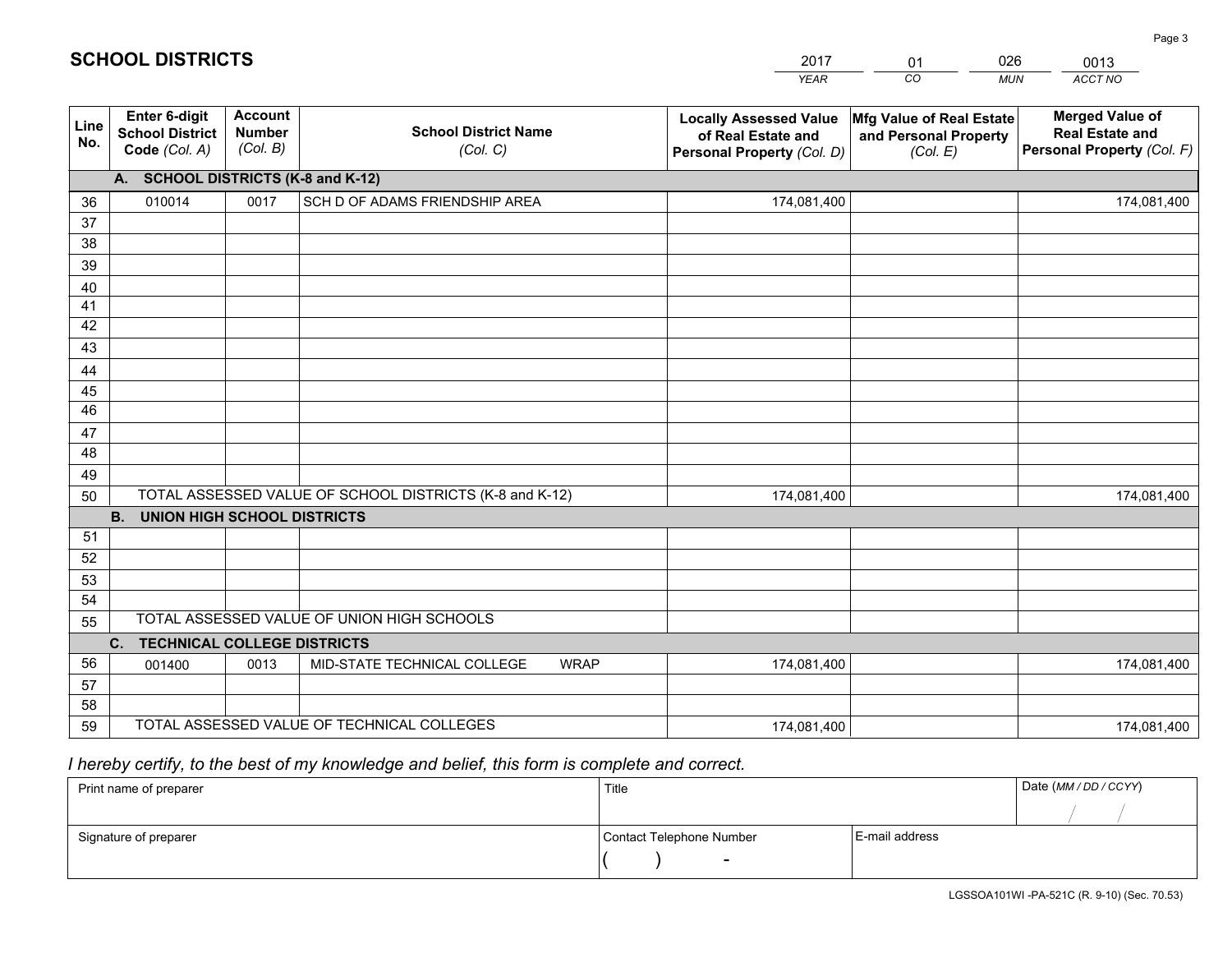#### **HIGHLIGHTS**

- 1. Complete the Statement of Assessment after the Board of Review. Reflect any changes made there.
- 2. Use black ink to complete.
- 3. Line 16 must equal Line 50, Col D.
- 4. Line 55 must equal the total of K-8 schools listed on lines 36-49. Do not include K-12 schools in this comparision.
- 5. Line 59, Col. D must equal Line 16.
- 6. Special District, School District and Technical College District values must include both real estate and personal property. Examples of Special districts are: town sanitary districts, public inland lake protection and rehabilitation districts, and metropolitan sewerage districts.
- 7. DO NOT INCLUDE Manufacturing property values.DOR will print these values on the final SOA.

WANDA ABFALL TOWN OF QUINCY 2599 COUNTY RD Z FRIENDSHIP, WI 53934 - 9617

FRIENDSHIP, WI 53934 2599 COUNTY RD Z WANDA ABFALL<br>TOWN OF QUINCY

9617  $\mathbf{I}$ 

 8. Accuracy of this form is very important. The values reported directly affect the equalized value DOR calculates for school and special districts.

#### **Page 1:**

 If not prefilled, enter the tax year,county and municipal code,municipal type, municipal name and county name on the top of form.

Check the Amended box, if filing an amended / corrected SOA.

 Report the parcel count, acres and assessed value of taxable general property, total parcel count, (real and personal), total acres, and values from final figures set by the Board of Review.

- A. Real Estate land and improvements (buildings, etc.) is reported on lines 1 8, total line 9.
- B. Personal Property is reported on lines 11 14, Column D, total line 15.
- C. To complete this report, use the computer produced summary of the assessment roll that shows these amounts.
- D. Use whole numbers only.
- E. Add each line across and each column down to verify entries.

#### **Page 2:**

- A. Report Special Items (not subject to general property tax).
- 1. Private Forest Croplands and Managed Forest Lands are reported on lines 18,19, 20 and 21. Be sure to report assessed values **NOT** taxes.
- 2. You should have copies of the orders of entry, orders of withdrawal, etc., to update your assessment roll.
	- 3. Show hundredths of acres (e.g. 39.75).
- 4. Tax exempt lands are reported on line 22.
- 5. Omitted property and sec. 70.43, Wis. Stats., corrections of errors by assessor are reported on line 23. Report real estate and personal property separately. These should be for **prior years**, not something found on the current assessment roll after the board of review.
- B. Special District (Lines 24-35) Include the value of both real and personal property.
- The Department of Revenue (DOR) preprints much of the information regarding names and codes for schools, special districts,etc. If a district is not listed, enter the name and value only, DOR will enter the proper code.

### **Page 3 School Districts:**

Include the value of both real and personal property.

Report School District (regular, elementary, union high school, and technical college).

- 1. Regular (K-12) and Elementary (K-8) school values are reported on lines 36-49, total on line 50.
- 2. Union High School (UHS) (use only if elementary schools are listed on lines 36-49) are reported on lines 51-54. UHS total value (line 55) must equal to the total **elementary school** values reported on lines 36-49. Do notinclude K-12 schools in this comparison.
- 3. Technical College values are reported on lines 56-58, total on line 59.
- 4. Use the computer summary that shows these amounts to complete this report.

#### **This form is due the second Monday in June. File this report only after your Board of Review is complete.**

 *If you have questions: Return forms to:*

 Email: lgs@wisconsin.gov Wisconsin Department of RevenueCall:  $(608)$  266-2569 or  $(608)$  264-6892 Fax number: (608) 264-6887 PO Box 8971

Local Government Services Section 6-97 Madison WI 53708-8971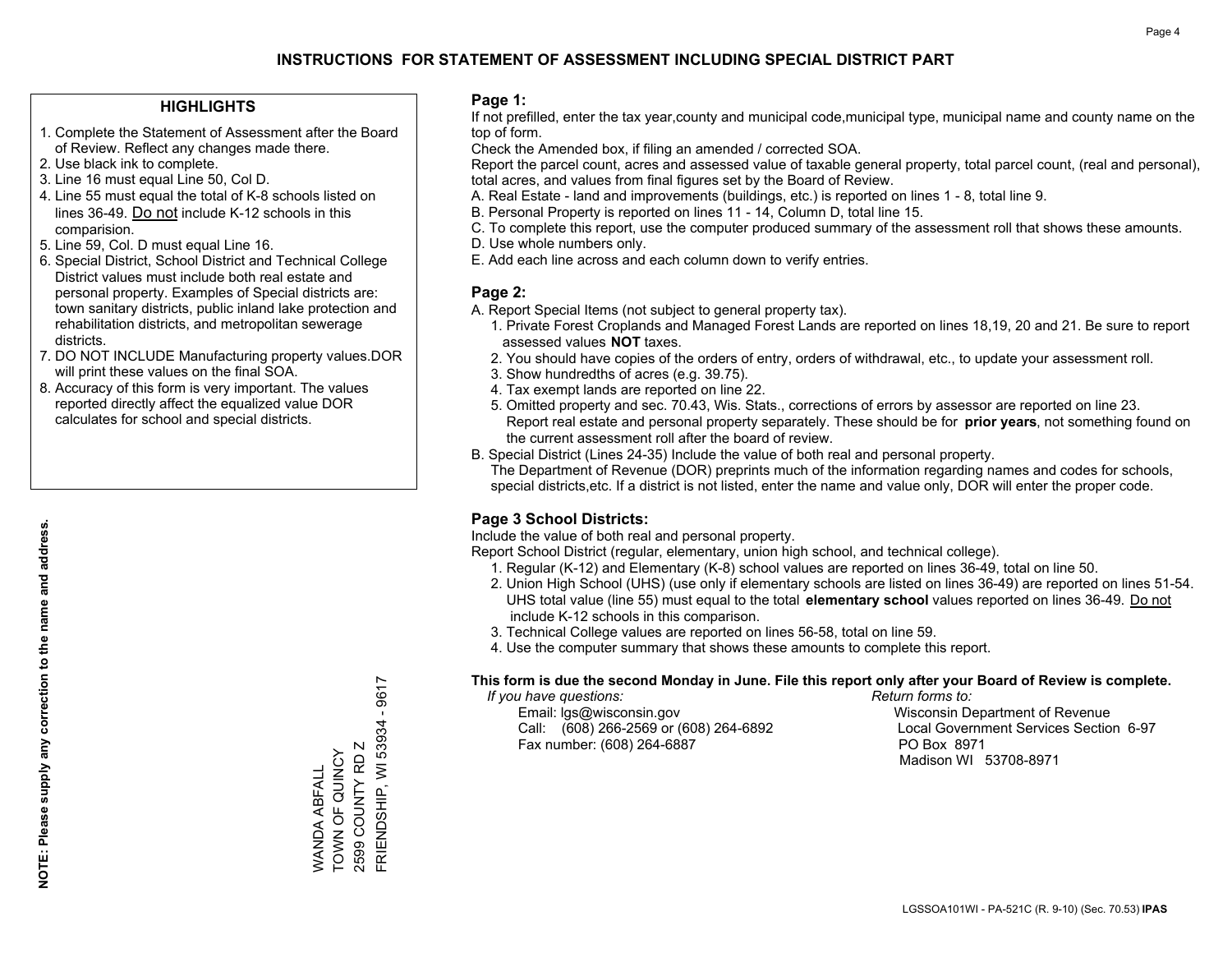**FINAL - EQUATED**

**STATEMENT OF ASSESSMENT FOR 2017** 

| Ω1  | 028 | 0014    |
|-----|-----|---------|
| CO. | MUN | ACCT NO |

|                | <b>FOR</b><br><b>TOWN OF</b><br>OF                                                                                                                                                           | <b>RICHFIELD</b>                                            |        | <b>ADAMS COUNTY</b>                                 |                         |                      | <b>WHEN COMPLETING THIS DOCUMENT</b>     |
|----------------|----------------------------------------------------------------------------------------------------------------------------------------------------------------------------------------------|-------------------------------------------------------------|--------|-----------------------------------------------------|-------------------------|----------------------|------------------------------------------|
|                | Town - Village - City                                                                                                                                                                        | <b>Municipality Name</b>                                    |        | <b>County Name</b>                                  |                         |                      | DO NOT WRITE OVER X's OR IN SHADED AREAS |
|                | <b>REAL ESTATE</b>                                                                                                                                                                           | PARCEL COUNT                                                |        | NO. OF ACRES                                        | <b>VALUE OF</b>         | <b>VALUE OF</b>      | TOTAL VALUE OF LAND                      |
| Line<br>No.    | (See Lines 18 - 22 for<br>other Real Estate)                                                                                                                                                 |                                                             |        | <b>WHOLE</b><br>TOTAL LAND MPROVEMENTS NUMBERS ONLY | <b>LAND</b>             | <b>IMPROVEMENTS</b>  | AND IMPROVEMENTS                         |
|                |                                                                                                                                                                                              | Col. A                                                      | Col. B | Col. C                                              | Col. D                  | Col. E               | Col. F                                   |
| $\mathbf 1$    | <b>RESIDENTIAL - Class 1</b>                                                                                                                                                                 | 170                                                         | 141    | 390                                                 | 1,596,000               | 8,520,400            | 10,116,400                               |
| $\overline{2}$ | <b>COMMERCIAL - Class 2</b>                                                                                                                                                                  | 5                                                           | 5      | 19                                                  | 64,100                  | 3,284,100            | 3,348,200                                |
| 3              | <b>MANUFACTURING - Class 3</b>                                                                                                                                                               | $\Omega$                                                    | 0      | 0                                                   | $\mathbf{0}$            | 0                    | 0                                        |
| 4              | <b>AGRICULTURAL - Class 4</b>                                                                                                                                                                | 273                                                         |        | 7,579                                               | 1,182,500               |                      | 1,182,500                                |
| 5              | <b>UNDEVELOPED - Class 5</b>                                                                                                                                                                 | 431                                                         |        | 5,425                                               | 2,307,000               |                      | 2,307,000                                |
| 6              | AGRICULTURAL FOREST - Class 5m                                                                                                                                                               | 87                                                          |        | 961                                                 | 1,387,000               |                      | 1,387,000                                |
| 7              | FOREST LANDS - Class 6                                                                                                                                                                       | 260                                                         |        | 2,885                                               | 8,234,800               |                      | 8,234,800                                |
| 8              | OTHER - Class 7                                                                                                                                                                              | 66                                                          | 66     | 84                                                  | 294,400                 | 4,112,700            | 4,407,100                                |
| 9              | TOTAL - ALL COLUMNS                                                                                                                                                                          | 1,292                                                       | 212    | 17,343                                              | 15,065,800              | 15,917,200           | 30,983,000                               |
| 10             | NUMBER OF PERSONAL PROPERTY ACCOUNTS IN ROLL                                                                                                                                                 |                                                             |        | 20                                                  | <b>LOCALLY ASSESSED</b> | <b>MANUFACTURING</b> | <b>MERGED</b>                            |
| 11             | BOATS AND OTHER WATERCRAFT NOT EXEMPT - Code 1                                                                                                                                               |                                                             |        |                                                     | $\mathbf{0}$            | $\Omega$             | 0                                        |
| 12             | MACHINERY, TOOLS AND PATTERNS - Code 2                                                                                                                                                       |                                                             |        |                                                     | 21,600                  | 0                    | 21,600                                   |
| 13             | FURNITURE, FIXTURES AND EQUIPMENT - Code 3                                                                                                                                                   |                                                             |        |                                                     | 54,400                  | 0                    | 54,400                                   |
| 14             | ALL OTHER PERSONAL PROPERTY NOT EXEMPT - Codes 4A, 4B, 4C                                                                                                                                    |                                                             |        |                                                     | 335,400                 | 0                    | 335,400                                  |
| 15             | TOTAL OF PERSONAL PROPERTY NOT EXEMPT (Total of Lines 11-14)                                                                                                                                 |                                                             |        |                                                     | 411,400                 | 0                    | 411,400                                  |
| 16             | AGGREGATE ASSESSED VALUE OF ALL PROPERTY SUBJECT TO THE GENERAL PROPERTY TAX (Total of Lines 9F and 15F)<br>MUST EQUAL TOTAL VALUE OF THE SCHOOL DISTRICTS (K-12 PLUS K-8) - Line 50, Col. F |                                                             |        |                                                     |                         |                      | 31,394,400                               |
| 17             | <b>BOARD OF REVIEW</b>                                                                                                                                                                       |                                                             |        | Name of Assessor                                    |                         | Telephone #          |                                          |
|                | DATE OF FINAL ADJOURNMENT                                                                                                                                                                    | <b>ASSOCIATED APPRAISAL</b><br>(920) 749-1995<br>05/16/2017 |        |                                                     |                         |                      |                                          |

REMARKS

The Assessment Ratio to be used in calculating the estimated Fair Market Value on tax bills for this tax district is 1.067081792<br>This ratio should be used to convert assessed values to "Calculate Equalized Values" in Step Commission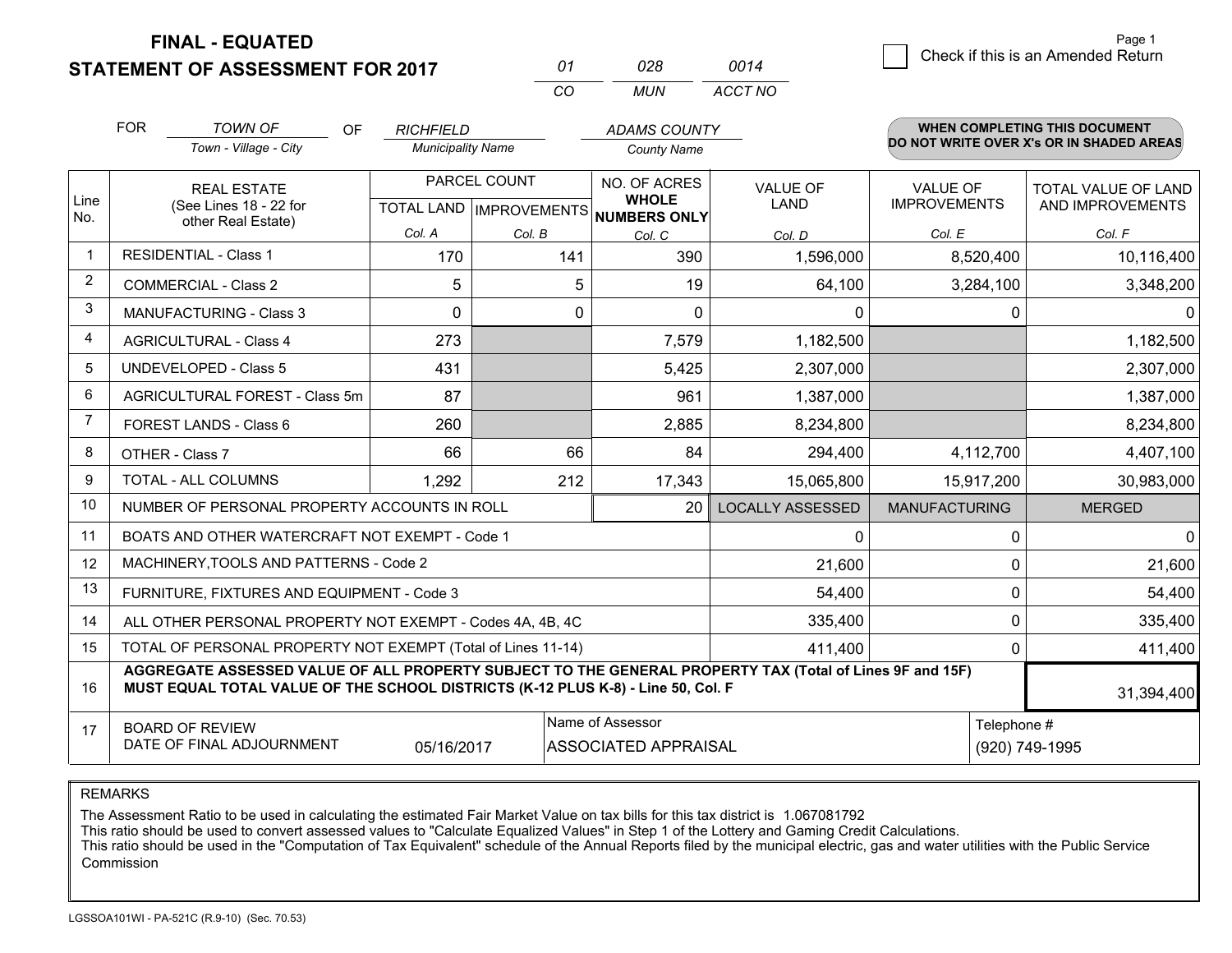*YEAR CO MUN ACCT NO* 2017 \_\_\_\_ \_\_\_ \_\_01 \_\_\_\_ \_\_\_ \_\_\_\_\_\_\_ \_\_\_\_\_\_\_ \_\_\_\_\_\_0014

Do not confuse FOREST LANDS (Line 7) with FOREST CROPS (in this section) - They are **NOT** the same

|    |                                                               |                 |                                                                                | Private Forest Crop - Reg Class @ 10¢ per acre                   |    |                          |                                                                    | Private Forest Crop - Reg Class @ \$2.52 per acre               |           |                                                                                                                                      |  |
|----|---------------------------------------------------------------|-----------------|--------------------------------------------------------------------------------|------------------------------------------------------------------|----|--------------------------|--------------------------------------------------------------------|-----------------------------------------------------------------|-----------|--------------------------------------------------------------------------------------------------------------------------------------|--|
| 18 | (a) PARCELS                                                   | (b) ACRES       |                                                                                | (c) ASSESSED VALUE                                               |    | (d) PARCELS              |                                                                    | (e) ACRES                                                       |           | (f) ASSESSED VALUE                                                                                                                   |  |
|    | 6                                                             | 230.18          |                                                                                | 644.600                                                          |    |                          |                                                                    |                                                                 |           |                                                                                                                                      |  |
|    |                                                               |                 |                                                                                | Private Forest Crop - Special Class @ 20¢ per acre               |    |                          |                                                                    |                                                                 |           |                                                                                                                                      |  |
| 19 | (a) PARCELS                                                   | (b) ACRES       |                                                                                | (c) ASSESSED VALUE                                               |    | (d) PARCELS              |                                                                    | (e) ACRES                                                       |           |                                                                                                                                      |  |
|    |                                                               |                 |                                                                                |                                                                  |    |                          |                                                                    |                                                                 |           |                                                                                                                                      |  |
|    |                                                               |                 |                                                                                | Entered Before 2005 Managed Forest - OPEN @ \$.79 per acre       |    |                          |                                                                    | Entered Before 2005 Managed Forest - CLOSED @ \$1.87 per acre   |           |                                                                                                                                      |  |
| 20 | (a) PARCELS                                                   | (b) ACRES       |                                                                                | (c) ASSESSED VALUE                                               |    | (d) PARCELS              |                                                                    | (e) ACRES                                                       |           | (f) ASSESSED VALUE                                                                                                                   |  |
|    | 5                                                             | 200             |                                                                                | 596,000                                                          |    | 70                       |                                                                    | 2,233.8                                                         |           | 6,752,300                                                                                                                            |  |
|    | Entered After 2004 Managed Forest - OPEN @<br>\$2.14 per acre |                 |                                                                                |                                                                  |    |                          | Entered After 2004 Managed Forest - CLOSED @ \$10.68 per acre      |                                                                 |           |                                                                                                                                      |  |
| 21 | (a) PARCELS                                                   | (b) ACRES       |                                                                                | (c) ASSESSED VALUE                                               |    | (d) PARCELS<br>(e) ACRES |                                                                    |                                                                 |           | (f) ASSESSED VALUE                                                                                                                   |  |
|    |                                                               |                 |                                                                                |                                                                  |    |                          |                                                                    |                                                                 |           |                                                                                                                                      |  |
|    | 5                                                             | 141.97          |                                                                                | 311,900                                                          | 63 |                          | 2,054.55                                                           |                                                                 | 5,907,900 |                                                                                                                                      |  |
| 22 | (a) County Forest Cropland Acres                              |                 |                                                                                | (b) Federal Acres                                                |    | (c) State Acres          |                                                                    | (d) County (NOT FOREST CROP) Acres                              |           | (e) Other Acres                                                                                                                      |  |
|    |                                                               |                 |                                                                                |                                                                  |    | 143.85                   |                                                                    | 23.96                                                           |           | 313.27                                                                                                                               |  |
|    |                                                               |                 |                                                                                | Assessed Value of Omitted Property From Prior Years (Sec. 70.44) |    |                          |                                                                    | Assessed Value of Sec. 70.43 Corrections of Errors by Assessors |           | Entered Before 2005 Managed Forest - Ferrous Mining CLOSED @ \$8.27 per acre<br>(f) ASSESSED VALUE<br>(c2) PERSONAL<br>(f2) PERSONAL |  |
|    |                                                               | (a) REAL ESTATE |                                                                                | (b) PERSONAL                                                     |    |                          | (c1) REAL ESTATE                                                   |                                                                 |           |                                                                                                                                      |  |
| 23 |                                                               |                 |                                                                                |                                                                  |    |                          |                                                                    |                                                                 |           |                                                                                                                                      |  |
|    |                                                               |                 | Manufacturing Equated Value of Omitted Property From Prior Years (Sec. 70.995) |                                                                  |    |                          | Mfg. Equated Value of Sec.70.43 Corrections of Errors by Assessors |                                                                 |           |                                                                                                                                      |  |
|    | (d) REAL ESTATE                                               |                 |                                                                                | (e) PERSONAL                                                     |    |                          | (f1) REAL ESTATE                                                   |                                                                 |           |                                                                                                                                      |  |
|    |                                                               |                 |                                                                                |                                                                  |    |                          |                                                                    |                                                                 |           |                                                                                                                                      |  |

## **SPECIAL DISTRICTS**

| Line<br>No. | Enter 6-digit<br>Special District<br>Code (Col. A) | <b>Account</b><br><b>Number</b> | <b>Special District Name</b> | <b>Locally Assessed Value</b><br>of Real Estate and | Mfg Value of Real Estate<br>and Personal Property | <b>Merged Value of</b><br><b>Real Estate and</b><br>Personal Property (Col. F) |
|-------------|----------------------------------------------------|---------------------------------|------------------------------|-----------------------------------------------------|---------------------------------------------------|--------------------------------------------------------------------------------|
|             |                                                    | (Col. B)                        | (Col. C)                     | Personal Property (Col. D)                          | (Col. E)                                          |                                                                                |
| 24          |                                                    |                                 |                              |                                                     |                                                   |                                                                                |
| 25          |                                                    |                                 |                              |                                                     |                                                   |                                                                                |
| 26          |                                                    |                                 |                              |                                                     |                                                   |                                                                                |
| 27          |                                                    |                                 |                              |                                                     |                                                   |                                                                                |
| 28          |                                                    |                                 |                              |                                                     |                                                   |                                                                                |
| 29          |                                                    |                                 |                              |                                                     |                                                   |                                                                                |
| 30          |                                                    |                                 |                              |                                                     |                                                   |                                                                                |
| 31          |                                                    |                                 |                              |                                                     |                                                   |                                                                                |
| 32          |                                                    |                                 |                              |                                                     |                                                   |                                                                                |
| 33          |                                                    |                                 |                              |                                                     |                                                   |                                                                                |
| 34          |                                                    |                                 |                              |                                                     |                                                   |                                                                                |
| 35          |                                                    |                                 |                              |                                                     |                                                   |                                                                                |

LGSSOA101WI-PA - 521C (R. 9-10) (Sec. 70.53)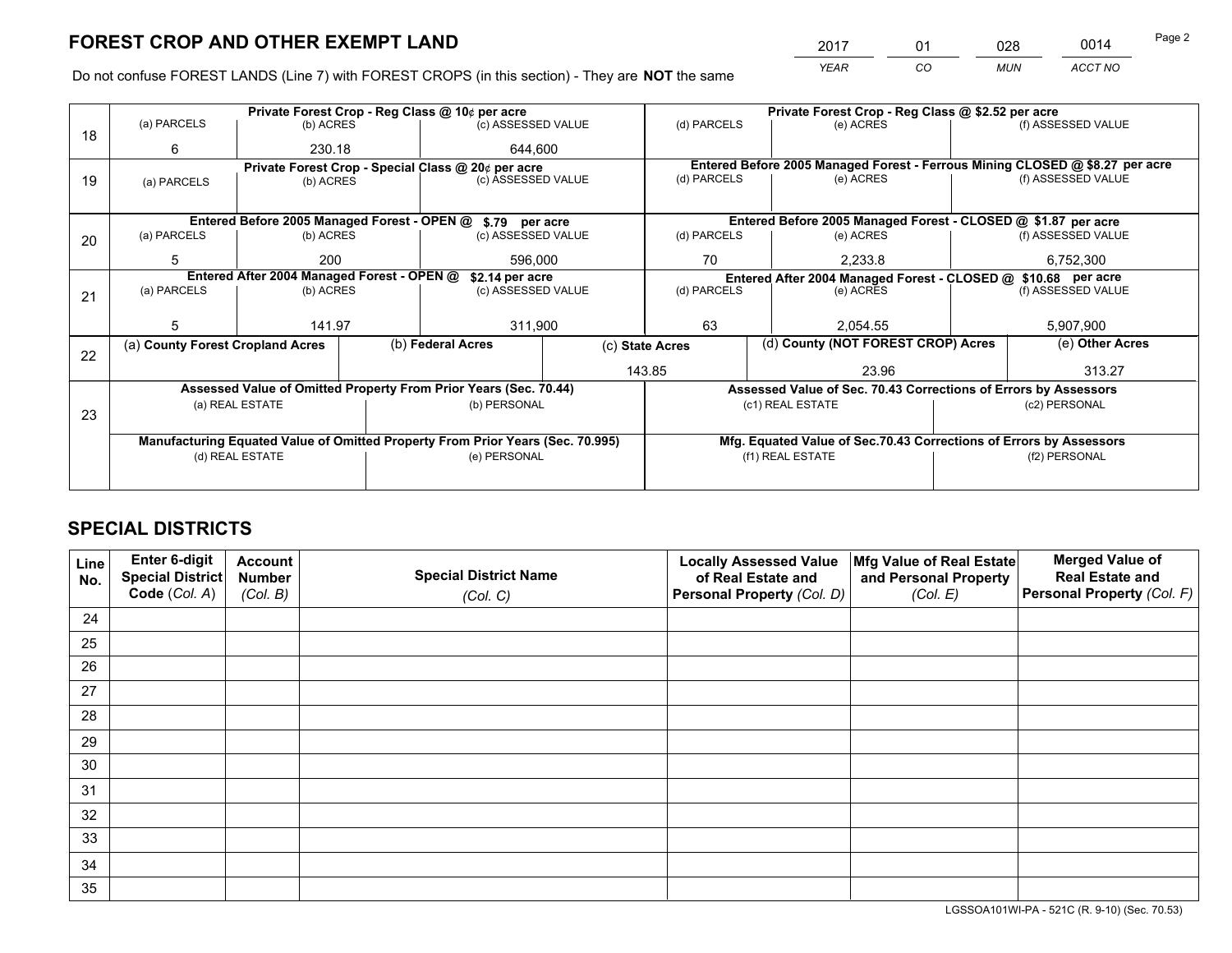|             |                                                                 |                                             |                                                         | <b>YEAR</b>                                                                       | CO<br><b>MUN</b>                                              | ACCT NO                                                                        |
|-------------|-----------------------------------------------------------------|---------------------------------------------|---------------------------------------------------------|-----------------------------------------------------------------------------------|---------------------------------------------------------------|--------------------------------------------------------------------------------|
| Line<br>No. | <b>Enter 6-digit</b><br><b>School District</b><br>Code (Col. A) | <b>Account</b><br><b>Number</b><br>(Col. B) | <b>School District Name</b><br>(Col. C)                 | <b>Locally Assessed Value</b><br>of Real Estate and<br>Personal Property (Col. D) | Mfg Value of Real Estate<br>and Personal Property<br>(Col. E) | <b>Merged Value of</b><br><b>Real Estate and</b><br>Personal Property (Col. F) |
|             | A. SCHOOL DISTRICTS (K-8 and K-12)                              |                                             |                                                         |                                                                                   |                                                               |                                                                                |
| 36          | 010014                                                          | 0017                                        | SCH D OF ADAMS FRIENDSHIP AREA                          | 30,219,400                                                                        |                                                               | 30,219,400                                                                     |
| 37          | 396335                                                          | 0232                                        | <b>SCH D OF WESTFIELD</b>                               | 1,175,000                                                                         |                                                               | 1,175,000                                                                      |
| 38          |                                                                 |                                             |                                                         |                                                                                   |                                                               |                                                                                |
| 39          |                                                                 |                                             |                                                         |                                                                                   |                                                               |                                                                                |
| 40          |                                                                 |                                             |                                                         |                                                                                   |                                                               |                                                                                |
| 41          |                                                                 |                                             |                                                         |                                                                                   |                                                               |                                                                                |
| 42          |                                                                 |                                             |                                                         |                                                                                   |                                                               |                                                                                |
| 43          |                                                                 |                                             |                                                         |                                                                                   |                                                               |                                                                                |
| 44          |                                                                 |                                             |                                                         |                                                                                   |                                                               |                                                                                |
| 45          |                                                                 |                                             |                                                         |                                                                                   |                                                               |                                                                                |
| 46          |                                                                 |                                             |                                                         |                                                                                   |                                                               |                                                                                |
| 47          |                                                                 |                                             |                                                         |                                                                                   |                                                               |                                                                                |
| 48          |                                                                 |                                             |                                                         |                                                                                   |                                                               |                                                                                |
| 49          |                                                                 |                                             | TOTAL ASSESSED VALUE OF SCHOOL DISTRICTS (K-8 and K-12) |                                                                                   |                                                               |                                                                                |
| 50          | <b>UNION HIGH SCHOOL DISTRICTS</b><br>B.                        |                                             |                                                         | 31,394,400                                                                        |                                                               | 31,394,400                                                                     |
| 51          |                                                                 |                                             |                                                         |                                                                                   |                                                               |                                                                                |
| 52          |                                                                 |                                             |                                                         |                                                                                   |                                                               |                                                                                |
| 53          |                                                                 |                                             |                                                         |                                                                                   |                                                               |                                                                                |
| 54          |                                                                 |                                             |                                                         |                                                                                   |                                                               |                                                                                |
| 55          |                                                                 |                                             | TOTAL ASSESSED VALUE OF UNION HIGH SCHOOLS              |                                                                                   |                                                               |                                                                                |
|             | <b>TECHNICAL COLLEGE DISTRICTS</b><br>C.                        |                                             |                                                         |                                                                                   |                                                               |                                                                                |
| 56          | 001400                                                          | 0013                                        | MID-STATE TECHNICAL COLLEGE<br><b>WRAP</b>              | 31,394,400                                                                        |                                                               | 31,394,400                                                                     |
| 57          |                                                                 |                                             |                                                         |                                                                                   |                                                               |                                                                                |
| 58          |                                                                 |                                             |                                                         |                                                                                   |                                                               |                                                                                |
| 59          |                                                                 |                                             | TOTAL ASSESSED VALUE OF TECHNICAL COLLEGES              | 31,394,400                                                                        |                                                               | 31,394,400                                                                     |

 *I hereby certify, to the best of my knowledge and belief, this form is complete and correct.*

| Print name of preparer | Title                    |                | Date (MM / DD / CCYY) |
|------------------------|--------------------------|----------------|-----------------------|
|                        |                          |                |                       |
| Signature of preparer  | Contact Telephone Number | E-mail address |                       |
|                        | $\overline{\phantom{0}}$ |                |                       |

| <b>SCHOOL DISTRICTS</b> |  |
|-------------------------|--|
|                         |  |

201701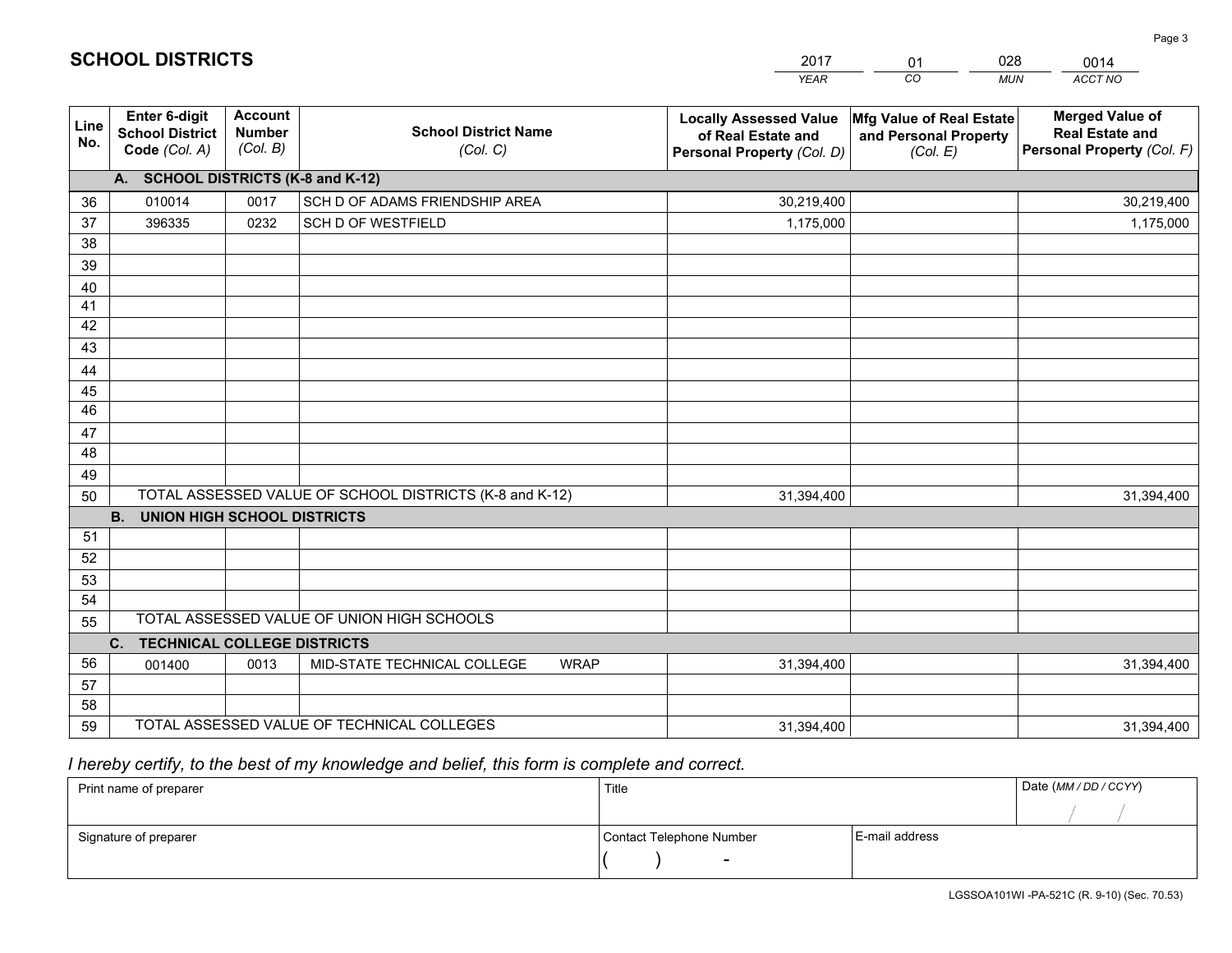#### **HIGHLIGHTS**

- 1. Complete the Statement of Assessment after the Board of Review. Reflect any changes made there.
- 2. Use black ink to complete.
- 3. Line 16 must equal Line 50, Col D.
- 4. Line 55 must equal the total of K-8 schools listed on lines 36-49. Do not include K-12 schools in this comparision.
- 5. Line 59, Col. D must equal Line 16.
- 6. Special District, School District and Technical College District values must include both real estate and personal property. Examples of Special districts are: town sanitary districts, public inland lake protection and rehabilitation districts, and metropolitan sewerage districts.
- 7. DO NOT INCLUDE Manufacturing property values.DOR will print these values on the final SOA.

TANYA BURROWS TOWN OF RICHFIELD 153 CUMBERLAND AVE COLOMA, WI 54930

153 CUMBERLAND AVE TANYA BURROWS<br>TOWN OF RICHFIELD

COLOMA, WI 54930

 8. Accuracy of this form is very important. The values reported directly affect the equalized value DOR calculates for school and special districts.

#### **Page 1:**

 If not prefilled, enter the tax year,county and municipal code,municipal type, municipal name and county name on the top of form.

Check the Amended box, if filing an amended / corrected SOA.

 Report the parcel count, acres and assessed value of taxable general property, total parcel count, (real and personal), total acres, and values from final figures set by the Board of Review.

- A. Real Estate land and improvements (buildings, etc.) is reported on lines 1 8, total line 9.
- B. Personal Property is reported on lines 11 14, Column D, total line 15.
- C. To complete this report, use the computer produced summary of the assessment roll that shows these amounts.
- D. Use whole numbers only.
- E. Add each line across and each column down to verify entries.

#### **Page 2:**

- A. Report Special Items (not subject to general property tax).
- 1. Private Forest Croplands and Managed Forest Lands are reported on lines 18,19, 20 and 21. Be sure to report assessed values **NOT** taxes.
- 2. You should have copies of the orders of entry, orders of withdrawal, etc., to update your assessment roll.
	- 3. Show hundredths of acres (e.g. 39.75).
- 4. Tax exempt lands are reported on line 22.
- 5. Omitted property and sec. 70.43, Wis. Stats., corrections of errors by assessor are reported on line 23. Report real estate and personal property separately. These should be for **prior years**, not something found on the current assessment roll after the board of review.
- B. Special District (Lines 24-35) Include the value of both real and personal property.
- The Department of Revenue (DOR) preprints much of the information regarding names and codes for schools, special districts,etc. If a district is not listed, enter the name and value only, DOR will enter the proper code.

## **Page 3 School Districts:**

Include the value of both real and personal property.

Report School District (regular, elementary, union high school, and technical college).

- 1. Regular (K-12) and Elementary (K-8) school values are reported on lines 36-49, total on line 50.
- 2. Union High School (UHS) (use only if elementary schools are listed on lines 36-49) are reported on lines 51-54. UHS total value (line 55) must equal to the total **elementary school** values reported on lines 36-49. Do notinclude K-12 schools in this comparison.
- 3. Technical College values are reported on lines 56-58, total on line 59.
- 4. Use the computer summary that shows these amounts to complete this report.

#### **This form is due the second Monday in June. File this report only after your Board of Review is complete.**

 *If you have questions: Return forms to:*

 Email: lgs@wisconsin.gov Wisconsin Department of RevenueCall:  $(608)$  266-2569 or  $(608)$  264-6892 Fax number: (608) 264-6887 PO Box 8971

Local Government Services Section 6-97

Madison WI 53708-8971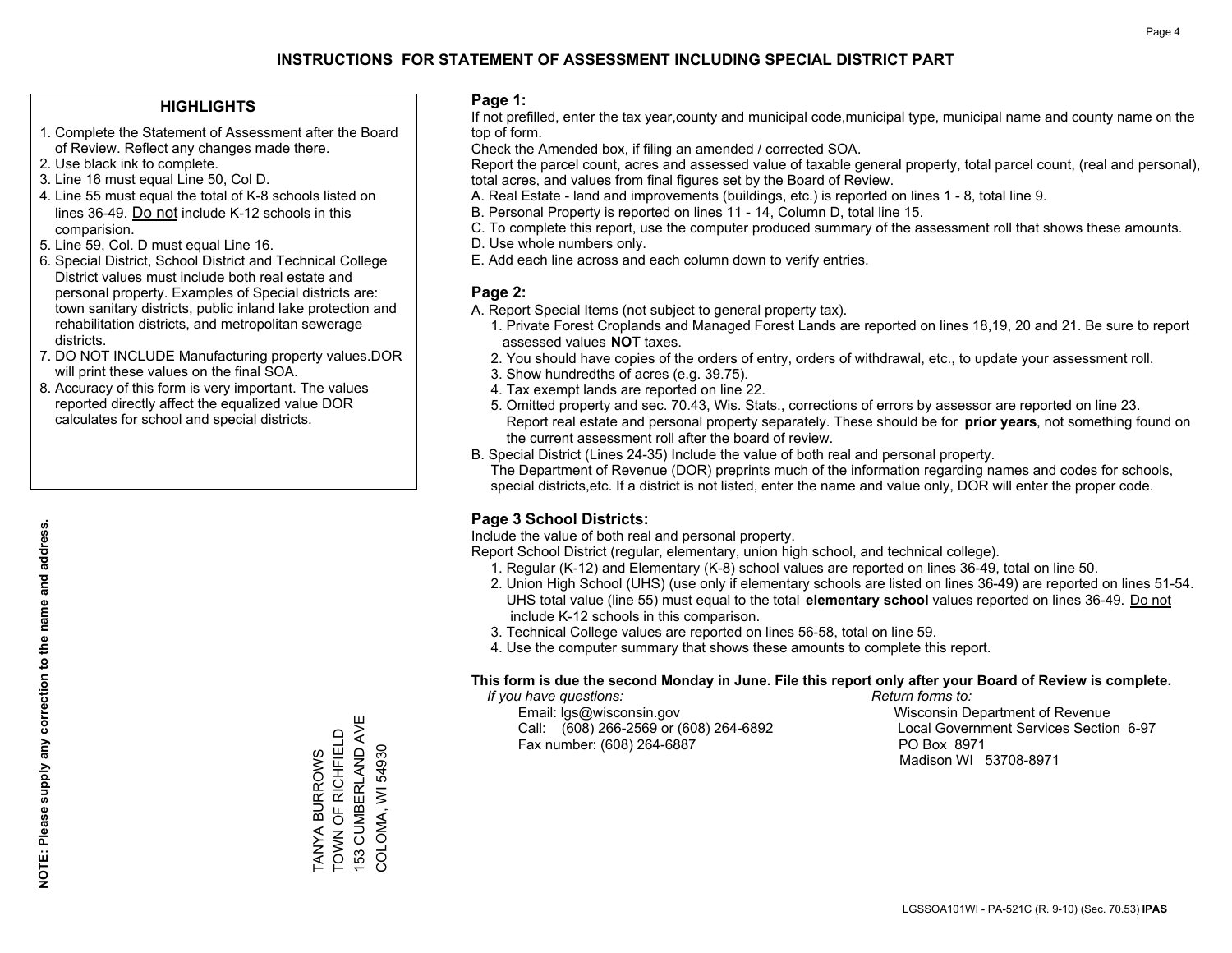**FINAL - EQUATED**

**STATEMENT OF ASSESSMENT FOR 2017** 

| 01  | กาก | 0015    |
|-----|-----|---------|
| CO. | MUN | ACCT NO |

|                | <b>FOR</b>                                                                                                                                            | <b>TOWN OF</b><br><b>OF</b>                                                                                                                                                                  | <b>ROME</b>              |        | <b>ADAMS COUNTY</b>                                  |                         |                      | <b>WHEN COMPLETING THIS DOCUMENT</b>     |
|----------------|-------------------------------------------------------------------------------------------------------------------------------------------------------|----------------------------------------------------------------------------------------------------------------------------------------------------------------------------------------------|--------------------------|--------|------------------------------------------------------|-------------------------|----------------------|------------------------------------------|
|                |                                                                                                                                                       | Town - Village - City                                                                                                                                                                        | <b>Municipality Name</b> |        | <b>County Name</b>                                   |                         |                      | DO NOT WRITE OVER X's OR IN SHADED AREAS |
|                |                                                                                                                                                       | PARCEL COUNT<br><b>REAL ESTATE</b>                                                                                                                                                           |                          |        | NO. OF ACRES                                         | <b>VALUE OF</b>         | <b>VALUE OF</b>      | TOTAL VALUE OF LAND                      |
| Line<br>No.    |                                                                                                                                                       | (See Lines 18 - 22 for<br>other Real Estate)                                                                                                                                                 |                          |        | <b>WHOLE</b><br>TOTAL LAND IMPROVEMENTS NUMBERS ONLY | <b>LAND</b>             | <b>IMPROVEMENTS</b>  | AND IMPROVEMENTS                         |
|                |                                                                                                                                                       |                                                                                                                                                                                              | Col. A                   | Col. B | Col. C                                               | Col. D                  | Col. E               | Col. F                                   |
| $\mathbf{1}$   |                                                                                                                                                       | <b>RESIDENTIAL - Class 1</b>                                                                                                                                                                 | 6,199                    | 4,289  | 5,645                                                | 216,357,600             | 369,174,600          | 585,532,200                              |
| 2              |                                                                                                                                                       | <b>COMMERCIAL - Class 2</b>                                                                                                                                                                  | 90                       | 71     | 962                                                  | 4,269,800               | 32,479,800           | 36,749,600                               |
| 3              |                                                                                                                                                       | <b>MANUFACTURING - Class 3</b>                                                                                                                                                               | 6                        | 5      | 27                                                   | 326,100                 | 1,350,700            | 1,676,800                                |
| 4              |                                                                                                                                                       | <b>AGRICULTURAL - Class 4</b>                                                                                                                                                                | 22                       |        | 686                                                  | 74,000                  |                      | 74,000                                   |
| 5              |                                                                                                                                                       | <b>UNDEVELOPED - Class 5</b>                                                                                                                                                                 | 177                      |        | 2,764                                                | 1,098,800               |                      | 1,098,800                                |
| 6              | AGRICULTURAL FOREST - Class 5m                                                                                                                        |                                                                                                                                                                                              | 5                        |        | 170                                                  | 200,800                 |                      | 200,800                                  |
| $\overline{7}$ | FOREST LANDS - Class 6                                                                                                                                |                                                                                                                                                                                              | 266                      |        | 5,167                                                | 10,504,500              |                      | 10,504,500                               |
| 8              |                                                                                                                                                       | OTHER - Class 7                                                                                                                                                                              | 6                        | 6      | 13                                                   | 99,100                  | 393,600              | 492,700                                  |
| $\mathbf{Q}$   |                                                                                                                                                       | TOTAL - ALL COLUMNS                                                                                                                                                                          | 6,771                    | 4,371  | 15,434                                               | 232,930,700             | 403,398,700          | 636,329,400                              |
| 10             |                                                                                                                                                       | NUMBER OF PERSONAL PROPERTY ACCOUNTS IN ROLL                                                                                                                                                 |                          |        | 95                                                   | <b>LOCALLY ASSESSED</b> | <b>MANUFACTURING</b> | <b>MERGED</b>                            |
| 11             |                                                                                                                                                       | BOATS AND OTHER WATERCRAFT NOT EXEMPT - Code 1                                                                                                                                               |                          |        |                                                      | 7,600                   | 0                    | 7,600                                    |
| 12             |                                                                                                                                                       | MACHINERY, TOOLS AND PATTERNS - Code 2                                                                                                                                                       |                          |        |                                                      | 1,115,300               | 14,500               | 1,129,800                                |
| 13             |                                                                                                                                                       | FURNITURE, FIXTURES AND EQUIPMENT - Code 3                                                                                                                                                   |                          |        |                                                      | 637,100                 | 8,800                | 645,900                                  |
| 14             |                                                                                                                                                       | ALL OTHER PERSONAL PROPERTY NOT EXEMPT - Codes 4A, 4B, 4C                                                                                                                                    |                          |        |                                                      | 475,300                 | 3,500                | 478,800                                  |
| 15             |                                                                                                                                                       | TOTAL OF PERSONAL PROPERTY NOT EXEMPT (Total of Lines 11-14)                                                                                                                                 |                          |        |                                                      | 2,235,300               | 26,800               | 2,262,100                                |
| 16             |                                                                                                                                                       | AGGREGATE ASSESSED VALUE OF ALL PROPERTY SUBJECT TO THE GENERAL PROPERTY TAX (Total of Lines 9F and 15F)<br>MUST EQUAL TOTAL VALUE OF THE SCHOOL DISTRICTS (K-12 PLUS K-8) - Line 50, Col. F |                          |        |                                                      |                         |                      | 638,591,500                              |
| 17             | Name of Assessor<br>Telephone #<br><b>BOARD OF REVIEW</b><br>DATE OF FINAL ADJOURNMENT<br><b>ASSOCIATED APPRAISAL</b><br>06/02/2017<br>(920) 749-1995 |                                                                                                                                                                                              |                          |        |                                                      |                         |                      |                                          |

REMARKS

The Assessment Ratio to be used in calculating the estimated Fair Market Value on tax bills for this tax district is 1.010828081

This ratio should be used to convert assessed values to "Calculate Equalized Values" in Step 1 of the Lottery and Gaming Credit Calculations.<br>This ratio should be used in the "Computation of Tax Equivalent" schedule of the Commission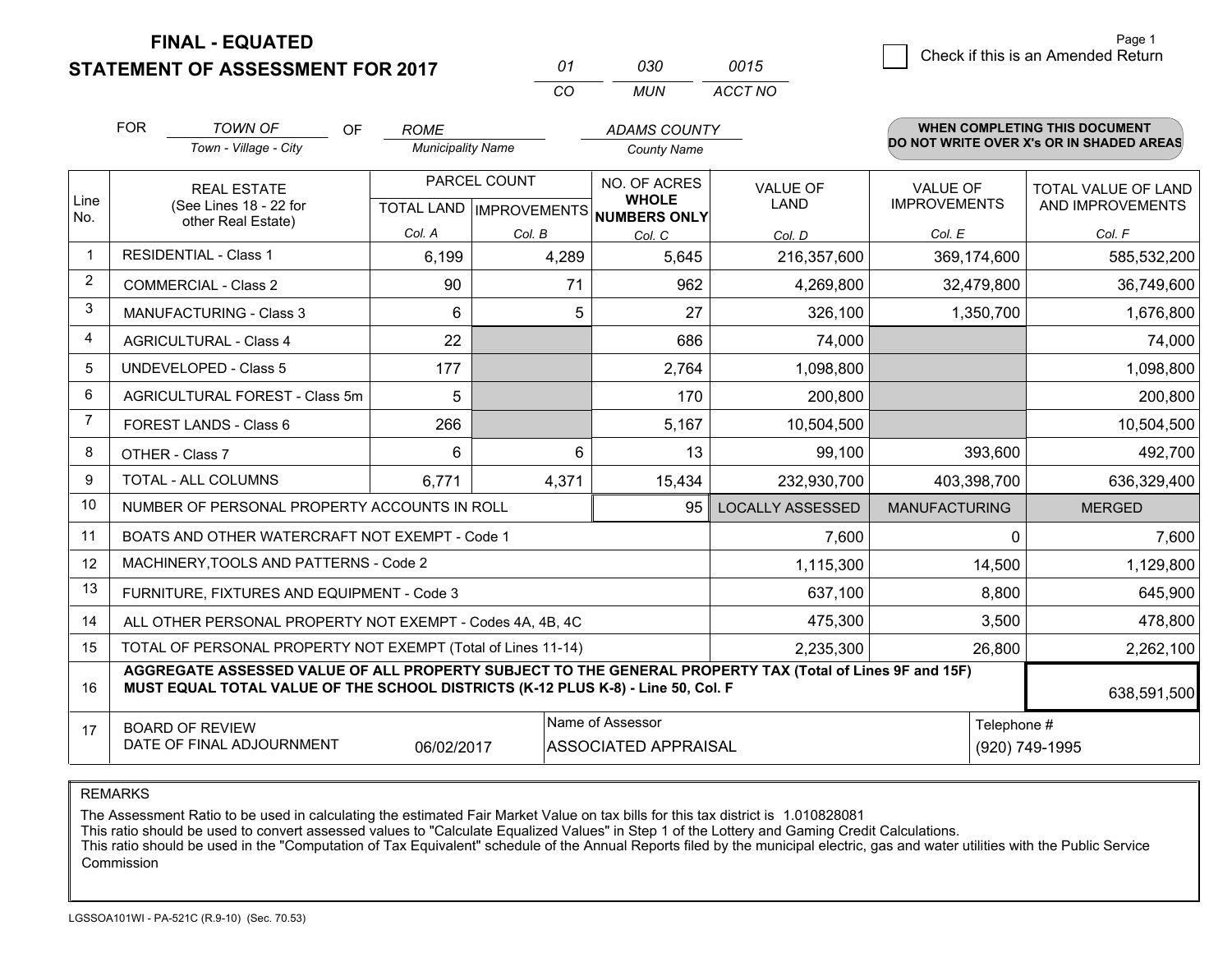*YEAR CO MUN ACCT NO* <sup>2017</sup> <sup>01</sup> <sup>030</sup> <sup>0015</sup>

Do not confuse FOREST LANDS (Line 7) with FOREST CROPS (in this section) - They are **NOT** the same

|    |                                                                                                   |                 |  | Private Forest Crop - Reg Class @ 10¢ per acre                   |               |                          |  | Private Forest Crop - Reg Class @ \$2.52 per acre                                      |                                                                 |                                                                              |  |
|----|---------------------------------------------------------------------------------------------------|-----------------|--|------------------------------------------------------------------|---------------|--------------------------|--|----------------------------------------------------------------------------------------|-----------------------------------------------------------------|------------------------------------------------------------------------------|--|
| 18 | (a) PARCELS                                                                                       | (b) ACRES       |  | (c) ASSESSED VALUE                                               |               | (d) PARCELS              |  | (e) ACRES                                                                              |                                                                 | (f) ASSESSED VALUE                                                           |  |
|    |                                                                                                   |                 |  | Private Forest Crop - Special Class @ 20¢ per acre               |               |                          |  |                                                                                        |                                                                 | Entered Before 2005 Managed Forest - Ferrous Mining CLOSED @ \$8.27 per acre |  |
| 19 | (a) PARCELS                                                                                       | (b) ACRES       |  | (c) ASSESSED VALUE                                               | (d) PARCELS   |                          |  | (e) ACRES                                                                              |                                                                 | (f) ASSESSED VALUE                                                           |  |
|    |                                                                                                   |                 |  | Entered Before 2005 Managed Forest - OPEN @ \$.79 per acre       |               |                          |  | Entered Before 2005 Managed Forest - CLOSED @ \$1.87 per acre                          |                                                                 |                                                                              |  |
| 20 | (a) PARCELS                                                                                       | (b) ACRES       |  | (c) ASSESSED VALUE                                               |               | (d) PARCELS              |  | (e) ACRES                                                                              |                                                                 | (f) ASSESSED VALUE                                                           |  |
|    | 242                                                                                               | 9,833.96        |  | 20,325,400                                                       |               | 131                      |  | 4,237.58                                                                               |                                                                 | 9,075,500                                                                    |  |
|    | Entered After 2004 Managed Forest - OPEN @                                                        | \$2.14 per acre |  | Entered After 2004 Managed Forest - CLOSED @ \$10.68 per acre    |               |                          |  |                                                                                        |                                                                 |                                                                              |  |
| 21 | (a) PARCELS                                                                                       | (b) ACRES       |  | (c) ASSESSED VALUE                                               |               | (d) PARCELS<br>(e) ACRES |  |                                                                                        |                                                                 | (f) ASSESSED VALUE                                                           |  |
|    |                                                                                                   | 120             |  |                                                                  | 259,200<br>42 |                          |  | 1,403.53                                                                               |                                                                 | 3,056,000                                                                    |  |
| 22 | (a) County Forest Cropland Acres                                                                  |                 |  | (b) Federal Acres                                                |               | (c) State Acres          |  | (d) County (NOT FOREST CROP) Acres                                                     |                                                                 | (e) Other Acres                                                              |  |
|    |                                                                                                   |                 |  | 530.28                                                           |               | 420.6                    |  | 5,338.83                                                                               |                                                                 |                                                                              |  |
|    |                                                                                                   |                 |  | Assessed Value of Omitted Property From Prior Years (Sec. 70.44) |               |                          |  |                                                                                        | Assessed Value of Sec. 70.43 Corrections of Errors by Assessors |                                                                              |  |
| 23 |                                                                                                   | (a) REAL ESTATE |  |                                                                  | (b) PERSONAL  |                          |  | (c1) REAL ESTATE                                                                       |                                                                 | (c2) PERSONAL                                                                |  |
|    |                                                                                                   |                 |  |                                                                  |               |                          |  |                                                                                        |                                                                 |                                                                              |  |
|    | Manufacturing Equated Value of Omitted Property From Prior Years (Sec. 70.995)<br>(d) REAL ESTATE |                 |  | (e) PERSONAL                                                     |               |                          |  | Mfg. Equated Value of Sec.70.43 Corrections of Errors by Assessors<br>(f1) REAL ESTATE |                                                                 | (f2) PERSONAL                                                                |  |
|    |                                                                                                   |                 |  |                                                                  |               |                          |  |                                                                                        |                                                                 |                                                                              |  |
|    |                                                                                                   |                 |  |                                                                  |               |                          |  |                                                                                        |                                                                 |                                                                              |  |

## **SPECIAL DISTRICTS**

| <b>Line</b><br>No. | Enter 6-digit<br><b>Special District</b><br>Code (Col. A) | <b>Account</b><br><b>Number</b><br>(Col. B) | <b>Special District Name</b><br>(Col. C) | <b>Locally Assessed Value</b><br>of Real Estate and<br>Personal Property (Col. D) | Mfg Value of Real Estate<br>and Personal Property<br>(Col. E) | <b>Merged Value of</b><br><b>Real Estate and</b><br>Personal Property (Col. F) |
|--------------------|-----------------------------------------------------------|---------------------------------------------|------------------------------------------|-----------------------------------------------------------------------------------|---------------------------------------------------------------|--------------------------------------------------------------------------------|
| 24                 | 018040                                                    | 0003                                        | TRI-LAKES MANAGEMENT DISTRICT            | 497,823,900                                                                       |                                                               | 497,823,900                                                                    |
| 25                 |                                                           |                                             |                                          |                                                                                   |                                                               |                                                                                |
| 26                 |                                                           |                                             |                                          |                                                                                   |                                                               |                                                                                |
| 27                 |                                                           |                                             |                                          |                                                                                   |                                                               |                                                                                |
| 28                 |                                                           |                                             |                                          |                                                                                   |                                                               |                                                                                |
| 29                 |                                                           |                                             |                                          |                                                                                   |                                                               |                                                                                |
| 30                 |                                                           |                                             |                                          |                                                                                   |                                                               |                                                                                |
| 31                 |                                                           |                                             |                                          |                                                                                   |                                                               |                                                                                |
| 32                 |                                                           |                                             |                                          |                                                                                   |                                                               |                                                                                |
| 33                 |                                                           |                                             |                                          |                                                                                   |                                                               |                                                                                |
| 34                 |                                                           |                                             |                                          |                                                                                   |                                                               |                                                                                |
| 35                 |                                                           |                                             |                                          |                                                                                   |                                                               |                                                                                |

LGSSOA101WI-PA - 521C (R. 9-10) (Sec. 70.53)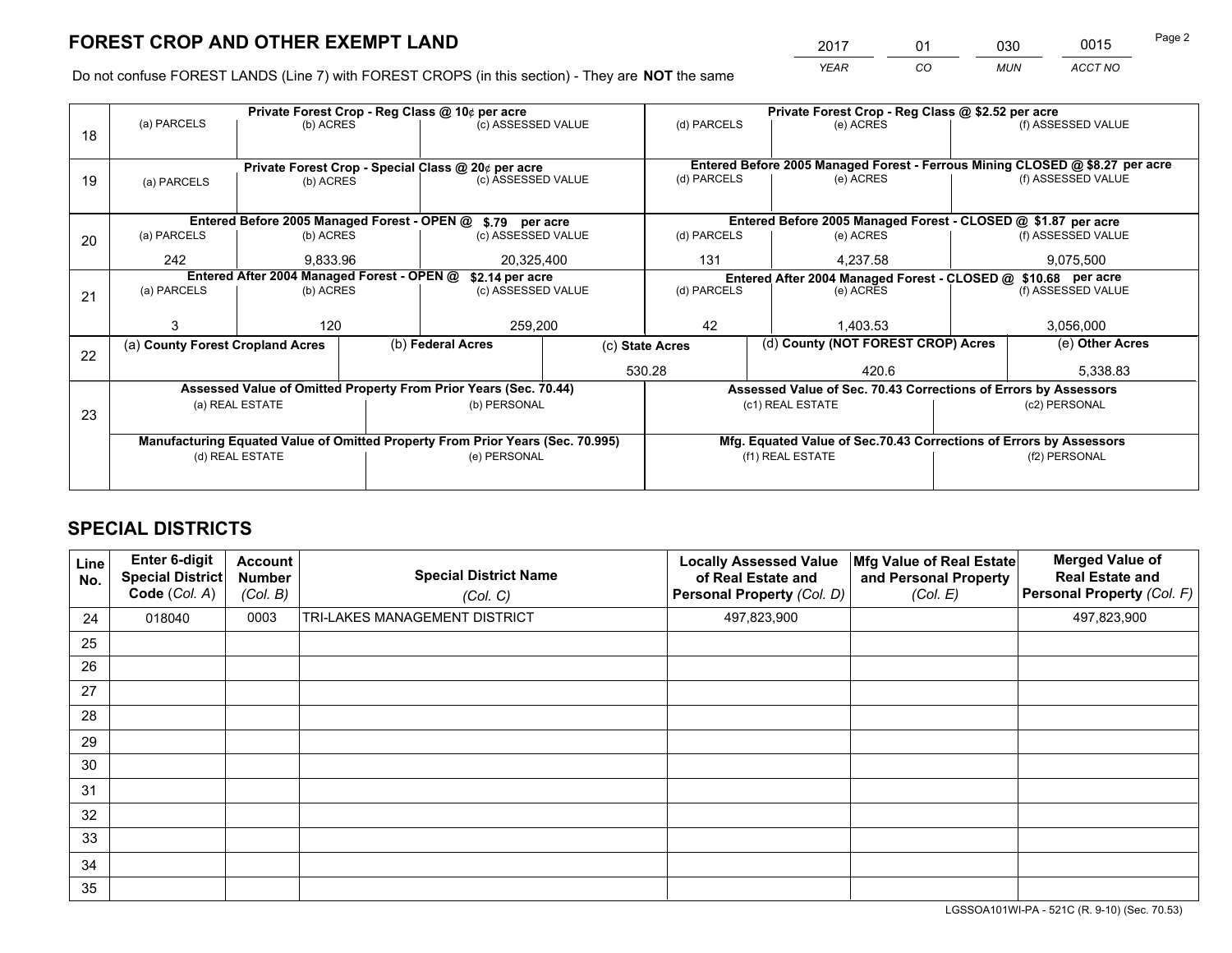|                       |                                                                 |                                             |                                                         | <b>YEAR</b>                                                                       | CO<br><b>MUN</b>                                              | ACCT NO                                                                        |
|-----------------------|-----------------------------------------------------------------|---------------------------------------------|---------------------------------------------------------|-----------------------------------------------------------------------------------|---------------------------------------------------------------|--------------------------------------------------------------------------------|
| Line<br>No.           | <b>Enter 6-digit</b><br><b>School District</b><br>Code (Col. A) | <b>Account</b><br><b>Number</b><br>(Col. B) | <b>School District Name</b><br>(Col. C)                 | <b>Locally Assessed Value</b><br>of Real Estate and<br>Personal Property (Col. D) | Mfg Value of Real Estate<br>and Personal Property<br>(Col. E) | <b>Merged Value of</b><br><b>Real Estate and</b><br>Personal Property (Col. F) |
|                       | A. SCHOOL DISTRICTS (K-8 and K-12)                              |                                             |                                                         |                                                                                   |                                                               |                                                                                |
| 36                    | 694375                                                          | 0429                                        | SCH D OF TRI-COUNTY AREA (PLAINFIELD)                   | 207,200                                                                           |                                                               | 207,200                                                                        |
| 37                    | 713906                                                          | 0439                                        | SCH D OF NEKOOSA                                        | 636,680,700                                                                       | 1,703,600                                                     | 638,384,300                                                                    |
| 38                    |                                                                 |                                             |                                                         |                                                                                   |                                                               |                                                                                |
| 39                    |                                                                 |                                             |                                                         |                                                                                   |                                                               |                                                                                |
| 40                    |                                                                 |                                             |                                                         |                                                                                   |                                                               |                                                                                |
| 41                    |                                                                 |                                             |                                                         |                                                                                   |                                                               |                                                                                |
| 42                    |                                                                 |                                             |                                                         |                                                                                   |                                                               |                                                                                |
| 43                    |                                                                 |                                             |                                                         |                                                                                   |                                                               |                                                                                |
| 44                    |                                                                 |                                             |                                                         |                                                                                   |                                                               |                                                                                |
| 45<br>$\overline{46}$ |                                                                 |                                             |                                                         |                                                                                   |                                                               |                                                                                |
| 47                    |                                                                 |                                             |                                                         |                                                                                   |                                                               |                                                                                |
| 48                    |                                                                 |                                             |                                                         |                                                                                   |                                                               |                                                                                |
| 49                    |                                                                 |                                             |                                                         |                                                                                   |                                                               |                                                                                |
| 50                    |                                                                 |                                             | TOTAL ASSESSED VALUE OF SCHOOL DISTRICTS (K-8 and K-12) | 636,887,900                                                                       | 1,703,600                                                     | 638,591,500                                                                    |
|                       | <b>B.</b><br><b>UNION HIGH SCHOOL DISTRICTS</b>                 |                                             |                                                         |                                                                                   |                                                               |                                                                                |
| 51                    |                                                                 |                                             |                                                         |                                                                                   |                                                               |                                                                                |
| 52                    |                                                                 |                                             |                                                         |                                                                                   |                                                               |                                                                                |
| 53                    |                                                                 |                                             |                                                         |                                                                                   |                                                               |                                                                                |
| 54                    |                                                                 |                                             |                                                         |                                                                                   |                                                               |                                                                                |
| 55                    |                                                                 |                                             | TOTAL ASSESSED VALUE OF UNION HIGH SCHOOLS              |                                                                                   |                                                               |                                                                                |
|                       | C.<br><b>TECHNICAL COLLEGE DISTRICTS</b>                        |                                             |                                                         |                                                                                   |                                                               |                                                                                |
| 56                    | 001400                                                          | 0013                                        | MID-STATE TECHNICAL COLLEGE<br><b>WRAP</b>              | 636,887,900                                                                       | 1,703,600                                                     | 638,591,500                                                                    |
| 57                    |                                                                 |                                             |                                                         |                                                                                   |                                                               |                                                                                |
| 58                    |                                                                 |                                             |                                                         |                                                                                   |                                                               |                                                                                |
| 59                    |                                                                 |                                             | TOTAL ASSESSED VALUE OF TECHNICAL COLLEGES              | 636,887,900                                                                       | 1,703,600                                                     | 638,591,500                                                                    |

01

030

 *I hereby certify, to the best of my knowledge and belief, this form is complete and correct.*

**SCHOOL DISTRICTS**

| Print name of preparer | Title                    |                | Date (MM / DD / CCYY) |
|------------------------|--------------------------|----------------|-----------------------|
|                        |                          |                |                       |
| Signature of preparer  | Contact Telephone Number | E-mail address |                       |
|                        | $\sim$                   |                |                       |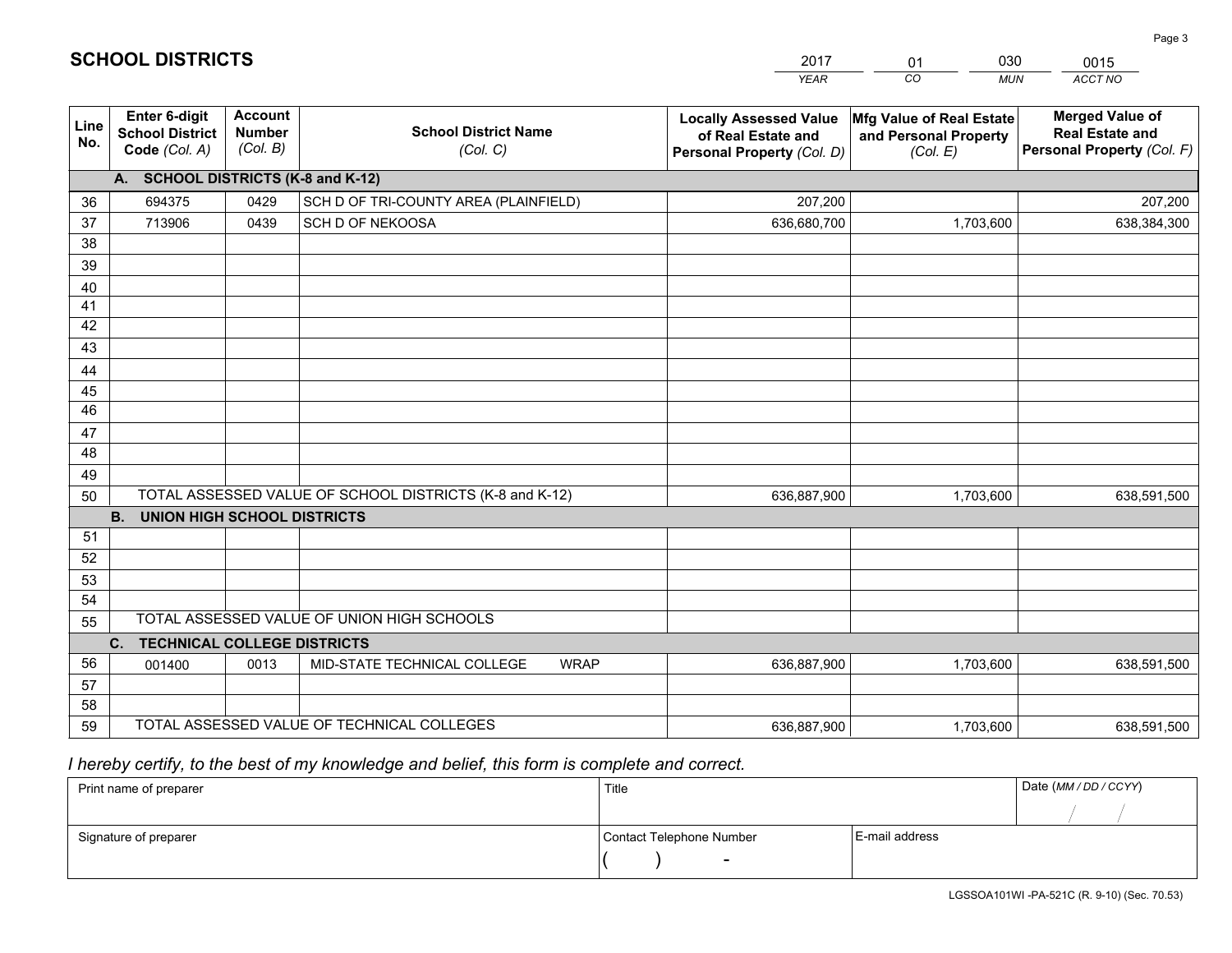#### **HIGHLIGHTS**

- 1. Complete the Statement of Assessment after the Board of Review. Reflect any changes made there.
- 2. Use black ink to complete.
- 3. Line 16 must equal Line 50, Col D.
- 4. Line 55 must equal the total of K-8 schools listed on lines 36-49. Do not include K-12 schools in this comparision.
- 5. Line 59, Col. D must equal Line 16.
- 6. Special District, School District and Technical College District values must include both real estate and personal property. Examples of Special districts are: town sanitary districts, public inland lake protection and rehabilitation districts, and metropolitan sewerage districts.
- 7. DO NOT INCLUDE Manufacturing property values.DOR will print these values on the final SOA.

AMY REUTEMAN TOWN OF ROME 1156 ALPINE DRIVE NEKOOSA, WI 54457

**NEKOOSA, WI 54457** 1156 ALPINE DRIVE AMY REUTEMAN<br>TOWN OF ROME

 8. Accuracy of this form is very important. The values reported directly affect the equalized value DOR calculates for school and special districts.

#### **Page 1:**

 If not prefilled, enter the tax year,county and municipal code,municipal type, municipal name and county name on the top of form.

Check the Amended box, if filing an amended / corrected SOA.

 Report the parcel count, acres and assessed value of taxable general property, total parcel count, (real and personal), total acres, and values from final figures set by the Board of Review.

- A. Real Estate land and improvements (buildings, etc.) is reported on lines 1 8, total line 9.
- B. Personal Property is reported on lines 11 14, Column D, total line 15.
- C. To complete this report, use the computer produced summary of the assessment roll that shows these amounts.
- D. Use whole numbers only.
- E. Add each line across and each column down to verify entries.

#### **Page 2:**

- A. Report Special Items (not subject to general property tax).
- 1. Private Forest Croplands and Managed Forest Lands are reported on lines 18,19, 20 and 21. Be sure to report assessed values **NOT** taxes.
- 2. You should have copies of the orders of entry, orders of withdrawal, etc., to update your assessment roll.
	- 3. Show hundredths of acres (e.g. 39.75).
- 4. Tax exempt lands are reported on line 22.
- 5. Omitted property and sec. 70.43, Wis. Stats., corrections of errors by assessor are reported on line 23. Report real estate and personal property separately. These should be for **prior years**, not something found on the current assessment roll after the board of review.
- B. Special District (Lines 24-35) Include the value of both real and personal property.
- The Department of Revenue (DOR) preprints much of the information regarding names and codes for schools, special districts,etc. If a district is not listed, enter the name and value only, DOR will enter the proper code.

### **Page 3 School Districts:**

Include the value of both real and personal property.

Report School District (regular, elementary, union high school, and technical college).

- 1. Regular (K-12) and Elementary (K-8) school values are reported on lines 36-49, total on line 50.
- 2. Union High School (UHS) (use only if elementary schools are listed on lines 36-49) are reported on lines 51-54. UHS total value (line 55) must equal to the total **elementary school** values reported on lines 36-49. Do notinclude K-12 schools in this comparison.
- 3. Technical College values are reported on lines 56-58, total on line 59.
- 4. Use the computer summary that shows these amounts to complete this report.

#### **This form is due the second Monday in June. File this report only after your Board of Review is complete.**

 *If you have questions: Return forms to:*

 Email: lgs@wisconsin.gov Wisconsin Department of RevenueCall:  $(608)$  266-2569 or  $(608)$  264-6892 Fax number: (608) 264-6887 PO Box 8971

Local Government Services Section 6-97 Madison WI 53708-8971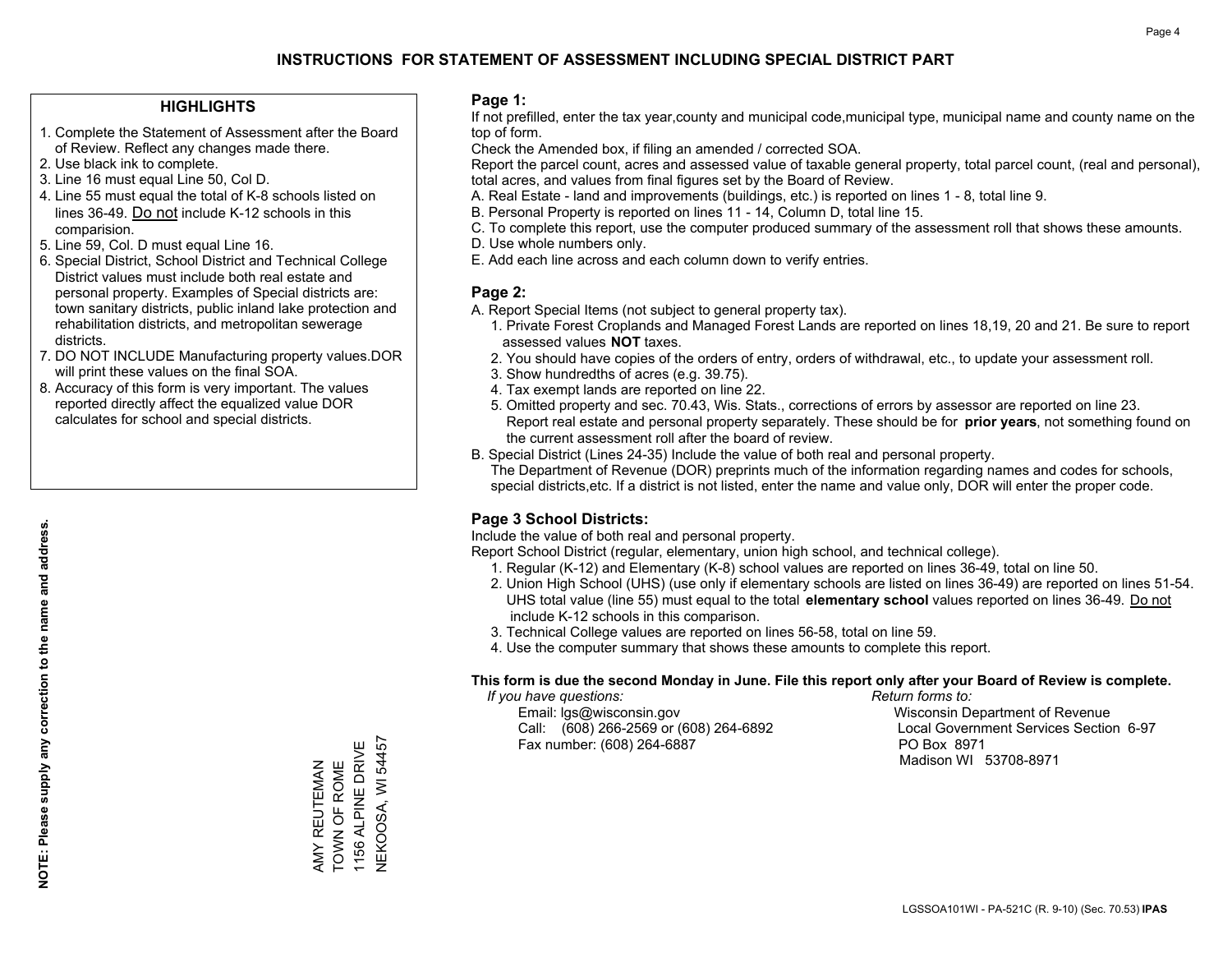**FINAL - EQUATED**

**STATEMENT OF ASSESSMENT FOR 2017** 

| 01       | กจว  | 0016    |
|----------|------|---------|
| $\cdots$ | MUN. | ACCT NO |

|                | <b>FOR</b><br><b>TOWN OF</b><br><b>OF</b><br>Town - Village - City                                                                                                                           | <b>SPRINGVILLE</b><br><b>Municipality Name</b> |              | <b>ADAMS COUNTY</b><br><b>County Name</b>                           |                                |                                        | <b>WHEN COMPLETING THIS DOCUMENT</b><br>DO NOT WRITE OVER X's OR IN SHADED AREAS |
|----------------|----------------------------------------------------------------------------------------------------------------------------------------------------------------------------------------------|------------------------------------------------|--------------|---------------------------------------------------------------------|--------------------------------|----------------------------------------|----------------------------------------------------------------------------------|
| Line<br>No.    | <b>REAL ESTATE</b><br>(See Lines 18 - 22 for                                                                                                                                                 |                                                | PARCEL COUNT | NO. OF ACRES<br><b>WHOLE</b><br>TOTAL LAND MPROVEMENTS NUMBERS ONLY | <b>VALUE OF</b><br><b>LAND</b> | <b>VALUE OF</b><br><b>IMPROVEMENTS</b> | TOTAL VALUE OF LAND<br>AND IMPROVEMENTS                                          |
|                | other Real Estate)                                                                                                                                                                           | Col. A                                         | Col. B       | Col. C                                                              | Col. D                         | Col. E                                 | Col. F                                                                           |
| $\mathbf{1}$   | <b>RESIDENTIAL - Class 1</b>                                                                                                                                                                 | 1,517                                          | 1,115        | 4,035                                                               | 18,461,200                     | 58,550,134                             | 77,011,334                                                                       |
| $\overline{2}$ | <b>COMMERCIAL - Class 2</b>                                                                                                                                                                  | 22                                             | 18           | 181                                                                 | 747,800                        | 2,278,200                              | 3,026,000                                                                        |
| 3              | MANUFACTURING - Class 3                                                                                                                                                                      | $\Omega$                                       | 0            | $\Omega$                                                            | 0                              | $\mathbf 0$                            | $\Omega$                                                                         |
| 4              | <b>AGRICULTURAL - Class 4</b>                                                                                                                                                                | 318                                            |              | 7,965                                                               | 896,300                        |                                        | 896,300                                                                          |
| 5              | UNDEVELOPED - Class 5                                                                                                                                                                        | 212                                            |              | 1,312                                                               | 1,294,600                      |                                        | 1,294,600                                                                        |
| 6              | AGRICULTURAL FOREST - Class 5m                                                                                                                                                               | 151                                            |              | 1,988                                                               | 2,562,900                      |                                        | 2,562,900                                                                        |
| $\overline{7}$ | FOREST LANDS - Class 6                                                                                                                                                                       | 293                                            |              | 6,022                                                               | 14,400,400                     |                                        | 14,400,400                                                                       |
| 8              | OTHER - Class 7                                                                                                                                                                              | 63                                             | 60           | 89                                                                  | 155,000                        | 2,147,700                              | 2,302,700                                                                        |
| 9              | TOTAL - ALL COLUMNS                                                                                                                                                                          | 2,576                                          | 1,193        | 21,592                                                              | 38,518,200                     | 62,976,034                             | 101,494,234                                                                      |
| 10             | NUMBER OF PERSONAL PROPERTY ACCOUNTS IN ROLL                                                                                                                                                 |                                                |              | 174                                                                 | <b>LOCALLY ASSESSED</b>        | <b>MANUFACTURING</b>                   | <b>MERGED</b>                                                                    |
| 11             | BOATS AND OTHER WATERCRAFT NOT EXEMPT - Code 1                                                                                                                                               |                                                |              |                                                                     | 4,500                          | $\mathbf 0$                            | 4,500                                                                            |
| 12             | MACHINERY, TOOLS AND PATTERNS - Code 2                                                                                                                                                       |                                                |              |                                                                     | 222,000                        | $\Omega$                               | 222,000                                                                          |
| 13             | FURNITURE, FIXTURES AND EQUIPMENT - Code 3                                                                                                                                                   |                                                |              |                                                                     | 126,900                        | $\mathbf 0$                            | 126,900                                                                          |
| 14             | ALL OTHER PERSONAL PROPERTY NOT EXEMPT - Codes 4A, 4B, 4C                                                                                                                                    |                                                |              |                                                                     | 523,400                        | $\mathbf 0$                            | 523,400                                                                          |
| 15             | TOTAL OF PERSONAL PROPERTY NOT EXEMPT (Total of Lines 11-14)                                                                                                                                 |                                                |              | 876,800                                                             | $\mathbf{0}$                   | 876,800                                |                                                                                  |
| 16             | AGGREGATE ASSESSED VALUE OF ALL PROPERTY SUBJECT TO THE GENERAL PROPERTY TAX (Total of Lines 9F and 15F)<br>MUST EQUAL TOTAL VALUE OF THE SCHOOL DISTRICTS (K-12 PLUS K-8) - Line 50, Col. F |                                                |              |                                                                     |                                |                                        | 102,371,034                                                                      |
| 17             | Name of Assessor<br><b>BOARD OF REVIEW</b><br>DATE OF FINAL ADJOURNMENT<br>05/17/2017<br>RIGLEMON APPRAISAL SERVICE                                                                          |                                                |              |                                                                     |                                | Telephone #                            | (608) 378-3003                                                                   |

REMARKS

The Assessment Ratio to be used in calculating the estimated Fair Market Value on tax bills for this tax district is .91053049<br>This ratio should be used to convert assessed values to "Calculate Equalized Values" in Step 1 **Commission**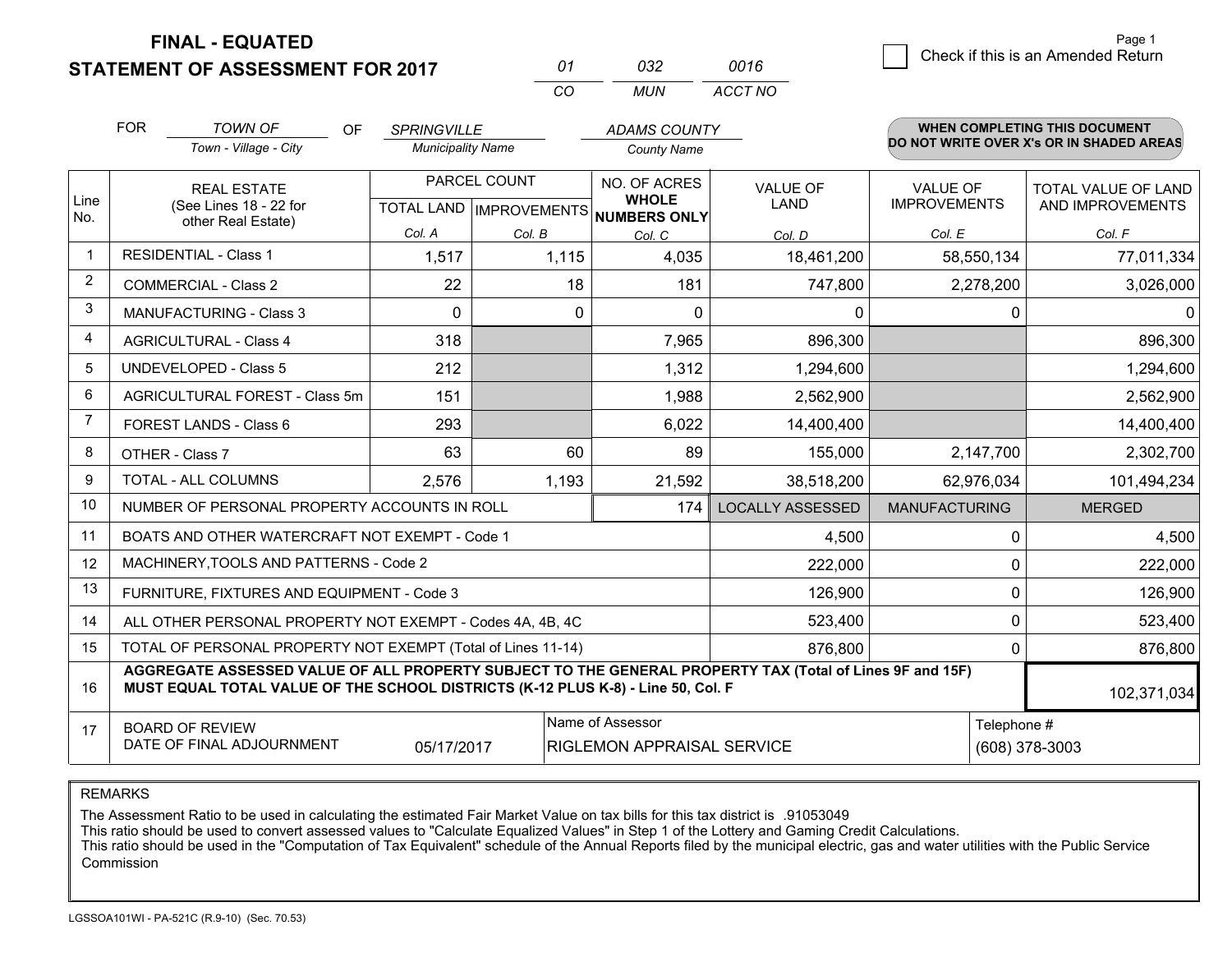*YEAR CO MUN ACCT NO* <sup>2017</sup> <sup>01</sup> <sup>032</sup> <sup>0016</sup> Page 2

Do not confuse FOREST LANDS (Line 7) with FOREST CROPS (in this section) - They are **NOT** the same

|                                            | Private Forest Crop - Reg Class @ 10¢ per acre                                 |                                 |  |                                                                  |             | Private Forest Crop - Reg Class @ \$2.52 per acre |                                                               |                                                                    |                    |                                                                              |
|--------------------------------------------|--------------------------------------------------------------------------------|---------------------------------|--|------------------------------------------------------------------|-------------|---------------------------------------------------|---------------------------------------------------------------|--------------------------------------------------------------------|--------------------|------------------------------------------------------------------------------|
| 18                                         | (a) PARCELS                                                                    | (b) ACRES                       |  | (c) ASSESSED VALUE                                               |             | (d) PARCELS                                       |                                                               | (e) ACRES                                                          |                    | (f) ASSESSED VALUE                                                           |
|                                            |                                                                                |                                 |  |                                                                  |             | $\mathfrak{p}$                                    |                                                               | 80                                                                 |                    | 240.000                                                                      |
|                                            |                                                                                |                                 |  | Private Forest Crop - Special Class @ 20¢ per acre               |             |                                                   |                                                               |                                                                    |                    | Entered Before 2005 Managed Forest - Ferrous Mining CLOSED @ \$8.27 per acre |
| 19                                         | (a) PARCELS                                                                    | (c) ASSESSED VALUE<br>(b) ACRES |  |                                                                  | (d) PARCELS |                                                   | (e) ACRES                                                     |                                                                    | (f) ASSESSED VALUE |                                                                              |
|                                            |                                                                                |                                 |  |                                                                  |             |                                                   |                                                               |                                                                    |                    |                                                                              |
|                                            | Entered Before 2005 Managed Forest - OPEN @ \$.79 per acre                     |                                 |  |                                                                  |             |                                                   | Entered Before 2005 Managed Forest - CLOSED @ \$1.87 per acre |                                                                    |                    |                                                                              |
| 20                                         | (a) PARCELS                                                                    | (b) ACRES                       |  | (c) ASSESSED VALUE                                               |             | (d) PARCELS                                       |                                                               | (e) ACRES                                                          |                    | (f) ASSESSED VALUE                                                           |
|                                            | 18                                                                             | 584.69                          |  | 1,417,200<br>116                                                 |             |                                                   | 3,095.66                                                      |                                                                    | 7,095,900          |                                                                              |
| Entered After 2004 Managed Forest - OPEN @ |                                                                                |                                 |  | \$2.14 per acre                                                  |             |                                                   |                                                               | Entered After 2004 Managed Forest - CLOSED @ \$10.68 per acre      |                    |                                                                              |
| 21                                         | (a) PARCELS                                                                    | (b) ACRES                       |  | (c) ASSESSED VALUE                                               |             | (d) PARCELS                                       |                                                               | (e) ACRES                                                          | (f) ASSESSED VALUE |                                                                              |
|                                            |                                                                                |                                 |  |                                                                  |             |                                                   |                                                               |                                                                    |                    |                                                                              |
|                                            |                                                                                | 30                              |  | 36,000                                                           |             | 60<br>1,892.65                                    |                                                               | 4,404,100                                                          |                    |                                                                              |
| 22                                         | (a) County Forest Cropland Acres                                               |                                 |  | (b) Federal Acres                                                |             | (c) State Acres                                   |                                                               | (d) County (NOT FOREST CROP) Acres                                 |                    | (e) Other Acres                                                              |
|                                            |                                                                                |                                 |  |                                                                  |             | 261.28<br>35.81                                   |                                                               |                                                                    | 56.51              |                                                                              |
|                                            |                                                                                |                                 |  | Assessed Value of Omitted Property From Prior Years (Sec. 70.44) |             |                                                   |                                                               | Assessed Value of Sec. 70.43 Corrections of Errors by Assessors    |                    |                                                                              |
|                                            |                                                                                | (a) REAL ESTATE                 |  | (b) PERSONAL                                                     |             |                                                   |                                                               | (c1) REAL ESTATE                                                   |                    | (c2) PERSONAL                                                                |
| 23                                         |                                                                                |                                 |  |                                                                  |             |                                                   |                                                               |                                                                    |                    |                                                                              |
|                                            | Manufacturing Equated Value of Omitted Property From Prior Years (Sec. 70.995) |                                 |  |                                                                  |             |                                                   |                                                               | Mfg. Equated Value of Sec.70.43 Corrections of Errors by Assessors |                    |                                                                              |
|                                            |                                                                                | (d) REAL ESTATE                 |  | (e) PERSONAL                                                     |             | (f1) REAL ESTATE                                  |                                                               |                                                                    | (f2) PERSONAL      |                                                                              |
|                                            |                                                                                |                                 |  |                                                                  |             |                                                   |                                                               |                                                                    |                    |                                                                              |

## **SPECIAL DISTRICTS**

| Line<br>No. | Enter 6-digit<br>Special District<br>Code (Col. A) | <b>Account</b><br><b>Number</b> | <b>Special District Name</b> | <b>Locally Assessed Value</b><br>of Real Estate and | Mfg Value of Real Estate<br>and Personal Property | <b>Merged Value of</b><br><b>Real Estate and</b><br>Personal Property (Col. F) |
|-------------|----------------------------------------------------|---------------------------------|------------------------------|-----------------------------------------------------|---------------------------------------------------|--------------------------------------------------------------------------------|
|             |                                                    | (Col. B)                        | (Col. C)                     | Personal Property (Col. D)                          | (Col. E)                                          |                                                                                |
| 24          |                                                    |                                 |                              |                                                     |                                                   |                                                                                |
| 25          |                                                    |                                 |                              |                                                     |                                                   |                                                                                |
| 26          |                                                    |                                 |                              |                                                     |                                                   |                                                                                |
| 27          |                                                    |                                 |                              |                                                     |                                                   |                                                                                |
| 28          |                                                    |                                 |                              |                                                     |                                                   |                                                                                |
| 29          |                                                    |                                 |                              |                                                     |                                                   |                                                                                |
| 30          |                                                    |                                 |                              |                                                     |                                                   |                                                                                |
| 31          |                                                    |                                 |                              |                                                     |                                                   |                                                                                |
| 32          |                                                    |                                 |                              |                                                     |                                                   |                                                                                |
| 33          |                                                    |                                 |                              |                                                     |                                                   |                                                                                |
| 34          |                                                    |                                 |                              |                                                     |                                                   |                                                                                |
| 35          |                                                    |                                 |                              |                                                     |                                                   |                                                                                |

LGSSOA101WI-PA - 521C (R. 9-10) (Sec. 70.53)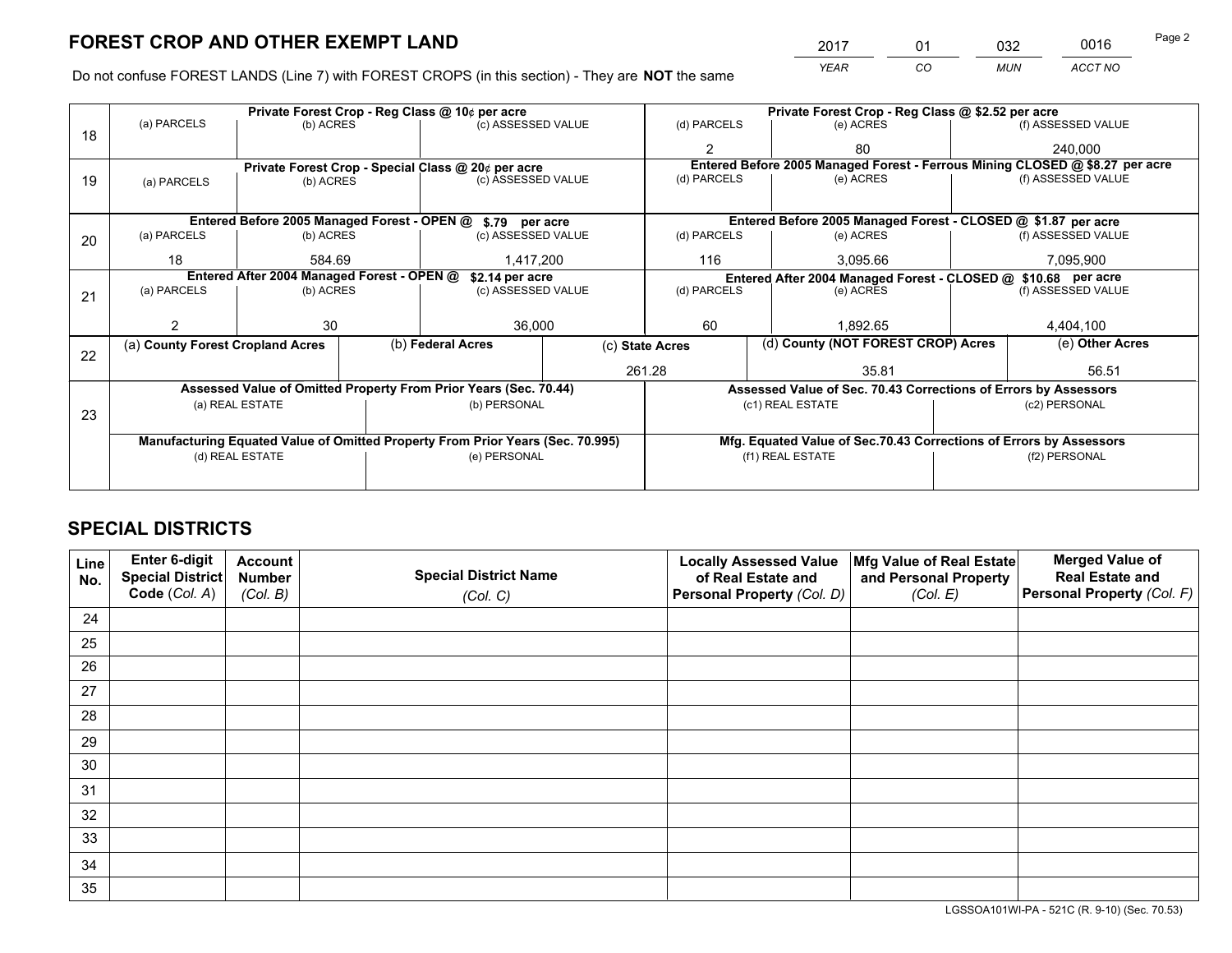|             |                                                          |                                             |                                                         | <b>YEAR</b>                                                                       | CO<br><b>MUN</b>                                                     | ACCT NO                                                                        |
|-------------|----------------------------------------------------------|---------------------------------------------|---------------------------------------------------------|-----------------------------------------------------------------------------------|----------------------------------------------------------------------|--------------------------------------------------------------------------------|
| Line<br>No. | Enter 6-digit<br><b>School District</b><br>Code (Col. A) | <b>Account</b><br><b>Number</b><br>(Col. B) | <b>School District Name</b><br>(Col. C)                 | <b>Locally Assessed Value</b><br>of Real Estate and<br>Personal Property (Col. D) | <b>Mfg Value of Real Estate</b><br>and Personal Property<br>(Col. E) | <b>Merged Value of</b><br><b>Real Estate and</b><br>Personal Property (Col. F) |
|             | A. SCHOOL DISTRICTS (K-8 and K-12)                       |                                             |                                                         |                                                                                   |                                                                      |                                                                                |
| 36          | 010014                                                   | 0017                                        | SCH D OF ADAMS FRIENDSHIP AREA                          | 61,066,410                                                                        |                                                                      | 61,066,410                                                                     |
| 37          | 566678                                                   | 0338                                        | SCH D OF WISCONSIN DELLS                                | 41,304,624                                                                        |                                                                      | 41,304,624                                                                     |
| 38          |                                                          |                                             |                                                         |                                                                                   |                                                                      |                                                                                |
| 39          |                                                          |                                             |                                                         |                                                                                   |                                                                      |                                                                                |
| 40          |                                                          |                                             |                                                         |                                                                                   |                                                                      |                                                                                |
| 41          |                                                          |                                             |                                                         |                                                                                   |                                                                      |                                                                                |
| 42          |                                                          |                                             |                                                         |                                                                                   |                                                                      |                                                                                |
| 43          |                                                          |                                             |                                                         |                                                                                   |                                                                      |                                                                                |
| 44          |                                                          |                                             |                                                         |                                                                                   |                                                                      |                                                                                |
| 45          |                                                          |                                             |                                                         |                                                                                   |                                                                      |                                                                                |
| 46          |                                                          |                                             |                                                         |                                                                                   |                                                                      |                                                                                |
| 47          |                                                          |                                             |                                                         |                                                                                   |                                                                      |                                                                                |
| 48          |                                                          |                                             |                                                         |                                                                                   |                                                                      |                                                                                |
| 49          |                                                          |                                             |                                                         |                                                                                   |                                                                      |                                                                                |
| 50          |                                                          |                                             | TOTAL ASSESSED VALUE OF SCHOOL DISTRICTS (K-8 and K-12) | 102,371,034                                                                       |                                                                      | 102,371,034                                                                    |
|             | <b>B.</b><br><b>UNION HIGH SCHOOL DISTRICTS</b>          |                                             |                                                         |                                                                                   |                                                                      |                                                                                |
| 51          |                                                          |                                             |                                                         |                                                                                   |                                                                      |                                                                                |
| 52          |                                                          |                                             |                                                         |                                                                                   |                                                                      |                                                                                |
| 53          |                                                          |                                             |                                                         |                                                                                   |                                                                      |                                                                                |
| 54          |                                                          |                                             |                                                         |                                                                                   |                                                                      |                                                                                |
| 55          |                                                          |                                             | TOTAL ASSESSED VALUE OF UNION HIGH SCHOOLS              |                                                                                   |                                                                      |                                                                                |
|             | C. TECHNICAL COLLEGE DISTRICTS                           |                                             |                                                         |                                                                                   |                                                                      |                                                                                |
| 56          | 000400                                                   | 0004                                        | MADISON AREA TECHNICAL COLLEGE<br><b>MADN</b>           | 41,304,624                                                                        |                                                                      | 41,304,624                                                                     |
| 57          | 001400                                                   | 0013                                        | MID-STATE TECHNICAL COLLEGE<br><b>WRAP</b>              | 61,066,410                                                                        |                                                                      | 61,066,410                                                                     |
| 58          |                                                          |                                             |                                                         |                                                                                   |                                                                      |                                                                                |
| 59          |                                                          |                                             | TOTAL ASSESSED VALUE OF TECHNICAL COLLEGES              | 102,371,034                                                                       |                                                                      | 102,371,034                                                                    |

01

032

 *I hereby certify, to the best of my knowledge and belief, this form is complete and correct.*

**SCHOOL DISTRICTS**

| Print name of preparer | Title                    |                | Date (MM / DD / CCYY) |
|------------------------|--------------------------|----------------|-----------------------|
|                        |                          |                |                       |
| Signature of preparer  | Contact Telephone Number | E-mail address |                       |
|                        | $\sim$                   |                |                       |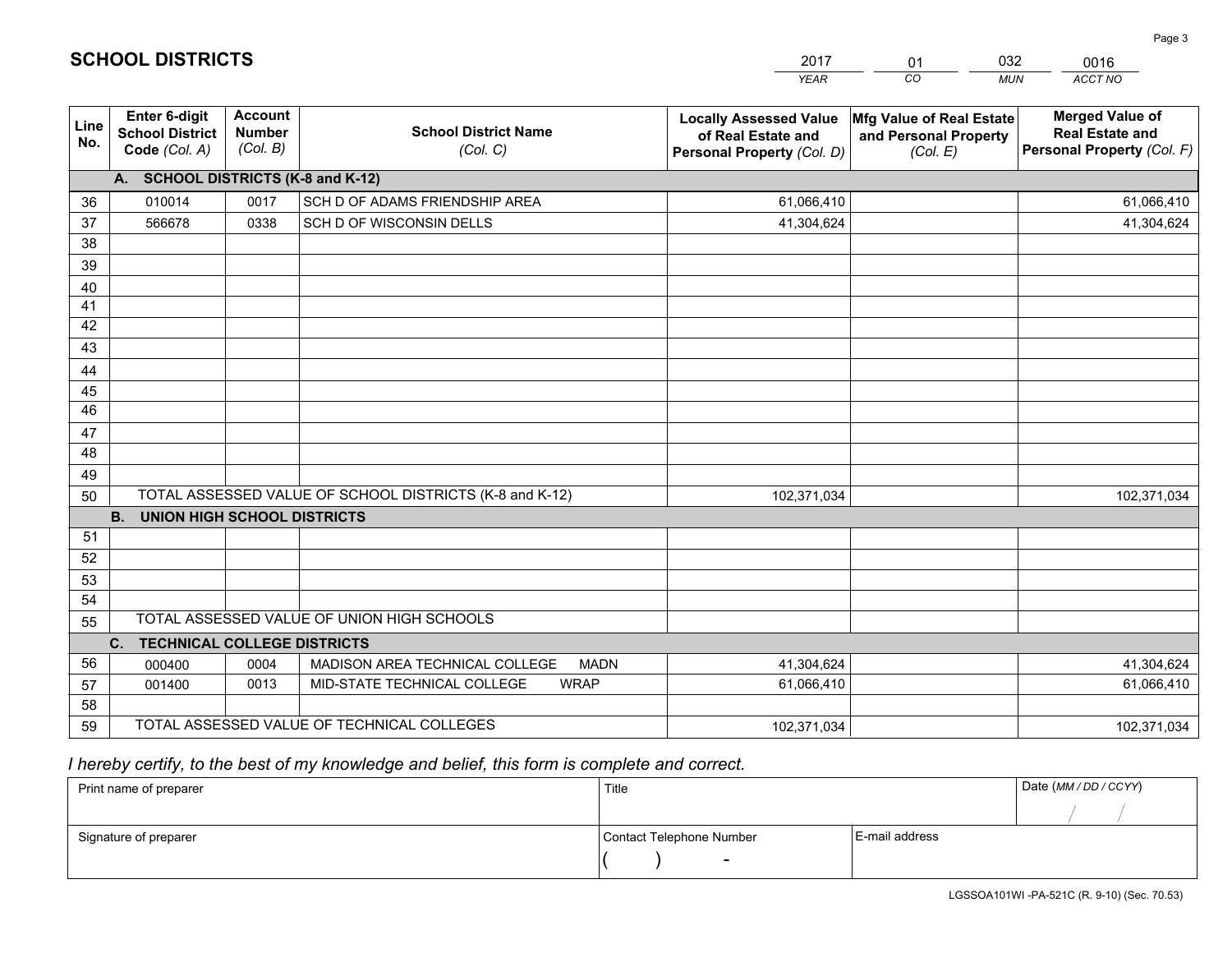#### **HIGHLIGHTS**

- 1. Complete the Statement of Assessment after the Board of Review. Reflect any changes made there.
- 2. Use black ink to complete.
- 3. Line 16 must equal Line 50, Col D.
- 4. Line 55 must equal the total of K-8 schools listed on lines 36-49. Do not include K-12 schools in this comparision.
- 5. Line 59, Col. D must equal Line 16.
- 6. Special District, School District and Technical College District values must include both real estate and personal property. Examples of Special districts are: town sanitary districts, public inland lake protection and rehabilitation districts, and metropolitan sewerage districts.
- 7. DO NOT INCLUDE Manufacturing property values.DOR will print these values on the final SOA.

FREDRIKA DETTLAFF TOWN OF SPRINGVILLE 1003 FUR AVENUE

FREDRIKA DETTLAFF<br>TOWN OF SPRINGVILLE<br>1003 FUR AVENUE

WISCONSIN DELLS, WI 53965

*NISCONSIN DELLS,* 

53965

 $\overline{\ge}$ 

 8. Accuracy of this form is very important. The values reported directly affect the equalized value DOR calculates for school and special districts.

#### **Page 1:**

 If not prefilled, enter the tax year,county and municipal code,municipal type, municipal name and county name on the top of form.

Check the Amended box, if filing an amended / corrected SOA.

 Report the parcel count, acres and assessed value of taxable general property, total parcel count, (real and personal), total acres, and values from final figures set by the Board of Review.

- A. Real Estate land and improvements (buildings, etc.) is reported on lines 1 8, total line 9.
- B. Personal Property is reported on lines 11 14, Column D, total line 15.
- C. To complete this report, use the computer produced summary of the assessment roll that shows these amounts.
- D. Use whole numbers only.
- E. Add each line across and each column down to verify entries.

#### **Page 2:**

- A. Report Special Items (not subject to general property tax).
- 1. Private Forest Croplands and Managed Forest Lands are reported on lines 18,19, 20 and 21. Be sure to report assessed values **NOT** taxes.
- 2. You should have copies of the orders of entry, orders of withdrawal, etc., to update your assessment roll.
	- 3. Show hundredths of acres (e.g. 39.75).
- 4. Tax exempt lands are reported on line 22.
- 5. Omitted property and sec. 70.43, Wis. Stats., corrections of errors by assessor are reported on line 23. Report real estate and personal property separately. These should be for **prior years**, not something found on the current assessment roll after the board of review.
- B. Special District (Lines 24-35) Include the value of both real and personal property.

 The Department of Revenue (DOR) preprints much of the information regarding names and codes for schools, special districts,etc. If a district is not listed, enter the name and value only, DOR will enter the proper code.

### **Page 3 School Districts:**

Include the value of both real and personal property.

Report School District (regular, elementary, union high school, and technical college).

- 1. Regular (K-12) and Elementary (K-8) school values are reported on lines 36-49, total on line 50.
- 2. Union High School (UHS) (use only if elementary schools are listed on lines 36-49) are reported on lines 51-54. UHS total value (line 55) must equal to the total **elementary school** values reported on lines 36-49. Do notinclude K-12 schools in this comparison.
- 3. Technical College values are reported on lines 56-58, total on line 59.
- 4. Use the computer summary that shows these amounts to complete this report.

#### **This form is due the second Monday in June. File this report only after your Board of Review is complete.**

 *If you have questions: Return forms to:*

 Email: lgs@wisconsin.gov Wisconsin Department of RevenueCall:  $(608)$  266-2569 or  $(608)$  264-6892 Fax number: (608) 264-6887 PO Box 8971

Local Government Services Section 6-97 Madison WI 53708-8971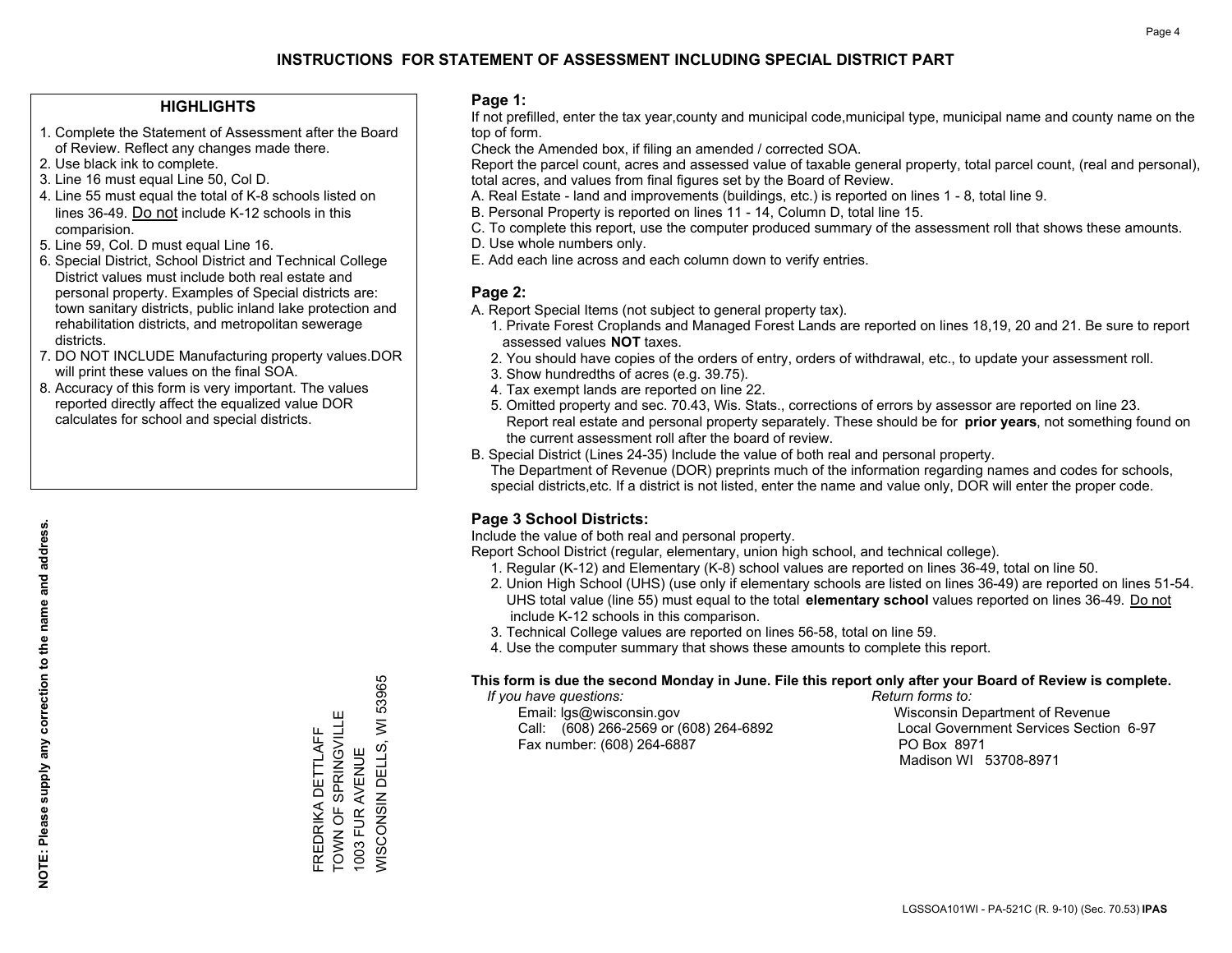**STATEMENT OF ASSESSMENT FOR 2017 FINAL - EQUATED**

*0017*7 Check if this is an Amended Return<br>
7

|                | <b>FOR</b>                                                                                                                                                                                   | <b>TOWN OF</b><br><b>OF</b><br>Town - Village - City      | <b>STRONGS PRAIRIE</b><br><b>Municipality Name</b> |              | <b>ADAMS COUNTY</b><br><b>County Name</b>           |                         |                      |                | <b>WHEN COMPLETING THIS DOCUMENT</b><br>DO NOT WRITE OVER X's OR IN SHADED AREAS |
|----------------|----------------------------------------------------------------------------------------------------------------------------------------------------------------------------------------------|-----------------------------------------------------------|----------------------------------------------------|--------------|-----------------------------------------------------|-------------------------|----------------------|----------------|----------------------------------------------------------------------------------|
|                |                                                                                                                                                                                              |                                                           |                                                    |              |                                                     |                         |                      |                |                                                                                  |
|                | <b>REAL ESTATE</b>                                                                                                                                                                           |                                                           |                                                    | PARCEL COUNT | NO. OF ACRES                                        | <b>VALUE OF</b>         | <b>VALUE OF</b>      |                | <b>TOTAL VALUE OF LAND</b>                                                       |
| Line<br>No.    |                                                                                                                                                                                              | (See Lines 18 - 22 for<br>other Real Estate)              |                                                    |              | <b>WHOLE</b><br>TOTAL LAND MPROVEMENTS NUMBERS ONLY | <b>LAND</b>             | <b>IMPROVEMENTS</b>  |                | AND IMPROVEMENTS                                                                 |
|                |                                                                                                                                                                                              |                                                           | Col. A                                             | Col. B       | Col. C                                              | Col. D                  | Col. E               |                | Col. F                                                                           |
| $\mathbf 1$    |                                                                                                                                                                                              | <b>RESIDENTIAL - Class 1</b>                              | 2,107                                              | 1,430        | 2,457                                               | 57,302,200              | 113,606,400          |                | 170,908,600                                                                      |
| 2              |                                                                                                                                                                                              | <b>COMMERCIAL - Class 2</b>                               | 28                                                 | 26           | 208                                                 | 1,805,200               | 4,882,900            |                | 6,688,100                                                                        |
| 3              |                                                                                                                                                                                              | <b>MANUFACTURING - Class 3</b>                            | $\Omega$                                           | $\Omega$     | $\Omega$                                            | $\mathbf{0}$            |                      | 0              | $\Omega$                                                                         |
| $\overline{4}$ |                                                                                                                                                                                              | <b>AGRICULTURAL - Class 4</b>                             | 452                                                |              | 9,770                                               | 1,189,700               |                      |                | 1,189,700                                                                        |
| 5              |                                                                                                                                                                                              | <b>UNDEVELOPED - Class 5</b>                              | 220                                                |              | 868                                                 | 539,500                 |                      |                | 539,500                                                                          |
| 6              |                                                                                                                                                                                              | <b>AGRICULTURAL FOREST - Class 5m</b>                     | 236                                                |              | 2,823                                               | 3,842,700               |                      |                | 3,842,700                                                                        |
| $\overline{7}$ |                                                                                                                                                                                              | FOREST LANDS - Class 6                                    | 260                                                |              | 4,530                                               | 11,493,000              |                      |                | 11,493,000                                                                       |
| 8              |                                                                                                                                                                                              | OTHER - Class 7                                           | 110                                                | 110          | 231                                                 | 974,900                 | 6,317,800            |                | 7,292,700                                                                        |
| 9              |                                                                                                                                                                                              | TOTAL - ALL COLUMNS                                       | 3,413                                              | 1,566        | 20,887                                              | 77,147,200              | 124,807,100          |                | 201,954,300                                                                      |
| 10             |                                                                                                                                                                                              | NUMBER OF PERSONAL PROPERTY ACCOUNTS IN ROLL              |                                                    |              | 35                                                  | <b>LOCALLY ASSESSED</b> | <b>MANUFACTURING</b> |                | <b>MERGED</b>                                                                    |
| 11             |                                                                                                                                                                                              | BOATS AND OTHER WATERCRAFT NOT EXEMPT - Code 1            |                                                    |              |                                                     | 46,000                  |                      | 0              | 46,000                                                                           |
| 12             |                                                                                                                                                                                              | MACHINERY, TOOLS AND PATTERNS - Code 2                    |                                                    |              |                                                     | 752,800                 |                      | 0              | 752,800                                                                          |
| 13             |                                                                                                                                                                                              | FURNITURE, FIXTURES AND EQUIPMENT - Code 3                |                                                    |              |                                                     | 147,000                 |                      | 0              | 147,000                                                                          |
| 14             |                                                                                                                                                                                              | ALL OTHER PERSONAL PROPERTY NOT EXEMPT - Codes 4A, 4B, 4C |                                                    | 449,800      |                                                     | 0                       | 449,800              |                |                                                                                  |
| 15             | TOTAL OF PERSONAL PROPERTY NOT EXEMPT (Total of Lines 11-14)                                                                                                                                 |                                                           |                                                    |              |                                                     | 1,395,600               |                      | 0              | 1,395,600                                                                        |
| 16             | AGGREGATE ASSESSED VALUE OF ALL PROPERTY SUBJECT TO THE GENERAL PROPERTY TAX (Total of Lines 9F and 15F)<br>MUST EQUAL TOTAL VALUE OF THE SCHOOL DISTRICTS (K-12 PLUS K-8) - Line 50, Col. F |                                                           |                                                    |              |                                                     | 203,349,900             |                      |                |                                                                                  |
| 17             |                                                                                                                                                                                              | <b>BOARD OF REVIEW</b>                                    |                                                    |              | Name of Assessor                                    |                         |                      | Telephone #    |                                                                                  |
|                |                                                                                                                                                                                              | DATE OF FINAL ADJOURNMENT                                 | 05/20/2017                                         |              | RIGLEMON APPRAISAL SERVICE                          |                         |                      | (608) 378-3003 |                                                                                  |

*CO*

*MUN*

*ACCT NO*

*<sup>01</sup> <sup>034</sup>*

REMARKS

The Assessment Ratio to be used in calculating the estimated Fair Market Value on tax bills for this tax district is .969759327<br>This ratio should be used to convert assessed values to "Calculate Equalized Values" in Step 1 **Commission**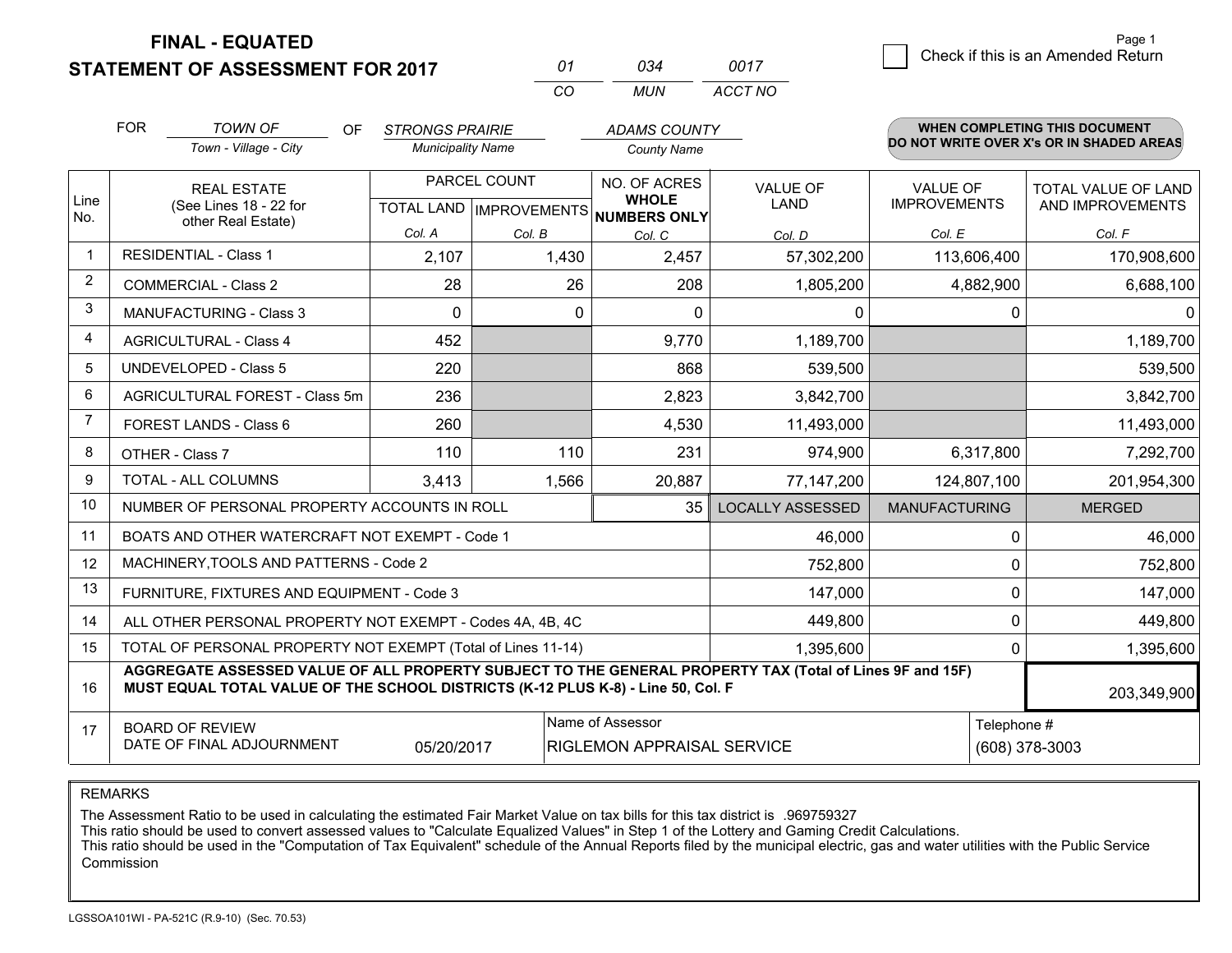*YEAR CO MUN ACCT NO* 2017 01 034 0017

Do not confuse FOREST LANDS (Line 7) with FOREST CROPS (in this section) - They are **NOT** the same

|    |                                                               |                                                               |  | Private Forest Crop - Reg Class @ 10¢ per acre                                 |  | Private Forest Crop - Reg Class @ \$2.52 per acre             |                                                                              |                    |                    |  |
|----|---------------------------------------------------------------|---------------------------------------------------------------|--|--------------------------------------------------------------------------------|--|---------------------------------------------------------------|------------------------------------------------------------------------------|--------------------|--------------------|--|
| 18 | (a) PARCELS                                                   | (b) ACRES                                                     |  | (c) ASSESSED VALUE                                                             |  | (d) PARCELS                                                   | (e) ACRES                                                                    |                    | (f) ASSESSED VALUE |  |
|    |                                                               |                                                               |  |                                                                                |  |                                                               |                                                                              |                    |                    |  |
|    |                                                               |                                                               |  | Private Forest Crop - Special Class @ 20¢ per acre                             |  |                                                               | Entered Before 2005 Managed Forest - Ferrous Mining CLOSED @ \$8.27 per acre |                    |                    |  |
| 19 | (a) PARCELS                                                   | (b) ACRES                                                     |  | (c) ASSESSED VALUE                                                             |  | (d) PARCELS<br>(e) ACRES                                      |                                                                              |                    | (f) ASSESSED VALUE |  |
|    |                                                               |                                                               |  |                                                                                |  |                                                               |                                                                              |                    |                    |  |
|    | Entered Before 2005 Managed Forest - OPEN @<br>\$.79 per acre |                                                               |  |                                                                                |  | Entered Before 2005 Managed Forest - CLOSED @ \$1.87 per acre |                                                                              |                    |                    |  |
| 20 | (a) PARCELS                                                   | (b) ACRES                                                     |  | (c) ASSESSED VALUE                                                             |  | (d) PARCELS                                                   | (e) ACRES                                                                    |                    | (f) ASSESSED VALUE |  |
|    |                                                               |                                                               |  |                                                                                |  | 83                                                            | 2.270.44                                                                     |                    | 5,417,200          |  |
|    |                                                               | Entered After 2004 Managed Forest - OPEN @<br>\$2.14 per acre |  |                                                                                |  |                                                               | Entered After 2004 Managed Forest - CLOSED @ \$10.68 per acre                |                    |                    |  |
| 21 | (a) PARCELS                                                   | (b) ACRES                                                     |  | (c) ASSESSED VALUE                                                             |  | (d) PARCELS<br>(e) ACRES                                      |                                                                              | (f) ASSESSED VALUE |                    |  |
|    |                                                               |                                                               |  |                                                                                |  |                                                               |                                                                              |                    |                    |  |
|    |                                                               |                                                               |  |                                                                                |  | 63<br>1,672.11                                                |                                                                              |                    | 3,971,100          |  |
| 22 | (a) County Forest Cropland Acres                              |                                                               |  | (b) Federal Acres                                                              |  | (d) County (NOT FOREST CROP) Acres<br>(c) State Acres         |                                                                              | (e) Other Acres    |                    |  |
|    |                                                               |                                                               |  |                                                                                |  | 140.53                                                        | 720.87                                                                       |                    | 5,780.14           |  |
|    |                                                               |                                                               |  | Assessed Value of Omitted Property From Prior Years (Sec. 70.44)               |  |                                                               | Assessed Value of Sec. 70.43 Corrections of Errors by Assessors              |                    |                    |  |
|    |                                                               | (a) REAL ESTATE                                               |  | (b) PERSONAL                                                                   |  |                                                               | (c1) REAL ESTATE                                                             |                    | (c2) PERSONAL      |  |
| 23 |                                                               |                                                               |  |                                                                                |  |                                                               |                                                                              |                    |                    |  |
|    |                                                               |                                                               |  | Manufacturing Equated Value of Omitted Property From Prior Years (Sec. 70.995) |  |                                                               | Mfg. Equated Value of Sec.70.43 Corrections of Errors by Assessors           |                    |                    |  |
|    | (d) REAL ESTATE                                               |                                                               |  | (e) PERSONAL                                                                   |  | (f1) REAL ESTATE                                              |                                                                              | (f2) PERSONAL      |                    |  |
|    |                                                               |                                                               |  |                                                                                |  |                                                               |                                                                              |                    |                    |  |

## **SPECIAL DISTRICTS**

| Line<br>No. | Enter 6-digit<br><b>Special District</b><br>Code (Col. A) | <b>Account</b><br><b>Number</b><br>(Col. B) | <b>Special District Name</b><br>(Col. C) | <b>Locally Assessed Value</b><br>of Real Estate and<br>Personal Property (Col. D) | Mfg Value of Real Estate<br>and Personal Property<br>(Col. E) | <b>Merged Value of</b><br><b>Real Estate and</b><br>Personal Property (Col. F) |
|-------------|-----------------------------------------------------------|---------------------------------------------|------------------------------------------|-----------------------------------------------------------------------------------|---------------------------------------------------------------|--------------------------------------------------------------------------------|
| 24          | 018130                                                    | 0614                                        | ARKDALE LAKE DISTRICT                    | 6,981,600                                                                         |                                                               | 6,981,600                                                                      |
| 25          |                                                           |                                             |                                          |                                                                                   |                                                               |                                                                                |
| 26          |                                                           |                                             |                                          |                                                                                   |                                                               |                                                                                |
| 27          |                                                           |                                             |                                          |                                                                                   |                                                               |                                                                                |
| 28          |                                                           |                                             |                                          |                                                                                   |                                                               |                                                                                |
| 29          |                                                           |                                             |                                          |                                                                                   |                                                               |                                                                                |
| 30          |                                                           |                                             |                                          |                                                                                   |                                                               |                                                                                |
| 31          |                                                           |                                             |                                          |                                                                                   |                                                               |                                                                                |
| 32          |                                                           |                                             |                                          |                                                                                   |                                                               |                                                                                |
| 33          |                                                           |                                             |                                          |                                                                                   |                                                               |                                                                                |
| 34          |                                                           |                                             |                                          |                                                                                   |                                                               |                                                                                |
| 35          |                                                           |                                             |                                          |                                                                                   |                                                               |                                                                                |

LGSSOA101WI-PA - 521C (R. 9-10) (Sec. 70.53)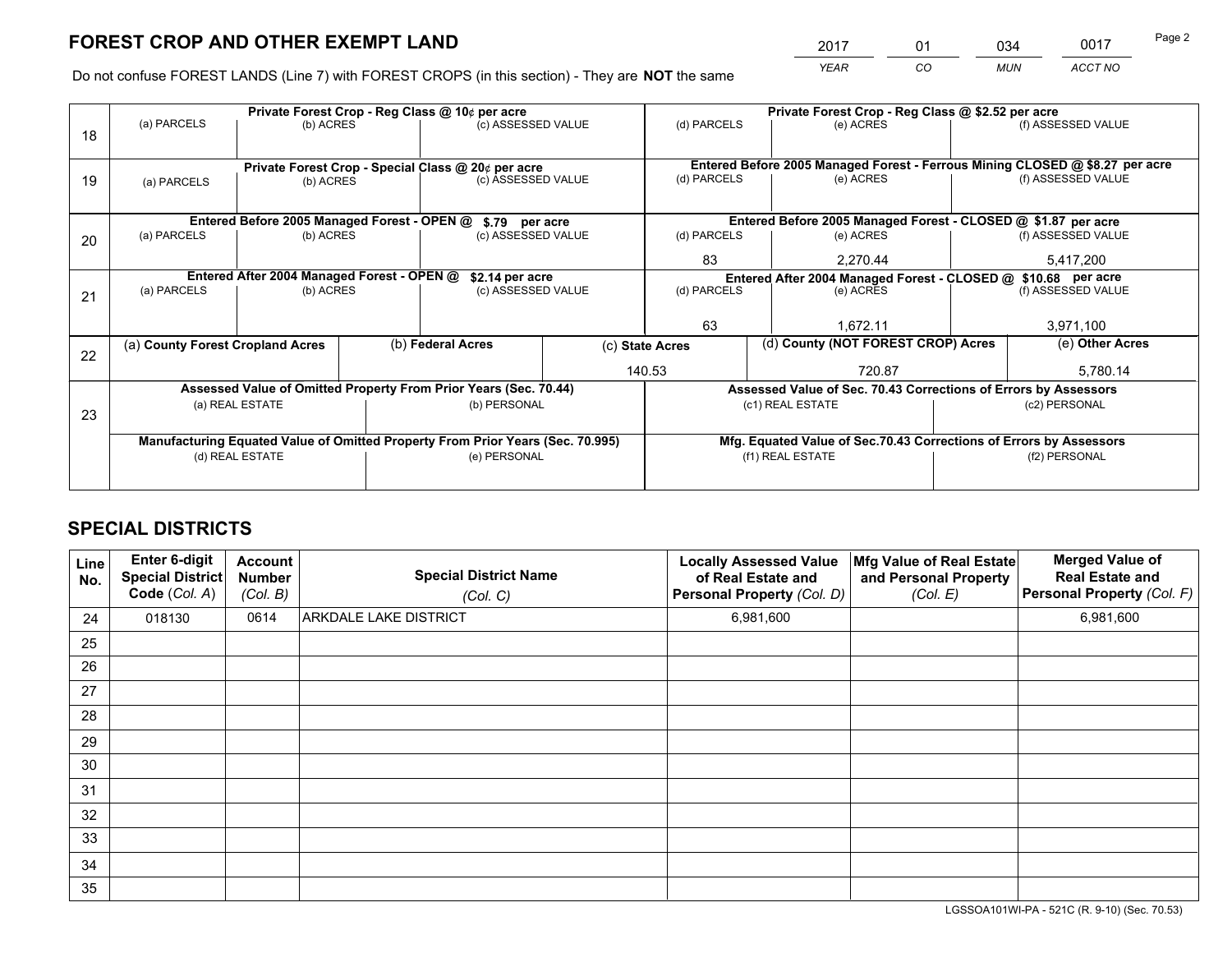|             |                                                          |                                             |                                                         | YEAR                                                                              | CO<br><b>MUN</b>                                              | ACCT NO                                                                        |
|-------------|----------------------------------------------------------|---------------------------------------------|---------------------------------------------------------|-----------------------------------------------------------------------------------|---------------------------------------------------------------|--------------------------------------------------------------------------------|
| Line<br>No. | Enter 6-digit<br><b>School District</b><br>Code (Col. A) | <b>Account</b><br><b>Number</b><br>(Col. B) | <b>School District Name</b><br>(Col. C)                 | <b>Locally Assessed Value</b><br>of Real Estate and<br>Personal Property (Col. D) | Mfg Value of Real Estate<br>and Personal Property<br>(Col. E) | <b>Merged Value of</b><br><b>Real Estate and</b><br>Personal Property (Col. F) |
|             | A.                                                       |                                             | <b>SCHOOL DISTRICTS (K-8 and K-12)</b>                  |                                                                                   |                                                               |                                                                                |
| 36          | 010014                                                   | 0017                                        | SCH D OF ADAMS FRIENDSHIP AREA                          | 203,349,900                                                                       |                                                               | 203,349,900                                                                    |
| 37          |                                                          |                                             |                                                         |                                                                                   |                                                               |                                                                                |
| 38          |                                                          |                                             |                                                         |                                                                                   |                                                               |                                                                                |
| 39          |                                                          |                                             |                                                         |                                                                                   |                                                               |                                                                                |
| 40          |                                                          |                                             |                                                         |                                                                                   |                                                               |                                                                                |
| 41<br>42    |                                                          |                                             |                                                         |                                                                                   |                                                               |                                                                                |
| 43          |                                                          |                                             |                                                         |                                                                                   |                                                               |                                                                                |
| 44          |                                                          |                                             |                                                         |                                                                                   |                                                               |                                                                                |
| 45          |                                                          |                                             |                                                         |                                                                                   |                                                               |                                                                                |
| 46          |                                                          |                                             |                                                         |                                                                                   |                                                               |                                                                                |
| 47          |                                                          |                                             |                                                         |                                                                                   |                                                               |                                                                                |
| 48          |                                                          |                                             |                                                         |                                                                                   |                                                               |                                                                                |
| 49          |                                                          |                                             |                                                         |                                                                                   |                                                               |                                                                                |
| 50          |                                                          |                                             | TOTAL ASSESSED VALUE OF SCHOOL DISTRICTS (K-8 and K-12) | 203,349,900                                                                       |                                                               | 203,349,900                                                                    |
|             | <b>B.</b><br><b>UNION HIGH SCHOOL DISTRICTS</b>          |                                             |                                                         |                                                                                   |                                                               |                                                                                |
| 51          |                                                          |                                             |                                                         |                                                                                   |                                                               |                                                                                |
| 52          |                                                          |                                             |                                                         |                                                                                   |                                                               |                                                                                |
| 53<br>54    |                                                          |                                             |                                                         |                                                                                   |                                                               |                                                                                |
| 55          |                                                          |                                             | TOTAL ASSESSED VALUE OF UNION HIGH SCHOOLS              |                                                                                   |                                                               |                                                                                |
|             | $C_{1}$<br><b>TECHNICAL COLLEGE DISTRICTS</b>            |                                             |                                                         |                                                                                   |                                                               |                                                                                |
| 56          | 001400                                                   | 0013                                        | MID-STATE TECHNICAL COLLEGE<br><b>WRAP</b>              | 203,349,900                                                                       |                                                               | 203,349,900                                                                    |
| 57          |                                                          |                                             |                                                         |                                                                                   |                                                               |                                                                                |
| 58          |                                                          |                                             |                                                         |                                                                                   |                                                               |                                                                                |
| 59          |                                                          |                                             | TOTAL ASSESSED VALUE OF TECHNICAL COLLEGES              | 203,349,900                                                                       |                                                               | 203,349,900                                                                    |

01

034

## *I hereby certify, to the best of my knowledge and belief, this form is complete and correct.*

**SCHOOL DISTRICTS**

| Print name of preparer | Title                    |                | Date (MM / DD / CCYY) |  |
|------------------------|--------------------------|----------------|-----------------------|--|
|                        |                          |                |                       |  |
| Signature of preparer  | Contact Telephone Number | E-mail address |                       |  |
|                        | $\overline{\phantom{0}}$ |                |                       |  |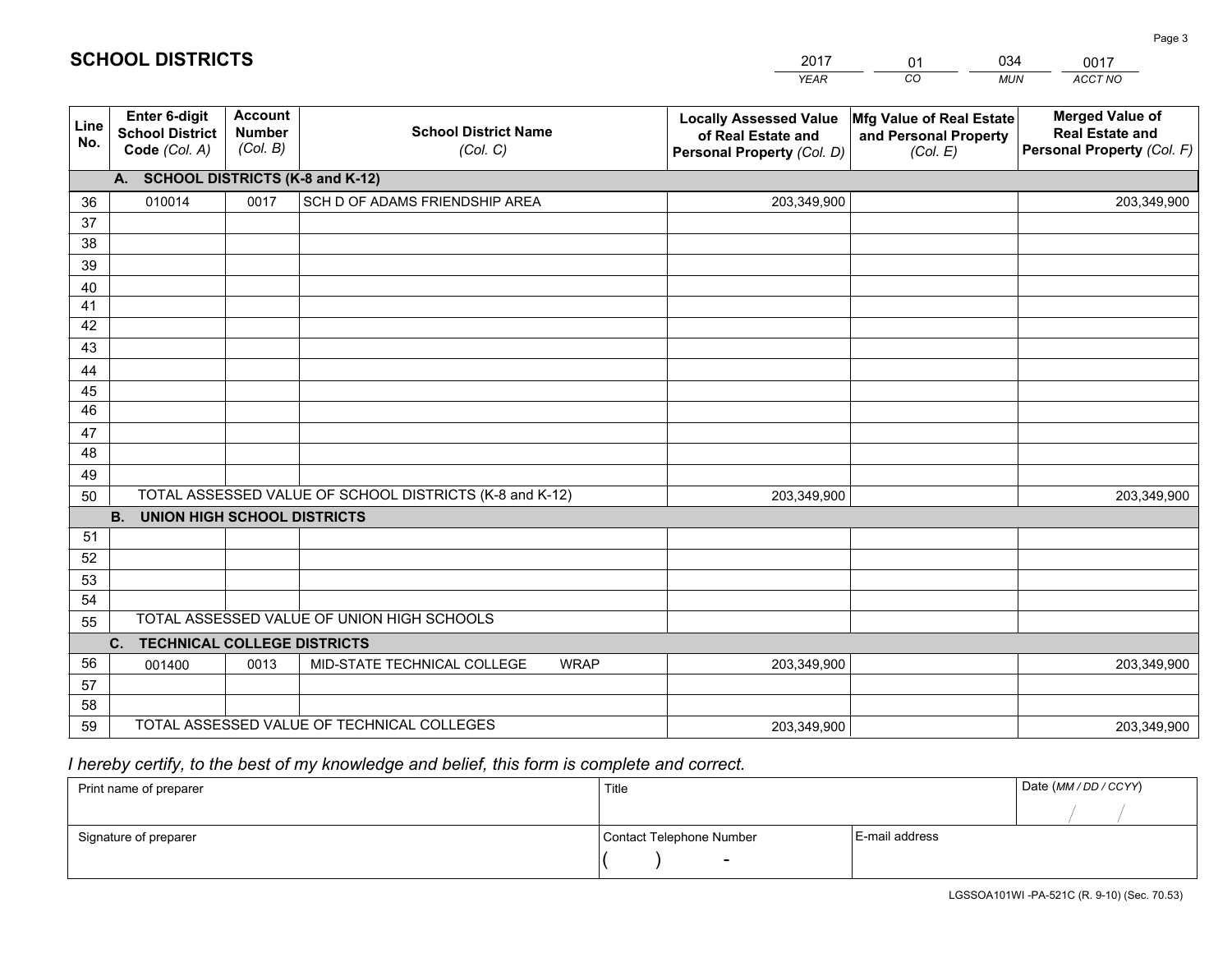#### **HIGHLIGHTS**

- 1. Complete the Statement of Assessment after the Board of Review. Reflect any changes made there.
- 2. Use black ink to complete.
- 3. Line 16 must equal Line 50, Col D.
- 4. Line 55 must equal the total of K-8 schools listed on lines 36-49. Do not include K-12 schools in this comparision.
- 5. Line 59, Col. D must equal Line 16.
- 6. Special District, School District and Technical College District values must include both real estate and personal property. Examples of Special districts are: town sanitary districts, public inland lake protection and rehabilitation districts, and metropolitan sewerage districts.
- 7. DO NOT INCLUDE Manufacturing property values.DOR will print these values on the final SOA.
- 8. Accuracy of this form is very important. The values reported directly affect the equalized value DOR calculates for school and special districts.

#### **Page 1:**

 If not prefilled, enter the tax year,county and municipal code,municipal type, municipal name and county name on the top of form.

Check the Amended box, if filing an amended / corrected SOA.

 Report the parcel count, acres and assessed value of taxable general property, total parcel count, (real and personal), total acres, and values from final figures set by the Board of Review.

- A. Real Estate land and improvements (buildings, etc.) is reported on lines 1 8, total line 9.
- B. Personal Property is reported on lines 11 14, Column D, total line 15.
- C. To complete this report, use the computer produced summary of the assessment roll that shows these amounts.
- D. Use whole numbers only.
- E. Add each line across and each column down to verify entries.

#### **Page 2:**

- A. Report Special Items (not subject to general property tax).
- 1. Private Forest Croplands and Managed Forest Lands are reported on lines 18,19, 20 and 21. Be sure to report assessed values **NOT** taxes.
- 2. You should have copies of the orders of entry, orders of withdrawal, etc., to update your assessment roll.
	- 3. Show hundredths of acres (e.g. 39.75).
- 4. Tax exempt lands are reported on line 22.
- 5. Omitted property and sec. 70.43, Wis. Stats., corrections of errors by assessor are reported on line 23. Report real estate and personal property separately. These should be for **prior years**, not something found on the current assessment roll after the board of review.
- B. Special District (Lines 24-35) Include the value of both real and personal property.

 The Department of Revenue (DOR) preprints much of the information regarding names and codes for schools, special districts,etc. If a district is not listed, enter the name and value only, DOR will enter the proper code.

### **Page 3 School Districts:**

Include the value of both real and personal property.

Report School District (regular, elementary, union high school, and technical college).

- 1. Regular (K-12) and Elementary (K-8) school values are reported on lines 36-49, total on line 50.
- 2. Union High School (UHS) (use only if elementary schools are listed on lines 36-49) are reported on lines 51-54. UHS total value (line 55) must equal to the total **elementary school** values reported on lines 36-49. Do notinclude K-12 schools in this comparison.
- 3. Technical College values are reported on lines 56-58, total on line 59.
- 4. Use the computer summary that shows these amounts to complete this report.

#### **This form is due the second Monday in June. File this report only after your Board of Review is complete.**

 *If you have questions: Return forms to:*

 Email: lgs@wisconsin.gov Wisconsin Department of RevenueCall:  $(608)$  266-2569 or  $(608)$  264-6892 Fax number: (608) 264-6887 PO Box 8971

Local Government Services Section 6-97 Madison WI 53708-8971

TOWN OF STRONGS PRAIRIE -ORI HENTHORNE<br>TOWN OF STRONGS PRAIRIE ARKDALE, WI 54613 - 0069 ARKDALE, WI 54613 - 0069 1588 STATE ROAD 21 1588 STATE ROAD 21 LORI HENTHORNE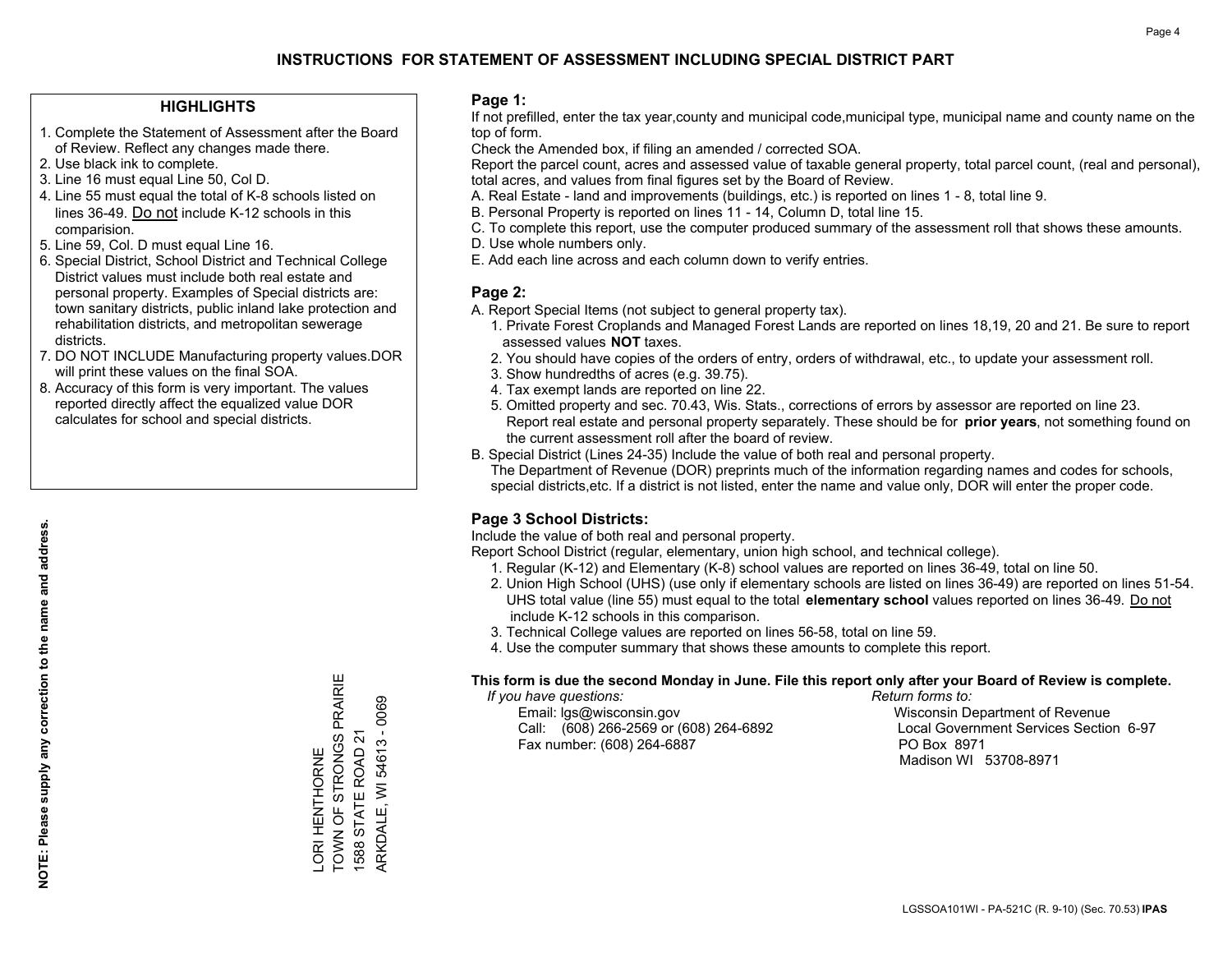**FINAL - EQUATED**

**STATEMENT OF ASSESSMENT FOR 2017** 

| Ω1  | 126 | 0018    |
|-----|-----|---------|
| CO. | MUN | ACCT NO |

|                | <b>FOR</b><br><b>VILLAGE OF</b><br><b>OF</b><br>Town - Village - City                                                                                                                                      | <b>FRIENDSHIP</b><br><b>Municipality Name</b> |                | <b>ADAMS COUNTY</b><br><b>County Name</b>           |                                | <b>WHEN COMPLETING THIS DOCUMENT</b><br>DO NOT WRITE OVER X's OR IN SHADED AREAS |                                         |
|----------------|------------------------------------------------------------------------------------------------------------------------------------------------------------------------------------------------------------|-----------------------------------------------|----------------|-----------------------------------------------------|--------------------------------|----------------------------------------------------------------------------------|-----------------------------------------|
| Line<br>No.    | <b>REAL ESTATE</b><br>(See Lines 18 - 22 for<br>other Real Estate)                                                                                                                                         | PARCEL COUNT<br>TOTAL LAND   IMPROVEMENTS     |                | NO. OF ACRES<br><b>WHOLE</b><br><b>NUMBERS ONLY</b> | <b>VALUE OF</b><br><b>LAND</b> | <b>VALUE OF</b><br><b>IMPROVEMENTS</b>                                           | TOTAL VALUE OF LAND<br>AND IMPROVEMENTS |
|                |                                                                                                                                                                                                            | Col. A                                        | Col. B         | Col. C                                              | Col. D                         | Col. E                                                                           | Col. F                                  |
| $\mathbf 1$    | <b>RESIDENTIAL - Class 1</b>                                                                                                                                                                               | 339                                           | 255            | 156                                                 | 5,009,900                      | 14,935,400                                                                       | 19,945,300                              |
| $\overline{2}$ | <b>COMMERCIAL - Class 2</b>                                                                                                                                                                                | 46                                            | 41             | 26                                                  | 805,700                        | 6,171,100                                                                        | 6,976,800                               |
| 3              | MANUFACTURING - Class 3                                                                                                                                                                                    | $\overline{2}$                                | $\overline{2}$ | 27                                                  | 98,200                         | 1,477,200                                                                        | 1,575,400                               |
| $\overline{4}$ | <b>AGRICULTURAL - Class 4</b>                                                                                                                                                                              | $\mathbf{0}$                                  |                | 0                                                   | 0                              |                                                                                  | 0                                       |
| 5              | <b>UNDEVELOPED - Class 5</b>                                                                                                                                                                               | $\Omega$                                      |                | $\mathbf 0$                                         | $\mathbf{0}$                   |                                                                                  | $\Omega$                                |
| 6              | AGRICULTURAL FOREST - Class 5m                                                                                                                                                                             | 0                                             |                | $\mathbf{0}$                                        | $\mathbf{0}$                   |                                                                                  | 0                                       |
| $\overline{7}$ | FOREST LANDS - Class 6                                                                                                                                                                                     |                                               |                | 32                                                  | 63,800                         |                                                                                  | 63,800                                  |
| 8              | OTHER - Class 7                                                                                                                                                                                            | $\Omega$                                      | $\Omega$       | $\Omega$                                            | 0                              | $\Omega$                                                                         | 0                                       |
| 9              | <b>TOTAL - ALL COLUMNS</b>                                                                                                                                                                                 | 388                                           | 298            | 241                                                 | 5,977,600                      | 22,583,700                                                                       | 28,561,300                              |
| 10             | NUMBER OF PERSONAL PROPERTY ACCOUNTS IN ROLL                                                                                                                                                               |                                               |                | 76                                                  | <b>LOCALLY ASSESSED</b>        | <b>MANUFACTURING</b>                                                             | <b>MERGED</b>                           |
| 11             | BOATS AND OTHER WATERCRAFT NOT EXEMPT - Code 1                                                                                                                                                             |                                               |                |                                                     | 1,200                          | 0                                                                                | 1,200                                   |
| 12             | MACHINERY, TOOLS AND PATTERNS - Code 2                                                                                                                                                                     |                                               |                |                                                     | 92,100                         | 712,500                                                                          | 804,600                                 |
| 13             | FURNITURE, FIXTURES AND EQUIPMENT - Code 3                                                                                                                                                                 |                                               |                | 599,600                                             | 11,400                         | 611,000                                                                          |                                         |
| 14             | ALL OTHER PERSONAL PROPERTY NOT EXEMPT - Codes 4A, 4B, 4C                                                                                                                                                  |                                               |                | 242,500                                             | 42,000                         | 284,500                                                                          |                                         |
| 15             | TOTAL OF PERSONAL PROPERTY NOT EXEMPT (Total of Lines 11-14)                                                                                                                                               |                                               |                | 935,400                                             | 765,900                        | 1,701,300                                                                        |                                         |
| 16             | AGGREGATE ASSESSED VALUE OF ALL PROPERTY SUBJECT TO THE GENERAL PROPERTY TAX (Total of Lines 9F and 15F)<br>MUST EQUAL TOTAL VALUE OF THE SCHOOL DISTRICTS (K-12 PLUS K-8) - Line 50, Col. F<br>30,262,600 |                                               |                |                                                     |                                |                                                                                  |                                         |
| 17             | Name of Assessor<br><b>BOARD OF REVIEW</b><br>DATE OF FINAL ADJOURNMENT<br>05/10/2017<br><b>RIGLEMON APPRAISAL SERVICE</b>                                                                                 |                                               |                |                                                     |                                | Telephone #                                                                      | (608) 378-3003                          |

REMARKS

The Assessment Ratio to be used in calculating the estimated Fair Market Value on tax bills for this tax district is 1.127709588<br>This ratio should be used to convert assessed values to "Calculate Equalized Values" in Step **Commission**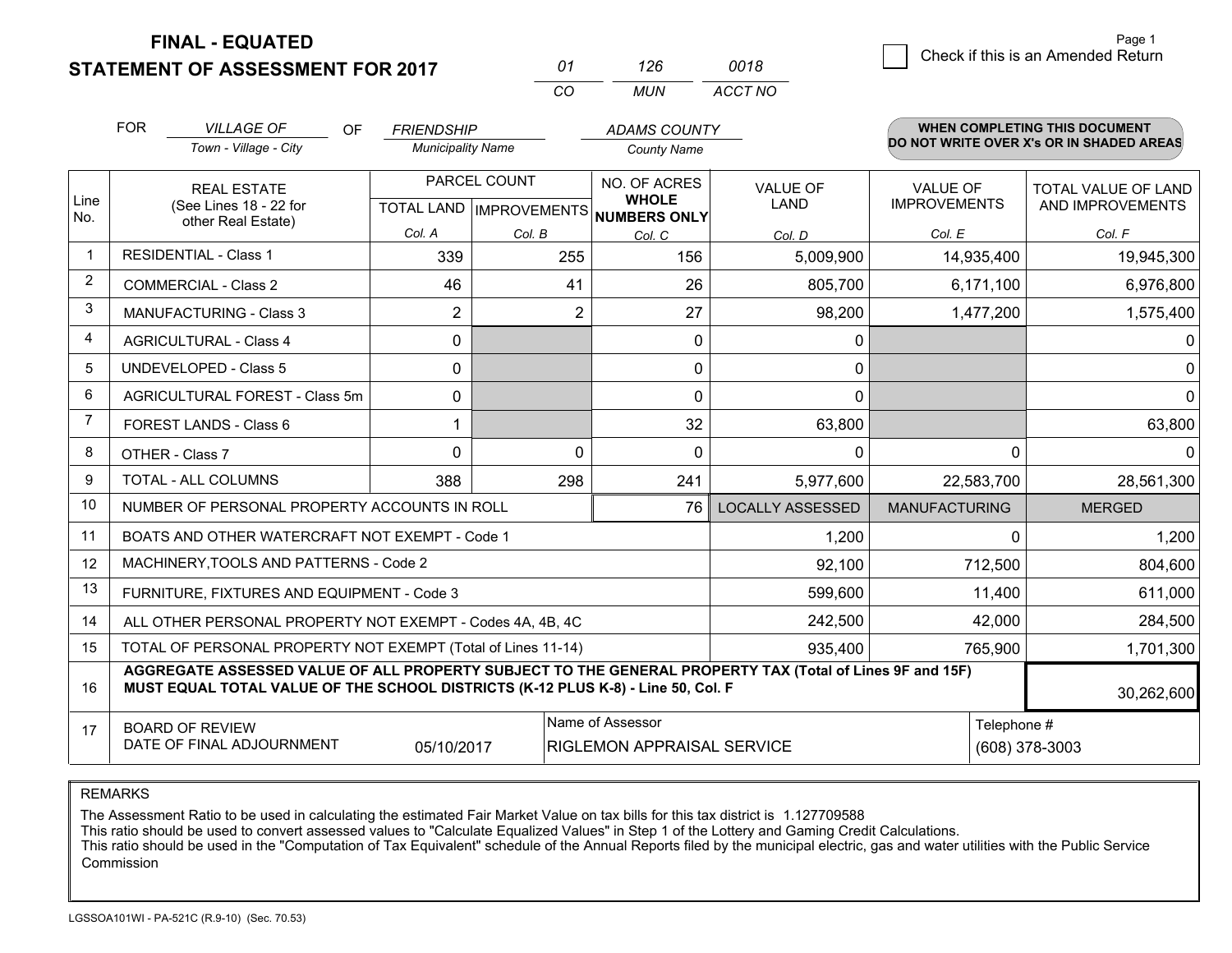*YEAR CO MUN ACCT NO* <sup>2017</sup> <sup>01</sup> <sup>126</sup> <sup>0018</sup>

Do not confuse FOREST LANDS (Line 7) with FOREST CROPS (in this section) - They are **NOT** the same

|    | Private Forest Crop - Reg Class @ 10¢ per acre                                 |                                                                 |  |                    |  | Private Forest Crop - Reg Class @ \$2.52 per acre                            |               |        |                    |  |
|----|--------------------------------------------------------------------------------|-----------------------------------------------------------------|--|--------------------|--|------------------------------------------------------------------------------|---------------|--------|--------------------|--|
| 18 | (a) PARCELS                                                                    | (b) ACRES                                                       |  | (c) ASSESSED VALUE |  | (d) PARCELS                                                                  | (e) ACRES     |        | (f) ASSESSED VALUE |  |
|    |                                                                                |                                                                 |  |                    |  | Entered Before 2005 Managed Forest - Ferrous Mining CLOSED @ \$8.27 per acre |               |        |                    |  |
| 19 | (a) PARCELS                                                                    | Private Forest Crop - Special Class @ 20¢ per acre<br>(b) ACRES |  | (c) ASSESSED VALUE |  | (d) PARCELS                                                                  | (e) ACRES     |        | (f) ASSESSED VALUE |  |
|    |                                                                                |                                                                 |  |                    |  | Entered Before 2005 Managed Forest - CLOSED @ \$1.87 per acre                |               |        |                    |  |
|    |                                                                                | Entered Before 2005 Managed Forest - OPEN @                     |  | \$.79 per acre     |  |                                                                              |               |        |                    |  |
| 20 |                                                                                | (a) PARCELS<br>(b) ACRES                                        |  | (c) ASSESSED VALUE |  | (d) PARCELS                                                                  | (e) ACRES     |        | (f) ASSESSED VALUE |  |
|    |                                                                                | Entered After 2004 Managed Forest - OPEN @                      |  | \$2.14 per acre    |  | Entered After 2004 Managed Forest - CLOSED @ \$10.68 per acre                |               |        |                    |  |
|    |                                                                                | (a) PARCELS<br>(b) ACRES                                        |  | (c) ASSESSED VALUE |  | (d) PARCELS                                                                  | (e) ACRES     |        | (f) ASSESSED VALUE |  |
| 21 |                                                                                |                                                                 |  |                    |  |                                                                              |               |        |                    |  |
|    |                                                                                |                                                                 |  |                    |  |                                                                              | 22            |        | 43,100             |  |
| 22 | (a) County Forest Cropland Acres                                               |                                                                 |  | (b) Federal Acres  |  | (d) County (NOT FOREST CROP) Acres<br>(c) State Acres                        |               |        | (e) Other Acres    |  |
|    |                                                                                |                                                                 |  | .34                |  | 7.84<br>45.07                                                                |               | 111.55 |                    |  |
|    | Assessed Value of Omitted Property From Prior Years (Sec. 70.44)               |                                                                 |  |                    |  | Assessed Value of Sec. 70.43 Corrections of Errors by Assessors              |               |        |                    |  |
|    | (b) PERSONAL<br>(a) REAL ESTATE                                                |                                                                 |  | (c1) REAL ESTATE   |  |                                                                              | (c2) PERSONAL |        |                    |  |
| 23 |                                                                                |                                                                 |  |                    |  |                                                                              |               |        |                    |  |
|    | Manufacturing Equated Value of Omitted Property From Prior Years (Sec. 70.995) |                                                                 |  |                    |  | Mfg. Equated Value of Sec.70.43 Corrections of Errors by Assessors           |               |        |                    |  |
|    | (d) REAL ESTATE                                                                |                                                                 |  | (e) PERSONAL       |  | (f1) REAL ESTATE                                                             |               |        | (f2) PERSONAL      |  |
|    |                                                                                |                                                                 |  |                    |  |                                                                              |               |        |                    |  |

## **SPECIAL DISTRICTS**

| Line<br>No. | <b>Enter 6-digit</b><br><b>Special District</b><br>Code (Col. A) | <b>Account</b><br>Number<br>(Col. B) | <b>Special District Name</b><br>(Col. C) | <b>Locally Assessed Value</b><br>of Real Estate and<br>Personal Property (Col. D) | Mfg Value of Real Estate<br>and Personal Property<br>(Col. E) | <b>Merged Value of</b><br><b>Real Estate and</b><br>Personal Property (Col. F) |
|-------------|------------------------------------------------------------------|--------------------------------------|------------------------------------------|-----------------------------------------------------------------------------------|---------------------------------------------------------------|--------------------------------------------------------------------------------|
| 24          | 018060                                                           | 0005                                 | <b>FRIENDSHIP LAKE DISTRICT</b>          | 5,352,300                                                                         |                                                               | 5,352,300                                                                      |
| 25          |                                                                  |                                      |                                          |                                                                                   |                                                               |                                                                                |
| 26          |                                                                  |                                      |                                          |                                                                                   |                                                               |                                                                                |
| 27          |                                                                  |                                      |                                          |                                                                                   |                                                               |                                                                                |
| 28          |                                                                  |                                      |                                          |                                                                                   |                                                               |                                                                                |
| 29          |                                                                  |                                      |                                          |                                                                                   |                                                               |                                                                                |
| 30          |                                                                  |                                      |                                          |                                                                                   |                                                               |                                                                                |
| 31          |                                                                  |                                      |                                          |                                                                                   |                                                               |                                                                                |
| 32          |                                                                  |                                      |                                          |                                                                                   |                                                               |                                                                                |
| 33          |                                                                  |                                      |                                          |                                                                                   |                                                               |                                                                                |
| 34          |                                                                  |                                      |                                          |                                                                                   |                                                               |                                                                                |
| 35          |                                                                  |                                      |                                          |                                                                                   |                                                               |                                                                                |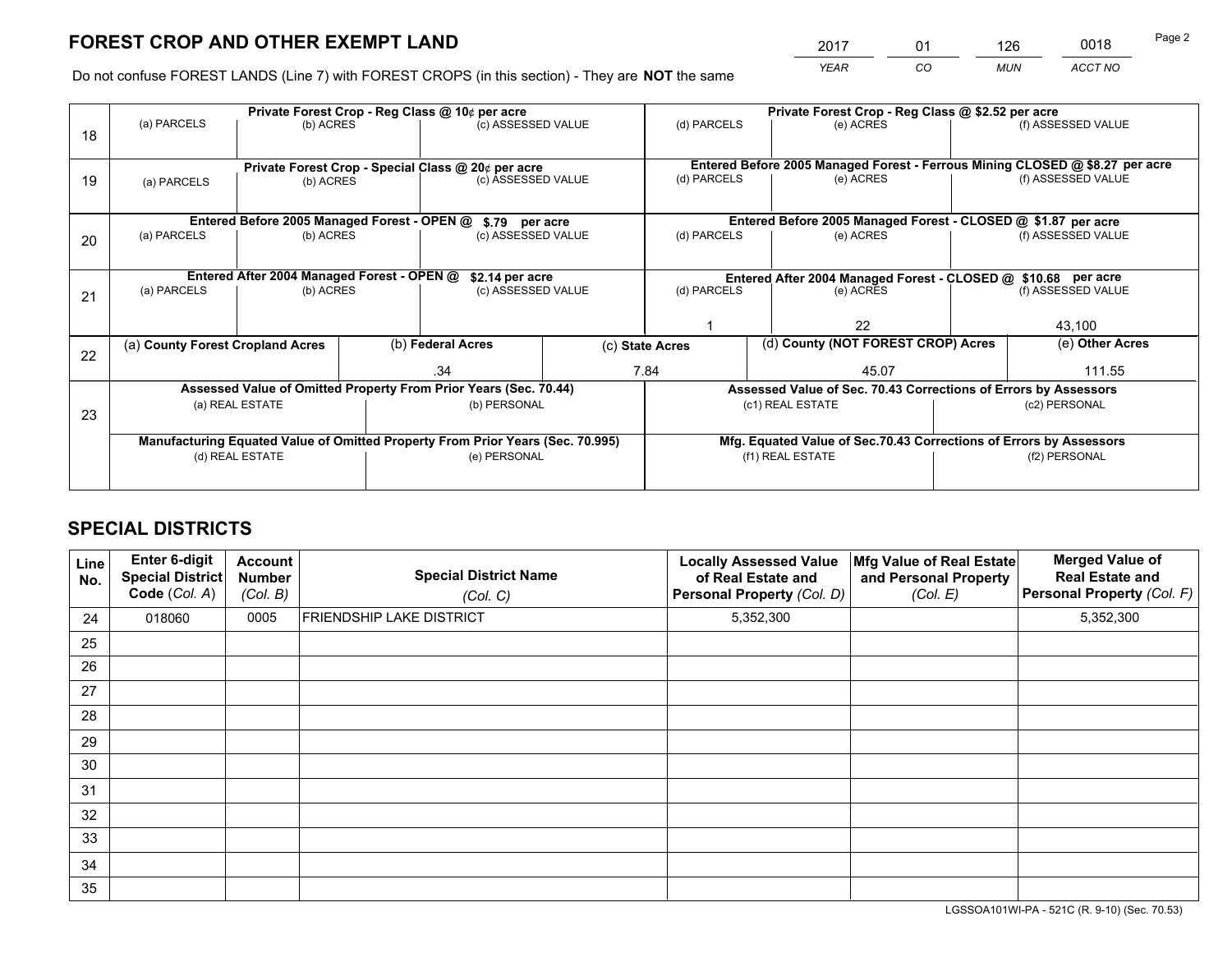|             |                                                                                        |                                             |                                                         | <b>YEAR</b>                                                                       | CO<br><b>MUN</b>                                              | ACCT NO                                                                        |  |  |
|-------------|----------------------------------------------------------------------------------------|---------------------------------------------|---------------------------------------------------------|-----------------------------------------------------------------------------------|---------------------------------------------------------------|--------------------------------------------------------------------------------|--|--|
| Line<br>No. | Enter 6-digit<br><b>School District</b><br>Code (Col. A)                               | <b>Account</b><br><b>Number</b><br>(Col. B) | <b>School District Name</b><br>(Col. C)                 | <b>Locally Assessed Value</b><br>of Real Estate and<br>Personal Property (Col. D) | Mfg Value of Real Estate<br>and Personal Property<br>(Col. E) | <b>Merged Value of</b><br><b>Real Estate and</b><br>Personal Property (Col. F) |  |  |
|             | <b>SCHOOL DISTRICTS (K-8 and K-12)</b><br>A.                                           |                                             |                                                         |                                                                                   |                                                               |                                                                                |  |  |
| 36          | 010014                                                                                 | 0017                                        | SCH D OF ADAMS FRIENDSHIP AREA                          | 27,921,300                                                                        | 2,341,300                                                     | 30,262,600                                                                     |  |  |
| 37          |                                                                                        |                                             |                                                         |                                                                                   |                                                               |                                                                                |  |  |
| 38          |                                                                                        |                                             |                                                         |                                                                                   |                                                               |                                                                                |  |  |
| 39          |                                                                                        |                                             |                                                         |                                                                                   |                                                               |                                                                                |  |  |
| 40          |                                                                                        |                                             |                                                         |                                                                                   |                                                               |                                                                                |  |  |
| 41<br>42    |                                                                                        |                                             |                                                         |                                                                                   |                                                               |                                                                                |  |  |
| 43          |                                                                                        |                                             |                                                         |                                                                                   |                                                               |                                                                                |  |  |
| 44          |                                                                                        |                                             |                                                         |                                                                                   |                                                               |                                                                                |  |  |
| 45          |                                                                                        |                                             |                                                         |                                                                                   |                                                               |                                                                                |  |  |
| 46          |                                                                                        |                                             |                                                         |                                                                                   |                                                               |                                                                                |  |  |
| 47          |                                                                                        |                                             |                                                         |                                                                                   |                                                               |                                                                                |  |  |
| 48          |                                                                                        |                                             |                                                         |                                                                                   |                                                               |                                                                                |  |  |
| 49          |                                                                                        |                                             |                                                         |                                                                                   |                                                               |                                                                                |  |  |
| 50          |                                                                                        |                                             | TOTAL ASSESSED VALUE OF SCHOOL DISTRICTS (K-8 and K-12) | 27,921,300                                                                        | 2,341,300                                                     | 30,262,600                                                                     |  |  |
|             | <b>B.</b><br><b>UNION HIGH SCHOOL DISTRICTS</b>                                        |                                             |                                                         |                                                                                   |                                                               |                                                                                |  |  |
| 51          |                                                                                        |                                             |                                                         |                                                                                   |                                                               |                                                                                |  |  |
| 52          |                                                                                        |                                             |                                                         |                                                                                   |                                                               |                                                                                |  |  |
| 53          |                                                                                        |                                             |                                                         |                                                                                   |                                                               |                                                                                |  |  |
| 54          |                                                                                        |                                             |                                                         |                                                                                   |                                                               |                                                                                |  |  |
| 55          | TOTAL ASSESSED VALUE OF UNION HIGH SCHOOLS<br>C.<br><b>TECHNICAL COLLEGE DISTRICTS</b> |                                             |                                                         |                                                                                   |                                                               |                                                                                |  |  |
| 56          | 001400                                                                                 | 0013                                        | MID-STATE TECHNICAL COLLEGE<br><b>WRAP</b>              | 27,921,300                                                                        | 2,341,300                                                     | 30,262,600                                                                     |  |  |
| 57          |                                                                                        |                                             |                                                         |                                                                                   |                                                               |                                                                                |  |  |
| 58          |                                                                                        |                                             |                                                         |                                                                                   |                                                               |                                                                                |  |  |
| 59          |                                                                                        |                                             | TOTAL ASSESSED VALUE OF TECHNICAL COLLEGES              | 27,921,300                                                                        | 2,341,300                                                     | 30,262,600                                                                     |  |  |

01

126

 *I hereby certify, to the best of my knowledge and belief, this form is complete and correct.*

**SCHOOL DISTRICTS**

| Print name of preparer | Title                    | Date (MM / DD / CCYY) |  |
|------------------------|--------------------------|-----------------------|--|
|                        |                          |                       |  |
| Signature of preparer  | Contact Telephone Number | E-mail address        |  |
|                        | -                        |                       |  |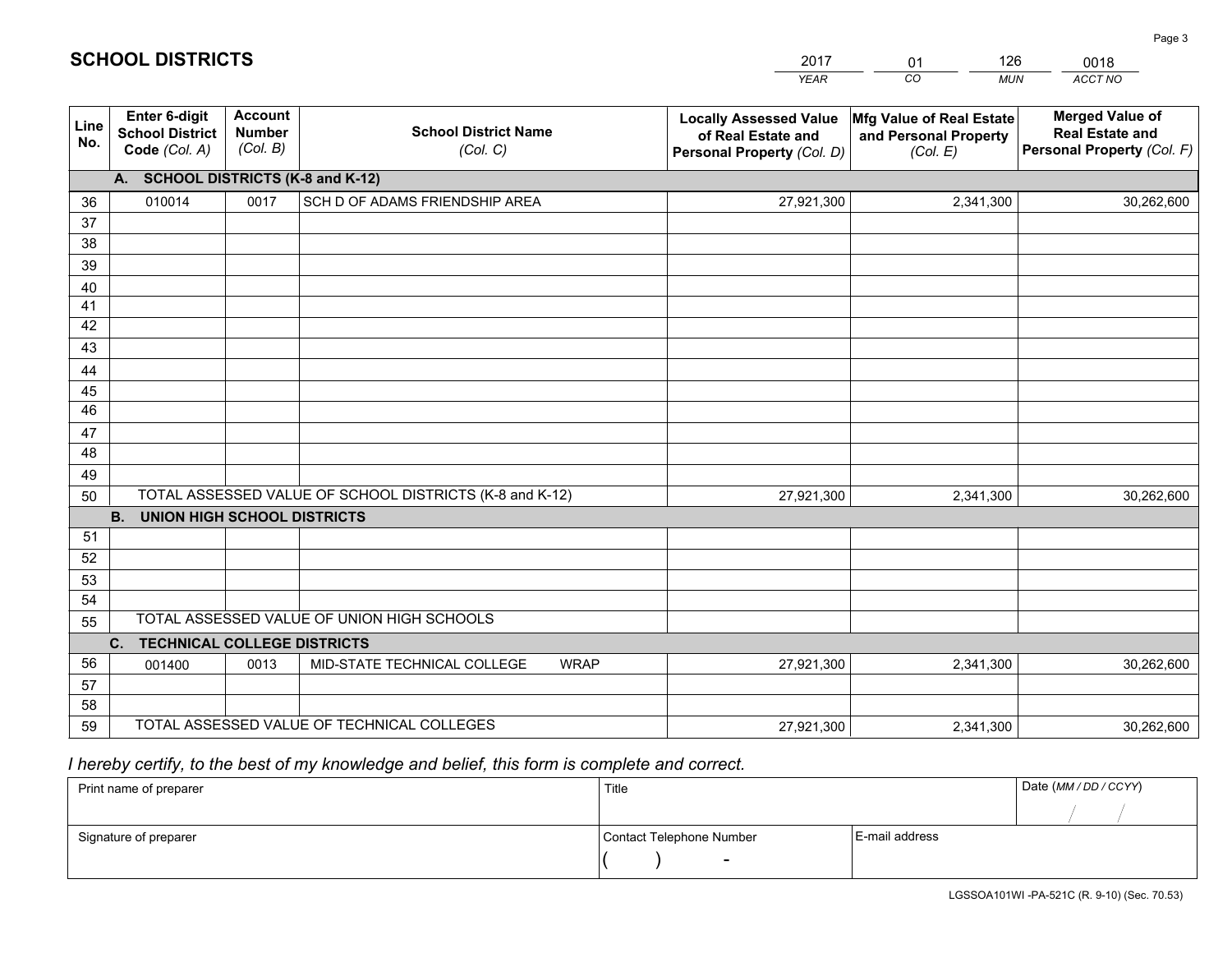#### **HIGHLIGHTS**

- 1. Complete the Statement of Assessment after the Board of Review. Reflect any changes made there.
- 2. Use black ink to complete.
- 3. Line 16 must equal Line 50, Col D.
- 4. Line 55 must equal the total of K-8 schools listed on lines 36-49. Do not include K-12 schools in this comparision.
- 5. Line 59, Col. D must equal Line 16.
- 6. Special District, School District and Technical College District values must include both real estate and personal property. Examples of Special districts are: town sanitary districts, public inland lake protection and rehabilitation districts, and metropolitan sewerage districts.
- 7. DO NOT INCLUDE Manufacturing property values.DOR will print these values on the final SOA.
- 8. Accuracy of this form is very important. The values reported directly affect the equalized value DOR calculates for school and special districts.

#### **Page 1:**

 If not prefilled, enter the tax year,county and municipal code,municipal type, municipal name and county name on the top of form.

Check the Amended box, if filing an amended / corrected SOA.

 Report the parcel count, acres and assessed value of taxable general property, total parcel count, (real and personal), total acres, and values from final figures set by the Board of Review.

- A. Real Estate land and improvements (buildings, etc.) is reported on lines 1 8, total line 9.
- B. Personal Property is reported on lines 11 14, Column D, total line 15.
- C. To complete this report, use the computer produced summary of the assessment roll that shows these amounts.
- D. Use whole numbers only.
- E. Add each line across and each column down to verify entries.

#### **Page 2:**

- A. Report Special Items (not subject to general property tax).
- 1. Private Forest Croplands and Managed Forest Lands are reported on lines 18,19, 20 and 21. Be sure to report assessed values **NOT** taxes.
- 2. You should have copies of the orders of entry, orders of withdrawal, etc., to update your assessment roll.
	- 3. Show hundredths of acres (e.g. 39.75).
- 4. Tax exempt lands are reported on line 22.
- 5. Omitted property and sec. 70.43, Wis. Stats., corrections of errors by assessor are reported on line 23. Report real estate and personal property separately. These should be for **prior years**, not something found on the current assessment roll after the board of review.
- B. Special District (Lines 24-35) Include the value of both real and personal property.

 The Department of Revenue (DOR) preprints much of the information regarding names and codes for schools, special districts,etc. If a district is not listed, enter the name and value only, DOR will enter the proper code.

### **Page 3 School Districts:**

Include the value of both real and personal property.

Report School District (regular, elementary, union high school, and technical college).

- 1. Regular (K-12) and Elementary (K-8) school values are reported on lines 36-49, total on line 50.
- 2. Union High School (UHS) (use only if elementary schools are listed on lines 36-49) are reported on lines 51-54. UHS total value (line 55) must equal to the total **elementary school** values reported on lines 36-49. Do notinclude K-12 schools in this comparison.
- 3. Technical College values are reported on lines 56-58, total on line 59.
- 4. Use the computer summary that shows these amounts to complete this report.

#### **This form is due the second Monday in June. File this report only after your Board of Review is complete.**

 *If you have questions: Return forms to:*

 Email: lgs@wisconsin.gov Wisconsin Department of RevenueCall:  $(608)$  266-2569 or  $(608)$  264-6892 Fax number: (608) 264-6887 PO Box 8971

Local Government Services Section 6-97 Madison WI 53708-8971

 $-0206$ FRIENDSHIP, WI 53934 - 0206 VILLAGE OF FRIENDSHIP KATHLEEN M. PIERCE<br>VILLAGE OF FRIENDSHIP FRIENDSHIP, WI 53934 KATHLEEN M. PIERCE **BOX 206** PO BOX 206  $\overline{S}$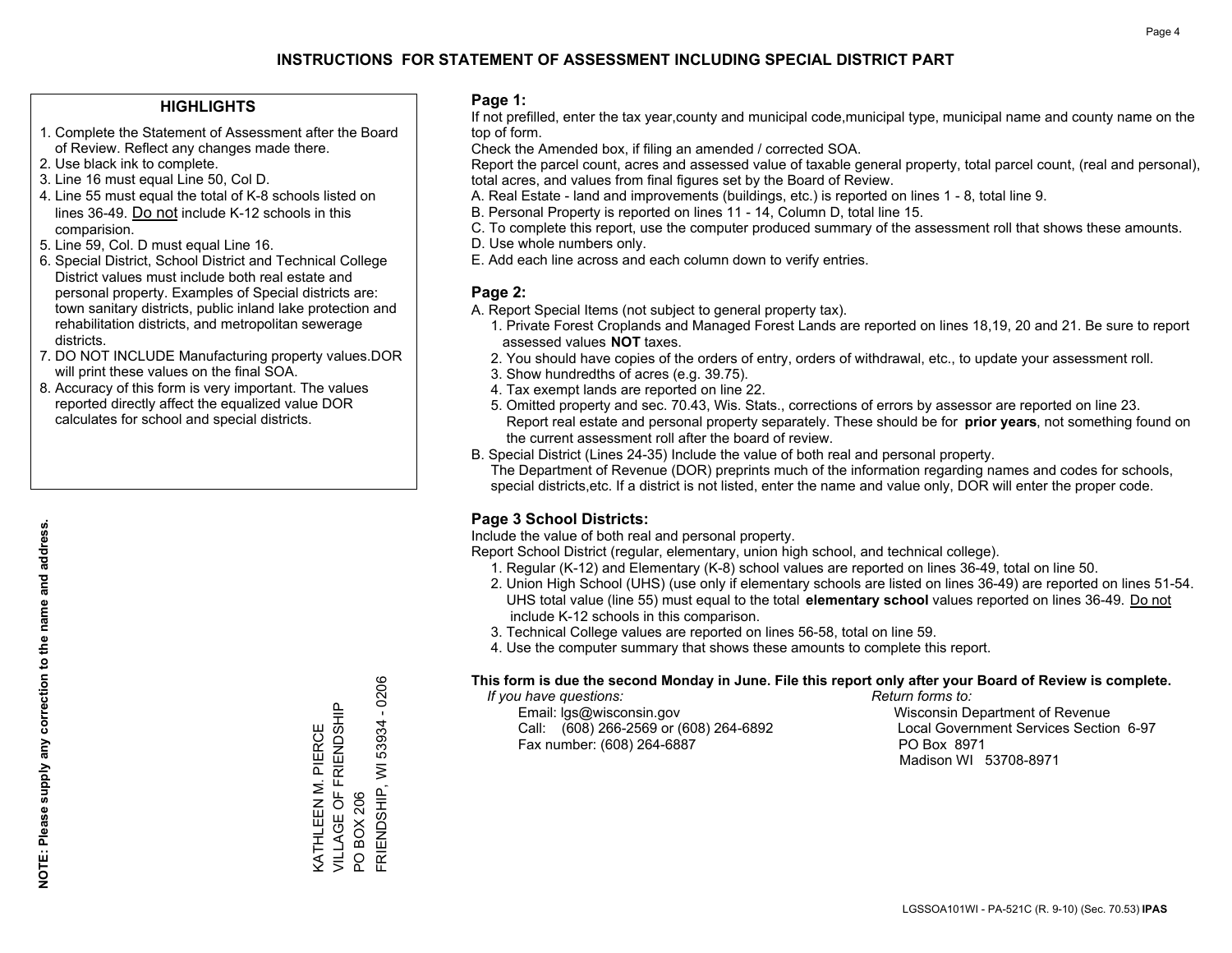**FINAL - EQUATED**

**STATEMENT OF ASSESSMENT FOR 2017** 

| 01 | 201 | 0019    |
|----|-----|---------|
| CO | MUN | ACCT NO |

|                | <b>FOR</b>                                                                                                                                     | CITY OF<br>OF                                                                                                                                                                                | <b>ADAMS</b>             |              | <b>ADAMS COUNTY</b>                                                  |                         |                                        | WHEN COMPLETING THIS DOCUMENT            |
|----------------|------------------------------------------------------------------------------------------------------------------------------------------------|----------------------------------------------------------------------------------------------------------------------------------------------------------------------------------------------|--------------------------|--------------|----------------------------------------------------------------------|-------------------------|----------------------------------------|------------------------------------------|
|                |                                                                                                                                                | Town - Village - City                                                                                                                                                                        | <b>Municipality Name</b> |              | <b>County Name</b>                                                   |                         |                                        | DO NOT WRITE OVER X's OR IN SHADED AREAS |
| Line           |                                                                                                                                                | <b>REAL ESTATE</b><br>(See Lines 18 - 22 for                                                                                                                                                 |                          | PARCEL COUNT | NO. OF ACRES<br><b>WHOLE</b><br>TOTAL LAND IMPROVEMENTS NUMBERS ONLY | VALUE OF<br><b>LAND</b> | <b>VALUE OF</b><br><b>IMPROVEMENTS</b> | TOTAL VALUE OF LAND<br>AND IMPROVEMENTS  |
| No.            | other Real Estate)                                                                                                                             | Col. A                                                                                                                                                                                       | Col. B                   | Col. C       | Col. D                                                               | Col. E                  | Col. F                                 |                                          |
| $\mathbf{1}$   |                                                                                                                                                | <b>RESIDENTIAL - Class 1</b>                                                                                                                                                                 | 750                      | 658          | 188                                                                  | 5,258,000               | 37,363,500                             | 42,621,500                               |
| 2              |                                                                                                                                                | <b>COMMERCIAL - Class 2</b>                                                                                                                                                                  | 146                      | 119          | 146                                                                  | 3,116,400               | 21,553,600                             | 24,670,000                               |
| 3              |                                                                                                                                                | <b>MANUFACTURING - Class 3</b>                                                                                                                                                               | 8                        |              | $\overline{7}$<br>101                                                | 575,100                 | 6,114,800                              | 6,689,900                                |
| 4              |                                                                                                                                                | <b>AGRICULTURAL - Class 4</b>                                                                                                                                                                | 3                        |              | 29                                                                   | 4,900                   |                                        | 4,900                                    |
| 5              |                                                                                                                                                | <b>UNDEVELOPED - Class 5</b>                                                                                                                                                                 | 6                        |              | 65                                                                   | 38,500                  |                                        | 38,500                                   |
| 6              |                                                                                                                                                | <b>AGRICULTURAL FOREST - Class 5m</b>                                                                                                                                                        | $\Omega$                 |              | $\Omega$                                                             | $\mathbf 0$             |                                        |                                          |
| $\overline{7}$ |                                                                                                                                                | FOREST LANDS - Class 6                                                                                                                                                                       | 24                       |              | 456                                                                  | 909,900                 |                                        | 909,900                                  |
| 8              |                                                                                                                                                | OTHER - Class 7                                                                                                                                                                              | $\Omega$                 |              | $\Omega$<br>$\Omega$                                                 | $\Omega$                | 0                                      |                                          |
| 9              |                                                                                                                                                | TOTAL - ALL COLUMNS                                                                                                                                                                          | 937                      | 784          | 985                                                                  | 9,902,800               | 65,031,900                             | 74,934,700                               |
| 10             |                                                                                                                                                | NUMBER OF PERSONAL PROPERTY ACCOUNTS IN ROLL                                                                                                                                                 |                          |              | 143                                                                  | <b>LOCALLY ASSESSED</b> | <b>MANUFACTURING</b>                   | <b>MERGED</b>                            |
| 11             |                                                                                                                                                | BOATS AND OTHER WATERCRAFT NOT EXEMPT - Code 1                                                                                                                                               |                          |              |                                                                      | $\Omega$                | O                                      |                                          |
| 12             |                                                                                                                                                | MACHINERY, TOOLS AND PATTERNS - Code 2                                                                                                                                                       |                          |              |                                                                      | 1,212,362               | 1,986,800                              | 3,199,162                                |
| 13             |                                                                                                                                                | FURNITURE, FIXTURES AND EQUIPMENT - Code 3                                                                                                                                                   |                          |              |                                                                      | 2,076,750               | 77,000                                 | 2,153,750                                |
| 14             |                                                                                                                                                | ALL OTHER PERSONAL PROPERTY NOT EXEMPT - Codes 4A, 4B, 4C                                                                                                                                    |                          |              |                                                                      | 166,131                 | 537,600                                | 703,731                                  |
| 15             | TOTAL OF PERSONAL PROPERTY NOT EXEMPT (Total of Lines 11-14)<br>3,455,243                                                                      |                                                                                                                                                                                              |                          |              |                                                                      |                         | 2,601,400                              | 6,056,643                                |
| 16             |                                                                                                                                                | AGGREGATE ASSESSED VALUE OF ALL PROPERTY SUBJECT TO THE GENERAL PROPERTY TAX (Total of Lines 9F and 15F)<br>MUST EQUAL TOTAL VALUE OF THE SCHOOL DISTRICTS (K-12 PLUS K-8) - Line 50, Col. F |                          |              |                                                                      |                         |                                        | 80,991,343                               |
| 17             | Name of Assessor<br>Telephone #<br><b>BOARD OF REVIEW</b><br>DATE OF FINAL ADJOURNMENT<br><b>TODD ANDERSON</b><br>(715) 845-2022<br>05/09/2017 |                                                                                                                                                                                              |                          |              |                                                                      |                         |                                        |                                          |

REMARKS

The Assessment Ratio to be used in calculating the estimated Fair Market Value on tax bills for this tax district is 1.007229614<br>This ratio should be used to convert assessed values to "Calculate Equalized Values" in Step Commission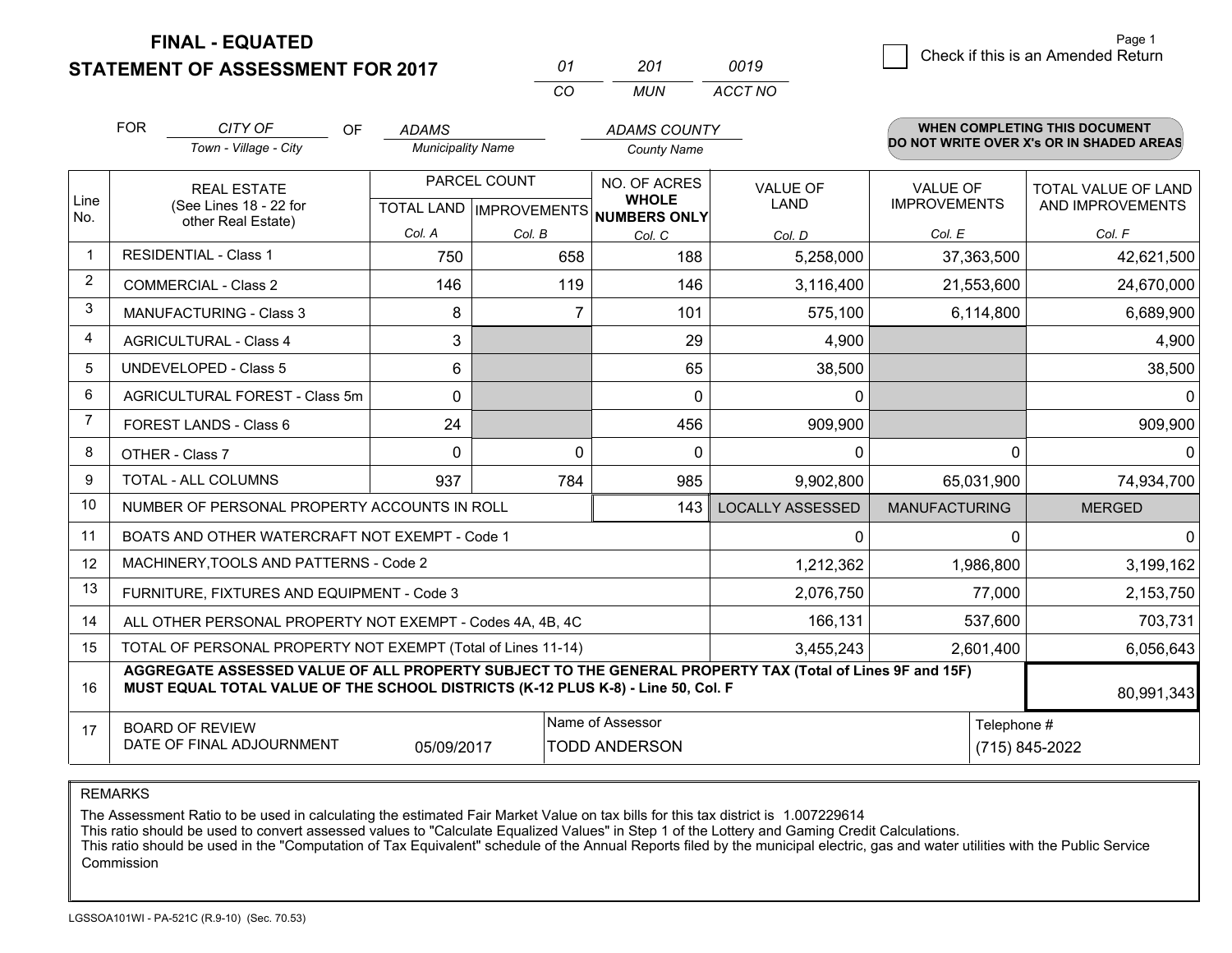# **FOREST CROP AND OTHER EXEMPT LAND**

 *YEAR CO MUN ACCT NO* <sup>2017</sup> <sup>01</sup> <sup>201</sup> <sup>0019</sup> Page 2

Do not confuse FOREST LANDS (Line 7) with FOREST CROPS (in this section) - They are **NOT** the same

|    | Private Forest Crop - Reg Class @ 10¢ per acre                                 |                                                                 |  |                                                                  |                                                               |                                                                    | Private Forest Crop - Reg Class @ \$2.52 per acre                            |                    |                    |  |
|----|--------------------------------------------------------------------------------|-----------------------------------------------------------------|--|------------------------------------------------------------------|---------------------------------------------------------------|--------------------------------------------------------------------|------------------------------------------------------------------------------|--------------------|--------------------|--|
| 18 | (a) PARCELS                                                                    | (b) ACRES                                                       |  | (c) ASSESSED VALUE                                               |                                                               | (d) PARCELS                                                        | (e) ACRES                                                                    |                    | (f) ASSESSED VALUE |  |
|    |                                                                                |                                                                 |  |                                                                  |                                                               |                                                                    | Entered Before 2005 Managed Forest - Ferrous Mining CLOSED @ \$8.27 per acre |                    |                    |  |
| 19 | (a) PARCELS                                                                    | Private Forest Crop - Special Class @ 20¢ per acre<br>(b) ACRES |  | (c) ASSESSED VALUE                                               |                                                               | (d) PARCELS                                                        | (e) ACRES                                                                    |                    | (f) ASSESSED VALUE |  |
|    |                                                                                |                                                                 |  |                                                                  |                                                               |                                                                    |                                                                              |                    |                    |  |
|    |                                                                                | Entered Before 2005 Managed Forest - OPEN @                     |  | \$.79 per acre                                                   |                                                               |                                                                    | Entered Before 2005 Managed Forest - CLOSED @ \$1.87 per acre                |                    |                    |  |
| 20 | (a) PARCELS<br>(b) ACRES                                                       |                                                                 |  | (c) ASSESSED VALUE<br>(d) PARCELS                                |                                                               | (e) ACRES                                                          |                                                                              | (f) ASSESSED VALUE |                    |  |
|    | Entered After 2004 Managed Forest - OPEN @<br>\$2.14 per acre                  |                                                                 |  |                                                                  | Entered After 2004 Managed Forest - CLOSED @ \$10.68 per acre |                                                                    |                                                                              |                    |                    |  |
| 21 | (a) PARCELS                                                                    | (b) ACRES                                                       |  | (c) ASSESSED VALUE                                               |                                                               | (d) PARCELS                                                        |                                                                              | (e) ACRES          |                    |  |
|    |                                                                                |                                                                 |  |                                                                  |                                                               |                                                                    |                                                                              |                    |                    |  |
|    |                                                                                |                                                                 |  |                                                                  |                                                               | 6                                                                  | 140.62                                                                       |                    | 293,600            |  |
|    | (a) County Forest Cropland Acres                                               |                                                                 |  | (b) Federal Acres                                                |                                                               | (c) State Acres                                                    | (d) County (NOT FOREST CROP) Acres                                           |                    | (e) Other Acres    |  |
| 22 |                                                                                |                                                                 |  |                                                                  | 2.98                                                          |                                                                    | 4.16                                                                         |                    | 310.59             |  |
|    |                                                                                |                                                                 |  | Assessed Value of Omitted Property From Prior Years (Sec. 70.44) |                                                               |                                                                    | Assessed Value of Sec. 70.43 Corrections of Errors by Assessors              |                    |                    |  |
|    |                                                                                | (a) REAL ESTATE                                                 |  | (b) PERSONAL                                                     |                                                               |                                                                    | (c1) REAL ESTATE                                                             |                    | (c2) PERSONAL      |  |
| 23 |                                                                                |                                                                 |  |                                                                  |                                                               |                                                                    |                                                                              |                    |                    |  |
|    | Manufacturing Equated Value of Omitted Property From Prior Years (Sec. 70.995) |                                                                 |  |                                                                  |                                                               | Mfg. Equated Value of Sec.70.43 Corrections of Errors by Assessors |                                                                              |                    |                    |  |
|    | (d) REAL ESTATE                                                                |                                                                 |  | (e) PERSONAL                                                     |                                                               | (f1) REAL ESTATE                                                   |                                                                              | (f2) PERSONAL      |                    |  |
|    |                                                                                |                                                                 |  |                                                                  |                                                               |                                                                    |                                                                              |                    |                    |  |

# **SPECIAL DISTRICTS**

| Line<br>No. | Enter 6-digit<br><b>Special District</b><br>Code (Col. A) | <b>Account</b><br><b>Number</b><br>(Col. B) | <b>Special District Name</b> | <b>Locally Assessed Value</b><br>of Real Estate and<br>Personal Property (Col. D) | Mfg Value of Real Estate<br>and Personal Property<br>(Col. E) | <b>Merged Value of</b><br><b>Real Estate and</b><br>Personal Property (Col. F) |
|-------------|-----------------------------------------------------------|---------------------------------------------|------------------------------|-----------------------------------------------------------------------------------|---------------------------------------------------------------|--------------------------------------------------------------------------------|
|             |                                                           |                                             | (Col. C)                     |                                                                                   |                                                               |                                                                                |
| 24          |                                                           |                                             |                              |                                                                                   |                                                               |                                                                                |
| 25          |                                                           |                                             |                              |                                                                                   |                                                               |                                                                                |
| 26          |                                                           |                                             |                              |                                                                                   |                                                               |                                                                                |
| 27          |                                                           |                                             |                              |                                                                                   |                                                               |                                                                                |
| 28          |                                                           |                                             |                              |                                                                                   |                                                               |                                                                                |
| 29          |                                                           |                                             |                              |                                                                                   |                                                               |                                                                                |
| 30          |                                                           |                                             |                              |                                                                                   |                                                               |                                                                                |
| 31          |                                                           |                                             |                              |                                                                                   |                                                               |                                                                                |
| 32          |                                                           |                                             |                              |                                                                                   |                                                               |                                                                                |
| 33          |                                                           |                                             |                              |                                                                                   |                                                               |                                                                                |
| 34          |                                                           |                                             |                              |                                                                                   |                                                               |                                                                                |
| 35          |                                                           |                                             |                              |                                                                                   |                                                               |                                                                                |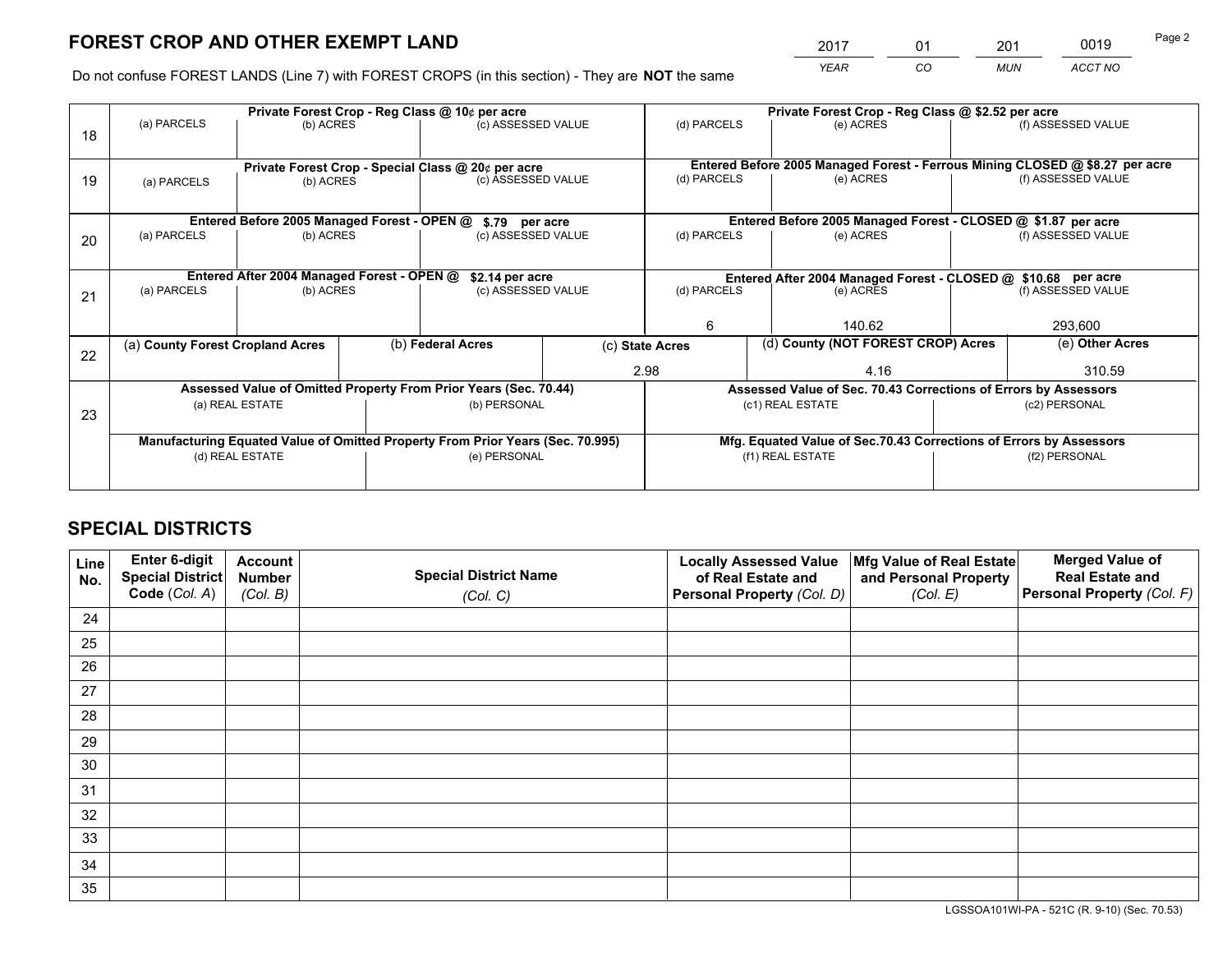|             |                                                                 |                                             |                                                         | <b>YEAR</b>                                                                       | CO<br><b>MUN</b>                                              | ACCT NO                                                                        |
|-------------|-----------------------------------------------------------------|---------------------------------------------|---------------------------------------------------------|-----------------------------------------------------------------------------------|---------------------------------------------------------------|--------------------------------------------------------------------------------|
| Line<br>No. | <b>Enter 6-digit</b><br><b>School District</b><br>Code (Col. A) | <b>Account</b><br><b>Number</b><br>(Col. B) | <b>School District Name</b><br>(Col. C)                 | <b>Locally Assessed Value</b><br>of Real Estate and<br>Personal Property (Col. D) | Mfg Value of Real Estate<br>and Personal Property<br>(Col. E) | <b>Merged Value of</b><br><b>Real Estate and</b><br>Personal Property (Col. F) |
|             | <b>SCHOOL DISTRICTS (K-8 and K-12)</b><br>А.                    |                                             |                                                         |                                                                                   |                                                               |                                                                                |
| 36          | 010014                                                          | 0017                                        | SCH D OF ADAMS FRIENDSHIP AREA                          | 71,700,043                                                                        | 9,291,300                                                     | 80,991,343                                                                     |
| 37          |                                                                 |                                             |                                                         |                                                                                   |                                                               |                                                                                |
| 38          |                                                                 |                                             |                                                         |                                                                                   |                                                               |                                                                                |
| 39          |                                                                 |                                             |                                                         |                                                                                   |                                                               |                                                                                |
| 40          |                                                                 |                                             |                                                         |                                                                                   |                                                               |                                                                                |
| 41<br>42    |                                                                 |                                             |                                                         |                                                                                   |                                                               |                                                                                |
| 43          |                                                                 |                                             |                                                         |                                                                                   |                                                               |                                                                                |
| 44          |                                                                 |                                             |                                                         |                                                                                   |                                                               |                                                                                |
| 45          |                                                                 |                                             |                                                         |                                                                                   |                                                               |                                                                                |
| 46          |                                                                 |                                             |                                                         |                                                                                   |                                                               |                                                                                |
| 47          |                                                                 |                                             |                                                         |                                                                                   |                                                               |                                                                                |
| 48          |                                                                 |                                             |                                                         |                                                                                   |                                                               |                                                                                |
| 49          |                                                                 |                                             |                                                         |                                                                                   |                                                               |                                                                                |
| 50          |                                                                 |                                             | TOTAL ASSESSED VALUE OF SCHOOL DISTRICTS (K-8 and K-12) | 71,700,043                                                                        | 9,291,300                                                     | 80,991,343                                                                     |
|             | <b>B.</b><br><b>UNION HIGH SCHOOL DISTRICTS</b>                 |                                             |                                                         |                                                                                   |                                                               |                                                                                |
| 51          |                                                                 |                                             |                                                         |                                                                                   |                                                               |                                                                                |
| 52          |                                                                 |                                             |                                                         |                                                                                   |                                                               |                                                                                |
| 53          |                                                                 |                                             |                                                         |                                                                                   |                                                               |                                                                                |
| 54          |                                                                 |                                             | TOTAL ASSESSED VALUE OF UNION HIGH SCHOOLS              |                                                                                   |                                                               |                                                                                |
| 55          |                                                                 |                                             |                                                         |                                                                                   |                                                               |                                                                                |
| 56          | $C_{1}$<br><b>TECHNICAL COLLEGE DISTRICTS</b><br>001400         | 0013                                        | MID-STATE TECHNICAL COLLEGE<br><b>WRAP</b>              | 71,700,043                                                                        | 9,291,300                                                     | 80,991,343                                                                     |
| 57          |                                                                 |                                             |                                                         |                                                                                   |                                                               |                                                                                |
| 58          |                                                                 |                                             |                                                         |                                                                                   |                                                               |                                                                                |
| 59          |                                                                 |                                             | TOTAL ASSESSED VALUE OF TECHNICAL COLLEGES              | 71,700,043                                                                        | 9,291,300                                                     | 80,991,343                                                                     |

2017

01

201

# *I hereby certify, to the best of my knowledge and belief, this form is complete and correct.*

**SCHOOL DISTRICTS**

| Print name of preparer | Title                    |                | Date (MM / DD / CCYY) |  |
|------------------------|--------------------------|----------------|-----------------------|--|
|                        |                          |                |                       |  |
| Signature of preparer  | Contact Telephone Number | E-mail address |                       |  |
|                        | $\overline{\phantom{0}}$ |                |                       |  |

0019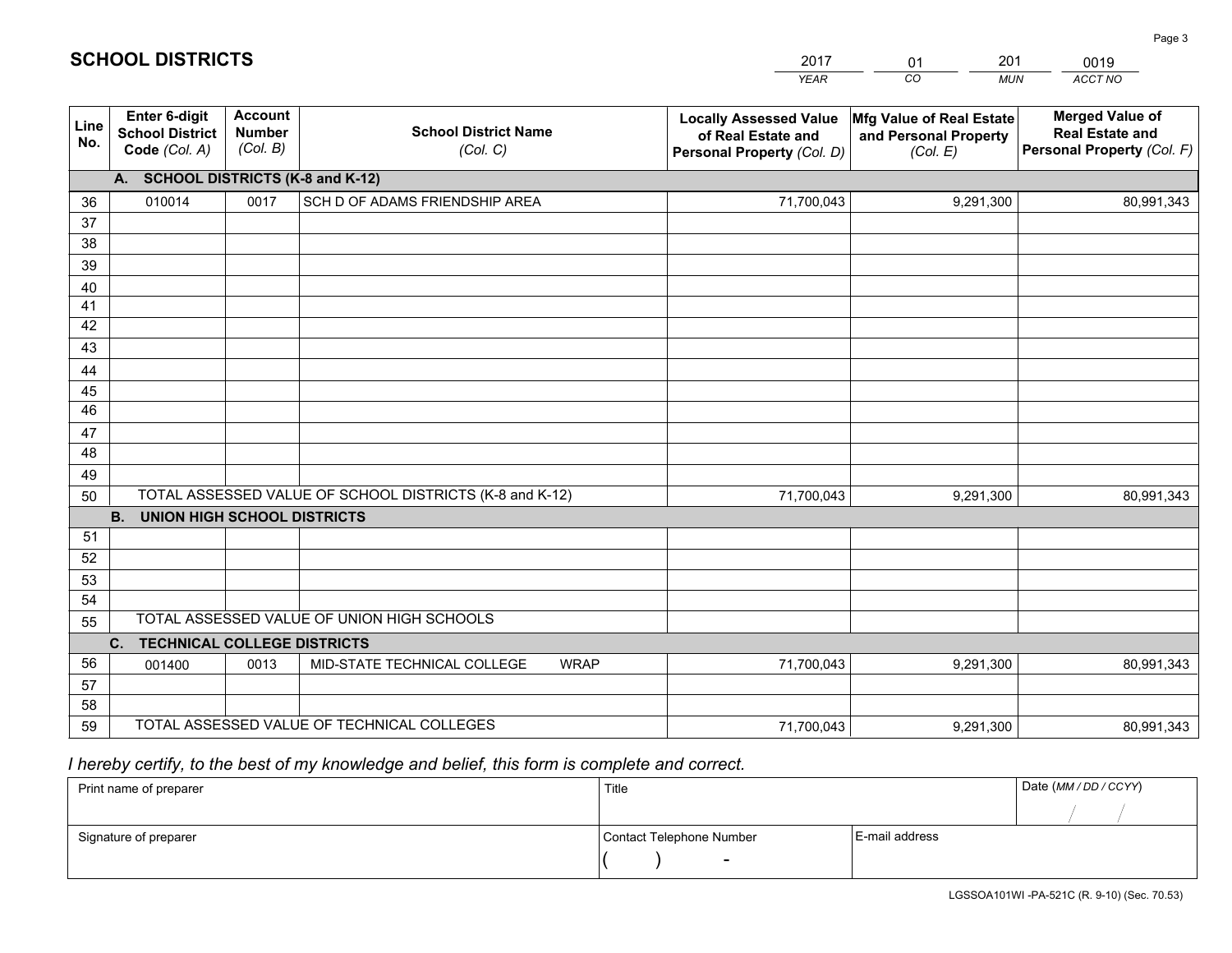## **INSTRUCTIONS FOR STATEMENT OF ASSESSMENT INCLUDING SPECIAL DISTRICT PART**

### **HIGHLIGHTS**

- 1. Complete the Statement of Assessment after the Board of Review. Reflect any changes made there.
- 2. Use black ink to complete.
- 3. Line 16 must equal Line 50, Col D.
- 4. Line 55 must equal the total of K-8 schools listed on lines 36-49. Do not include K-12 schools in this comparision.
- 5. Line 59, Col. D must equal Line 16.
- 6. Special District, School District and Technical College District values must include both real estate and personal property. Examples of Special districts are: town sanitary districts, public inland lake protection and rehabilitation districts, and metropolitan sewerage districts.
- 7. DO NOT INCLUDE Manufacturing property values.DOR will print these values on the final SOA.

JANET WINTERS CITY OF ADAMS PO BOX 1009

JANET WINTERS<br>CITY OF ADAMS

ADAMS, WI 53910 - 1009

**ADAMS, WI 53910** 

PO BOX 1009

 $-1009$ 

 8. Accuracy of this form is very important. The values reported directly affect the equalized value DOR calculates for school and special districts.

### **Page 1:**

 If not prefilled, enter the tax year,county and municipal code,municipal type, municipal name and county name on the top of form.

Check the Amended box, if filing an amended / corrected SOA.

 Report the parcel count, acres and assessed value of taxable general property, total parcel count, (real and personal), total acres, and values from final figures set by the Board of Review.

- A. Real Estate land and improvements (buildings, etc.) is reported on lines 1 8, total line 9.
- B. Personal Property is reported on lines 11 14, Column D, total line 15.
- C. To complete this report, use the computer produced summary of the assessment roll that shows these amounts.
- D. Use whole numbers only.
- E. Add each line across and each column down to verify entries.

### **Page 2:**

- A. Report Special Items (not subject to general property tax).
- 1. Private Forest Croplands and Managed Forest Lands are reported on lines 18,19, 20 and 21. Be sure to report assessed values **NOT** taxes.
- 2. You should have copies of the orders of entry, orders of withdrawal, etc., to update your assessment roll.
	- 3. Show hundredths of acres (e.g. 39.75).
- 4. Tax exempt lands are reported on line 22.
- 5. Omitted property and sec. 70.43, Wis. Stats., corrections of errors by assessor are reported on line 23. Report real estate and personal property separately. These should be for **prior years**, not something found on the current assessment roll after the board of review.
- B. Special District (Lines 24-35) Include the value of both real and personal property.
- The Department of Revenue (DOR) preprints much of the information regarding names and codes for schools, special districts,etc. If a district is not listed, enter the name and value only, DOR will enter the proper code.

## **Page 3 School Districts:**

Include the value of both real and personal property.

Report School District (regular, elementary, union high school, and technical college).

- 1. Regular (K-12) and Elementary (K-8) school values are reported on lines 36-49, total on line 50.
- 2. Union High School (UHS) (use only if elementary schools are listed on lines 36-49) are reported on lines 51-54. UHS total value (line 55) must equal to the total **elementary school** values reported on lines 36-49. Do notinclude K-12 schools in this comparison.
- 3. Technical College values are reported on lines 56-58, total on line 59.
- 4. Use the computer summary that shows these amounts to complete this report.

#### **This form is due the second Monday in June. File this report only after your Board of Review is complete.**

 *If you have questions: Return forms to:*

 Email: lgs@wisconsin.gov Wisconsin Department of RevenueCall:  $(608)$  266-2569 or  $(608)$  264-6892 Fax number: (608) 264-6887 PO Box 8971

Local Government Services Section 6-97 Madison WI 53708-8971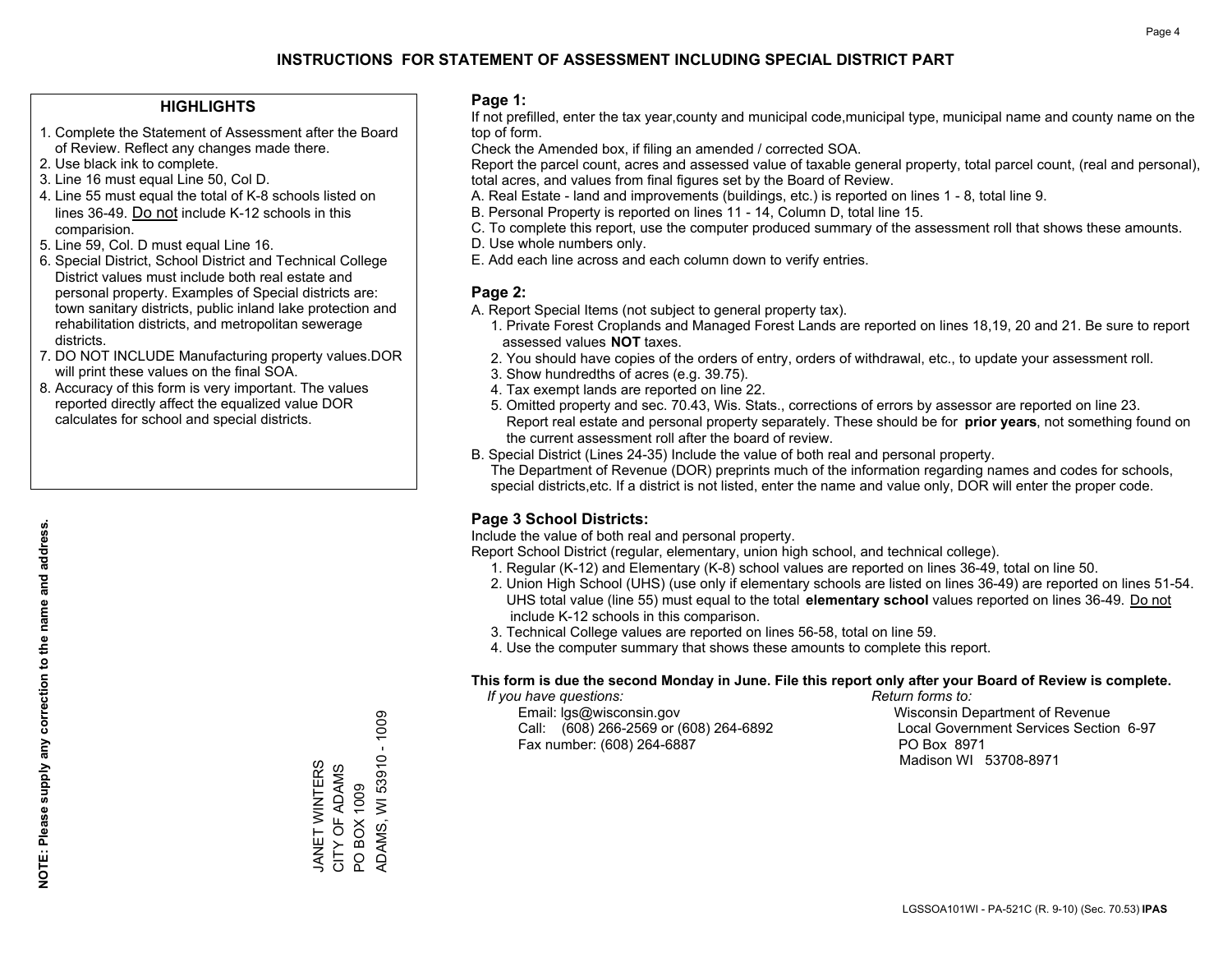**STATEMENT OF ASSESSMENT FOR 2017 FINAL - EQUATED**

|                | <b>FOR</b>                                                   | CITY OF<br>OF.                                                                                                                                                                               | <b>WISCONSIN DELLS</b>   |                                | <b>ADAMS COUNTY</b>                 |                         |                      | WHEN COMPLETING THIS DOCUMENT            |  |  |
|----------------|--------------------------------------------------------------|----------------------------------------------------------------------------------------------------------------------------------------------------------------------------------------------|--------------------------|--------------------------------|-------------------------------------|-------------------------|----------------------|------------------------------------------|--|--|
|                |                                                              | Town - Village - City                                                                                                                                                                        | <b>Municipality Name</b> |                                | <b>County Name</b>                  |                         |                      | DO NOT WRITE OVER X's OR IN SHADED AREAS |  |  |
|                |                                                              | <b>REAL ESTATE</b>                                                                                                                                                                           |                          | PARCEL COUNT                   | NO. OF ACRES                        | <b>VALUE OF</b>         | <b>VALUE OF</b>      | TOTAL VALUE OF LAND                      |  |  |
| Line<br>No.    |                                                              | (See Lines 18 - 22 for<br>other Real Estate)                                                                                                                                                 |                          | <b>TOTAL LAND IMPROVEMENTS</b> | <b>WHOLE</b><br><b>NUMBERS ONLY</b> | LAND                    | <b>IMPROVEMENTS</b>  | AND IMPROVEMENTS                         |  |  |
|                |                                                              |                                                                                                                                                                                              | Col. A                   | Col. B                         | Col. C                              | Col. D                  | Col. E               | Col. F                                   |  |  |
|                |                                                              | <b>RESIDENTIAL - Class 1</b>                                                                                                                                                                 | 72                       | 16                             | 56                                  | 1,215,800               | 2,670,900            | 3,886,700                                |  |  |
| $\overline{2}$ |                                                              | <b>COMMERCIAL - Class 2</b>                                                                                                                                                                  | 326                      | 298                            | 363                                 | 11,947,900              | 79,600,800           | 91,548,700                               |  |  |
| 3              |                                                              | <b>MANUFACTURING - Class 3</b>                                                                                                                                                               | 0                        |                                | 0<br>0                              | 0                       | 0                    | $\Omega$                                 |  |  |
| 4              |                                                              | <b>AGRICULTURAL - Class 4</b>                                                                                                                                                                | 9                        |                                | 175                                 | 24,700                  |                      | 24,700                                   |  |  |
| 5              | <b>UNDEVELOPED - Class 5</b>                                 |                                                                                                                                                                                              | 1                        |                                | 4                                   | 3,400                   |                      | 3,400                                    |  |  |
| 6              | AGRICULTURAL FOREST - Class 5m                               |                                                                                                                                                                                              | $\overline{2}$           |                                | 8                                   | 14,700                  |                      | 14,700                                   |  |  |
| $\overline{7}$ | FOREST LANDS - Class 6                                       |                                                                                                                                                                                              | 3                        |                                | 39                                  | 169,500                 |                      | 169,500                                  |  |  |
| 8              |                                                              | OTHER - Class 7                                                                                                                                                                              | $\mathbf 0$              |                                | 0<br>$\mathbf{0}$                   | 0                       | $\Omega$             | $\Omega$                                 |  |  |
| 9              |                                                              | TOTAL - ALL COLUMNS                                                                                                                                                                          | 413                      | 314                            | 645                                 | 13,376,000              | 82,271,700           | 95,647,700                               |  |  |
| 10             |                                                              | NUMBER OF PERSONAL PROPERTY ACCOUNTS IN ROLL                                                                                                                                                 |                          |                                | 310                                 | <b>LOCALLY ASSESSED</b> | <b>MANUFACTURING</b> | <b>MERGED</b>                            |  |  |
| 11             |                                                              | BOATS AND OTHER WATERCRAFT NOT EXEMPT - Code 1                                                                                                                                               |                          |                                |                                     | $\Omega$                | 0                    | $\Omega$                                 |  |  |
| 12             |                                                              | MACHINERY, TOOLS AND PATTERNS - Code 2                                                                                                                                                       |                          |                                |                                     | 493,000                 | $\Omega$             | 493,000                                  |  |  |
| 13             |                                                              | FURNITURE, FIXTURES AND EQUIPMENT - Code 3                                                                                                                                                   |                          |                                |                                     | 1,992,200               | 0                    | 1,992,200                                |  |  |
| 14             |                                                              | ALL OTHER PERSONAL PROPERTY NOT EXEMPT - Codes 4A, 4B, 4C                                                                                                                                    |                          |                                |                                     | 60,800                  | 0                    | 60,800                                   |  |  |
| 15             | TOTAL OF PERSONAL PROPERTY NOT EXEMPT (Total of Lines 11-14) |                                                                                                                                                                                              |                          |                                |                                     | 2,546,000               | $\Omega$             | 2,546,000                                |  |  |
| 16             |                                                              | AGGREGATE ASSESSED VALUE OF ALL PROPERTY SUBJECT TO THE GENERAL PROPERTY TAX (Total of Lines 9F and 15F)<br>MUST EQUAL TOTAL VALUE OF THE SCHOOL DISTRICTS (K-12 PLUS K-8) - Line 50, Col. F |                          |                                |                                     |                         |                      | 98,193,700                               |  |  |
| 17             |                                                              | <b>BOARD OF REVIEW</b>                                                                                                                                                                       |                          |                                | Name of Assessor                    |                         | Telephone #          |                                          |  |  |
|                |                                                              | DATE OF FINAL ADJOURNMENT                                                                                                                                                                    | 06/22/2017               |                                | ASSOCIATED APPRAISAL                |                         |                      | (920) 749-1995                           |  |  |

*CO*

*MUN*

*ACCT NO0020*

*<sup>01</sup> <sup>291</sup>*

REMARKS

The Assessment Ratio to be used in calculating the estimated Fair Market Value on tax bills for this tax district is .972512383<br>This ratio should be used to convert assessed values to "Calculate Equalized Values" in Step 1 Commission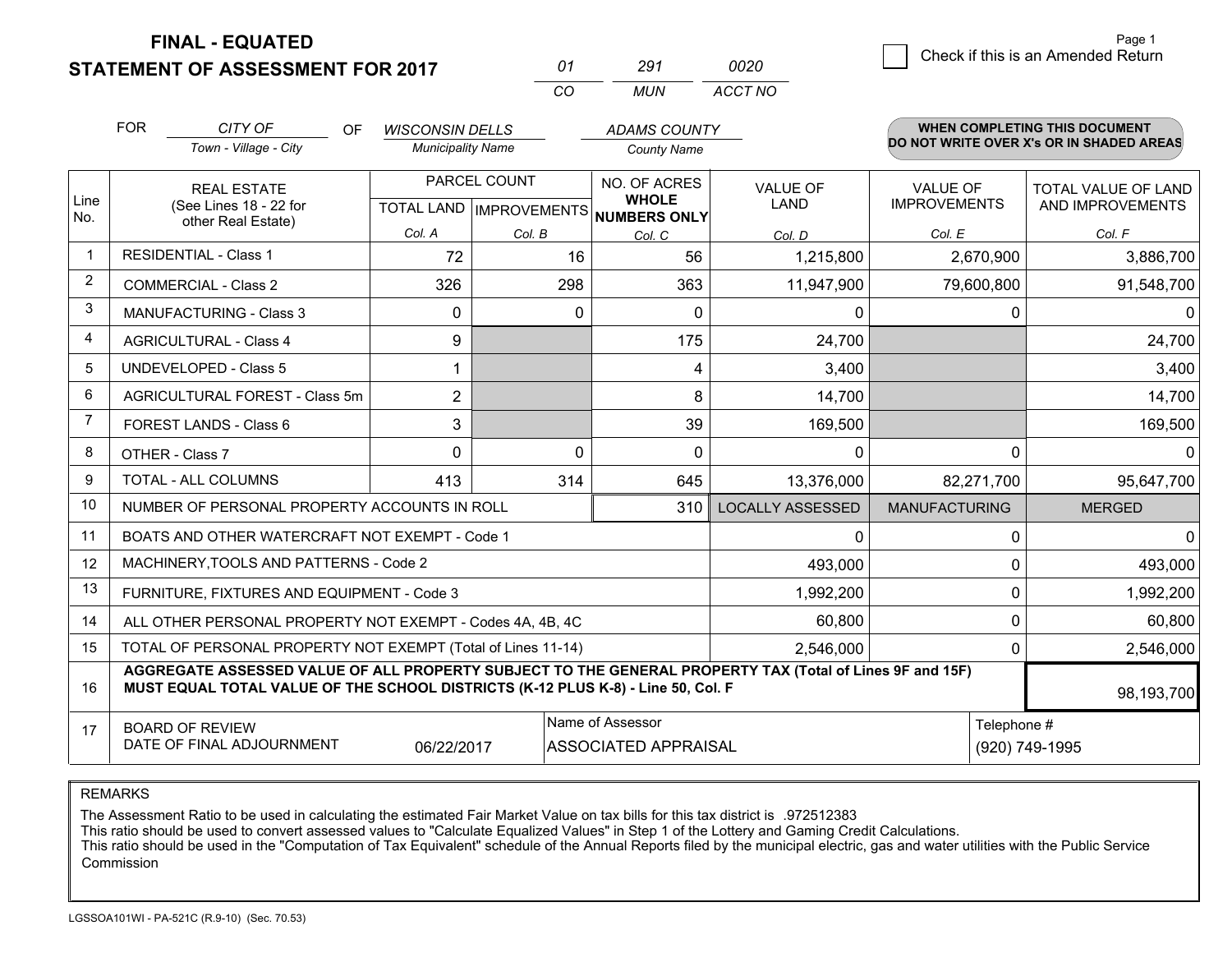# **FOREST CROP AND OTHER EXEMPT LAND**

 *YEAR CO MUN ACCT NO* 2017 01 291 0020 Page 2

Do not confuse FOREST LANDS (Line 7) with FOREST CROPS (in this section) - They are **NOT** the same

|    |                                                                                |                                             |  | Private Forest Crop - Reg Class @ 10¢ per acre                   |                 |                                                                    | Private Forest Crop - Reg Class @ \$2.52 per acre                            |               |                    |  |
|----|--------------------------------------------------------------------------------|---------------------------------------------|--|------------------------------------------------------------------|-----------------|--------------------------------------------------------------------|------------------------------------------------------------------------------|---------------|--------------------|--|
| 18 | (a) PARCELS                                                                    | (b) ACRES                                   |  | (c) ASSESSED VALUE                                               |                 | (d) PARCELS                                                        | (e) ACRES                                                                    |               | (f) ASSESSED VALUE |  |
|    |                                                                                |                                             |  |                                                                  |                 |                                                                    |                                                                              |               |                    |  |
|    |                                                                                |                                             |  | Private Forest Crop - Special Class @ 20¢ per acre               |                 |                                                                    | Entered Before 2005 Managed Forest - Ferrous Mining CLOSED @ \$8.27 per acre |               |                    |  |
| 19 | (a) PARCELS                                                                    | (b) ACRES                                   |  | (c) ASSESSED VALUE                                               |                 | (d) PARCELS                                                        | (e) ACRES                                                                    |               | (f) ASSESSED VALUE |  |
|    |                                                                                |                                             |  |                                                                  |                 |                                                                    |                                                                              |               |                    |  |
|    |                                                                                | Entered Before 2005 Managed Forest - OPEN @ |  | \$.79 per acre                                                   |                 |                                                                    | Entered Before 2005 Managed Forest - CLOSED @ \$1.87 per acre                |               |                    |  |
| 20 | (a) PARCELS                                                                    | (b) ACRES                                   |  | (c) ASSESSED VALUE                                               |                 | (d) PARCELS                                                        | (e) ACRES                                                                    |               | (f) ASSESSED VALUE |  |
|    |                                                                                |                                             |  |                                                                  |                 |                                                                    |                                                                              |               |                    |  |
|    | Entered After 2004 Managed Forest - OPEN @                                     |                                             |  |                                                                  | \$2.14 per acre |                                                                    | Entered After 2004 Managed Forest - CLOSED @ \$10.68 per acre                |               |                    |  |
| 21 | (a) PARCELS                                                                    | (b) ACRES                                   |  | (c) ASSESSED VALUE                                               |                 | (d) PARCELS<br>(e) ACRES                                           |                                                                              |               | (f) ASSESSED VALUE |  |
|    |                                                                                |                                             |  |                                                                  |                 |                                                                    |                                                                              |               |                    |  |
|    |                                                                                |                                             |  |                                                                  |                 |                                                                    |                                                                              |               |                    |  |
| 22 | (a) County Forest Cropland Acres                                               |                                             |  | (b) Federal Acres                                                |                 | (d) County (NOT FOREST CROP) Acres<br>(c) State Acres              |                                                                              |               | (e) Other Acres    |  |
|    |                                                                                |                                             |  |                                                                  |                 | 327.79                                                             |                                                                              |               | 113.25             |  |
|    |                                                                                |                                             |  | Assessed Value of Omitted Property From Prior Years (Sec. 70.44) |                 |                                                                    | Assessed Value of Sec. 70.43 Corrections of Errors by Assessors              |               |                    |  |
| 23 |                                                                                | (a) REAL ESTATE                             |  | (b) PERSONAL                                                     |                 |                                                                    | (c1) REAL ESTATE                                                             |               | (c2) PERSONAL      |  |
|    |                                                                                |                                             |  |                                                                  |                 |                                                                    |                                                                              |               |                    |  |
|    | Manufacturing Equated Value of Omitted Property From Prior Years (Sec. 70.995) |                                             |  |                                                                  |                 | Mfg. Equated Value of Sec.70.43 Corrections of Errors by Assessors |                                                                              |               |                    |  |
|    | (d) REAL ESTATE                                                                |                                             |  | (e) PERSONAL                                                     |                 |                                                                    | (f1) REAL ESTATE                                                             | (f2) PERSONAL |                    |  |
|    |                                                                                |                                             |  |                                                                  |                 |                                                                    |                                                                              |               |                    |  |

# **SPECIAL DISTRICTS**

| Line<br>No. | Enter 6-digit<br>Special District<br>Code (Col. A) | <b>Account</b><br><b>Number</b> | <b>Special District Name</b> | <b>Locally Assessed Value</b><br>of Real Estate and | Mfg Value of Real Estate<br>and Personal Property | <b>Merged Value of</b><br><b>Real Estate and</b><br>Personal Property (Col. F) |
|-------------|----------------------------------------------------|---------------------------------|------------------------------|-----------------------------------------------------|---------------------------------------------------|--------------------------------------------------------------------------------|
|             |                                                    | (Col. B)                        | (Col. C)                     | Personal Property (Col. D)                          | (Col. E)                                          |                                                                                |
| 24          |                                                    |                                 |                              |                                                     |                                                   |                                                                                |
| 25          |                                                    |                                 |                              |                                                     |                                                   |                                                                                |
| 26          |                                                    |                                 |                              |                                                     |                                                   |                                                                                |
| 27          |                                                    |                                 |                              |                                                     |                                                   |                                                                                |
| 28          |                                                    |                                 |                              |                                                     |                                                   |                                                                                |
| 29          |                                                    |                                 |                              |                                                     |                                                   |                                                                                |
| 30          |                                                    |                                 |                              |                                                     |                                                   |                                                                                |
| 31          |                                                    |                                 |                              |                                                     |                                                   |                                                                                |
| 32          |                                                    |                                 |                              |                                                     |                                                   |                                                                                |
| 33          |                                                    |                                 |                              |                                                     |                                                   |                                                                                |
| 34          |                                                    |                                 |                              |                                                     |                                                   |                                                                                |
| 35          |                                                    |                                 |                              |                                                     |                                                   |                                                                                |

LGSSOA101WI-PA - 521C (R. 9-10) (Sec. 70.53)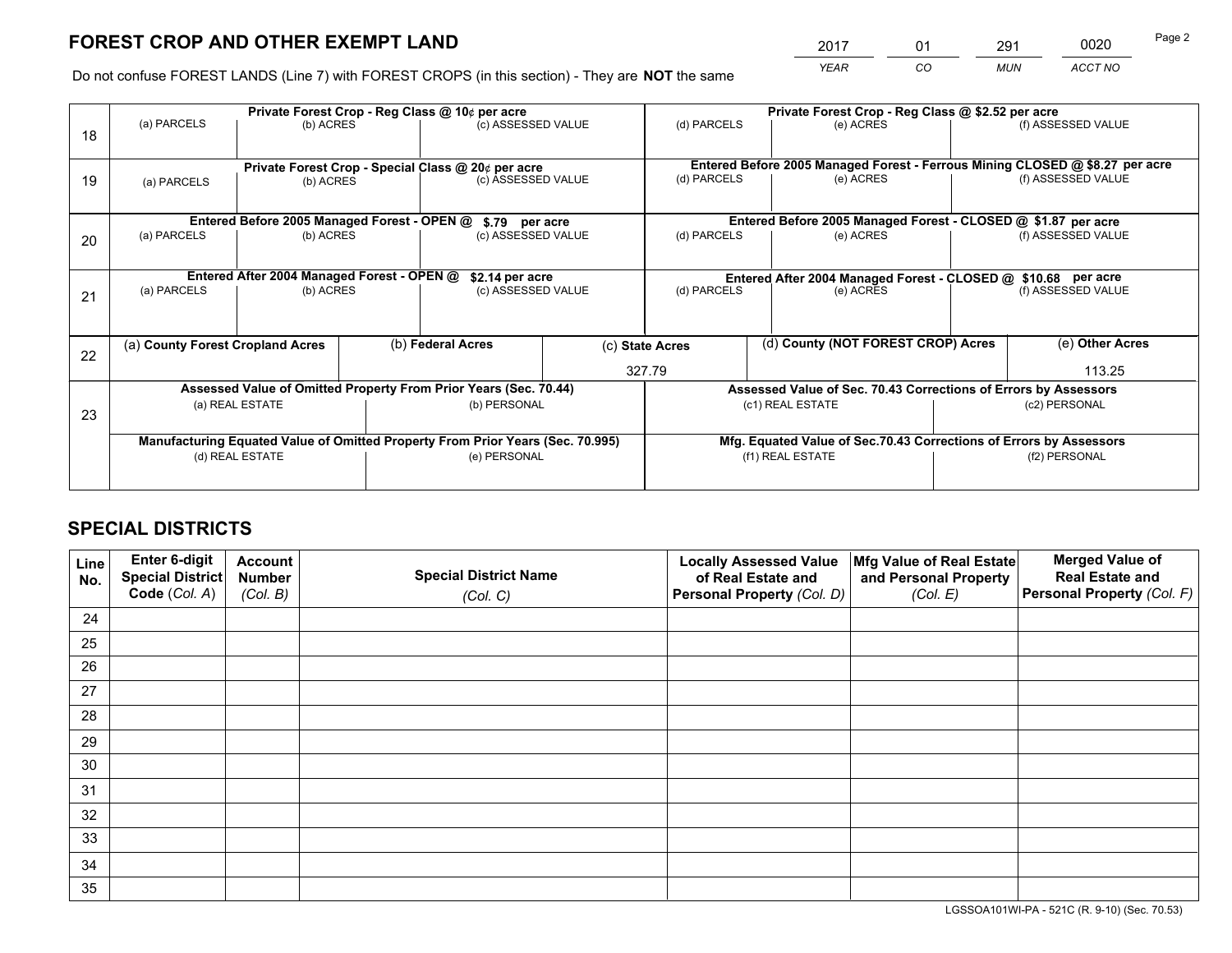|             |                                                          |                                             |                                                         | <b>YEAR</b>                                                                       | CO<br><b>MUN</b>                                              | ACCT NO                                                                        |
|-------------|----------------------------------------------------------|---------------------------------------------|---------------------------------------------------------|-----------------------------------------------------------------------------------|---------------------------------------------------------------|--------------------------------------------------------------------------------|
| Line<br>No. | Enter 6-digit<br><b>School District</b><br>Code (Col. A) | <b>Account</b><br><b>Number</b><br>(Col. B) | <b>School District Name</b><br>(Col. C)                 | <b>Locally Assessed Value</b><br>of Real Estate and<br>Personal Property (Col. D) | Mfg Value of Real Estate<br>and Personal Property<br>(Col. E) | <b>Merged Value of</b><br><b>Real Estate and</b><br>Personal Property (Col. F) |
|             | A. SCHOOL DISTRICTS (K-8 and K-12)                       |                                             |                                                         |                                                                                   |                                                               |                                                                                |
| 36          | 566678                                                   | 0338                                        | SCH D OF WISCONSIN DELLS                                | 98,193,700                                                                        |                                                               | 98,193,700                                                                     |
| 37          |                                                          |                                             |                                                         |                                                                                   |                                                               |                                                                                |
| 38          |                                                          |                                             |                                                         |                                                                                   |                                                               |                                                                                |
| 39          |                                                          |                                             |                                                         |                                                                                   |                                                               |                                                                                |
| 40          |                                                          |                                             |                                                         |                                                                                   |                                                               |                                                                                |
| 41<br>42    |                                                          |                                             |                                                         |                                                                                   |                                                               |                                                                                |
| 43          |                                                          |                                             |                                                         |                                                                                   |                                                               |                                                                                |
| 44          |                                                          |                                             |                                                         |                                                                                   |                                                               |                                                                                |
| 45          |                                                          |                                             |                                                         |                                                                                   |                                                               |                                                                                |
| 46          |                                                          |                                             |                                                         |                                                                                   |                                                               |                                                                                |
| 47          |                                                          |                                             |                                                         |                                                                                   |                                                               |                                                                                |
| 48          |                                                          |                                             |                                                         |                                                                                   |                                                               |                                                                                |
| 49          |                                                          |                                             |                                                         |                                                                                   |                                                               |                                                                                |
| 50          |                                                          |                                             | TOTAL ASSESSED VALUE OF SCHOOL DISTRICTS (K-8 and K-12) | 98,193,700                                                                        |                                                               | 98,193,700                                                                     |
|             | <b>B.</b><br><b>UNION HIGH SCHOOL DISTRICTS</b>          |                                             |                                                         |                                                                                   |                                                               |                                                                                |
| 51          |                                                          |                                             |                                                         |                                                                                   |                                                               |                                                                                |
| 52          |                                                          |                                             |                                                         |                                                                                   |                                                               |                                                                                |
| 53          |                                                          |                                             |                                                         |                                                                                   |                                                               |                                                                                |
| 54          |                                                          |                                             | TOTAL ASSESSED VALUE OF UNION HIGH SCHOOLS              |                                                                                   |                                                               |                                                                                |
| 55          |                                                          |                                             |                                                         |                                                                                   |                                                               |                                                                                |
|             | C. TECHNICAL COLLEGE DISTRICTS                           |                                             |                                                         |                                                                                   |                                                               |                                                                                |
| 56<br>57    | 000400                                                   | 0004                                        | MADISON AREA TECHNICAL COLLEGE<br><b>MADN</b>           | 98,193,700                                                                        |                                                               | 98,193,700                                                                     |
| 58          |                                                          |                                             |                                                         |                                                                                   |                                                               |                                                                                |
| 59          |                                                          |                                             | TOTAL ASSESSED VALUE OF TECHNICAL COLLEGES              | 98,193,700                                                                        |                                                               | 98,193,700                                                                     |
|             |                                                          |                                             |                                                         |                                                                                   |                                                               |                                                                                |

2017

01

291

 *I hereby certify, to the best of my knowledge and belief, this form is complete and correct.*

**SCHOOL DISTRICTS**

| Print name of preparer | Title                    |                | Date (MM / DD / CCYY) |
|------------------------|--------------------------|----------------|-----------------------|
|                        |                          |                |                       |
| Signature of preparer  | Contact Telephone Number | E-mail address |                       |
|                        | $\sim$                   |                |                       |

0020